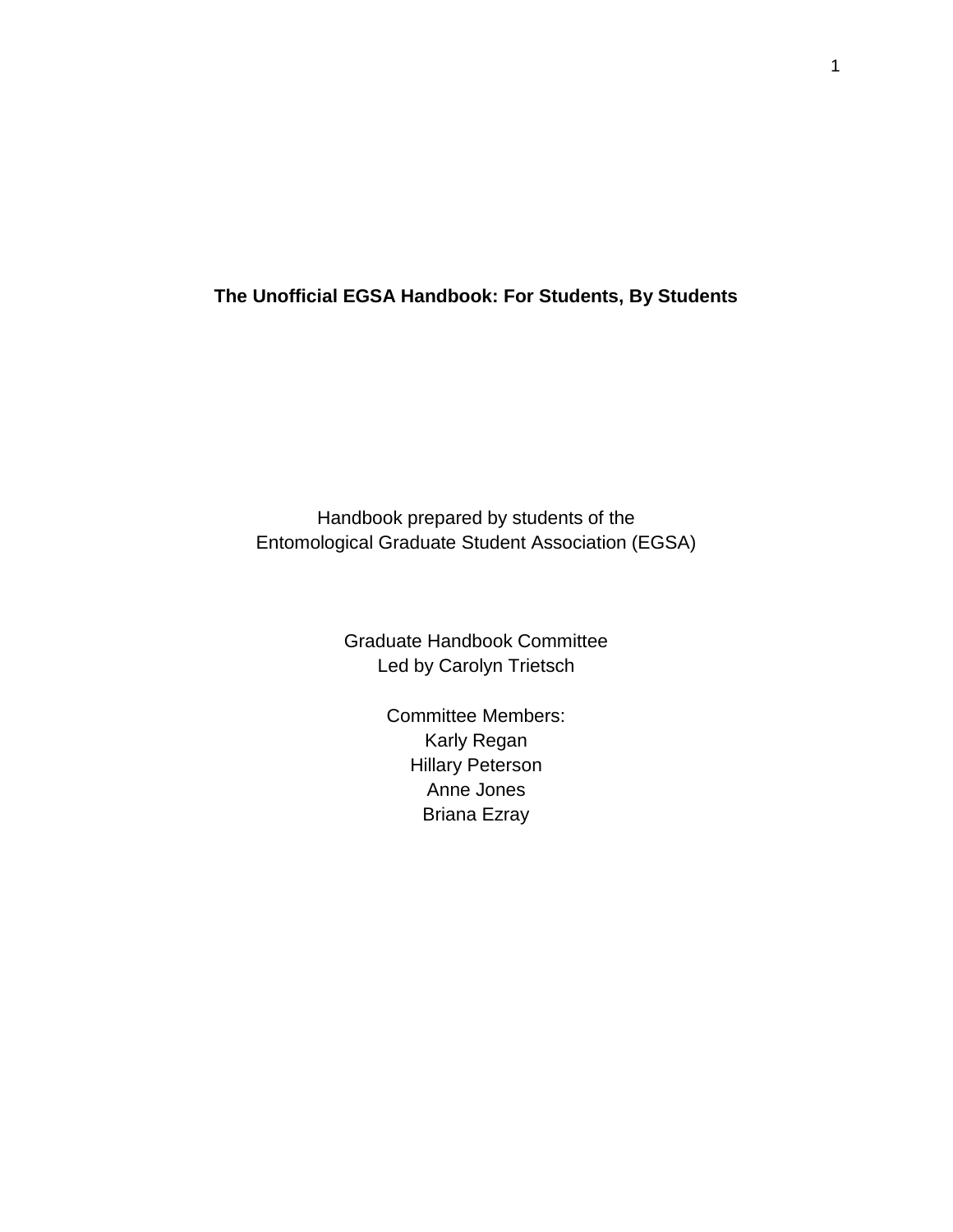Table of Contents

**Introduction** 

#### **Part 1: Getting Started at Penn State**

Getting to Know State College Housing and Neighborhoods Arriving at Penn State: What to do as Soon as You Move to State College Campus Resources Departmental Resources and Activities Entertainment and Others Where to Eat Getting Settled in State College Tips and Resources for International Students Child Care Resources Entomology Department Contact Information A Message from Penn State on Reporting Wrongdoing and Assistance Other Useful Contacts and Resources Community Contacts and Resources Entomological Graduate Student Association (EGSA) Other Organizations on Campus

#### **Part 2: Your Years at Penn State**

An Overview for Master's and PhD Students Program Requirements Registering for Courses Seminar classes Teaching Assistantships and Apprenticeships Teaching Certification Courses Research and Data Management Laboratory Safety Ordering Laboratory Supplies Grants, Awards and Grant Writing **Outreach** Training and Supervising Undergraduate Assistants Writing and Publishing Manuscripts Professional Societies Presenting at Conferences and Giving Professional Talks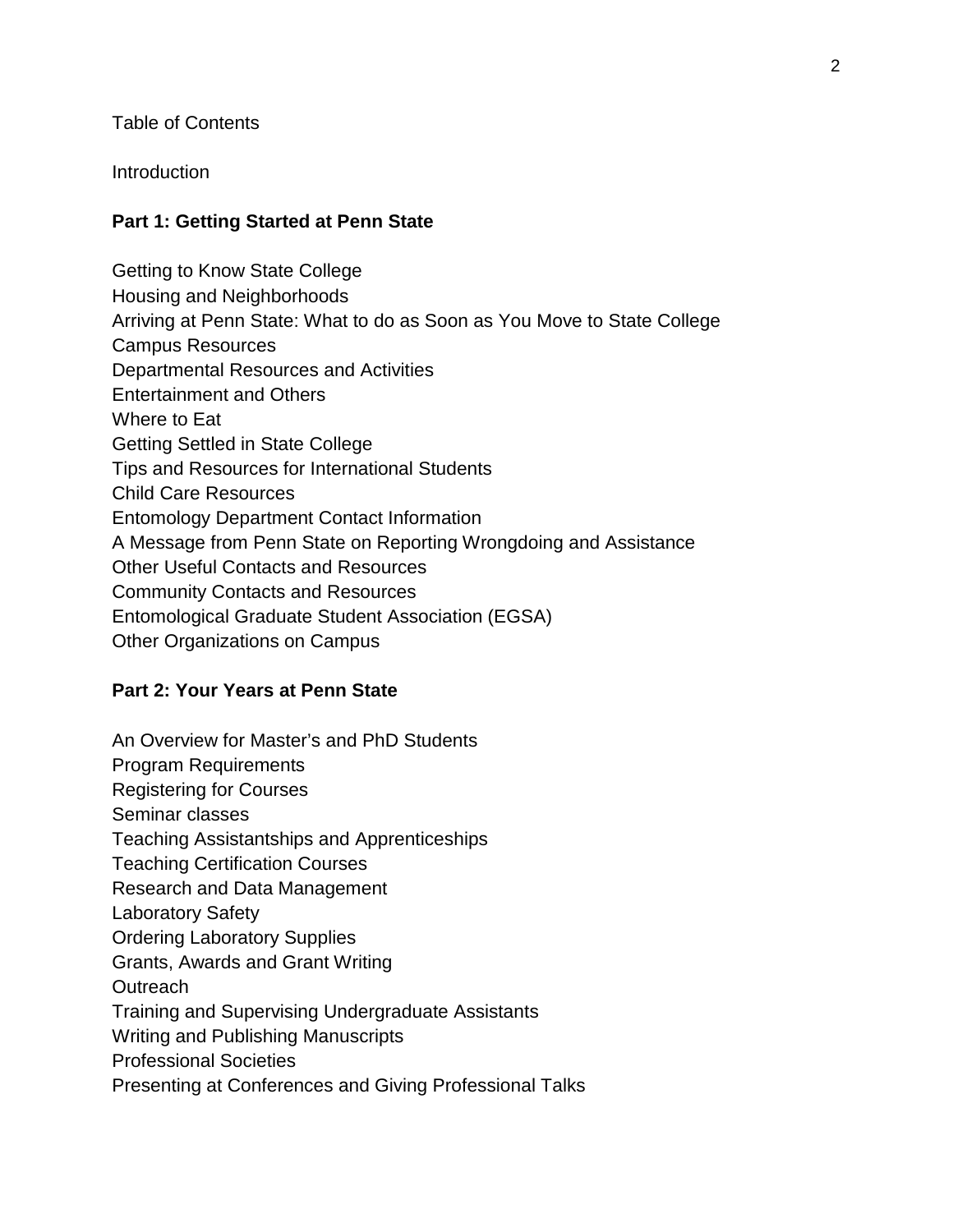CVs and Resumes Business Cards Maintaining an online presence Media Attention and Talking to the Press **Travel Candidacy** The Next Step after Candidacy: Forming your Committee **Comprehensives** Defense

#### **Part 3: Life After Penn State: Preparing for What Comes Next**

Master's students: Continuing onto a PhD PhD Students: Transitioning to a Postdoc or Job Tips for Applying to Jobs Letters of Recommendation Cover Letters Preparing for Interviews The Huck Assessment Job talks Salary Negotiation Other Job Search Resources Leaving Penn State

#### **Part 4: Living the Grad Student Life: Lifehacks for Grad School**

Dealing with Imposter Syndrome Work-Life Balance, and What is Expected of Students in your Lab Time Management and Efficiency Stress management Verbal Incidents: Bullying behavior or sexual harassment at work Physical and Sexual Abuse Mental Health and Suicide Taking a Leave of Absence Recognizing when graduate school is not the right path for you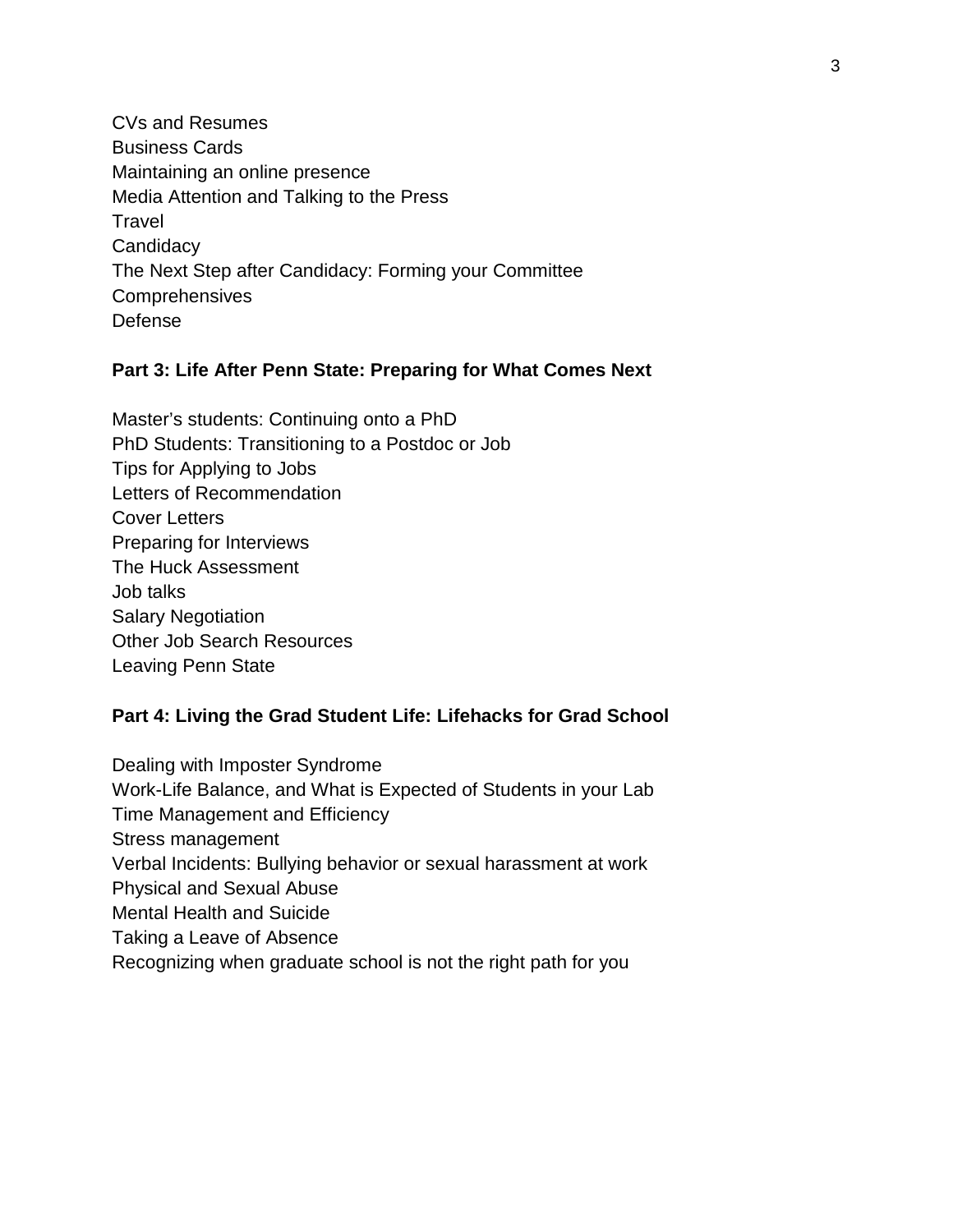#### **Introduction**

#### Welcome to Penn State!

This is an unofficial handbook written for students, by students of the Entomological Graduate Student Association (EGSA). Our goal was to make a comprehensive guide that students can use as a reference throughout their time at Penn State, whether they are just moving in, studying for their candidacy or comprehensive exam, or getting ready to defend and take the next step.

We hope that this handbook will help you make the most out of your time at Penn State and prepare you for a successful future.

Good luck, and do incredible things!

From,

Your fellow graduate students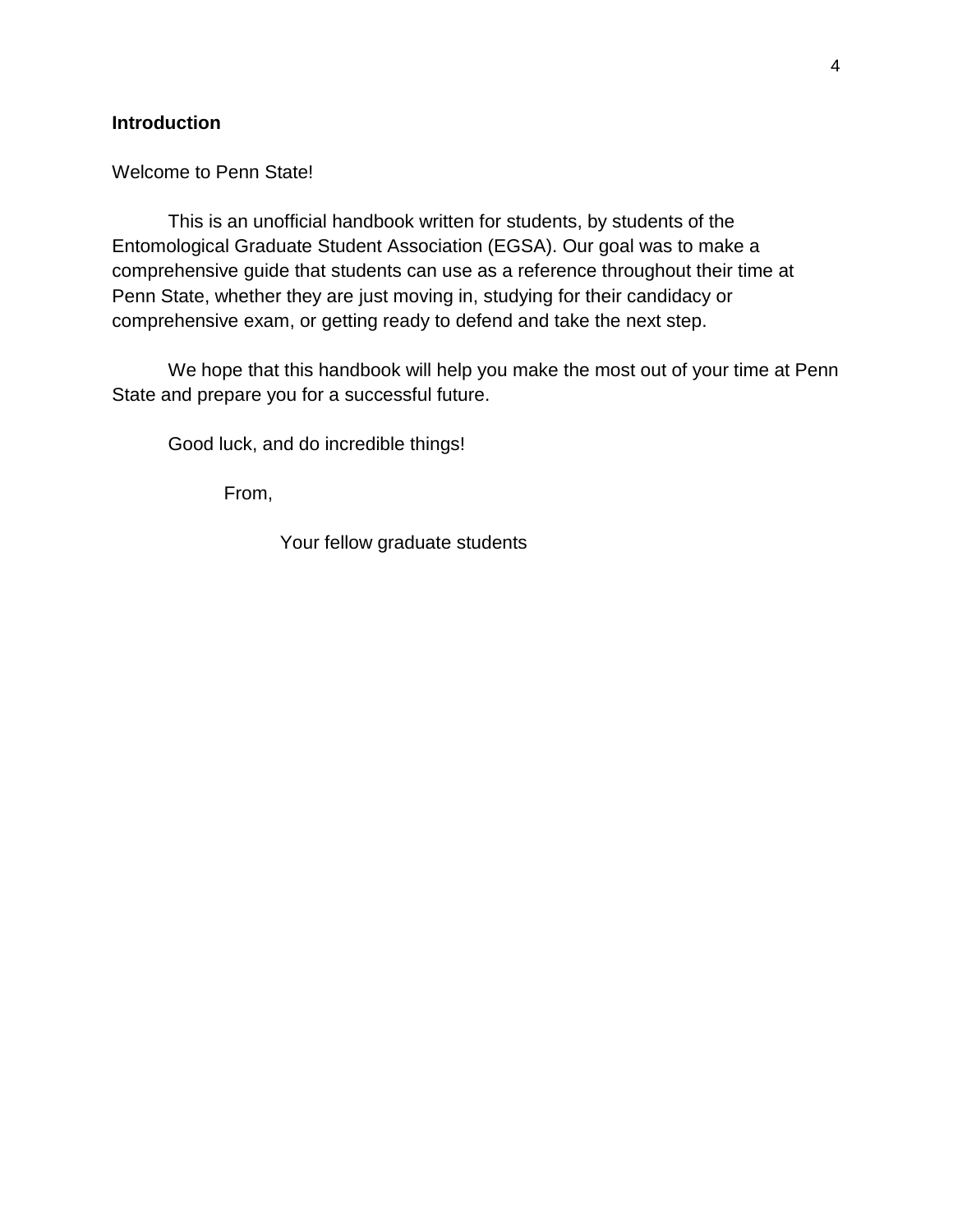#### **Part 1: Getting Started at Penn State**

The Pennsylvania State University is the largest public land-grant university in Pennsylvania. The main campus is the University Park campus, located in State College. There are also 23 additional satellite campuses located throughout Pennsylvania.

The Department of Entomology is based in University Park, with the main office on the 5th floor of the Agricultural Sciences (ASI) building. The 5th floor of ASI is the hub of all departmental activity, though there are many department faculty and labs scattered across different buildings on the University Park campus, including the Millennium Science Complex, Mueller, Merkel, the Chemical Ecology Lab (CEL), and the Frost Entomological Museum.

#### **Getting to Know State College**

State College is a beautiful college town surrounded by farmland, forests and mountains, the tallest of which is Mt. Nittany. State College is located in Centre County, which is appropriately named because it is in the center of Pennsylvania. State College and the surrounding area is known as "Happy Valley".

Here are some things to know about the area:

#### **History**

Originally home to several Native American tribes, including the Delaware, Shawnee, Mingo, and the Iroquois, European settlers first colonized the area in the seventeenth century. Settlers soon realized that the area was rich in high-quality iron ore, and furnaces popped up all over Pennsylvania to process the ore. The Centre Furnace was started in 1792 and produced iron until 1858 (the remains of the furnace are still visible on College Avenue today). With the decline of the iron industry, the owner of the Centre Furnace, General James Irvin, and the ironmaster, Miles Thomson, offered land to the Agricultural Society of Pennsylvania to build a school for the purpose of agricultural education and improvement. The Farmers' High School of Pennsylvania was founded on February 22nd, 1855, and later became The Pennsylvania State University.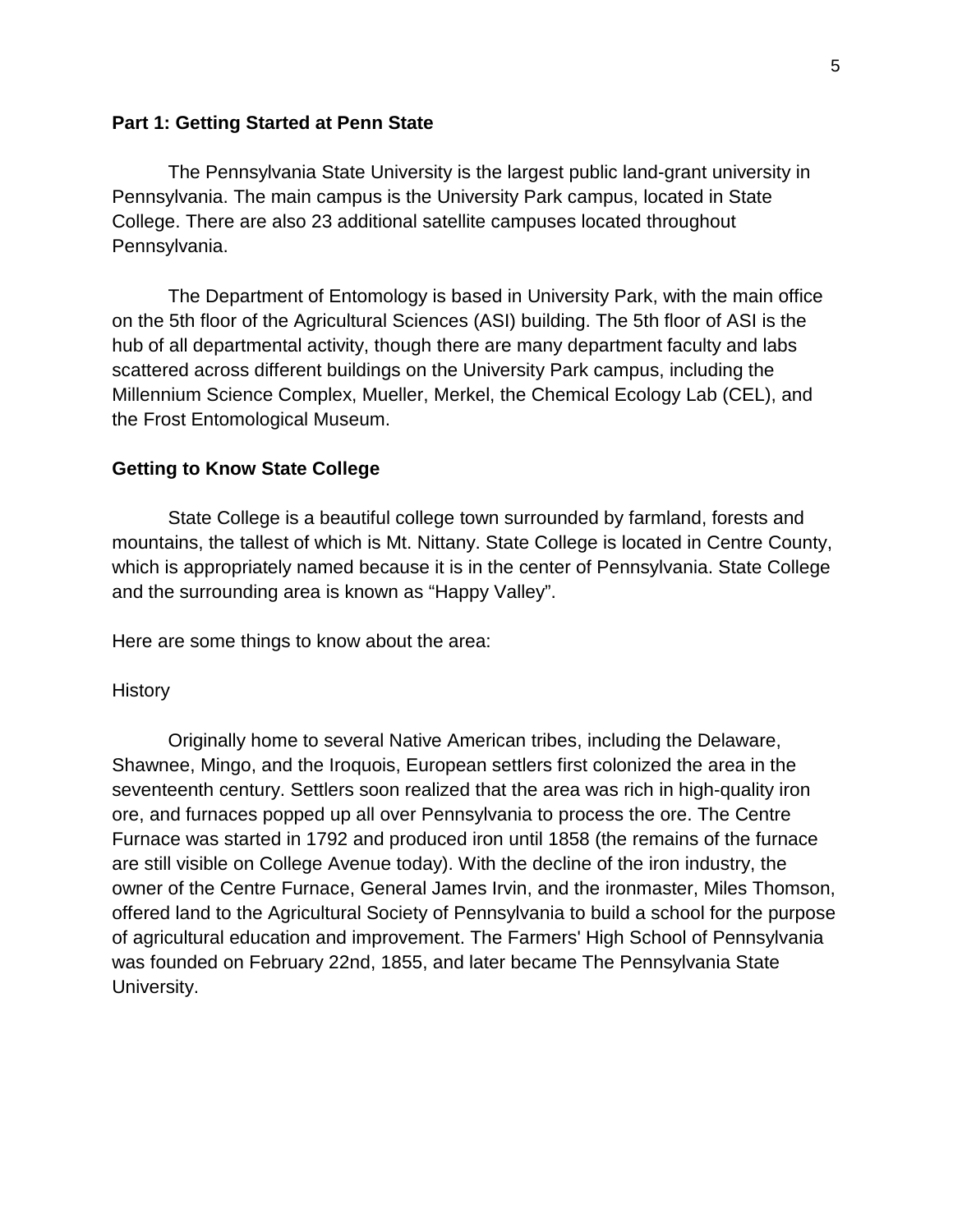#### **Weather**

Summers are humid and pleasant, with temperatures usually between 70–80°F (around 21–27°C) during the day and 60–70°F (around 15–21°C) at night, though daytime temperatures occasionally go over 90°F (over 32°C).

Winters are very cold; the temperature is usually in the teens or twenties (between -12 and -6°C), but it can and does go lower. Get some proper winter clothing and be prepared to occasionally walk to school in -20°F (-28.9°C) weather. The surrounding mountains usually protect the valley from heavy snowfall, so cancellations due to winter weather are rare.

#### Population number and breakdown

The population of State College was 42,034 according to the 2010 census, but the population increases dramatically during the school year. There were 40,742 undergraduates enrolled at the University Park Campus for the 2015–2016 school year [\(http://admissions.psu.edu/apply/statistics/\)](http://admissions.psu.edu/apply/statistics/). The population rises even more during football game weekends, with thousands of alumni and fans coming to visit. The town and roadways can get very crowded, so plan accordingly during game weekends!

There are many things to see and do around the central Pennsylvania area, such as visiting Gettysburg and Hershey Park. State College is also within driving distance of several major cities including Philadelphia, Pittsburgh, New York City, and Washington D.C.

The State College-Centre Region is a bronze level Bicycle Friendly Community recognized by the League of American Bicyclists and has received a silver recognition from the League for its Bicycle Friendly Business program. There are many bike trails you can explore.

To learn more about State College and Centre County, you can check out the websites here:

- State College.com:<http://www.statecollege.com/>
- Central Pennsylvania Convention and Visitor's Bureau: <http://www.visitpennstate.org/>
- Centre County Government:<http://centrecountypa.gov/>
- Centre Daily Times Newspaper:<http://www.centredaily.com/>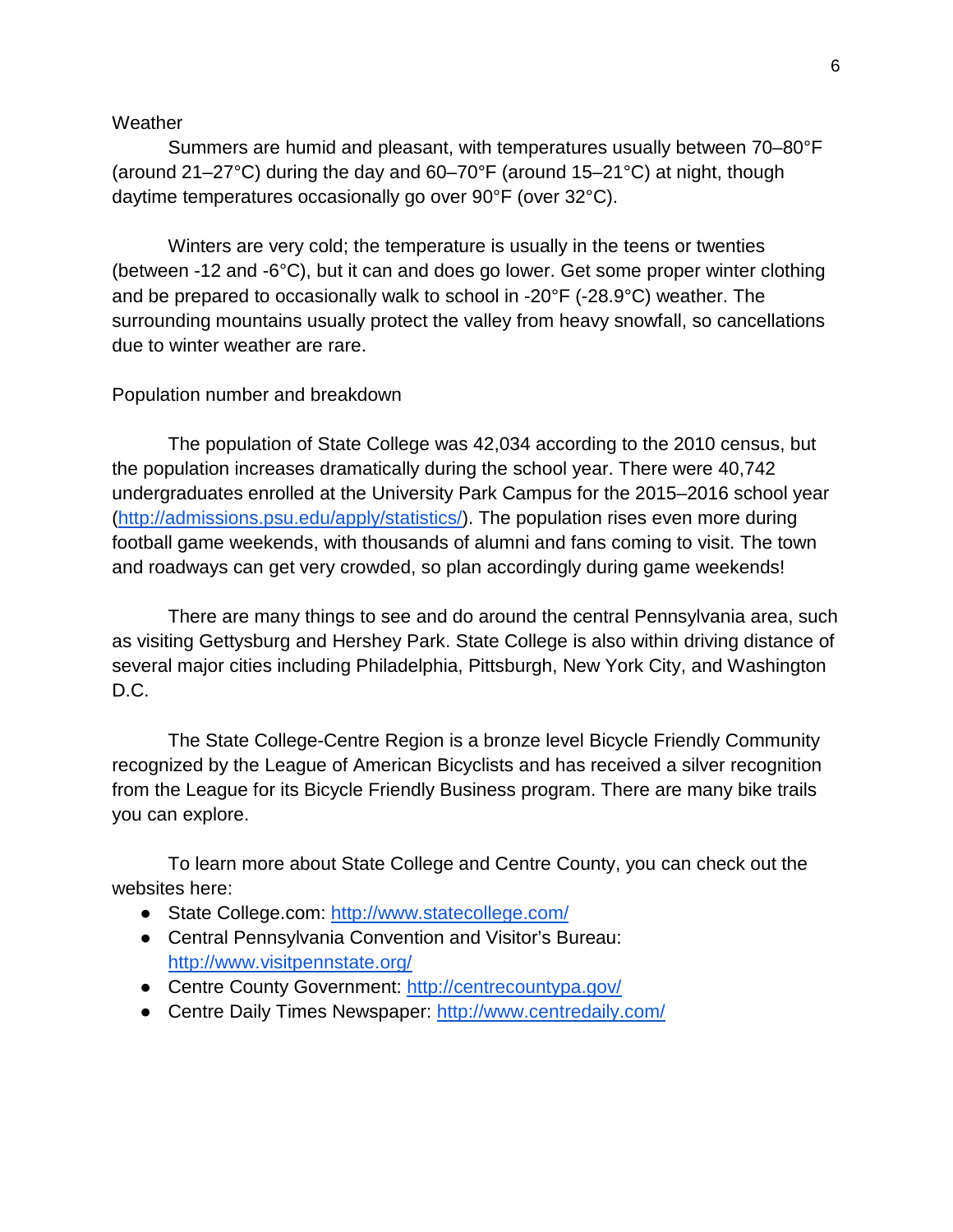#### **Housing and Neighborhoods**

During departmental recruitment week, all attendees tour the homes of current graduate students to see different places to live. Most students live in State College or nearby surrounding towns such as Lemont, Boalsburg, and Port Matilda.

There are options for renting houses. You can often find listings advertised on Craigslist, but be aware of potential scams (scammers will try to pressure you into sending them money ahead of time using Western Union, etc. Never send money!).

There are also several apartment complexes that are great for graduate students. Some of our favorites are Toftrees, Turtle Creek, and Lion's Gate. Some apartments allow dogs and cats. Be careful with apartment complexes on Beaver Avenue, as these tend to be geared towards undergraduate students and are more similar to dorms than apartments. Also, be aware that there is more traffic in downtown State College and on North Atherton than in other areas.

### **If you plan to move to Pennsylvania in August, start looking at apartments in February; the earlier you look, the better off you will be, because places fill up quickly!**

You can contact current graduate students to ask about housing (i.e. "is \_\_\_\_\_\_\_ a good place to live?") or if anyone is looking for a roommate. We are here to help!

**Graduate student resource guide:** [http://gradschool.psu.edu/current](http://gradschool.psu.edu/current-students/graduate-student-resource-guide/)[students/graduate-student-resource-guide/](http://gradschool.psu.edu/current-students/graduate-student-resource-guide/) 

**Campus maps:** <http://www.geog.psu.edu/print-campus-maps>

#### **Entomology Department Contact Information**

The directory on the entomology website is invaluable for finding and contacting your peers and faculty:<http://ento.psu.edu/contact>

Department of Entomology Main Office 501 ASI Building University Park, PA 16802 Phone: 1-814-865-1895 FAX: 1-814-865-3048 entomology@psu.edu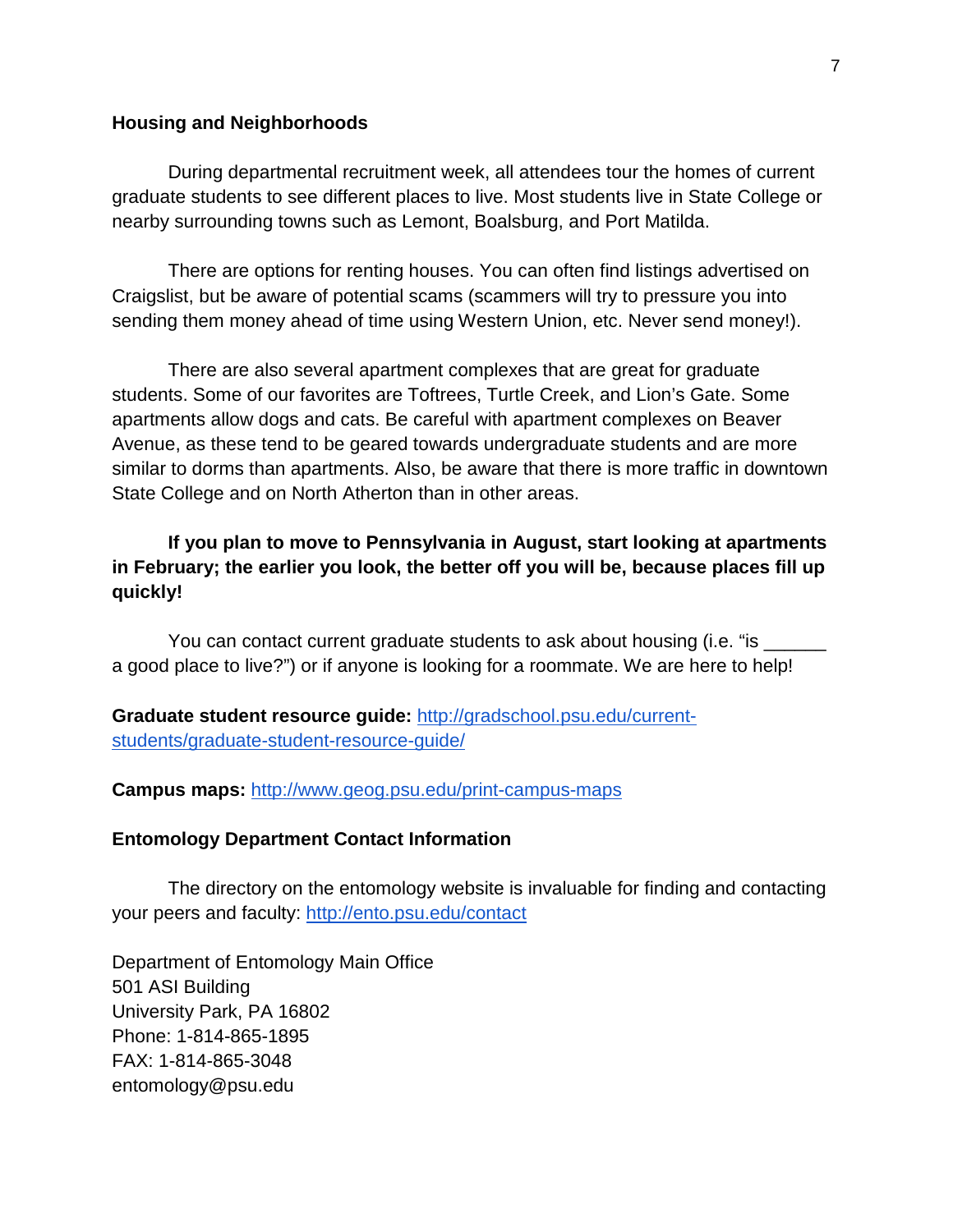Academic Programs:

[Administrative Su](http://ento.psu.edu/directory/ldw5)pport Assistant for the Department of Entomology: 1-814-865-1895

## **Arriving at Penn State: What to do as Soon as You Move to State College**

- **Get your Penn State ID:** Go to the HUB-Robeson Center and visit room 103, which has the PNC Bank and ID+ office.
	- $\circ$  Go to the counter at the end of the room. They'll take your photo and give you your **Penn State ID**. You will need your driver's license or some form of government ID. See the website [here.](http://www.idcard.psu.edu/IDCard/TheCard/GettingYourIDCard.cfm) Open 9–5 M–F during summer.
		- **Why do I need my ID?** Your PSU ID is your access ID to all facilities on campus (gyms, libraries, etc.). Your ID card also has ID+, an account system where you can put money on your ID (called LionCash) and use it in stores and restaurants around campus. Go to<http://www.idcard.psu.edu/> for more information.
	- If you need to open a **bank account**, you can open a PNC bank account at the other counter or check out Penn State Federal Union Bank next door‐ both banks offer free checking accounts). There are also other banking options off campus.
- **Open a PSU email account**: Once you get your student ID, set up your Penn State Access Account (which allows you get onto campus computers, set-up your school email, etc.). You will need your student ID to complete this. BE SURE TO WRITE DOWN YOUR USERNAME AND PASSWORD. See websit[e](http://ait.its.psu.edu/services/identity-access-management/identity/accounts/sigstations.html) [here.](http://ait.its.psu.edu/services/identity-access-management/identity/accounts/sigstations.html)
	- After getting your ID and access account, cross the street from the HUB to the Boucke building. The first-floor computer lab has specific signature stations (these stations are around campus-- there is another one in the Shields Building). Ask for assistance to open your PSU email account. (Most people don't like the PSU webmail interface, but you can set up your email account to forward emails to another account, like Gmail.)
- **Make a Duo Mobile account:** To log into your Penn State account, you will need to set up Duo Mobile. This is a free app you can download to your phone or tablet or other device. Whenever you log into your Penn State account, Duo mobile will provide you with a code on your device that you will need to log in with.
- **Access LionPATH at**: [http://launch.lionpath.psu.edu/node/2.](http://launch.lionpath.psu.edu/node/2) LionPATH is used for the following: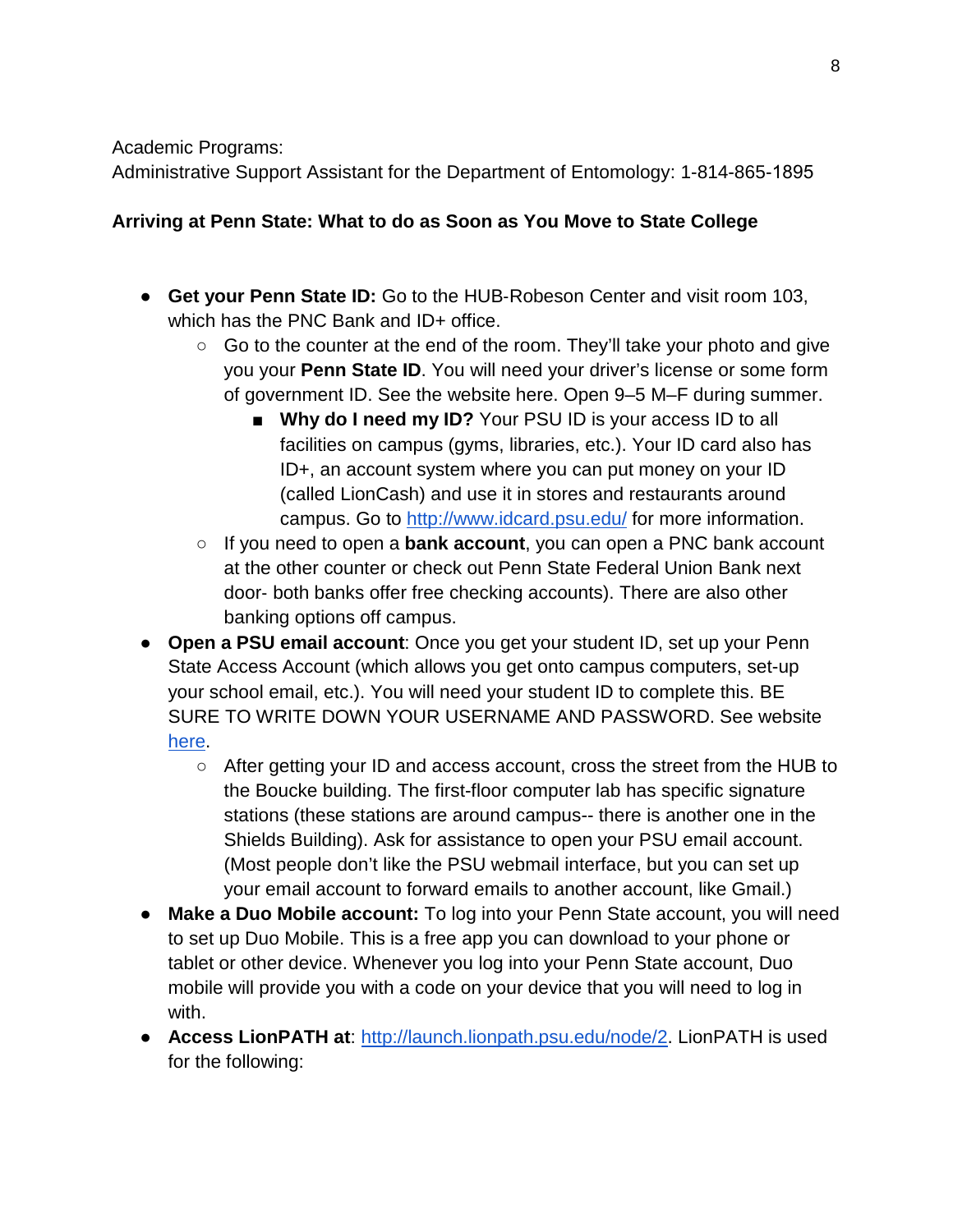- **Course registration** (check out part two for more information about required courses)
- **Checking your account balance** (click on "Manage Account/Make Payments").
	- If you ever have to send **payments to the Bursar**, it is better to send a check because credit card payments include a surcharge.
- **Viewing your grades** at the end of the semester (shown under "My Grades")
- **Viewing your transcript** (Click on Academics, scroll down and click on "Academic Records" on the right side of the page)
- **Viewing your class schedule** (shown under "My Class Schedule")
- **Access Canvas at** <https://psu.instructure.com/login/ldap>**:** You will need to use Canvas for many of your courses and TA assignments. Canvas can also be accessed from LionPATH.
- **Contact the Entomology office** in 501 ASI for a packet of forms you'll need to fill out **in order to get paid**.
	- $\circ$  As a graduate student, you will automatically be given the graduate student insurance plan, which includes medical, dental and eyecare coverage. The cost comes out of your stipend.
	- If you donʹt want **insurance** through PSU (e.g. youʹre on your parent's insurance), make sure you decline it because you are automatically enrolled.
	- **Dependents** are not automatically enrolled in insurance and they need to be re-enrolled every year. More information on the insurance plan and how to add a dependent can be found here:

[http://studentaffairs.psu.edu/health/services/insurance/graduateassistant.s](http://studentaffairs.psu.edu/health/services/insurance/graduateassistant.shtml) [html](http://studentaffairs.psu.edu/health/services/insurance/graduateassistant.shtml)

- **Get a permit for your car**: You can pay for a parking permit online at <http://transportation.psu.edu/student-parking-registration>. The parking office will mail the permit to you for the Fall and Spring semesters, but in the summer, you have to pick it up from the parking office at the Eisenhower Parking deck.
	- For the standard commuter permit:
		- On weekdays until 4PM, you can park your car in Lot 44 by the Bryce Jordan Center and either walk or take any of the free Loop or Link CATA buses to get to ASI (the free buses include the Red Link, Blue Loop, Green Link and White Loop). You can get realtime Campus Shuttle information on the CATA App, or on TransLoc Rider at <http://psu.transloc.com/>
		- On weekdays after 4PM and weekends, you can park in the ASI parking lot (East Deck) and Eisenhower Parking Deck.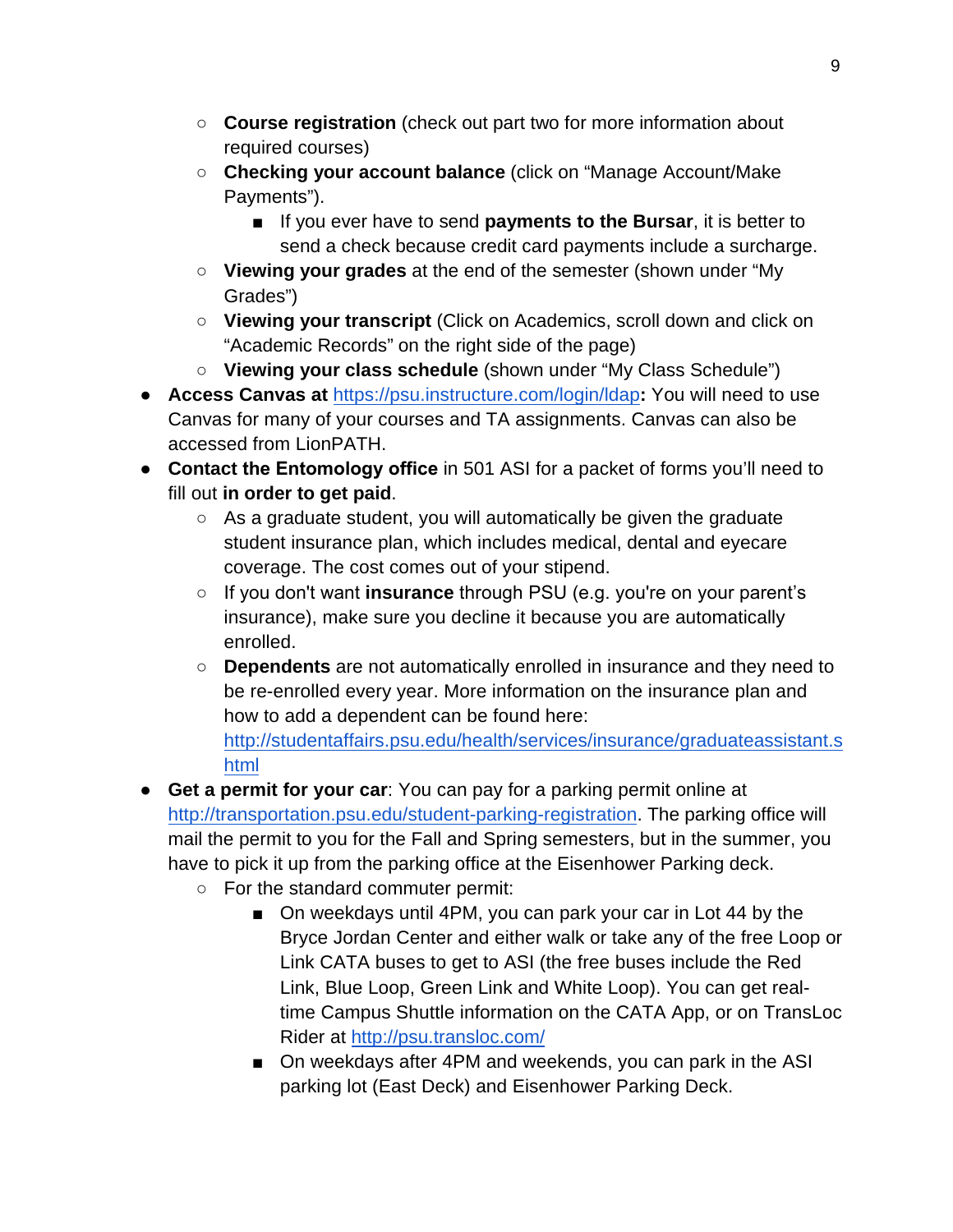- On home football game days, you can use your parking permit in the decks for free, regardless of whether you want to get work done or tailgate.
- There are other commuter plans with more parking options, for which you will have to pay more.
- **If you need a Pennsylvania driver's license**, the nearest DMV center is 812 W. College Ave (bear right after the Nittany Mall). Currently, they accept ONLY CHECKS. You will also need TWO bills with your current address and two official forms of identification (passport, social security card, birth certificate). There may be additional forms required for international students.
- **Get a permit for your bike:** you can get a free permit online at <http://transportation.psu.edu/student-parking-registration>.
	- Don't ride your bike on the sidewalks or risk a \$15 ticket!!!
- **Get keys to your lab:** You will need **keys or card swipe access** to the buildings you work in, since they are locked after hours and on weekends. Buildings you may need access to include ASI, CEL, the Millennium Science Complex, etc. Talk to your advisor first for help getting this set up.
	- For keys, you will need to fill out a Key/Clearance Issuance Form.
	- Anyone requiring keys and/or swipe card access to any of the College of Ag Facilities must first contact their Departmental Access Coordinator. The list of coordinators is here: http[://agsci.psu.edu/safety/key-requests](http://agsci.psu.edu/safety/key-requests)
	- The College of Ag Keys and Parking Office is located in 112 Ag Admin which is within the Ag Admin mailroom.
	- For student ID card swipe access to the ASI building, talk to Erika Stover in 501 ASI.
- **Get your office:** All graduate students get an office. Most student offices are in ASI, but you may get an office in a different building depending on your lab. Ask your advisor or contact the department to figure out where your office is and work out any potential problems with the location.
	- Most of the time, you will be assigned a desk in a shared office, but you will probably not get a computer. Be prepared to **have your own laptop**.
	- David Love will put your name on your office door. If there is a problem or you don't get a name, contact him at [dwl2@psu.edu.](mailto:dwl2@psu.edu)
- **Get your mailbox:**
	- Students usually get a mailbox in the department mailroom (501 ASI). Your mailbox address is:
		- (Your name) Department of Entomology Pennsylvania State University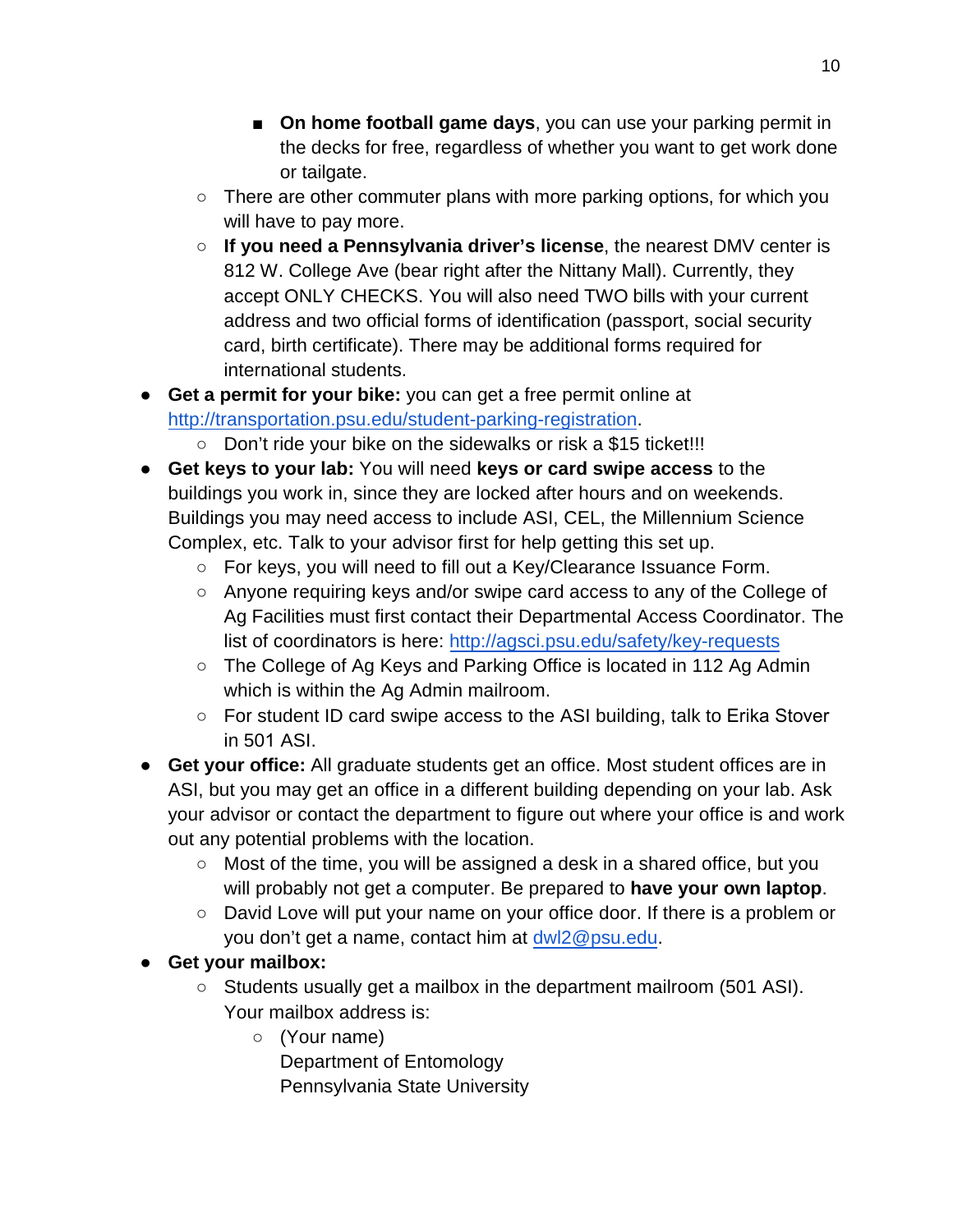## 501 ASI Building University Park, PA 16802 USA

- If your office is in another building, you or your lab group may get a mailbox there instead of in ASI. Check with your advisor about this.
- **Get your picture taken:** All faculty and students have their **photograph** on the departmental website [\(http://ento.psu.edu/directory/grad-students\)](http://ento.psu.edu/directory/grad-students) and the corkboard on the 5<sup>th</sup> floor of ASI. Contact Nick Sloff [\(nws10@psu.edu\)](mailto:nws10@psu.edu) to schedule a time to have your picture taken.
- **Review the College of Agriculture's' policy on academic integrity, cheating and plagiarism,** available here: [http://agsci.psu.edu/students/advising/academic](http://agsci.psu.edu/students/advising/academic-integrity)[integrity](http://agsci.psu.edu/students/advising/academic-integrity) You can also review the University's policy manual here: <http://guru.psu.edu/policies/>
- **Have a meeting with your advisor**: discuss your plans for the semester and what you should be working on. Be clear about what is expected from you in the lab. See if your lab has a statement of mutual expectations or other document that clearly outlines everything that is expected of you as a student.

## **Campus Resources:**

- There is a **free tax service on campus** for students or scholars who are residents (for federal tax purposes) and have income less than \$51,000. The service is the Volunteer Income Tax Assistance Program in the Ferguson Building, Room 10. Schedule an appointment by called 1-814-863-7448. Find more information at[:](http://extension.psu.edu/income-tax/vita) [http://extension.psu.edu/income-tax/vita.](http://extension.psu.edu/income-tax/vita)
- **University Health Services** is located in the UHS building, next to the Bank of America Career Services Building, close to Millennium Science Complex. Check out more here: [http://studentaffairs.psu.edu/health/.](http://studentaffairs.psu.edu/health/)
	- Call and make an appointment when you feel sick. Appointments are available every day of the week. If it is not an emergency, you can schedule your appointments online at[:](http://www.sa.psu.edu/uhs/basics/online_access.cfm) [http://www.sa.psu.edu/uhs/basics/online\\_access.cfm.](http://www.sa.psu.edu/uhs/basics/online_access.cfm)
	- There is also an advice nurse you can call at 1-814-863-4463. Make sure to have your student ID ready.
	- How to get health insurance information:
		- Go to [http://studentaffairs.psu.edu/health/services/insurance/.](http://studentaffairs.psu.edu/health/services/insurance/)There is information on rates/subsidies, in-network providers, and on coverage benefits
		- Contact the student insurance office at 1-814-865-7467 or [uhs](mailto:uhs-insurance@psu.edu)[insurance@psu.edu](mailto:uhs-insurance@psu.edu)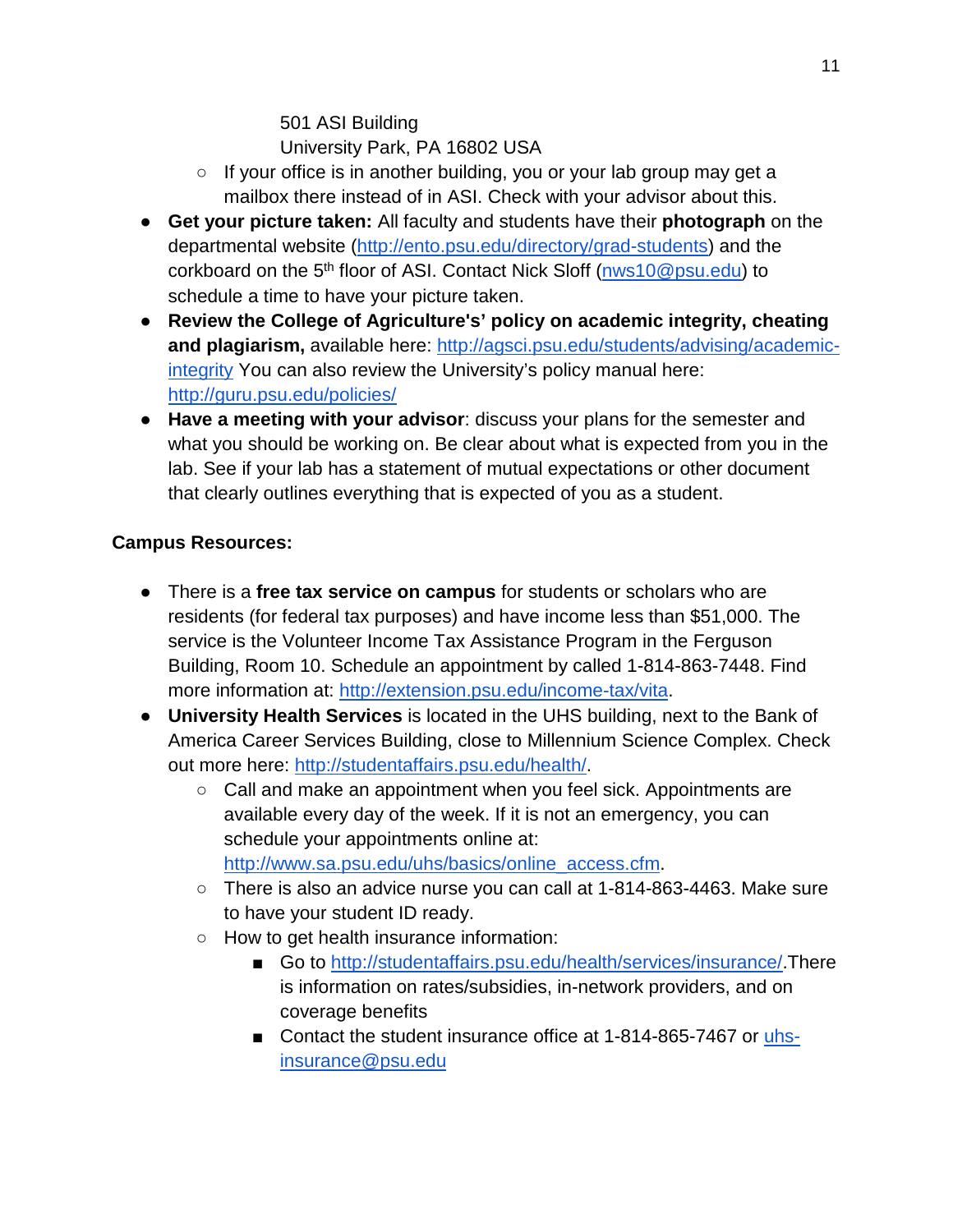- You can also visit the insurance office in the UHS building on campus.
- Referrals and what is covered:
	- Most services are covered at the University Health Center, including blood work, physicals, yearly check-ups, birth control and more. Some costs related to maternity or prenatal care/complications are also covered. If you need physical therapy, you are covered for 40 sessions a year.
- Not all services are offered on campus. If you are referred to an outside doctor or counselor, ask if you need to pay a deductible and make sure you are covered before you go!
- The **Penn State Counseling and Psychological Services (CAPS)** provides free short-term counseling. You can meet individually with a therapist or attend group sessions. Find out more here: [http://studentaffairs.psu.edu/counseling/.](http://studentaffairs.psu.edu/counseling/)
	- **CAPS Chat** provides informal, drop-in consultation for students with counselors from Penn State Counseling & Psychological Services (CAPS). Sessions are free and no appointment is necessary. Students are seen on a first-come, first-served basis and meetings are no longer than 30 minutes. More information about CAPS Chat including times/locations can be found at the following link:

<http://studentaffairs.psu.edu/counseling/capschat.shtml>

- There is a **Statistical Consulting Center** (part of the Statistics department) which can help you learn the best way to analyze your data (for free!). Make sure to sign up for this service early in the semester. The SCC can also help with experiment design. A statistician on call service is also for 1-hour consultations.
- The **Penn State Career Services Center** offers free appointments with career counselors who can help you write CVs, resumes, and apply for jobs. Check out their website at<http://studentaffairs.psu.edu/career/>
- The **library** is a great resource on campus, both for research and for entertainment. You can take out books, DVDs, CDs, and more!
	- **Check out books** and other materials at the help desk on the first floor between the Pattee and Paterno libraries. There are also automated book check-out locations all throughout the library.
	- The library is huge and consists of several buildings, which can make it hard to find materials. Fortunately, you can **reserve library books and other materials online.** Go to the library website [\(https://libraries.psu.edu/\)](https://libraries.psu.edu/), search the CAT (catalog) for your item, click the "I want it" link and specify where you want to pick it up (typically the Pattee help desk). Library staff will pull materials for you and have them ready for pick up in few days. Youʹll be notified when they have them ready.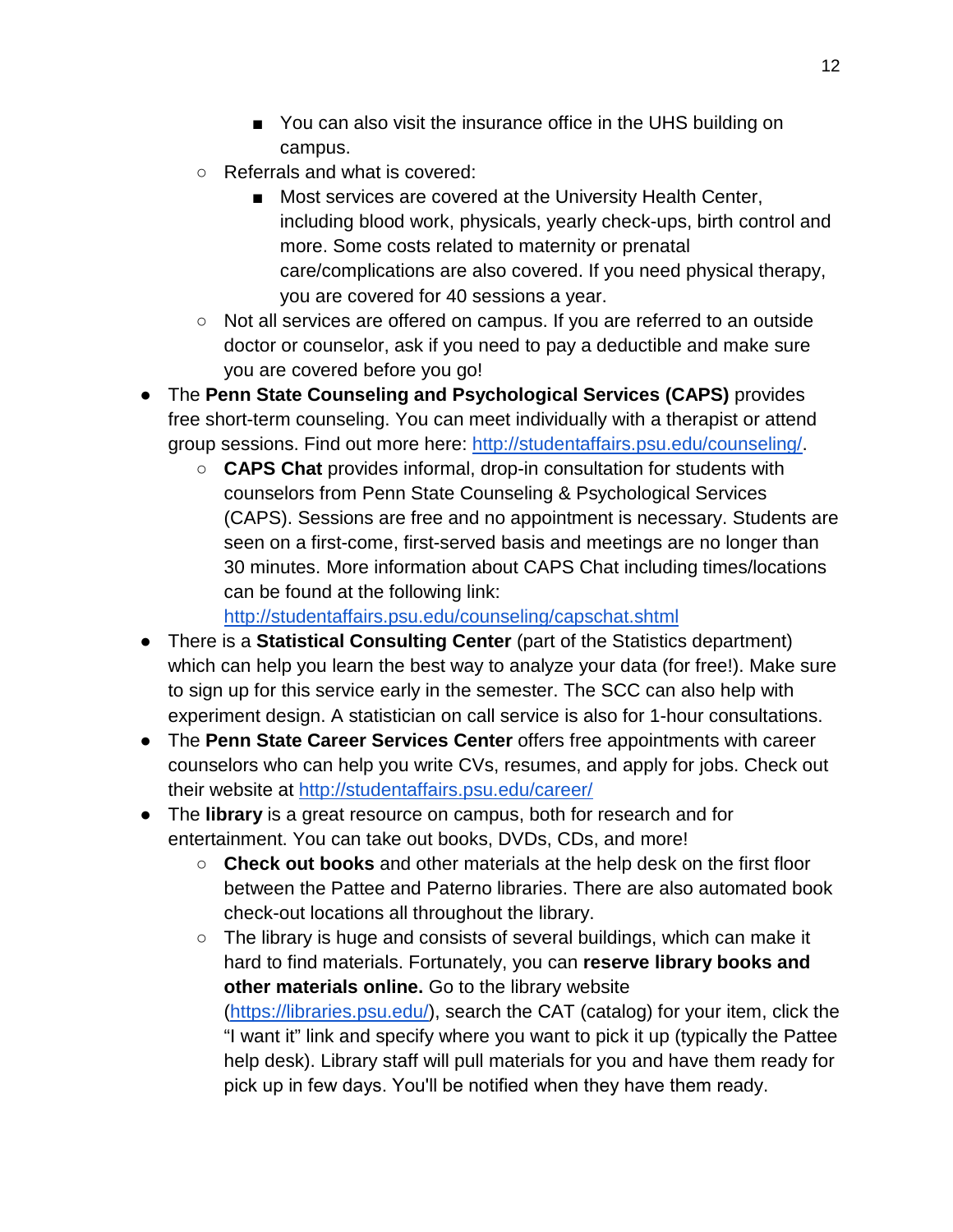- You can request books and other materials that aren't in the library catalog by using ILLiad, an interlibrary loan service that is completely free. You can also use ILLiad to request journal articles and book chapters-- the library will scan them for you and deliver a pdf to you electronically: <https://psu.illiad.oclc.org/illiad/upm/>
- You can **renew materials** in person or online:
	- Library materials: you can take out DVDs and CDs for a week and renew them up to 8 times. Graduate students can keep books for the whole semester and have the option to renew them at the end of the semester to keep them longer.
	- ILLiad materials: Some loan materials are restricted to library use only, but for others the return date will be printed on the box or book sleeve on your loan material. To request a renewal, you will have to log into ILLiad.
- You can access **electronic resources and databases** from the library website [\(https://libraries.psu.edu/\)](https://libraries.psu.edu/)
	- If you use Google Scholar and have a Gmail account, you can add Penn State library access to your account by logging in, going to the Google Scholar main page, clicking settings at the top right of the page, then clicking "library links" on the middle left of the page. Search for Penn State and add it to your account for free access to pdfs.
- The **Graduate Student Writing Center** will help you improve your writing. They offer workshops, and you can also meet individually with a consultant. Find out more here: [http://gwc.psu.edu/.](http://gwc.psu.edu/)
- **Enterprise CarShare** is available to all Penn State students, faculty and staff at the University Park campus. Find out more here: <https://www.enterprisecarshare.com/us/en/programs/university/psu.html>
- There are also **FLEET** services on campus that you can rent vehicles from.
	- You must be 25 and take the van safety training before you can drive 15 passenger vans [\(https://www.alertdriving.com/pennstate.php\)](https://www.alertdriving.com/pennstate.php).
- Zimride is Penn State's free ridesharing network that connects riders and drivers traveling to the same destination to save money (like Uber). Find out more at <http://zimride.com/psu>
- **Zagster bike share** is available around the main University Park campus. To sign up, either download the Zagster app at the Apple App or Google Play store, or visit [http://zagster.com/psu.](http://zagster.com/psu)
- **Information technologies** at the Media Commons center in the library offer students, faculty, and staff resources to manage, update, and maintain their PC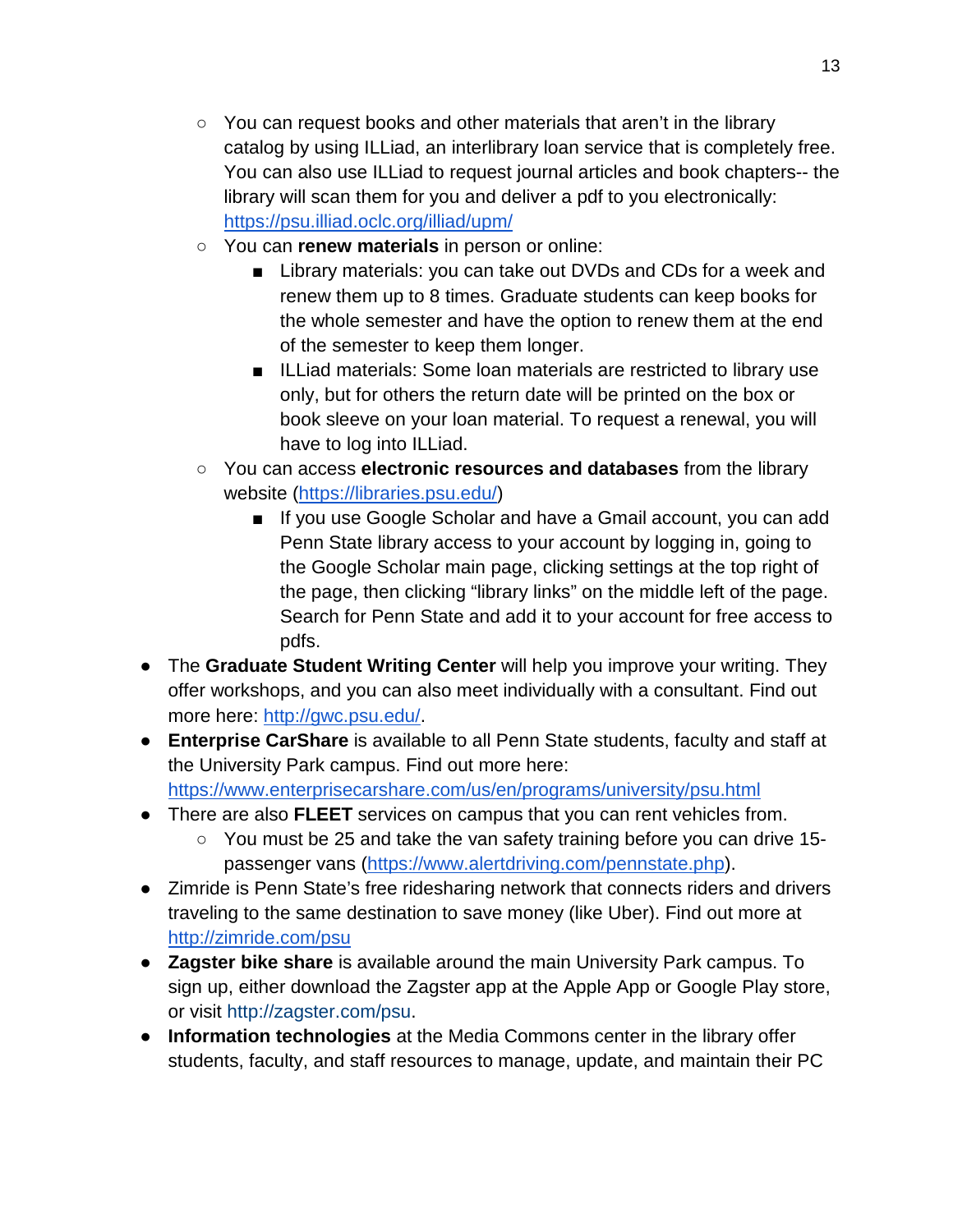and/or Macintosh computers. Their website,<http://its.psu.edu/> provides current IT updates and free downloadable (and safe) software such as Norton Antivirus.

- Penn State also offers free and discounted software such as Adobe Photoshop and Microsoft Office at [http://software.psu.edu/.](http://software.psu.edu/)
- Check out **Penn State Remote Apps**, which gives you access to programs like SAS, Minitab, ArcGIS, etc., for free. Some courses require certain programs you can find here:<http://clc.its.psu.edu/UnivServices/RemoteAppsSW>

## **Departmental Resources and Activities:**

- The **Entomology Graduate Student Association (EGSA)** is your key to becoming a great entomologist. You can serve on committees, apply for department-specific awards, participate in journal club, try out for the Linnaean games team, and more. Apart from offering professional development opportunities, EGSA also schedules many social events for entomology students throughout the year. **Get involved early!**
	- You can also participate in the Penn State Graduate Professional Student Association (GPSA). Check it out at:<http://gpsa.psu.edu/>
- The department has a **live insect zoo** in the ASI 5<sup>th</sup> floor hallway (roaches, tarantula, walking sticks, etc.), which are used for outreach. Sign up for EGSA critter care to help out!
- At **recruitment weekend**, you can meet incoming students (and have free meals). Your input is very important in helping us build the department.
- You can also participate in **faculty interviews**. Go to the job talks and offer feedback. Help us build the department!
- The **Frost Entomological Museum** has an extensive insect collection for research. If you want to incorporate museum specimens into your work, contact Andy Deans [\(adeans@psu.edu\)](mailto:adeans@psu.edu), current curator of the museum.
	- Check out the Frost Curator's Blog at<http://sites.psu.edu/frost/> to learn more about research and events going on at the Frost.
- **Outreach is a huge part of our department.** Every fall, the department holds the Great Insect Fair, a unique event attracting >8,000 people. You can also help at the entomology booth at Exploration Day in the spring or be a counselor at Bug Camp for kids in the summer.
	- There is a departmental listserv devoted solely to outreach (ask the EGSA Outreach officer to subscribe). These are great opportunities for experience and look great on your CV.
- Every Friday during the semester is a **weekly seminar**. Come to listen to talks from people from different departments, and have breakfast or lunch with them--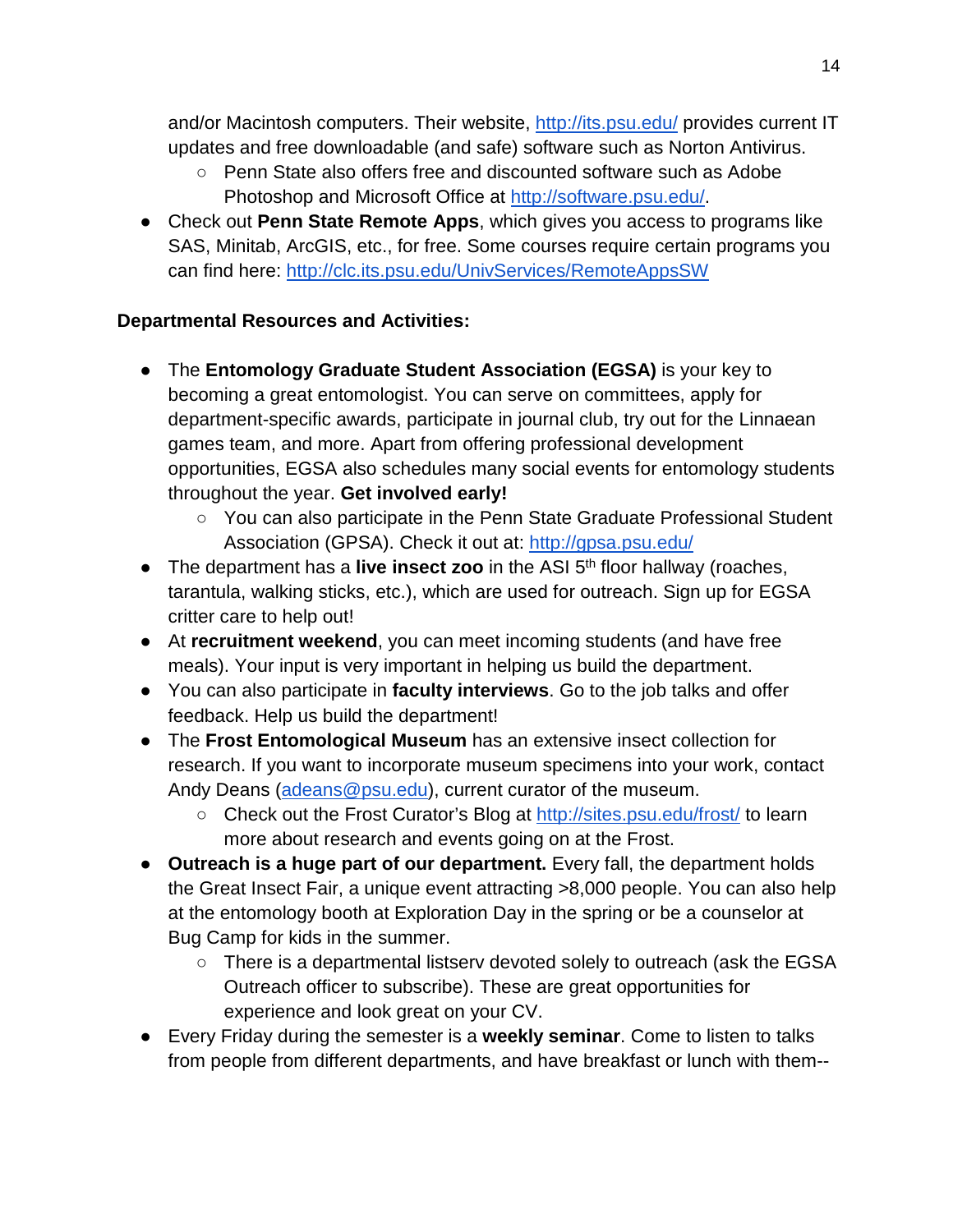this is a great opportunity to network and meet people from other backgrounds. The department will send out emails for seminar times and locations.

- You can meet more people from the department (students, faculty and staff) in the **Friday coffee break** in room 504, ASI. Check each semester for what time the coffee break will be held (it is usually the hour prior to seminar).
- The Millennium Science Cafe is every Tuesday in the Millennium Science Complex. There are usually a few speakers from different fields who talk for 15- 30 minutes each. Coffee and pastries are provided.
- There is a **locker room** in the basement of ASI. Get your own lock and use one of the cabinets if you need to. It's helpful when biking to campus or doing field work in the summer. There is also a shower.
- There are **EGSA snack cabinets** in the ASI and CEL mailrooms, which have a variety of snacks and sodas available for purchase. All proceeds go to EGSA.
- All of the computers on campus in our department are maintained and handled by **AG IT.** Their website is here:

[http://agsci.psu.edu/it?utm\\_campaign=Ag+IT+Matters%3A+University+Park&utm](http://agsci.psu.edu/it?utm_campaign=Ag+IT+Matters%3A+University+Park&utm_medium=email&utm_source=newsletter) [\\_medium=email&utm\\_source=newsletter](http://agsci.psu.edu/it?utm_campaign=Ag+IT+Matters%3A+University+Park&utm_medium=email&utm_source=newsletter)

- If you ever have problems with a departmental computer, you can always:
	- Submit [a](http://agsci.psu.edu/it/help?utm_campaign=Ag+IT+Matters%3A+University+Park&utm_medium=email&utm_source=newsletter) [Help Request](http://agsci.psu.edu/it/help?utm_campaign=Ag+IT+Matters%3A+University+Park&utm_medium=email&utm_source=newsletter) on the web
	- Email aghelpdesk@psu.edu
	- Call at 1-814-865-1229
- Each lab has an account number for use on the **photocopy machine** in the ASI mailroom. Ask your lab for their account number. At the CEL, each person has his/her own account number.
- Many labs have their own vehicles. Ask your advisor if your lab has a vehicle and what you need to do to drive it.

# **Entertainment and Others:**

- The Student Programming Association (SPA) plans **free events** like magic shows, comedians, guest speakers and concerts: <https://www.facebook.com/PSU.SPA>
- You can get student tickets for shows at the Center for Performing Arts [\(https://cpa.psu.edu/events\)](https://cpa.psu.edu/events) and the Bryce Jordan Center [\(https://bjc.psu.edu/\)](https://bjc.psu.edu/).
- Mainstream movies are shown in the HUB every weekend- just bring your student ID and it's free. Look up the student activities webpage for updated info, check the Collegian newspaper on campus, or look for signs at the HUB.
- There are also \$5 movies every Tuesday at all UEC theaters in the State College area, and you can always rent movies for free from the library.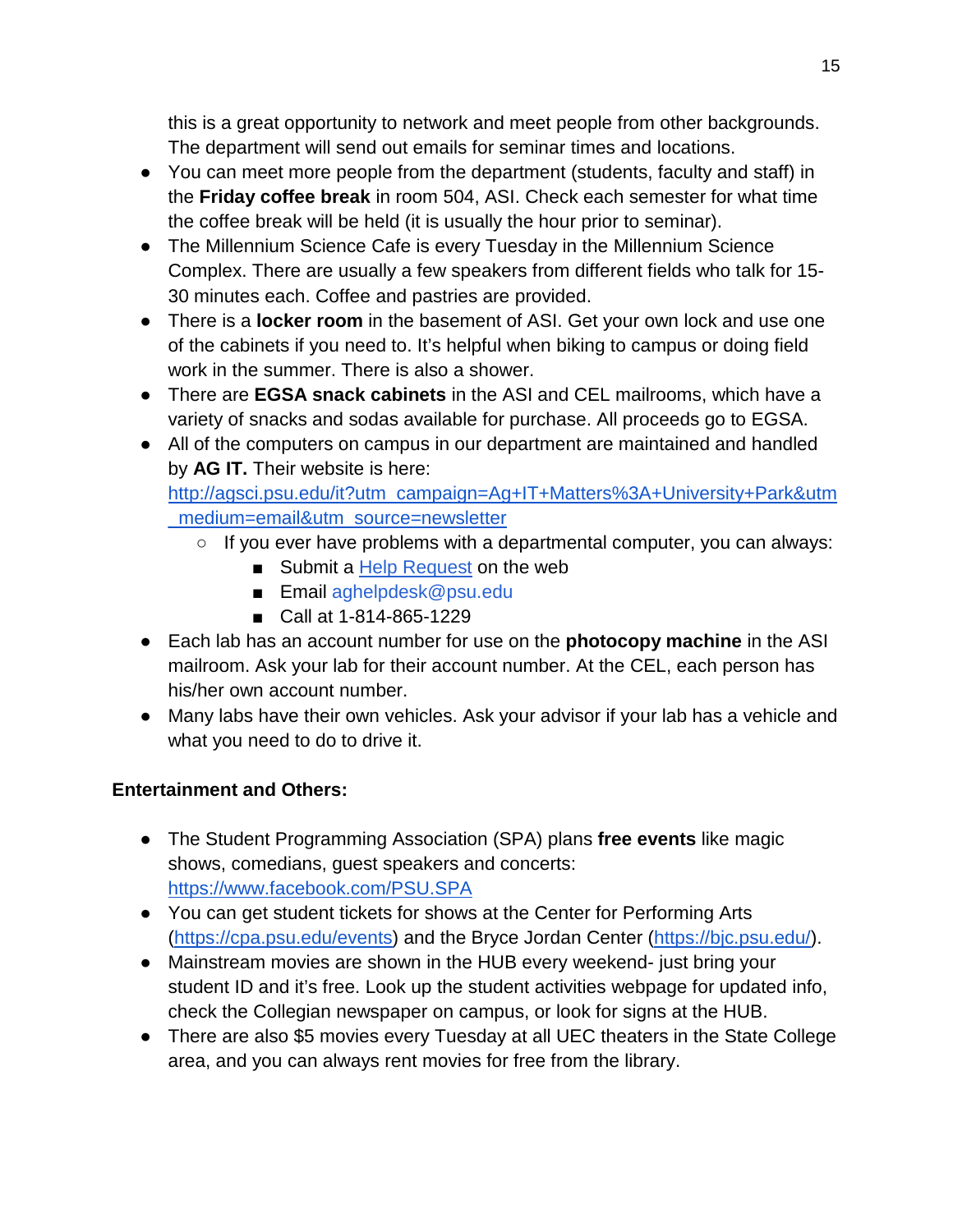- The Center for Arts and Crafts offers discounted classes in pottery, stained glass, drawing and more.
	- For questions, email [craftcenter@psu.edu](mailto:craftcenter@psu.edu)
- With your ID, you can get **free tickets to Spikes baseball games** at the HUB on Monday, Wednesday and Fridays from 11am-1pm, or at the ticket stand before each game.
- Go see a football game at Beaver Stadium. Go Nittany Lions! Let's go State!
	- For student tickets, an email will go out in May saying what day and time tickets will go on sale for your group. Go early-- they can sell out within minutes of becoming available.
	- You can also buy tickets online at Ticketmaster, StubHub, etc.
	- You can scalp tickets outside on the day of the game.
	- There is always a free game called the Blue and White game in the spring.
- There is a student activities fee built into tuition, so all graduate students have **free access to the student gym and pool facilities** on campus. The gym offers free classes and other activities (ex: rock climbing wall) that you can find out about here: [https://studentaffairs.psu.edu/health-wellness/recreation](https://studentaffairs.psu.edu/health-wellness/recreation-leisure/fitness-wellness/fitness-wellness-schedule)[leisure/fitness-wellness/fitness-wellness-schedule](https://studentaffairs.psu.edu/health-wellness/recreation-leisure/fitness-wellness/fitness-wellness-schedule)
- Pegula Ice Area offers discounted student public ice skating and memberships: <http://www.gopsusports.com/pegula-ice-arena/public-sessions.html>
	- <http://pegulaicearena.maxgalaxy.net/Schedule.aspx?ID=1>
- Graduate students can get involved with club sports: <http://sites.psu.edu/clubsports/>
- Graduate students can also get involved with music organizations: <https://music.psu.edu/admissions/basic/opportunities-for-non-majors>
- A full list of student organizations can be found here[:](https://studentaffairs.psu.edu/involvement-student-life/student-organizations/join-student-organization) [https://studentaffairs.psu.edu/involvement-student-life/student-organizations/join](https://studentaffairs.psu.edu/involvement-student-life/student-organizations/join-student-organization)[student-organization](https://studentaffairs.psu.edu/involvement-student-life/student-organizations/join-student-organization)
- For **outdoor lovers**, Penn State Adventure recreation has great weekend activities that are reasonably priced:

[http://www.athletics.psu.edu/advrec/trips.html.](http://www.athletics.psu.edu/advrec/trips.html) There are also numerous hiking trails and parks in the area:

- Penn State Arboretum
- Millbrook Marsh
- Scotia Barrens/State Game Lands no. 576 (don't hike there during hunting season!)
- Rothrock State Forest
- Shavers Creek/Stone Valley
- Musser Gap
- Shingletown Gap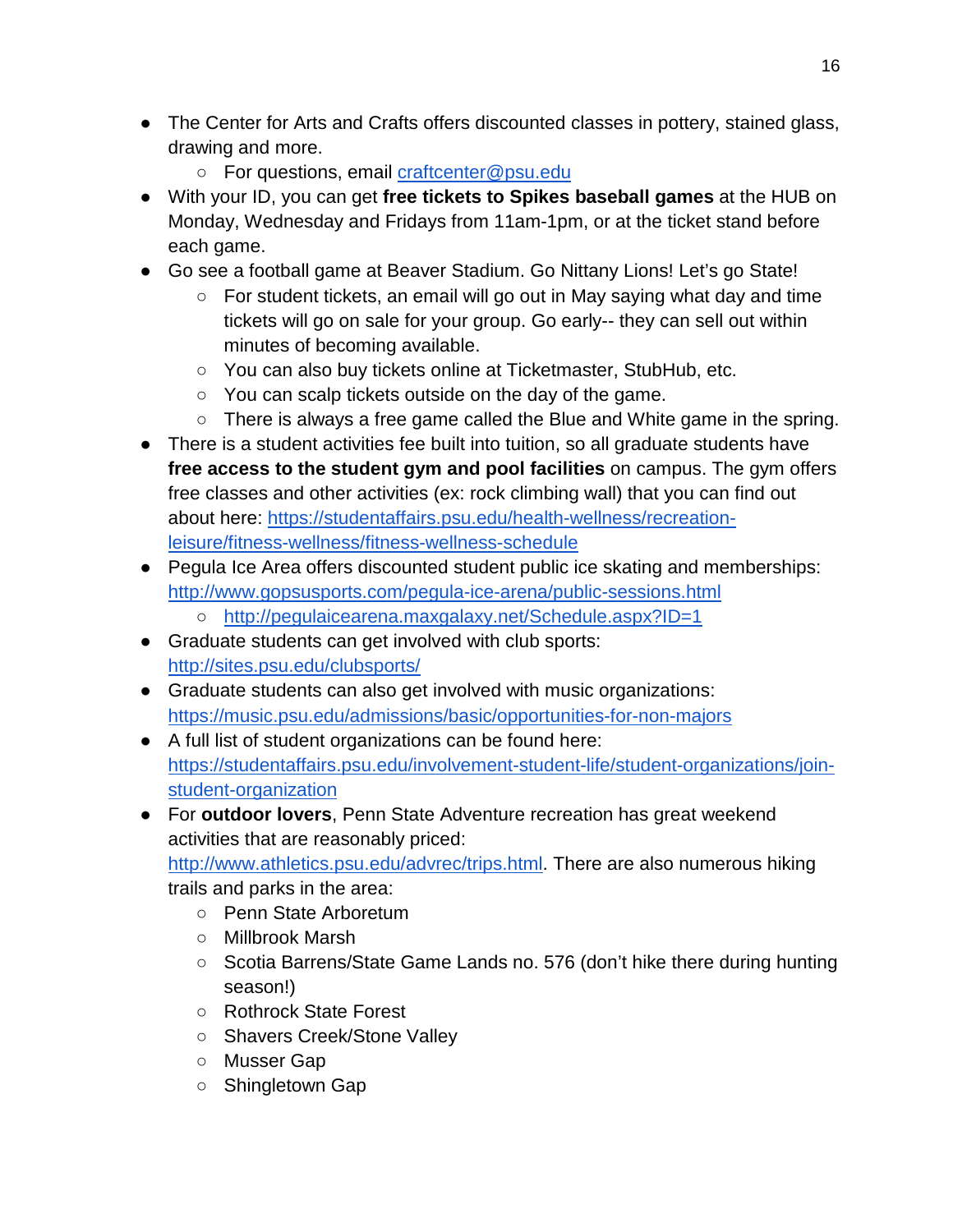- Fisherman's Paradise
- Black Moshannon State Park
	- (They have monthly events all year: http://events.dcnr.pa.gov/black\_moshannon\_state\_park/calendar/)
- Thousand Steps Hike
- Bald Eagle State Park
- Whipple Dam State Park
- [Canoe Creek State Park](http://www.dcnr.pa.gov/StateParks/FindAPark/CanoeCreekStatePark)
- Raystown Lake Recreation Are[a](http://www.dcnr.pa.gov/StateParks/FindAPark/CanoeCreekStatePark)
- **Looking for fresh veggies**?
	- During the summer months, the **Farmer's Market** is held on Locust Lane in downtown State College or at Home Depot on N. Atherton Street. Numerous vendors sell fruits and vegetables as well as freshly baked goods and arts and crafts too.
		- There are other farmers markets in Boalsburg, Bellefonte, Lemont and Millheim.
	- You can join CSAʹs (**community supported agriculture**) ‐ you pay upfront for the season and farms which bring you a box of vegetables every week (two possibilities: Village Acres Farm and Tait Farm).
- There are many great farms in the area offering fresh produce, dairy and more. Some of our favorites are:
	- Wasson Farm: The Entomology Department often has a pig roast here in the fall. The Wasson Farm Fall Fest is a huge event every year- check out the corn maze, pet the animals and pick your own pumpkins!
	- Way Fruit Farm: Check out their Saturday breakfast buffet, apple cider doughnuts, and U-pick strawberries.
	- Bee Tree Organic Fruit Farm: Pick organic strawberries, blueberries, elderberries, raspberries, and more!
	- Tait Farm: Well-known in the area for their fruit shrubs, drink mixes that you will find on the menu in many local restaurants.
	- Harner Farm: Apples, peaches, sweet corn, Christmas trees, and more!
	- Musser Dairy: Check out their yogurt!
	- Meyer's Dairy on S. Atherton St. has milk in glass bottles and very delicious ice cream sundaes.
- For students who like to garden, but don't have land, there are several **community gardens** in State College:
	- PSU Community Garden: [h](http://www.psucommunitygarden.org/)ttp://www.psucommunitygarden.org/
	- Tudek Park Community [Garden:](http://www.psucommunitygarden.org/) http://www.crpr.org/parks/gardenplots/garden-plot-index.html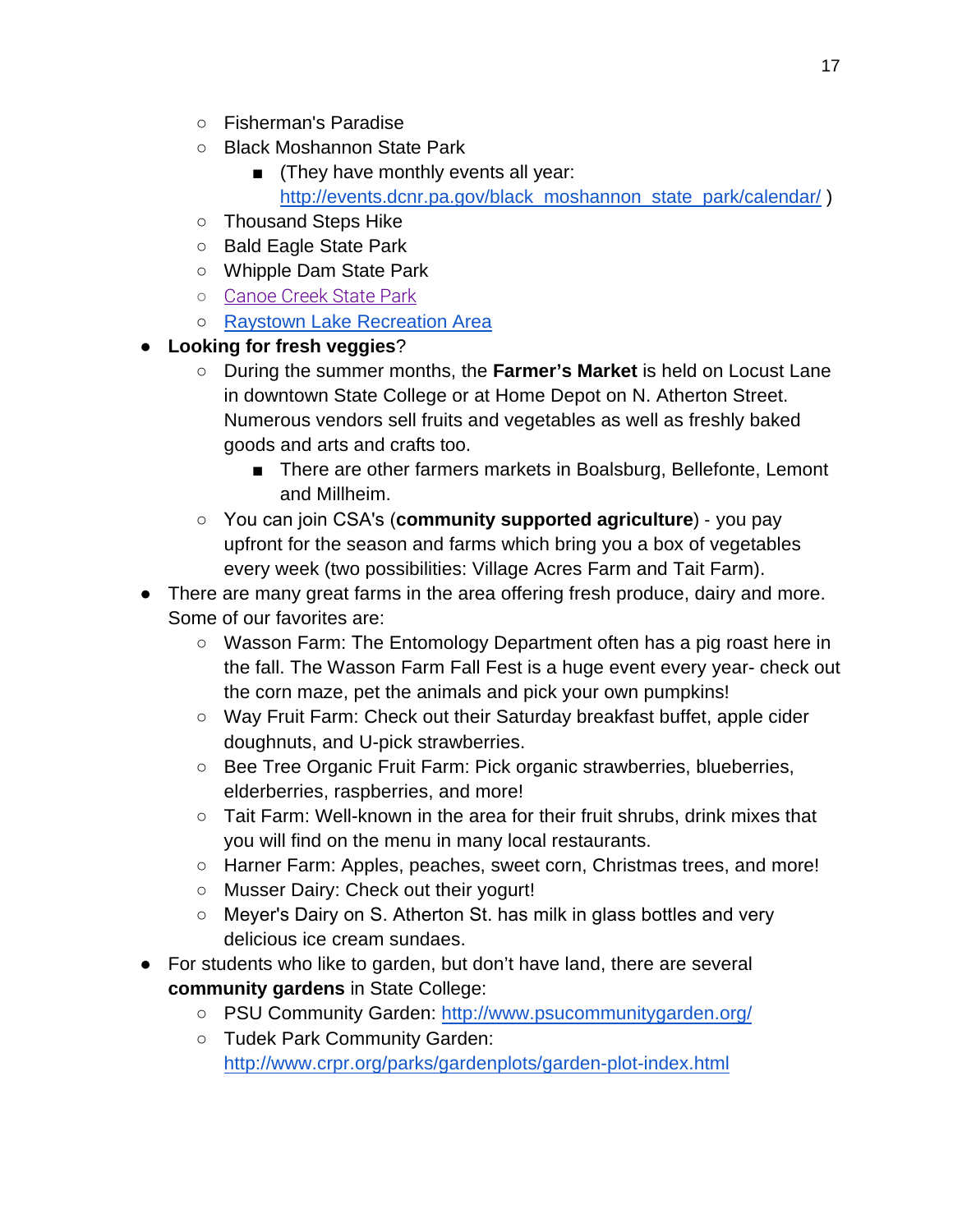- Meat Stores
	- The Penn State Meats Lab sells fresh meat and eggs every Friday during the Spring and Fall semesters. Find out more here: <http://animalscience.psu.edu/facilities/meats-lab>
	- Nittany Meats: Local butchery offering fresh selection of meats: chicken, sausage, steaks, pork and more. They can also do custom cuts of meat for you.
- The **Berkey Creamery** is famous-- Ben and Jerry learned how to make ice cream there! It can get very crowded during the summer; when the ice cream hunger starts, the quickest way through is to get the pre‐packaged ice cream from the freezers. Same flavors, no wait.
	- There are other ice cream places around town: Momotaro, Happy Buns, Sauly Boy's gelato, Cold Stone Creamery and Meyer's Dairy on S. Atherton St. (which has milk in glass bottles.)
- Purchasing from **beer distributors** is a great way to save money on booze. Here are some local distilleries:
	- Beer Belly's Beverage
	- W.R. Hickey
	- Pletcher's Beer Distributor
	- Nittany Beverage Beer Distributor
	- Happy Valley Refreshment (Boalsburg)
- The Nittany Mall is the shopping mall of State College. There is more shopping located around the mall as well.
- Goodwill has sales on Monday and Sunday. There are also extra student discounts days (currently Sunday, Tuesday, and Thursday. Just show your ID!), and you can get a punch card to get more savings.
- Memorial Day weekend is a big deal in Boalsburg! (Memorial Day began there!)
- 4th Fest occurs every year at Beaver Stadium to celebrate the 4th of July
- Arts Fest occurs in State College, Boalsburg, Bellefonte and Lemont during the summer
- Do you love county fairs? Here's a website that lists all county fairs in Pennsylvania: [http://www.pafairs.org/.](http://www.pafairs.org/) One county fair you should definitely check out is the Grange Fair, which happens at the end of August.
- Tussey Mountain has different events year-round:
	- Wing Fest (A competition to see who can make the best chicken wings, as well as outdoor concerts. Bring chairs or blankets to sit on, and a tray to hold all your wings!)
	- Celtic Fest
	- Beer Fest
	- Movies on the Mountain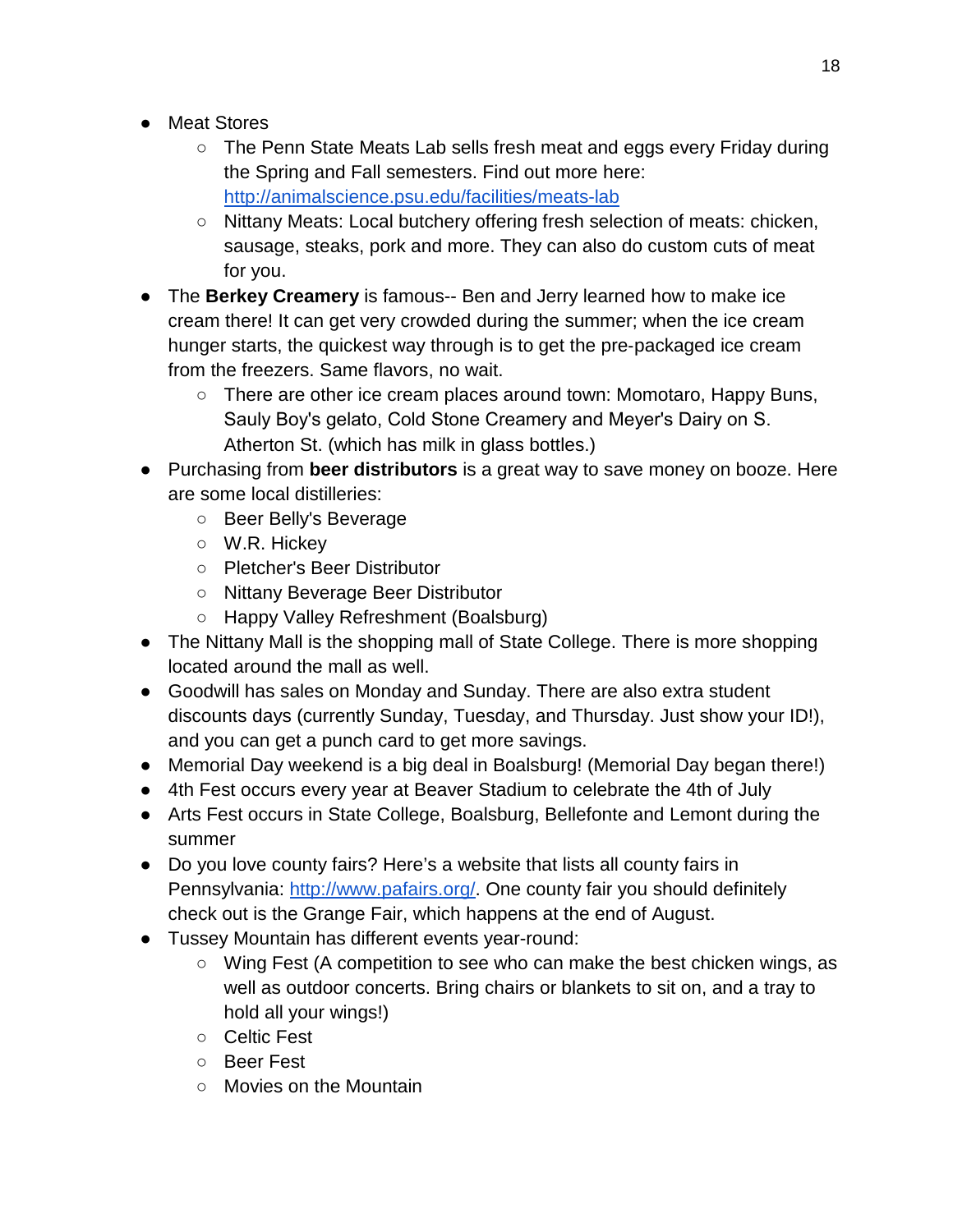- Skiing and tubing during the winter
- Go-karts, golf and mini-golf
- Events in Lemont:
	- Strawberry Festival in the Spring
	- Bluegrass nights in the Summer
	- German Christmas Market in December
- Other attractions
	- Mt. Nittany Winery:<http://www.mtnittanywinery.com/>
	- Local movie theaters and drive-ins:<http://www.statecollege.com/movies/>
	- Pennʹs Cave: <http://www.pennscave.com/>
	- Hershey Park:<http://www.hersheypark.com/>

## **Where to eat and get coffee:**

- Restaurants
	- On Campus
		- Penn State Creamery (they also have pizzas, salads, sandwiches, and baked goods). If you purchase their reusable travel mug, you pay a discounted rate (currently \$0.95) for coffee.
		- Starbucks Coffee and Blue Chip Bistro on the first floor of the Business Building
		- The HUB offers fast food, sandwiches, salads, coffee, sushi, and more.
			- There's a coffee shop in the bookstore too, so if you need a snack and/or coffee after 2, you can still get served.
		- Au Bon Pain (four locations on campus)
		- Cafe Laura
	- Downtown
		- There are lots of choices! Some of our favorites for lunch are below. Have fun exploring and trying them out for yourself!
			- Little Szechauan
			- India Pavillion
			- Big Bowl Noodle House
			- Galanga
			- Cozy Thai
			- Irvings
			- Sower's Cafe
			- Tadashi
			- The Tavern
			- Local Whiskey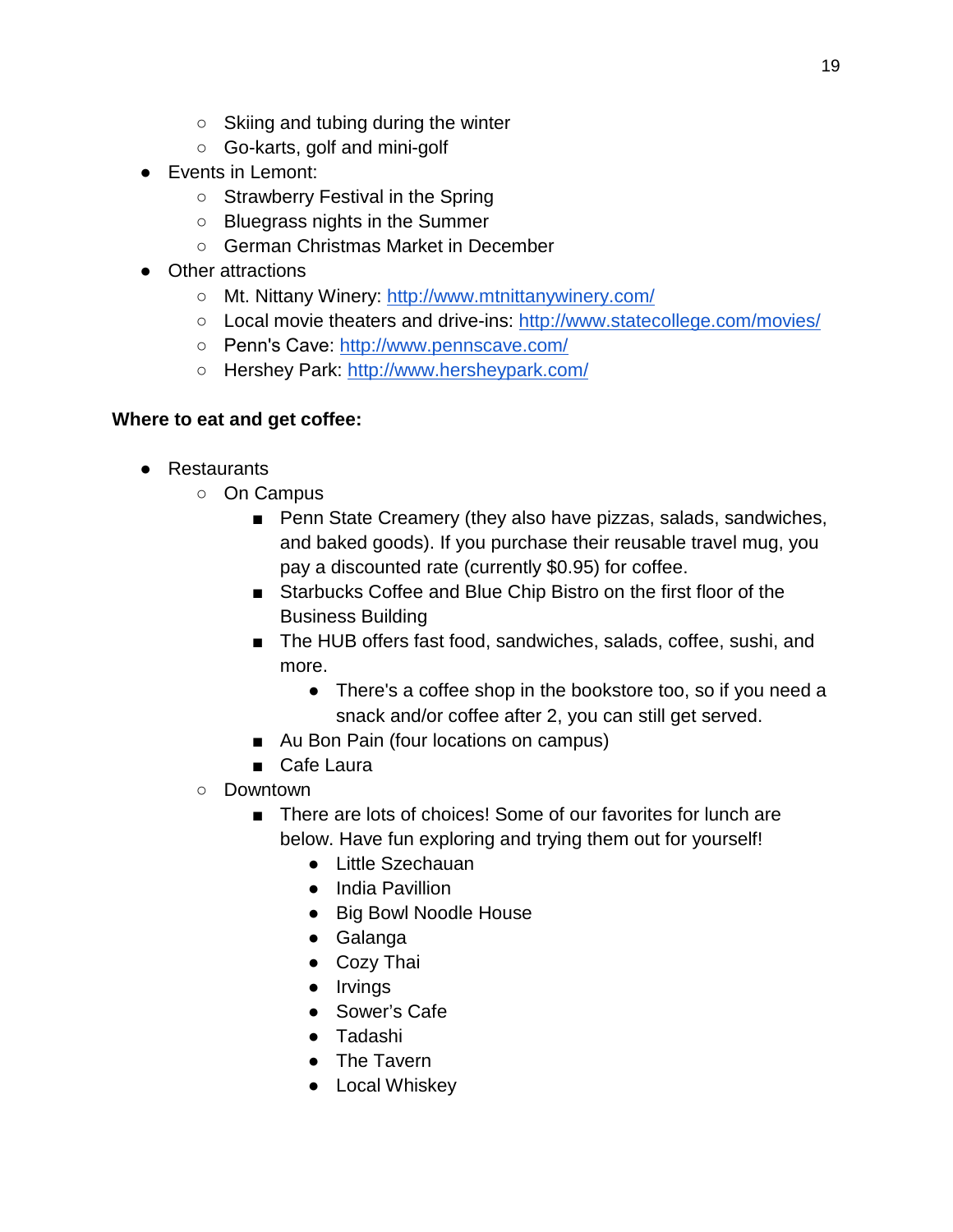- Liberty
- Inferno
- Federal Taphouse
- Champs
- Cafe 210
- Green Bowl
- Bagel Crust
- The Deli and/or Pickles
- Yallah Taco
- Karma
- Sauly Boy's
- Kondu
- Allen Street Grill and the Corner Room
- Other restaurants around State College include:
	- Kamrai
	- All American Alehouse
	- Barrel 21
	- Otto's Pub and Brewery
	- Happy Valley Brewery
	- Faccia Luna
	- The Field at Toftrees
	- Kelly's
	- Duffy's
	- Home Delivery
	- Olde New Yorker
	- Big Spring Spirits
	- Elk Creek Cafe
	- Gigi's
	- HiWay Pizza
- Coffee shops around State College:
	- Downtown
		- Websters:<http://webstersbooksandcafe.com/>
		- Saints:<http://statecollegecoffeeshop.com/>
		- Barranquero Cafe:<http://www.barranquerocafe.com/>
		- Cafe Verve (exclusively vegan): <https://www.cafevervestatecollege.com/>
		- The Cheese Shop (they also have great coffee and tea for sale!)
		- Abba Java (they have free treats!)
	- $\circ$  If you want to go out of town:
		- Cafe Lemont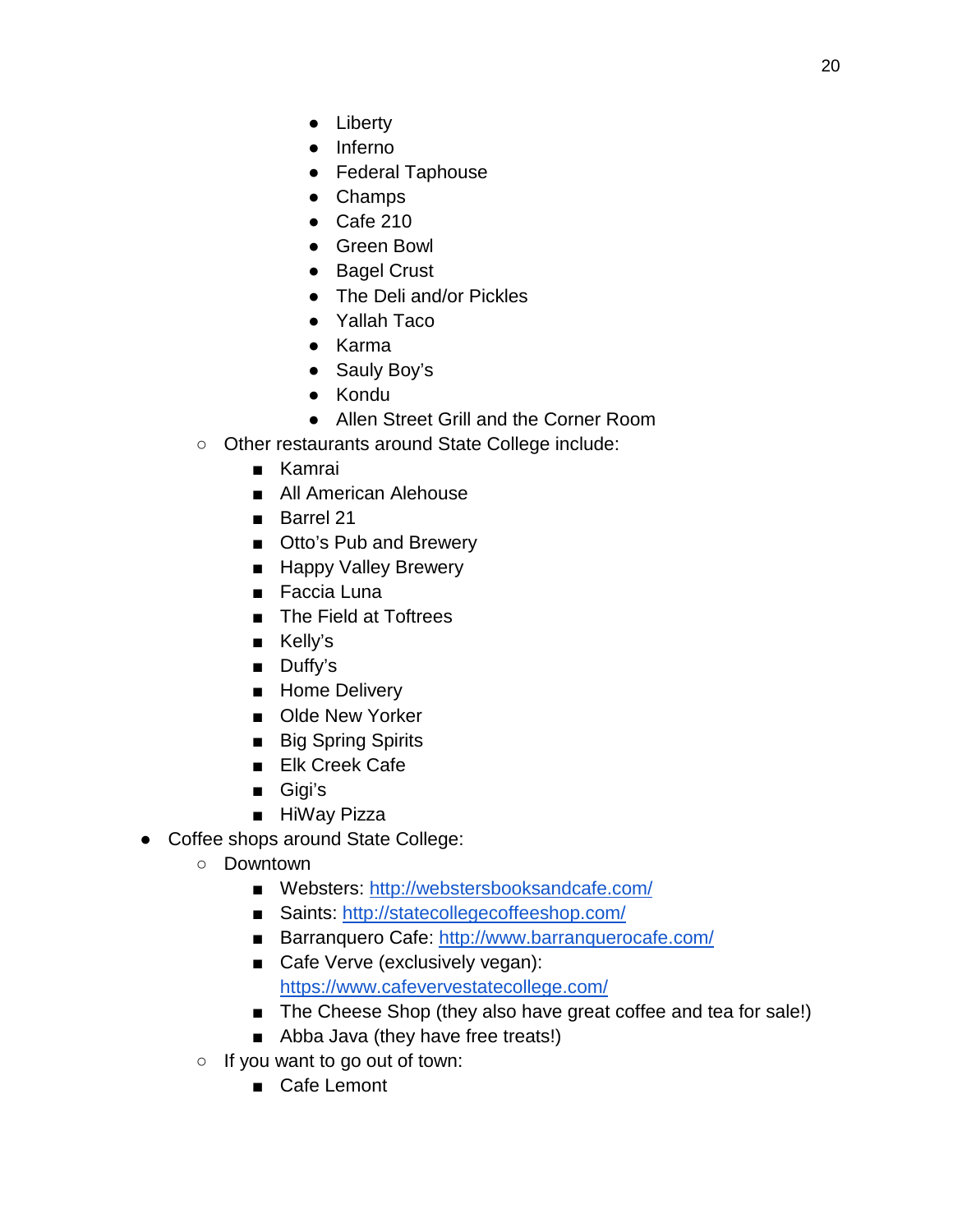- The Naked Egg (in Pine Grove Mills)
- The Pump Station (in Boalsburg)
- Cool Beans (in Bellefonte)
- Cafe on the Park (in Bellefonte)

### **Getting Settled in State College**

- Supermarkets in State College
	- Wegmans
	- Trader Joe's
	- Weis (three locations)
	- Giant (two locations)
	- Walmart (two locations)
	- Far East Corners Asian Market
	- And more!
- Doctors
	- All services at UHS are free for those with the graduate student insurance. You will need to contact the insurance office to see what other doctors take the student insurance.
		- University Health Services: 1-814-863-0774
		- University Health Advice Nurse: 1-814-863-4463
- Recommended dentists who take the student health insurance:
	- Jocelyn Anderton
	- Kotary, Detar & Associates
	- White, Roan & Associates
	- Pediatric Dental Care & Orthodontics, Port Matilda
	- Dr. Younkins & Associates (downtown and easy to get to!)
- Recommended Eye doctors who take the student health insurance:
	- Central Penn Vision Associates
	- Advanced Eye Care Services
- Veterinarians:
	- Halfmoon Valley Animal Hospital
	- Animal Medical Hospital of State College (online coupon for 1st time visit)
	- For 24-hour emergencies:
		- Metzger: [http://metzgeranimal.com/24-hour-emergency](http://metzgeranimal.com/24-hour-emergency-veterinarians/)[veterinarians/](http://metzgeranimal.com/24-hour-emergency-veterinarians/)
		- Central Pennsylvania Veterinary Emergency Treatment Services: <http://www.cpvets.net/>
- Mechanics
	- H R Bierly's Garage & Auto
	- Boalsburg Car Company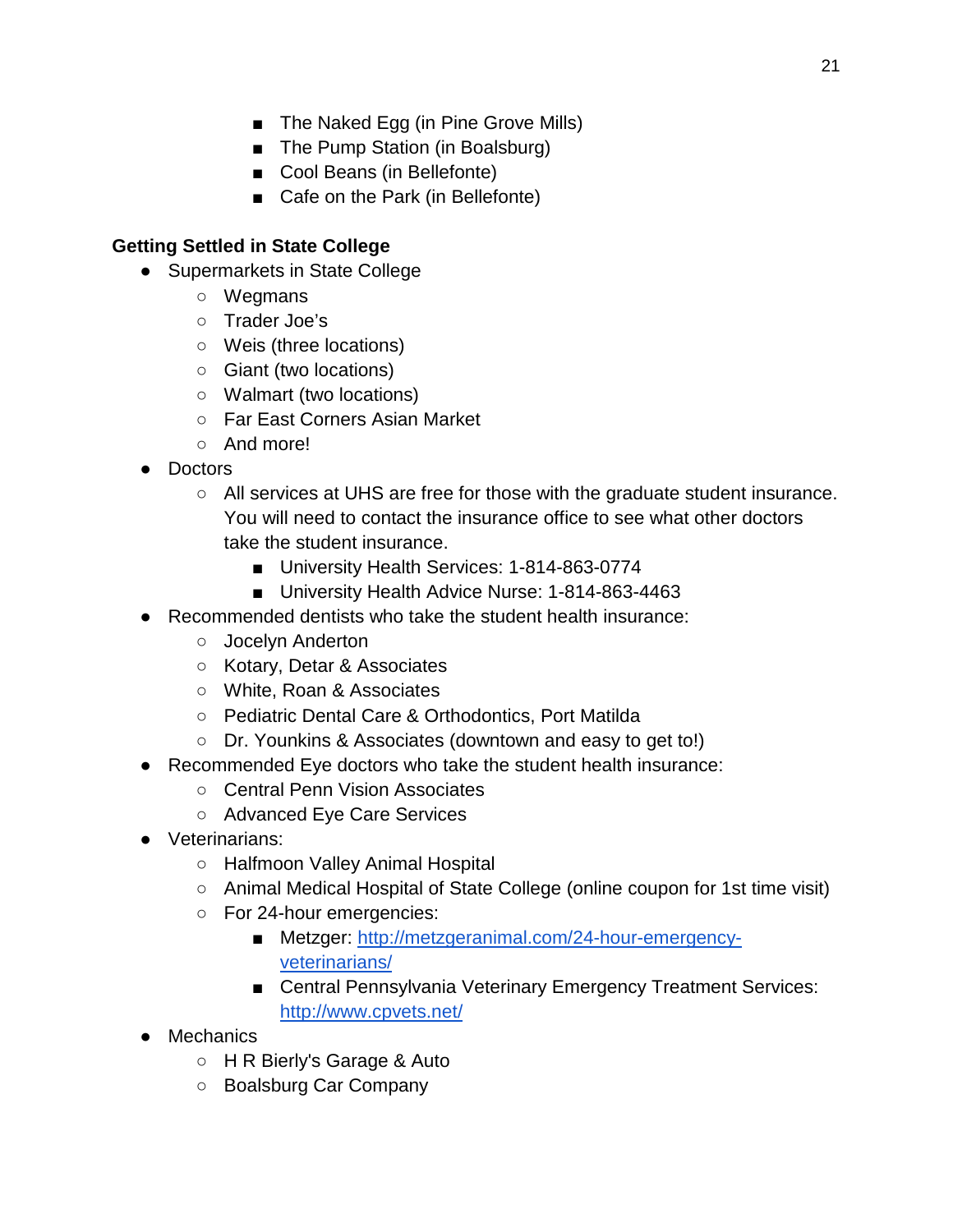- Tire Town
- [Graham's Exxon](https://www.yelp.com/biz/grahams-exxon-state-college)
- The Center Area Transport Authority (CATA) offers public transit in State College, including the CATABUS service. You can find out more here: <https://www.catabus.com/>
	- Graduate students, postdocs and faculty can sign up for the RIDEpass program, which costs \$15 per month. Find out if you are eligible and more at the PSU Transportation Services website at [http://transportation.psu.edu/.](http://transportation.psu.edu/)
- Lyft or Uber are both good options for getting around downtown.
- Zimride is Penn State's free ridesharing network that connects riders and drivers traveling to the same destination. Open only to Penn State students, faculty and staff, Zimride makes it fun and easy to find friends and classmates to split the costs for your trip. Join, post a ride or find a ride in three easy steps:
	- Create a profile a[t](http://zimride.com/psu) [http://zimride.com/psu.](http://zimride.com/psu)
	- Post a ride as a driver or passenger.
	- Find a match.
- Megabus offers transportation to other cities outside of State College, and leaves from the parking lot at the Walmart on Atherton. Find out more here: <https://us.megabus.com/>
- Airports
	- $\circ$  There is an airport in State College, though it is very small and expensive to use. For cheaper flights, you might be better off driving to Philadelphia, Pittsburgh, Newark (NJ), or Baltimore (MD) and flying out of the larger airports there.

## **Tips and Resources for International Students**

As an international student, the first few weeks in the US can be overwhelming between getting settled in a new country and completing necessary paperwork. Here are some tips for getting started at Penn State:

- Try to arrive in State College at least a few weeks before classes start to give yourself time to get oriented and settled in.
- All international students must take the AEOCPT (American English Oral Communicative Test).
- Attend the orientation sessions! There will be a mandatory orientation for international students as the beginning of the Fall semester. Attend and listen carefully; they will tell you everything you need to know.
	- You will also get your I-9 paperwork at orientation, which needs to be done in order to get paid.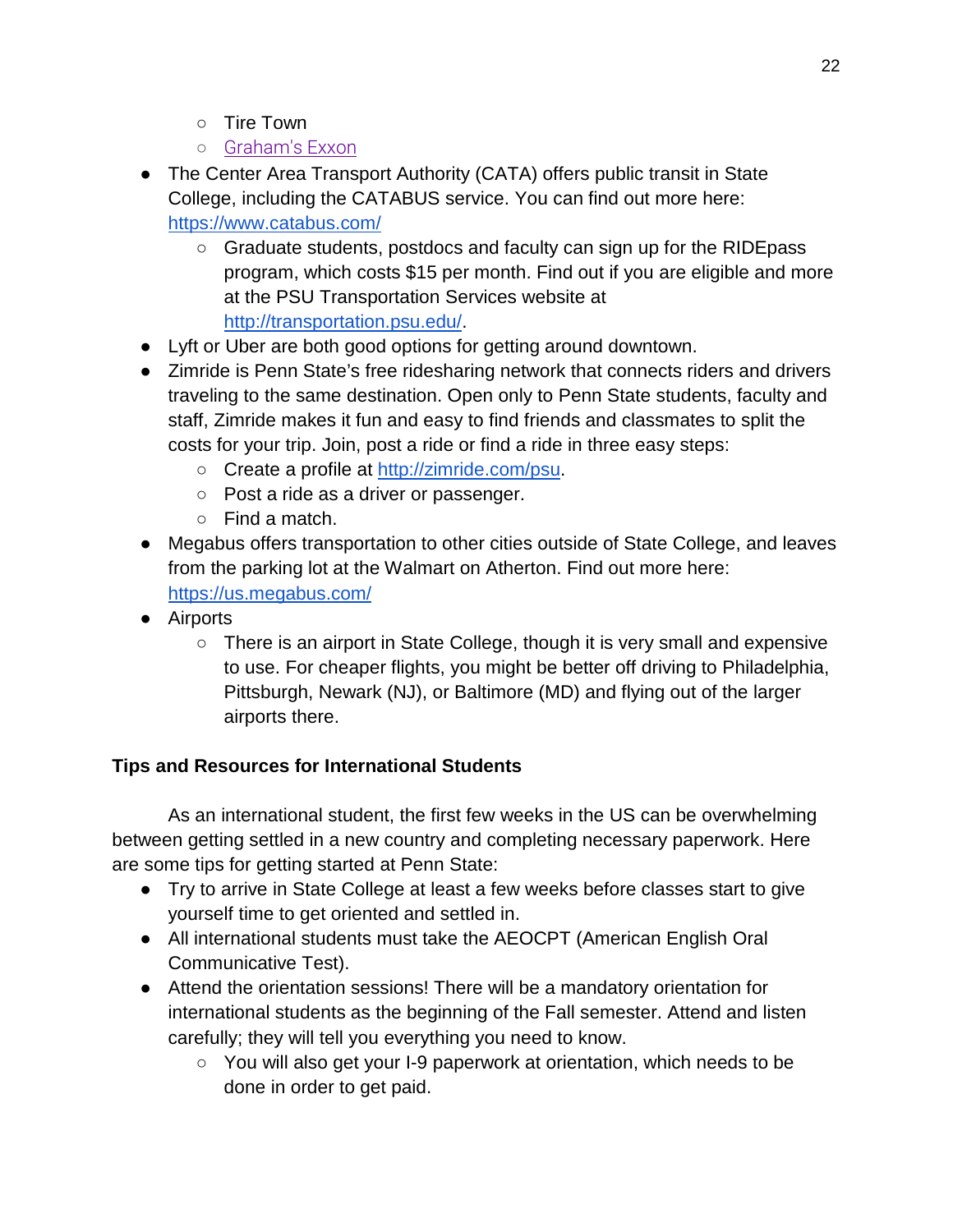- Orientation sessions are also a great place to meet other international students.
- Spend the first two weeks getting all paperwork done. Never skip or delay required paperwork (especially visa paperwork!). Don't start bench work until it's done. Some important things to do include:
	- Contact the Entomology department to get enrolled.
	- Contact the Directorate of International Student and Scholar Advising (DISSA) to get your visa paperwork done
	- Get your bank account set up so you can be paid.
	- **Important:** No U.S. Customs officials will contact you by phone, but scammers pretending to be US Customs officials will. They prey on international students and will try to scam money by phone. Do not give out your bank account or credit card numbers over the phone.
- Find out if there are any members in the department who are from your country. They can give you advice and help guide you.
- Single graduate students and students with families are eligible to apply for housing a[t](https://housing.psu.edu/housing/housing/graduate-and-family-housing/index.cfm) White [Course Apartments.](https://housing.psu.edu/housing/housing/graduate-and-family-housing/index.cfm) Postdoctoral students are not eligible for on-campus housing.
	- You can also contact your advisor and other graduate students in your lab or in the department if you have questions about finding an apartment, roommates, what classes to take, how difficult different classes are, etc. We are help to help!
- There are groups of international students from different countries on campus who can help you get started at Penn State. This is also a great way to meet people outside your department.
- You may want to take a lighter course load for your first semester, especially if you are still adjusting to life in a new country. Ask your advisor, lab mates and other graduate students for advice about which courses are best for you in your first semester.
- Have a meeting with your advisor and discuss your plans for the semester and what you should be doing or working on. Be clear about what is expected from you in the lab. See if your lab has a statement of mutual expectations or other document that clearly outlines everything that is expected of you as a student.
- Do not cheat or plagiarize (stealing the work of others) in your classes. **Cheating in academic coursework is a very serious offense in the United States, and can result in being expelled from your program.** Read more about academic integrity here: [http://agsci.psu.edu/students/advising/academic-integrity.](http://agsci.psu.edu/students/advising/academic-integrity) You can also review the University's policy manual here:<http://guru.psu.edu/policies/>
- If you ever feel threatened, get away and call 911 immediately. Abuse of any kind is never appropriate and never your fault.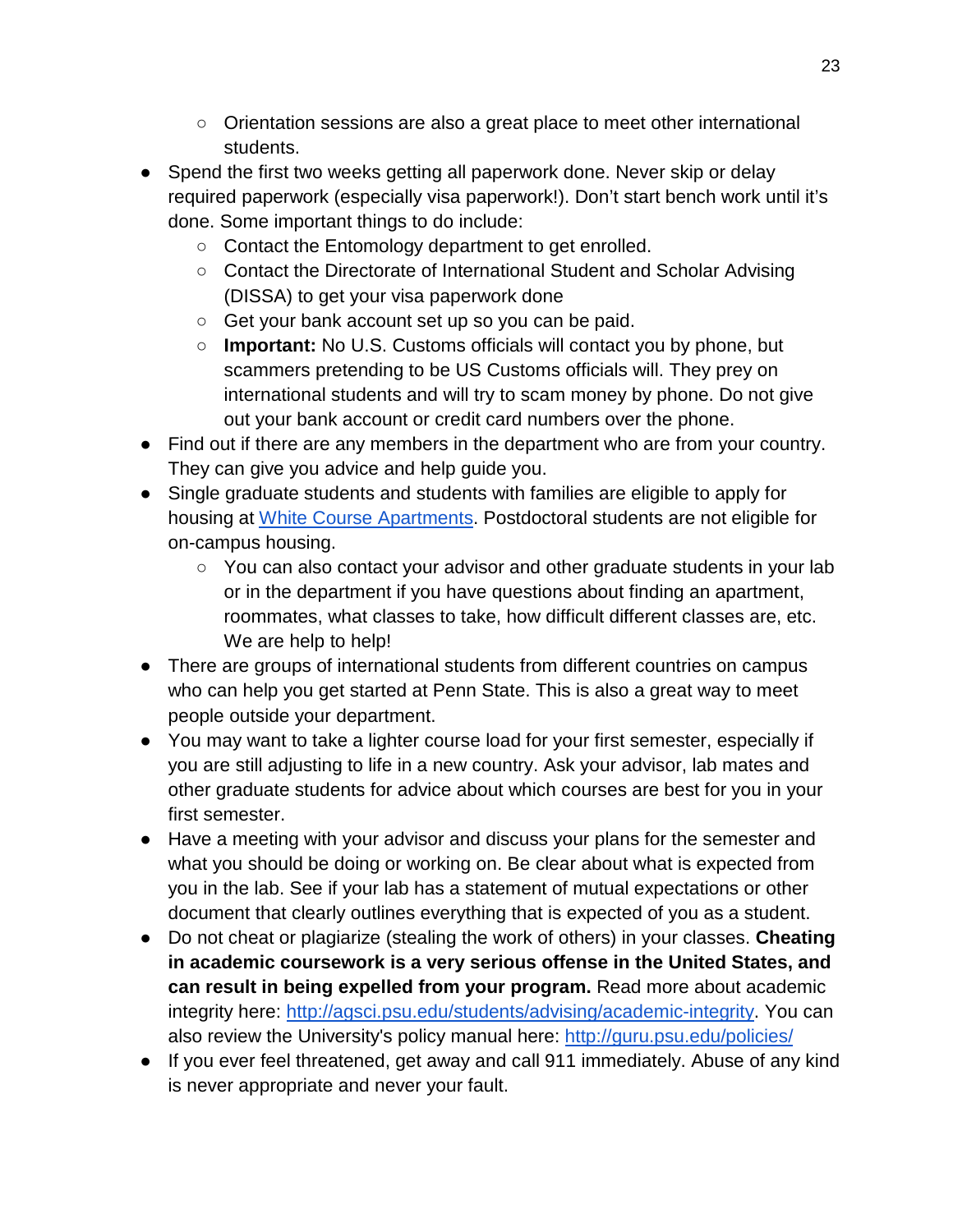● If you are planning on staying in the United States after your PhD, you may want to start thinking about getting a Green Card. The university does not sponsor Green Cards (officially known as "Permanent Resident Cards") for non-tenured faculty. If you want a Green Card, check the appropriate NIW (National Interest Waiver) website of USCIS [\(https://www.uscis.gov/working-united](https://www.uscis.gov/working-united-states/permanent-workers/employment-based-immigration-second-preference-eb-2)[states/permanent-workers/employment-based-immigration-second-preference](https://www.uscis.gov/working-united-states/permanent-workers/employment-based-immigration-second-preference-eb-2)[eb-2\)](https://www.uscis.gov/working-united-states/permanent-workers/employment-based-immigration-second-preference-eb-2) and start working on your application as early as possible. Preparing a Green Card application can take 2-3 years, so it is never too early to start working on it. Consider buying a "do it yourself" package (it is much cheaper and absolutely possible to do without an immigration lawyer). A Green Card application for NIW is usually done by postdocs, but again, it is never too early to get the required documents together.

Important Contacts for International Students:

- Penn State Global has an information page for international students here: <https://global.psu.edu/category/international-students>
- The Directorate of International Student and Scholar Advising (DISSA)
	- [DISSA-Adviser@psu.edu](mailto:DISSA-Adviser@psu.edu)
	- $\circ$  1-814-865-6348
	- 410 Boucke Building, University Park, PA 16802
	- There are also pre-arrival advisors who you can contact at [international@psu.edu](mailto:international@psu.edu) or call at 1-814-865-6348.
	- More information about DISSA is available here: <https://global.psu.edu/article/contact-dissa>
- Global Connections cultivates interpersonal relationships and build bridges across cultures:<http://www.gc-cc.org/>
- Foundations in Global Engagement (FiGE) Program:<https://global.psu.edu/fige>
	- This program provides an excellent opportunity to develop multinational relationships within the Penn State Community.
- Most of the international student organizations arrange welcome events for the students coming from their home country. Attending those events are highly recommended if you want to build a community relationship.
	- Attending involvement fairs (usually, it takes place within first two weeks of the semester) is a good idea as you can talk with the representatives of organizations you might want to join: [http://studentaffairs.psu.edu/hub/studentorgs/ifair.shtml.](http://studentaffairs.psu.edu/hub/studentorgs/ifair.shtml)
	- The daily emails sent by Penn State and HUB notice boards are also great places to find out about these events.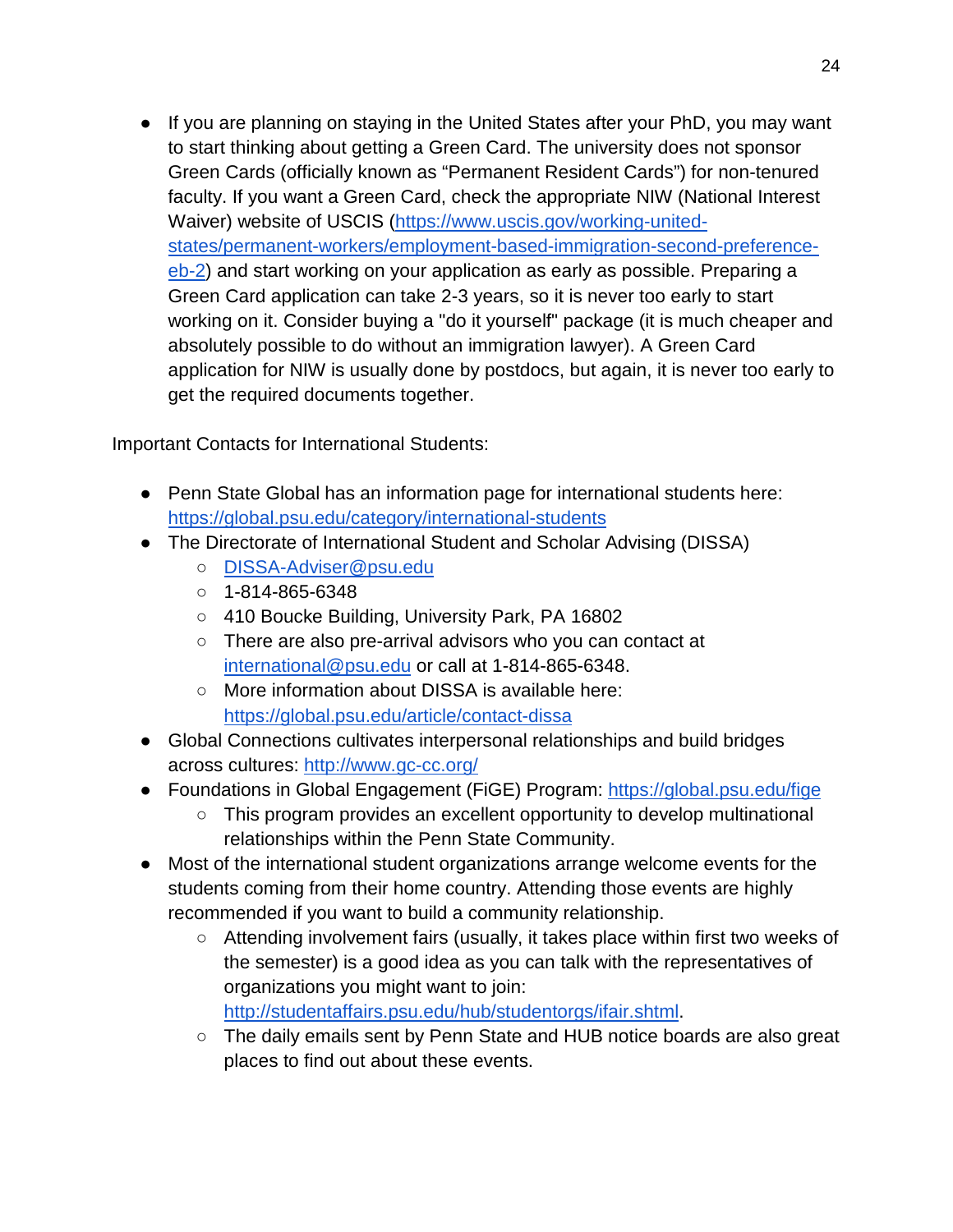#### **Child Care Resources**

Penn State is working to support graduate students and postdocs with families, though there's still more to be done. Unfortunately, Penn State does not currently have an official policy on maternity leaves or parental leaves of absence for graduate students and postdocs. There are guidelines in place, which can be found here: [http://gradschool.psu.edu/graduate-funding/infoga/paid-leaves/.](http://gradschool.psu.edu/graduate-funding/infoga/paid-leaves/) You can also contact Absence Management within the Office of Human Resources by phone at 1-814-865- 1782 or email at [absence@psu.edu.](mailto:absence@psu.edu)

Penn State health insurance does cover some costs related to birth control and maternity or prenatal care/complications for graduate students and postdocs. You can find out more about coverage by going to

[http://studentaffairs.psu.edu/health/services/insurance/,](http://studentaffairs.psu.edu/health/services/insurance/) contacting the student insurance office at 1-814-865-7467 or [uhs-insurance@psu.edu,](mailto:uhs-insurance@psu.edu) or by visiting the insurance office in the UHS building on campus.

Penn State does have graduate and family housing available at White Course apartments. Postdoctoral students are not eligible for on-campus housing. Find out more here:<https://housing.psu.edu/graduate-family-housing>

There is a Student Parent Child Care Subsidy program funded by the university that pays a portion of child care costs to qualifying, low-income student parents. You can find out more here:<https://ohr.psu.edu/child-care-subsidy/subsidy-program-faqs>

Penn State also has a Breastfeeding Support Program [\(https://ohr.psu.edu/employee-and-family-resources/breastfeeding-support/\)](https://ohr.psu.edu/employee-and-family-resources/breastfeeding-support/), offering support groups, a mentor program, consultation services, free classes on breastfeeding, and discounted supplies. There are also lactation stations located in different areas (see more here: [https://ohr.psu.edu/employee-and-family-resources/breastfeeding](https://ohr.psu.edu/employee-and-family-resources/breastfeeding-support/lactation-stations/)[support/lactation-stations/\)](https://ohr.psu.edu/employee-and-family-resources/breastfeeding-support/lactation-stations/).

Here are some more resources:

- Resources for Pregnant and Parenting Students at Penn State fact sheet: <http://equity.psu.edu/cfw/docs/pregnantandparenting010913.pdf>
- HEART of Central PA is an organization that provides support for individuals who have experienced pregnancy loss, stillbirth, infant death and/or fertility issues. They offer a free Grief and Loss support program and a free "Fertility Issues and Loss" support group. You can find out more at their homepage: <http://heartofcpa.org/>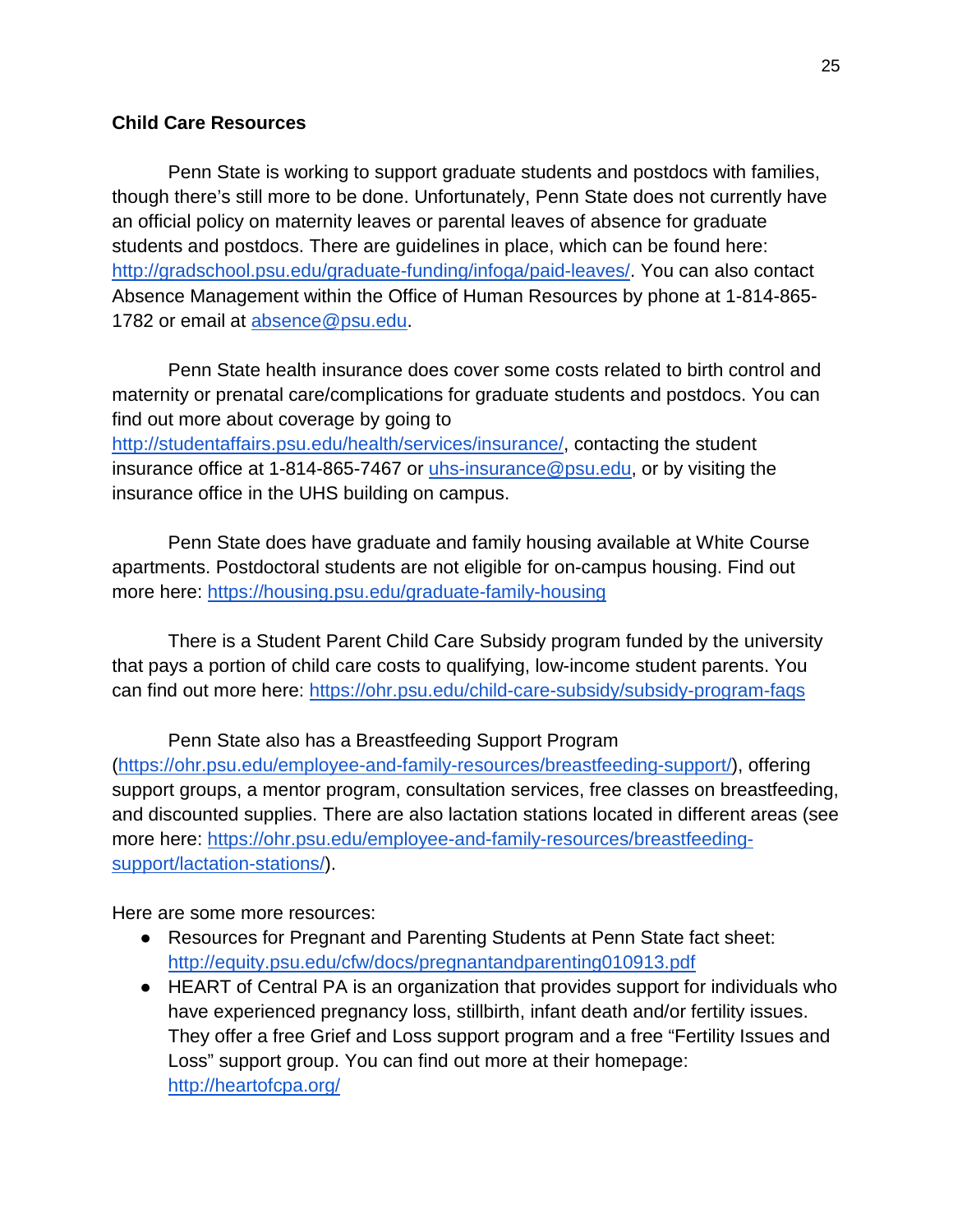## **A Message from Penn State on Reporting Wrongdoing and Assistance**

All members of the Penn State community are asked to remain mindful of their individual commitment to Penn State's core values o[f](http://universityethics.psu.edu/values-culture) Respect, Integrity, Responsibility [and Community](http://universityethics.psu.edu/values-culture) by helping to keep the University a safe and ethical institution. In addition, as members of this community, everyone should be responsible stewards of University funds, whether generated from state, federal, student or other sources.

The University does not condone wrongful conduct by any member of the Penn State community, no matter what position he or she may hold.

### Penn State University encourages the reporting of misconduct. **If you see something, say something.**

If you report misconduct, be assured that the University will protect you from retaliation. See AD67 [\(https://guru.psu.edu/policies/AD67.html\)](https://guru.psu.edu/policies/AD67.html) or contact the Office of Ethics & Compliance for more information [\(http://www.universityethics.psu.edu/\)](http://www.universityethics.psu.edu/).

The following resources are available for faculty, staff, students, and others:

### **TO MAKE A REPORT**

### **A summary of types of misconduct and how to report is available a[t](http://reporting.psu.edu/)** [http://reporting.psu.edu.](http://reporting.psu.edu/)

If at any point you are unsure where to report a non-emergency, you may contact:

- The Office of Ethics and Compliance, Monday-Friday, 8 a.m.-5 p.m. ET: **1- 814-867-5088**
- The Penn State Hotline, 24/7: **1-800-560-1637** o[r](http://hotline.psu.edu/) [http://hotline.psu.edu](http://hotline.psu.edu/)

#### **Crime or emergency situations**

- Contact the campus police or security office
- In an emergency, dial **911**
- Penn State has established a [Responsible Action Protocol,](http://studentaffairs.psu.edu/conduct/policies/alcohol.shtml#responsible) whereby students who seek medical assistance for peers suffering from alcohol poisoning or related problems would not be charged through the campus student conduct system for their own alcohol violations. In addition, the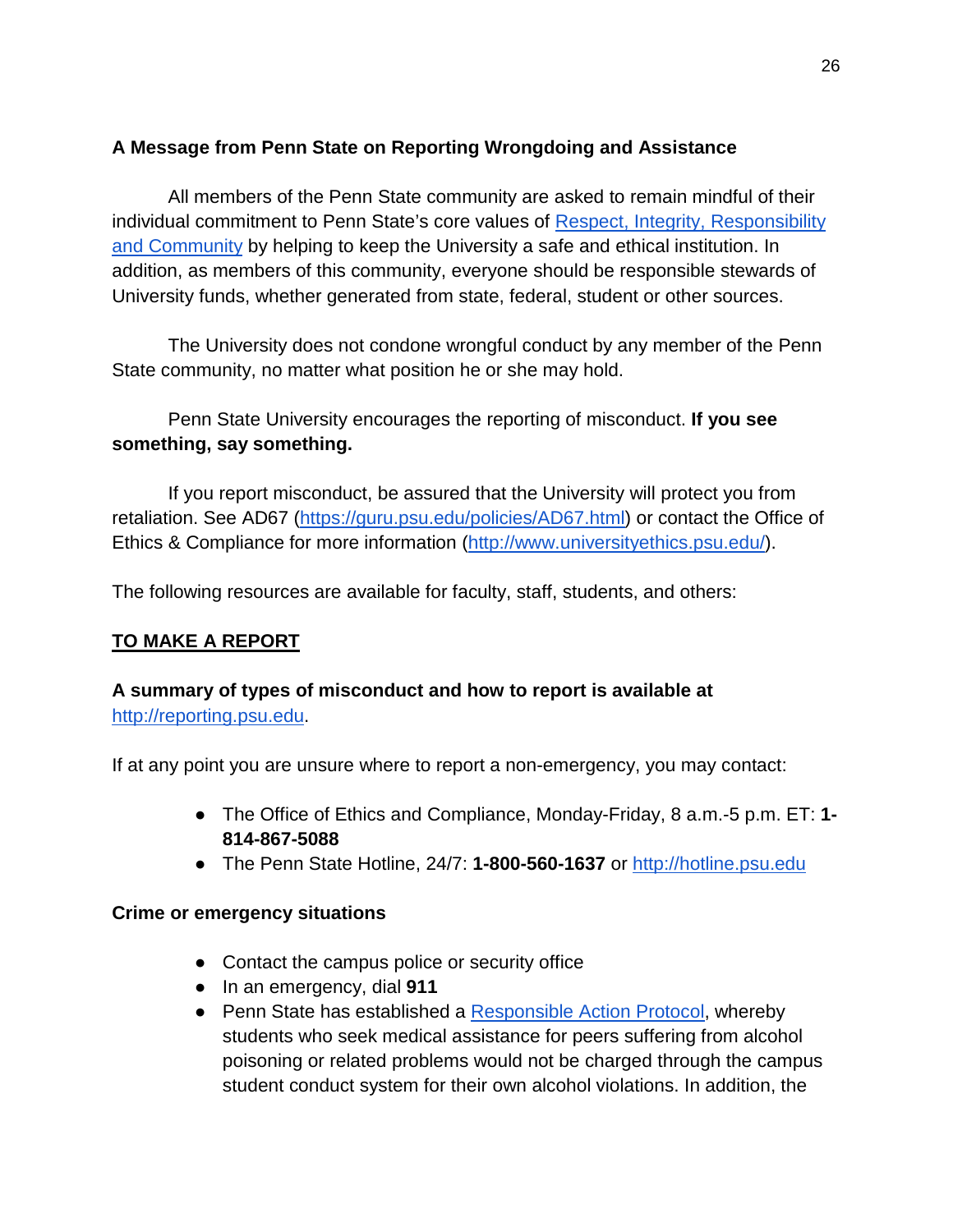Pennsylvania Crimes Code provides immunity to individuals under the age of 21 from prosecution for possession or consumption of alcohol, when that person seeks medical assistance for someone who they believe requires such assistance.

**Suspected ethical or policy violations** (including fraud, theft, conflict of interest, abusive or intimidating behavior, retaliation, athletics integrity or NCAA compliance)

- Report the misconduct to your supervisor or HR Strategic Partner [\(http://ohr.psu.edu/content/hr-strategic-partner-and-consultant-directory\)](http://ohr.psu.edu/content/hr-strategic-partner-and-consultant-directory)
- Use Penn State Hotline at **1-800-560-1637** o[r](http://hotline.psu.edu/) [http://hotline.psu.edu.](http://hotline.psu.edu/) Both are anonymous and available 24/7

## **Child abuse, including child sexual abuse**

- Contact the Pennsylvania Child Welfare Services "ChildLine" at **1-800- 932-0313** o[r](https://www.compass.state.pa.us/cwis) <https://www.compass.state.pa.us/cwis>
- If the child is in immediate danger, dial **911** first
- You must also email AD72@psu.edu communicating that a report has been made. For more information on AD72 (Reporting Suspected Child Abuse), see <https://guru.psu.edu/policies/AD72.html>
- Further details can be found in the Building a Safe Penn State: Reporting Child Abuse training available on the Learning Resource Network a[t](http://lrn.psu.edu/) [http://lrn.psu.edu](http://lrn.psu.edu/)

# **Behavioral threat**

● Contact the Behavioral Threat Management Team at **1-855-863-BTMT (2868), 1-814-863-BTMT (2868)**, reportBTMT@psu.edu o[r](http://btmt.psu.edu/) <http://btmt.psu.edu/>

## **Bias, discrimination or harassment**

- Contact the Affirmative Action Office at **1-814-863-0471**
- Visit the Report Bias website: <http://equity.psu.edu/reportbias>
- Acts of intolerance by students may be reported to the Office of Student Conduct at **1-814-863-0342**

## **Sexual harassment and other forms of sexual misconduct\*\***

● **To make a report to the University:**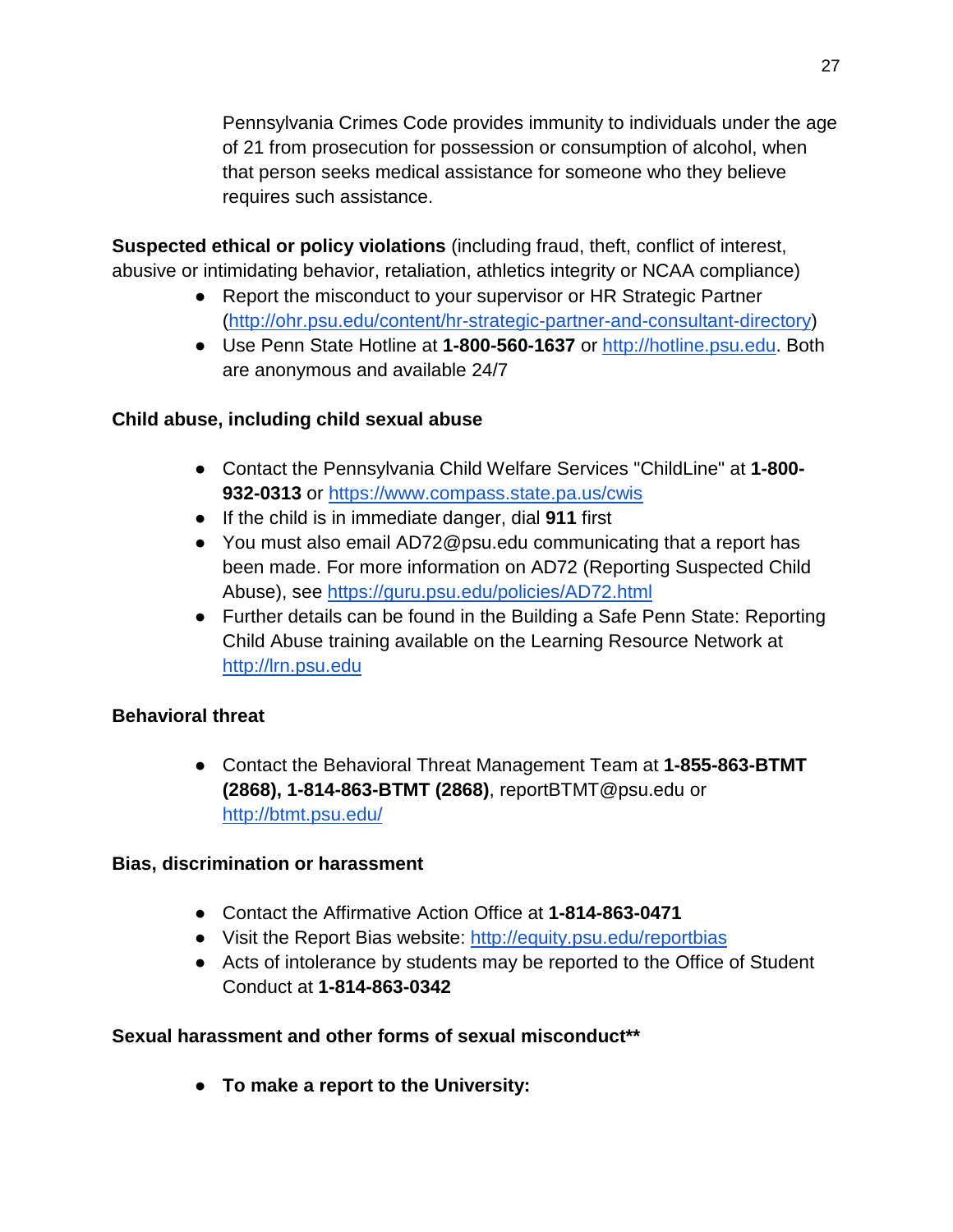- Contact the University's Title IX Coordinator at **1-814-867-0099** or titleix@psu.edu
- **To file an online report:** Visit the Office of Sexual Misconduct Preven[t](http://titleix.psu.edu/filing-a-report/)ion and Response's website at [http://titleix.psu.edu/filing-a](http://titleix.psu.edu/filing-a-report/)[report/](http://titleix.psu.edu/filing-a-report/) to file an online report
- **To file an anonymous report:** The Penn State Hotline is available 24/7 at **1-800-560-1637** o[r](http://hotline.psu.edu/) [http://hotline.psu.edu.](http://hotline.psu.edu/) Both are anonymous and available 24/7
- **To file a complaint outside of the University:**
	- The Office for Civil Rights (Philadelphia Office) at **1-215-656-8541** or email OCR.Philadelphia@ed.gov
	- The Equal Employment Opportunity Commission (Philadelphia District Office) at **1-800-669-4000**
	- The Pennsylvania Human Relations Commission (Harrisburg Regional Office) at **1-717-787-9780**

**\*\* Additional information regarding information and resources available in relation to incidents of sexual harassment and/or misconduct (including a campus-specific list of victim support services and confidential reporting options) can be found a[t](http://titleix.psu.edu/) <http://titleix.psu.edu/> Student Misconduct**

● Contact the Office of Student Conduct at **1-814-863-0342** o[r](http://studentaffairs.psu.edu/conduct) <http://studentaffairs.psu.edu/conduct> or report a[t](https://pennstate.qualtrics.com/jfe/form/SV_8qYxyWYciWERPGl) [https://pennstate.qualtrics.com/jfe/form/SV\\_8qYxyWYciWERPGl](https://pennstate.qualtrics.com/jfe/form/SV_8qYxyWYciWERPGl)

Hazing by any student organization or individual is against Penn State's code of conduct, and also a violation of Pennsylvania law. To report instances of hazing within any student organization or group, including fraternities and sororities, contact the Penn State Hotline at **1-800-560-1637** o[r](http://hotline.psu.edu/) [http://hotline.psu.edu.](http://hotline.psu.edu/)

# **Research-related**

● Contact the Office for Research Protections at **1-814-865-1775** or orp@psu.edu

# **RESOURCES**

● Policy AD88 – Code of Responsible Conduct[:](http://guru.psu.edu/policies/AD88.html) <http://guru.psu.edu/policies/AD88.html>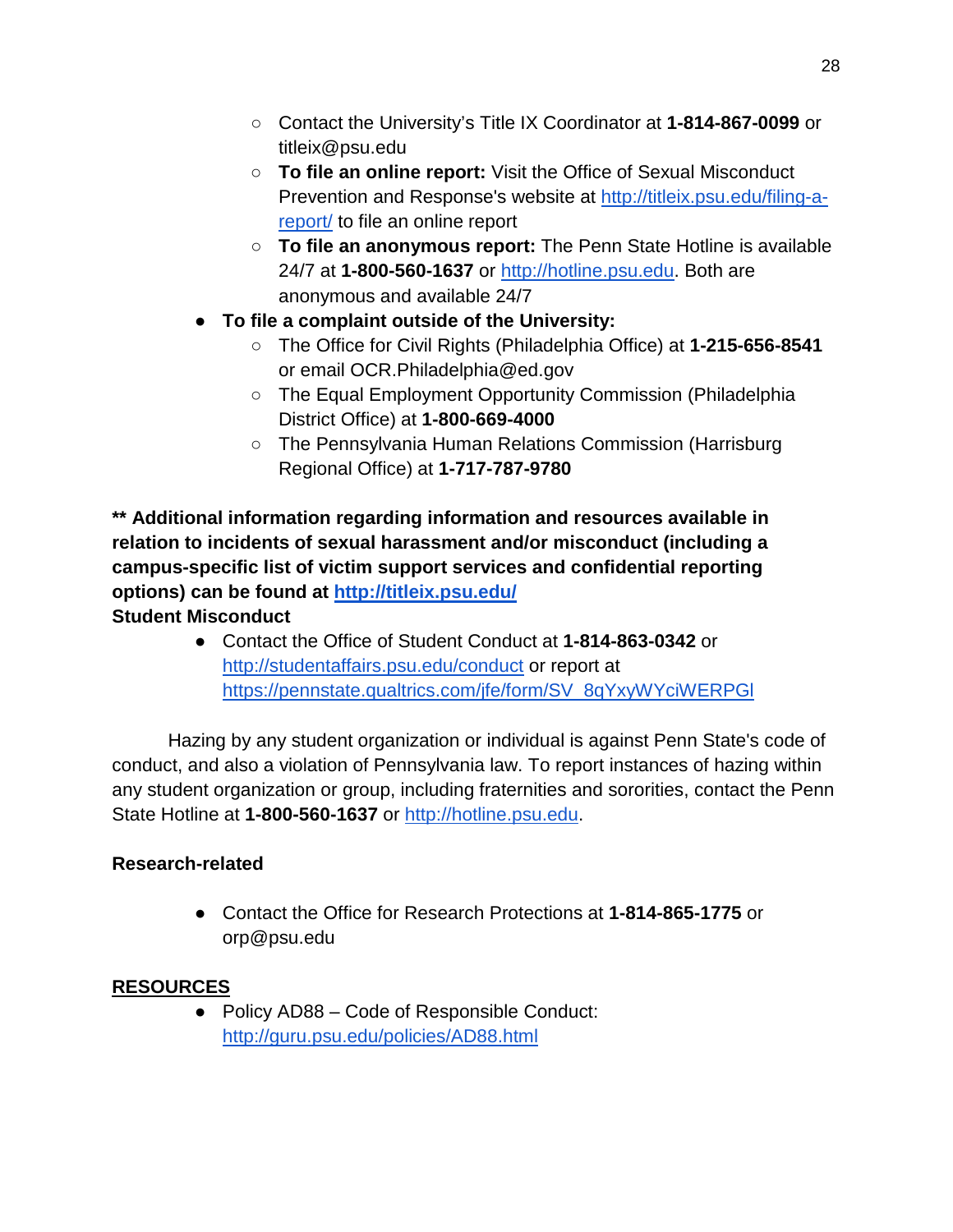- By-laws of The Pennsylvania State University (section 8.13)[:](http://news.psu.edu/story/143476/2013/01/04/employees-reminded-disclose-conflicts-interest) [http://news.psu.edu/story/143476/2013/01/04/employees-reminded](http://news.psu.edu/story/143476/2013/01/04/employees-reminded-disclose-conflicts-interest)[disclose-conflicts-interest](http://news.psu.edu/story/143476/2013/01/04/employees-reminded-disclose-conflicts-interest)
- Policy HR91 Conflict of Interest[:](https://guru.psu.edu/policies/OHR/hr91.html) <https://guru.psu.edu/policies/OHR/hr91.html>
- Policy RP02 Addressing Allegations of Research Misconduct[:](https://guru.psu.edu/policies/RP02.html) <https://guru.psu.edu/policies/RP02.html>
- Policy RP06 Disclosure and Management of Significant Financial Interests[:](https://guru.psu.edu/policies/rp06.html) <https://guru.psu.edu/policies/rp06.html>
- Policy AD77 Engaging in Outside Professional Activities (Conflict of Commitment)[:](http://guru.psu.edu/policies/AD77.html) <http://guru.psu.edu/policies/AD77.html>
- Policy AD85 Sexual and/or Gender-Based Harassment and Misconduct (Including Sexual Harassment, Sexual Assault, Dating Violence, Domestic Violence, Stalking, and Related Inappropriate Conduct)[:](https://guru.psu.edu/policies/AD85.html) <https://guru.psu.edu/policies/AD85.html>
- Policy AD86 Acceptance of Gifts and Entertainment[:](https://guru.psu.edu/policies/AD86.html) <https://guru.psu.edu/policies/AD86.html>
- Policy AD91 Discrimination and Harassment and Related Inappropriate Conduct: <https://guru.psu.edu/policies/AD91.html>

If it is not clear where to turn for assistance, any of these offices will guide you to someone who can help:

- Office of Human Resources Employee Relations Division at **1-814-865- 1412** o[r](http://ohr.psu.edu/employee-relations/) <http://ohr.psu.edu/employee-relations/>
- Office of Ethics and Compliance at **1-814-867-5088** o[r](http://www.universityethics.psu.edu/) <http://www.universityethics.psu.edu/>
- Office of Affirmative Action at **1-814-863-0471** o[r](http://www.psu.edu/dept/aaoffice) [http://www.psu.edu/dept/aaoffice/](http://www.psu.edu/dept/aaoffice)
- Office of Sexual Misconduct Prevention and Response at **1-814-867-0099** or titleix@psu.edu
- Office of Student Conduct at **1-814-863-0342** o[r](http://studentaffairs.psu.edu/conduct) <http://studentaffairs.psu.edu/conduct>
- Office of Internal Audit at **1-814-865-9596** o[r](http://www.internalaudit.psu.edu/) <http://www.internalaudit.psu.edu/>
- Clery Act Compliance Manager at **1-814-863-1273** o[r](http://www.police.psu.edu/clery/) <http://www.police.psu.edu/clery/>
- Your campus, college, or unit's Human Resources Strategic Partner. Contact information is available [http://ohr.psu.edu/content/hr-strategic](http://ohr.psu.edu/content/hr-strategic-partner-and-consultant-directory)[partner-and-consultant-directory](http://ohr.psu.edu/content/hr-strategic-partner-and-consultant-directory)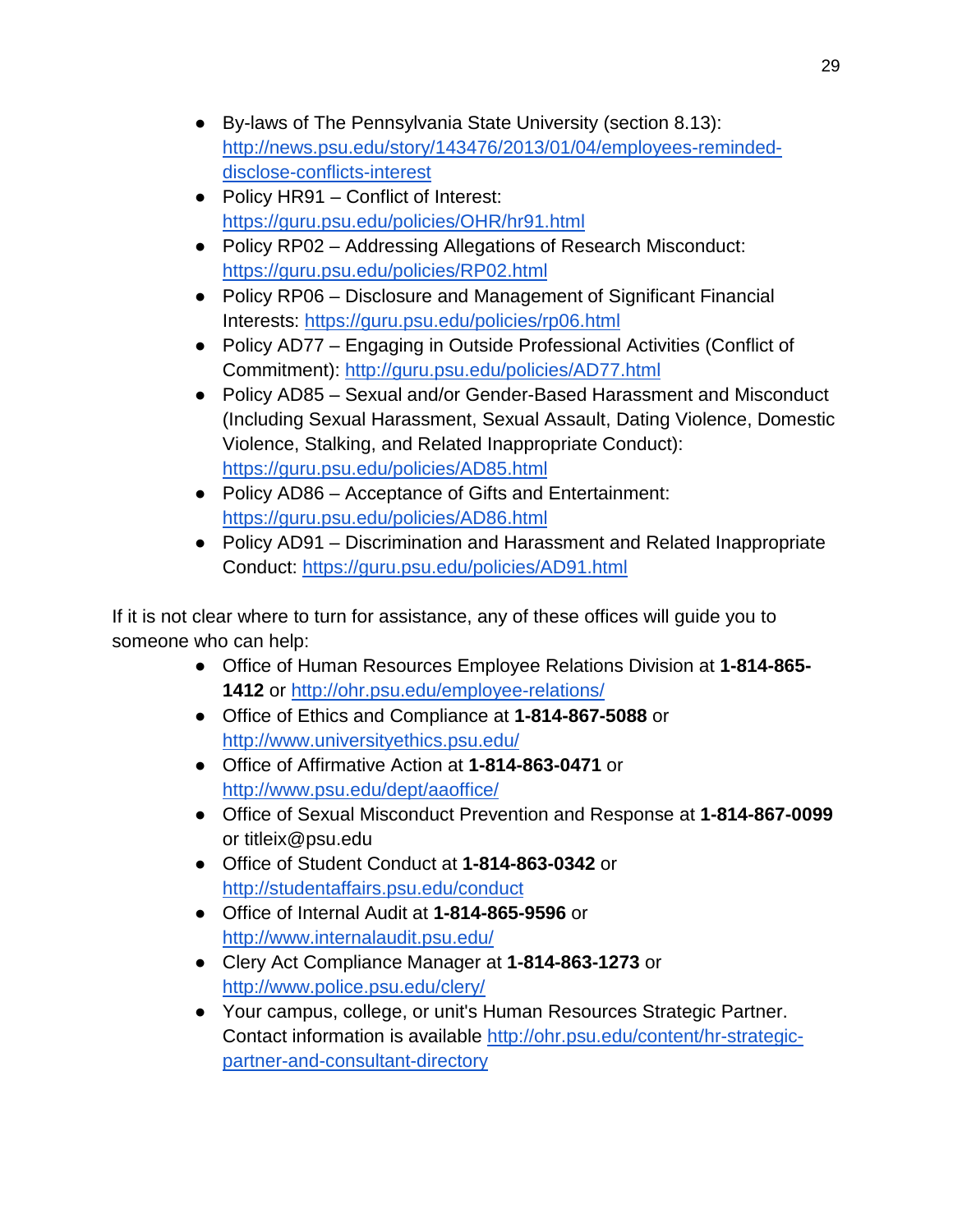#### **TRAINING**

Training for employees is available on many of the above topics through the Office of Human Resources' Learning Resource Network at [http://lrn.psu.edu.](http://lrn.psu.edu/)

**For more information and resources on how to make reports and what numbers to call, you can visit the website of the Office of Ethics and Compliance, found here:<http://universityethics.psu.edu/resources-reporting-wrongdoing>**

#### **Other Useful Contacts and Resources:**

Penn State Safe Walk Service: 1-814-865-9255 Penn State Environmental Health and Safety (EHS): 1-814-865-6391 University Health Services: 1-814-863-0774 University Health Advice Nurse: 1-814-863-4463

#### **Community Contacts and Resources**

ChildLine for Reporting Child Abuse: 1-800-932-0313 Centre County Women's Resource Center: 1-877-234-5050 Pennsylvania Coalition Against Rape: 1-888-772-7227 National Sexual Assault Hotline (RAINN): 1-800-656-4673 Domestic Violence Hotline: 1-800-799-7233

#### **Entomological Graduate Student Association (EGSA)**

The Entomology Graduate Student Association (EGSA) exists to foster a friendly and interactive community among graduate students. Additionally, the organization strives to promote professional connections and give back to the community through facilitation of public outreach and teaching. EGSA also provides a forum for feedback regarding the Entomology Graduate Program and acts as an important liaison between faculty and students.

All graduate students in the department are automatic members of the EGSA. We are responsible for organizing departmental outreach at schools, running Bug Camp and assisting with running the Great Insect Fair. We also run merchandise sales, keep the snack cabinets stocked, and run social events for students to relax and meet students from other departments. There are many opportunities for students to work on their professional development and enhance their CVs through student-run seminars and journal club, as well as by serving as officers or committee members. EGSA meetings are held at least twice a semester, and elections take place every May.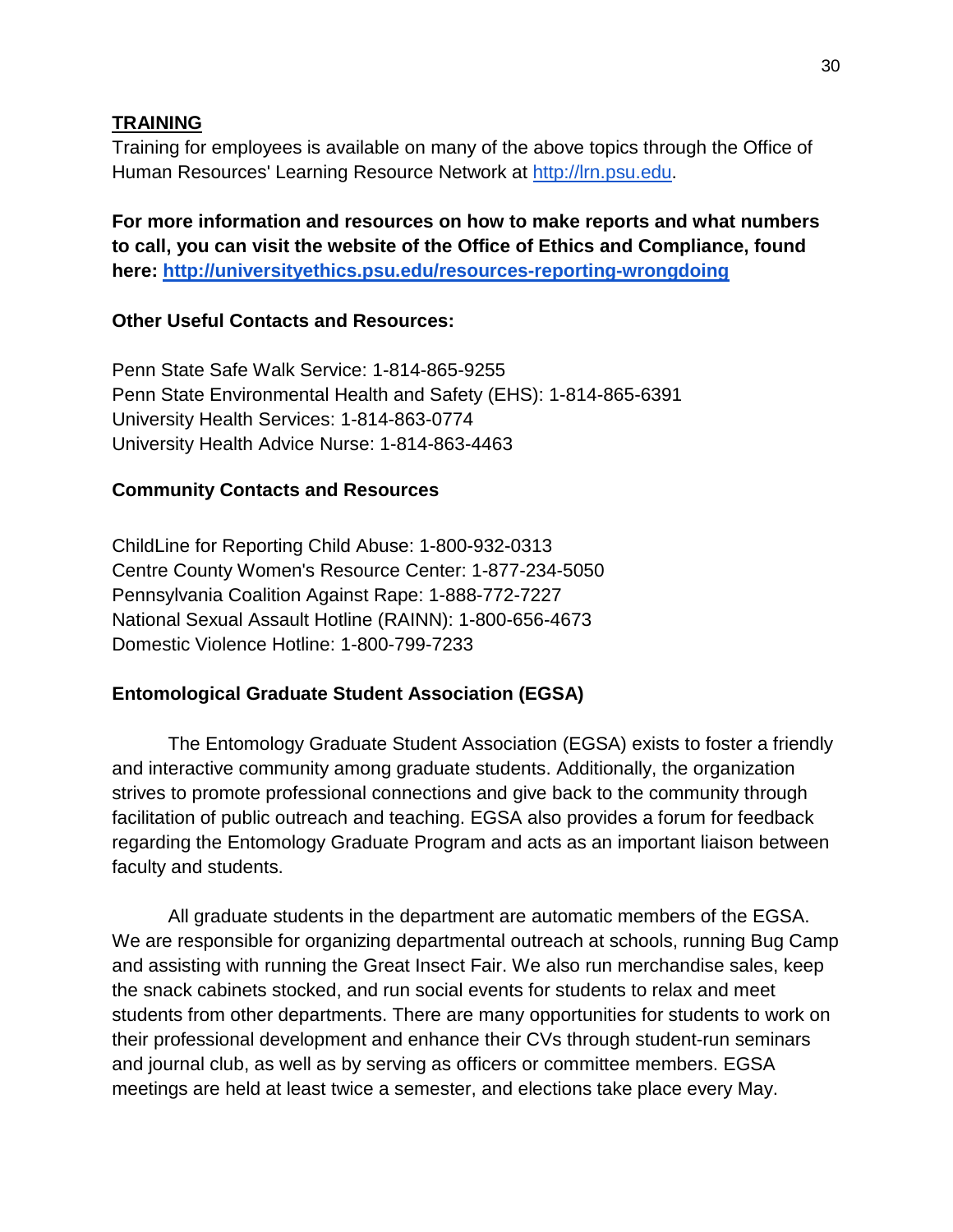Our website is here:<http://ento.psu.edu/graduateprograms/egsa>

Here is a list of some of the different officer positions you can run for:

- President
- Vice President
- Secretary
- Treasurer
- ESA Eastern Branch Representative
- Webmaster

## EGSA Committees

EGSA committees are formed to fulfill a specific purpose or goal. Each committee consists of a leader and several volunteers. There is no limit to how many people can be on each committee-- the more volunteers, the better! If you would like to start a new committee, speak to the EGSA president or bring it up at an EGSA meeting. Permanent committees are listed below:

- Bug Camp Committee
- Critter Care Committee
- Outreach Committee

## Departmental Committees

Each position corresponds to a faculty committee. Your job is to attend the faculty meetings as a student representative and then report to the student list-serv and at EGSA meetings what happened at that committee meeting.

- Instruction Committee
- Seminar Committee
- Awards Committee
- Space Planning Committee
- Safety Committee
- Candidacy Committee
- Social Committee
- Public Outreach Committee
- Nominations Committee
- Recruiting Committee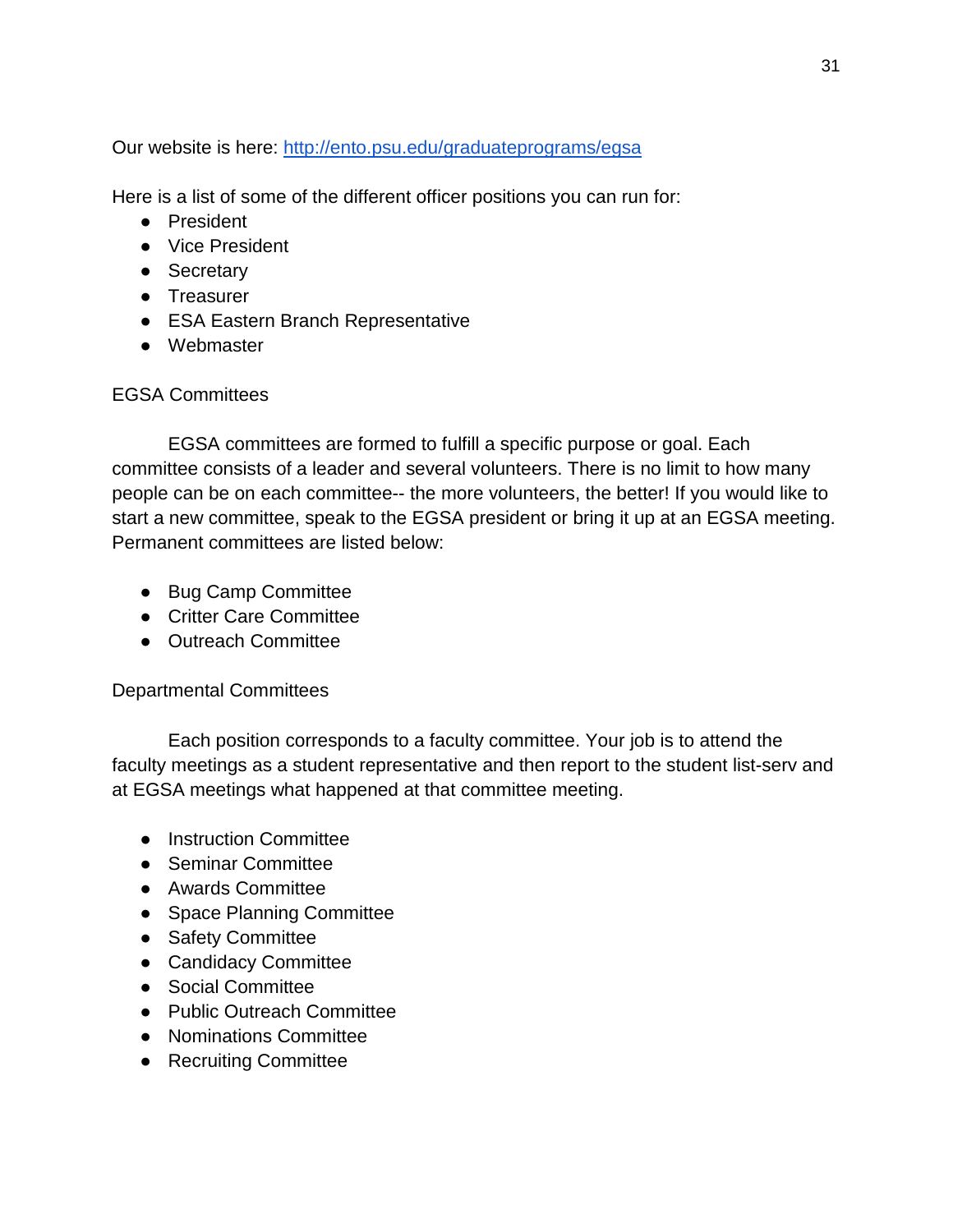We're here to address any of your questions or concerns. Don't hesitate to contact current officers for help:<http://ento.psu.edu/graduateprograms/egsa/officers>

### **Using the Departmental and Student Listservs**

The listserv for all entomology students is [L-AG-ENT-STUDENTS@lists.psu.edu](mailto:L-AG-ENT-STUDENTS@lists.psu.edu)

The listserv for the department (students, faculty and staff) is [L-AG-ENT@lists.psu.edu.](mailto:L-AG-ENT@lists.psu.edu)

When you email the list serv, **everyone** sees it. Therefore, you should not email the listserv unless it is important. Use it wisely! Also, be professional in your writing and be sure to proofread any emails you send.

Examples of appropriate things to email the list serv about:

- EGSA or department-related events or seminars
- Outreach
- Job announcements and openings

Use the listserv sparingly for the following purposes:

- You have extra reagents/supplies to give to another lab, or need reagents/supplies that another lab may have
- Roommates (whether for a conference or housing-related in the department, such as a new student or a visiting scholar)

In these cases, it's ok to use the listserv, but it is better to ask people you know first. Try to use the listserv as a last resort in these cases.

Never contact the listserv to complain, blame or accuse others. It is unprofessional and the entire department can see it.

### **Other Organizations on Campus**

- Center for Pollinator Research (CPR)
	- This is a group of individuals (faculty, extension specialists, students, etc.) interested in creating and initiating strategies to support pollinators. If you are interested please visit the website for more information: [http://ento.psu.edu/pollinators.](http://ento.psu.edu/pollinators) To join the email listserv, email Christina Grozinger [\(cmgrozinger@psu.edu\)](mailto:cmgrozinger@psu.edu).
- Pennsylvania Association for Sustainable Agriculture (PASA)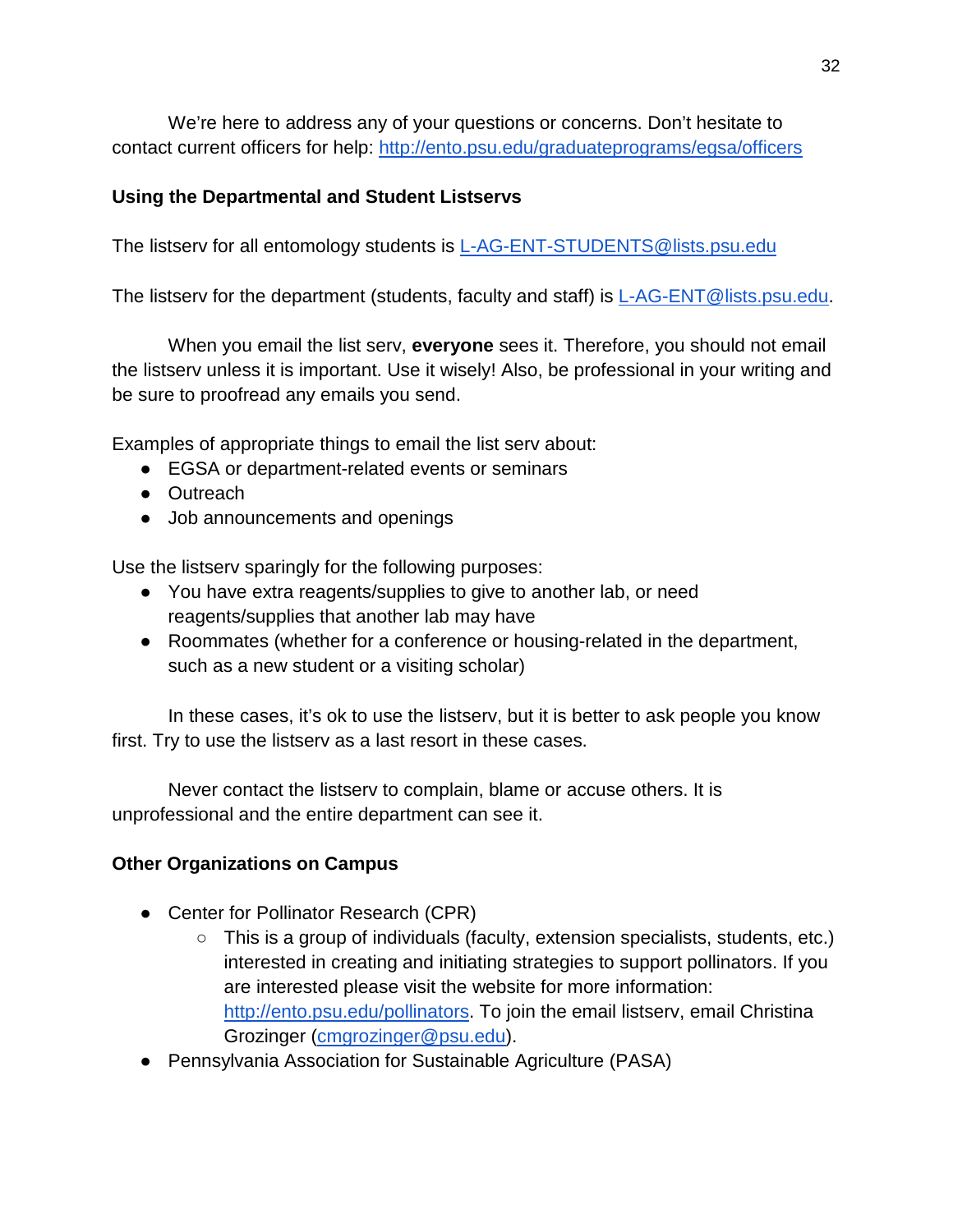- $\circ$  They are a regional sustainable agriculture organization that holds a conference in State College annually and many other ag related events in the area. For more information: [www.pasafarming.org](http://www.pasafarming.org/)
- Coalition of Graduate Employees (CGE)
	- They are working to form an independent union to represent the interests of graduate students, and work towards addressing issues and protecting the rights of graduate student workers. You can find out more here: [http://cge-psu.com/.](http://cge-psu.com/)
- Graduate and Professional Student Association (GPSA)
	- This is a professional organization that aims to benefit graduate and professional student life. There are many opportunities to get involved in outreach and student government. Their website is [http://gpsa.psu.edu/.](http://gpsa.psu.edu/)
- The Center for Infectious Disease Dynamics (CIDD)
	- This group integrates many different types of scientists interested in infectious disease. Check out the website here: [http://www.cidd.psu.edu/.](http://www.cidd.psu.edu/) To get on the CIDD email lists you can send an email to Monica Arismendi [\(mha15@psu.edu\)](mailto:mha15@psu.edu). You'll receive information about student events (journal club, lunches with speakers) and CIDD invited speakers.
- Center for Infectious Disease Dynamics Graduate Student Association (CGSA)
	- This is a group for graduate students in Penn State's Center for Infectious Disease Dynamics [\(CIDD\)](http://www.cidd.psu.edu/), but is open to all students at Penn State. They have weekly journal club meetings, professional development seminars, outreach and more. They also have their own blog at [https://cgsapsu.wordpress.com/.](https://cgsapsu.wordpress.com/)
- **Graduate Women in Science** 
	- They host events, conduct outreach, and mentor youth to encourage female representation and retention in STEM. Their website is here: <http://psugwis.weebly.com/>
- PSU Science Policy Society (SPS)
	- They have events centered around science policy and science communication. Their home website is here: <http://sites.psu.edu/psusciencepolicy/welcome/> You can also follow them on Facebook to keep up to date with events.
- LGBTQA Student Resource Center
	- The LGBTQA Student Resource Center organizes offers support and organizes may events throughout the year. You can find out more here [https://studentaffairs.psu.edu/lgbtqa/.](https://studentaffairs.psu.edu/lgbtqa/)
- Penn State Outing Club (PSOC)
	- This is a great club for those who love spending time outdoors. They offer trips for backpacking, canoeing, kayaking, hiking, and trail maintenance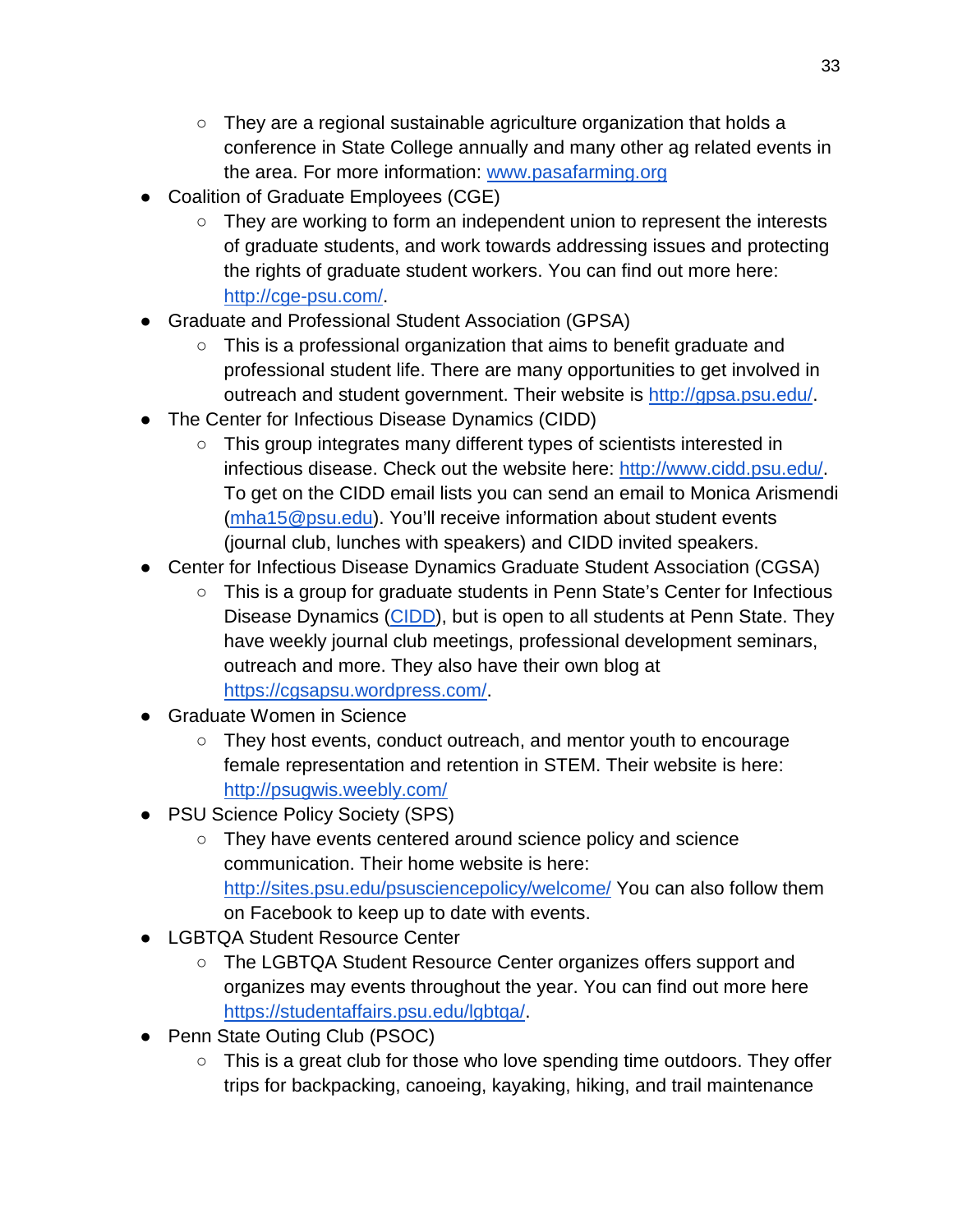across the US, and are very affordable for graduate students. Find out more here:<https://sites.psu.edu/outingclub/>

● There are also many other clubs and organizations on campus. You can find a complete list here:<http://studentaffairs.psu.edu/clubs/>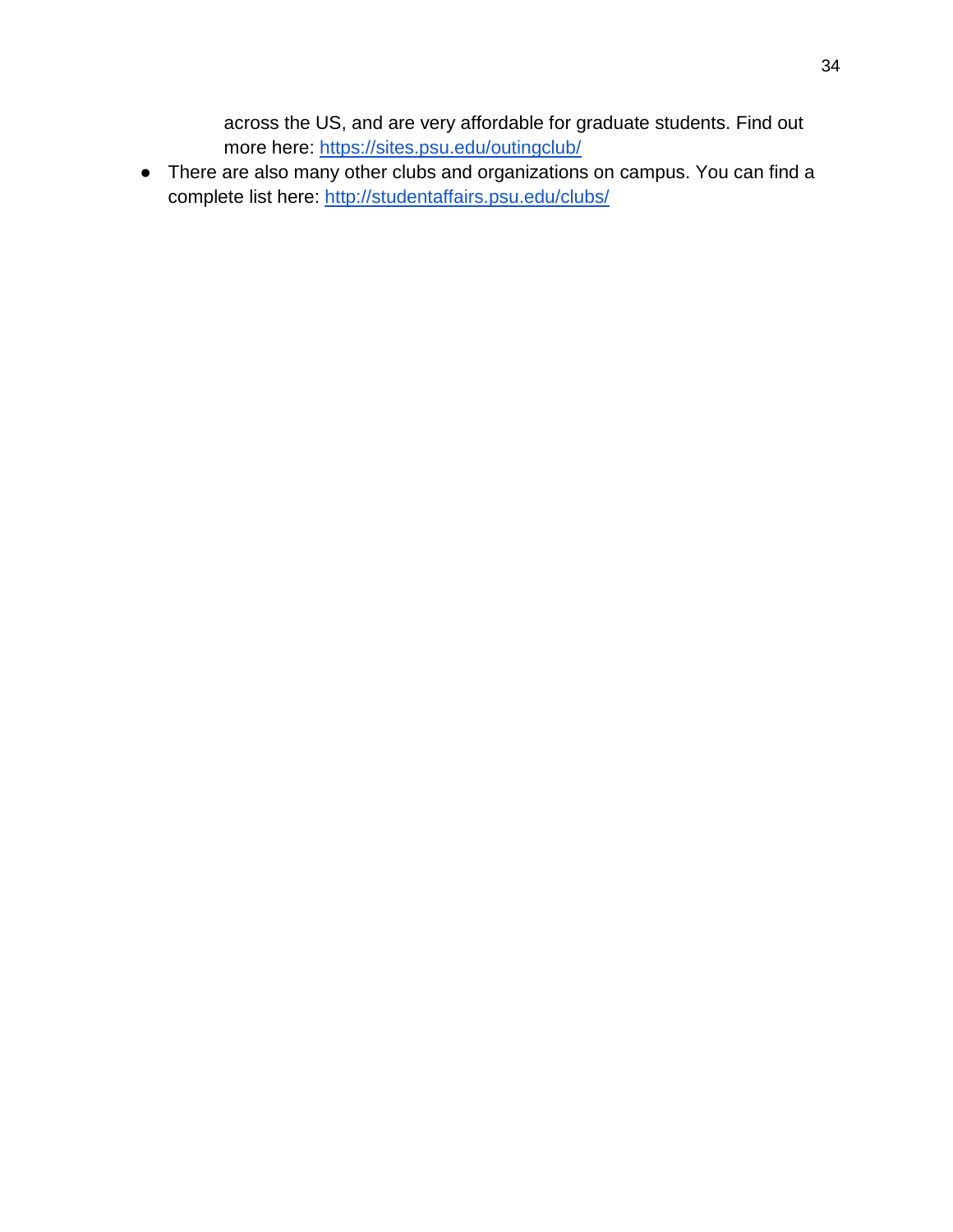#### **Part 2: Your Years at Penn State**

### **An Overview for Master's and PhD Students**

- **Read broadly in your first semester and plan out your project.**
- **Focus on your core classes, but don't be afraid to take any other non-core classes that interest you.**
- **Apply for grants and awards to fund your research.**
- **Try to do at least one outreach event a semester to build up your CV.**
- **Aim to publish at least one paper a year after your first year.**
- **Aim to give at least one presentation at a conference a year after your first year.**
- **Network constantly! Think about what kinds of careers you want, explore new things, and build up your skill set!**
- **Don't forget to have fun and enjoy your time here at Penn State!**

#### **Program Requirements**

The program requirements are outlined here: <http://ento.psu.edu/graduateprograms/courses/course-listings/core-courses>

All Master's and PhD students must take three core classes:

ENT 518 Insect Natural History (2 Credits)

● This is a weeklong class that occurs in August before the semester begins, and is likely the first class you will take. It provides a brief intro to collecting and preserving insects in different environments, and is a good bonding experience with your cohort of incoming students.

ENT 432 Insect Biodiversity and Evolution (4 credits)

• This class is an introduction to the world of insect identification and systematics, with forays into morphology, evolution, and the history of entomology. There is lecture and lab twice a week, and you will need to build your own insect collection. The collection requirements change every year, so don't start collecting ahead of time.

ENT 522 Critical Thinking and Professional Development (6 Credits)

• The purpose of this class is to prepare you to become a successful graduate student. Lectures focus on writing grants, papers, and news articles, preparing for candidacy, planning for the future and figuring out what you need to do to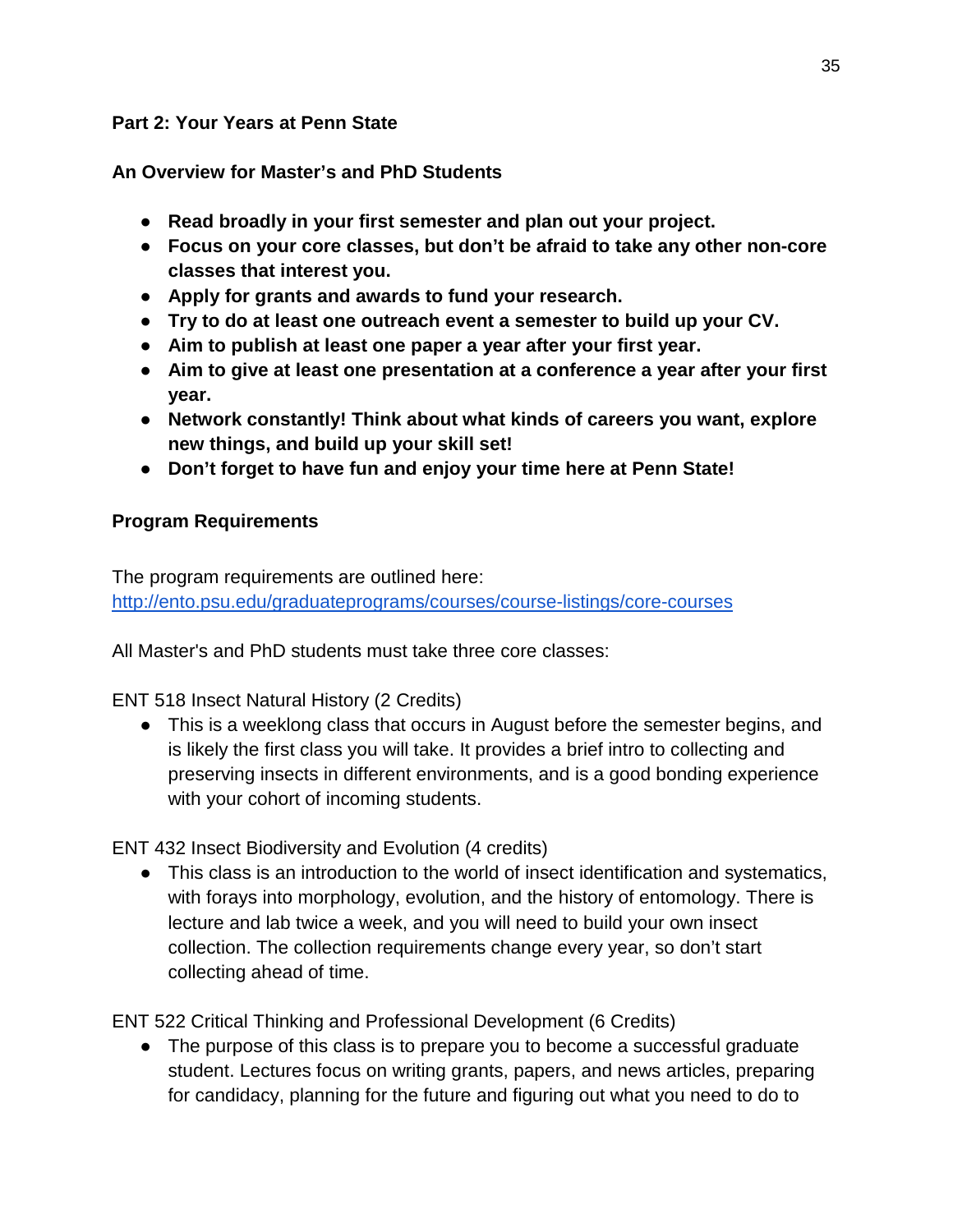accomplish your goals. The class is offered every spring semester, with lectures 3 times a week. You must attend the ethics lessons to earn SARI credits (see below)

You are also required to take seminars (ENT 530 Advanced Topics Seminars). **You need 2 credits if you are a Master's student and 4 Credits if you are a PhD student. Each seminar is worth one credit.** 

- There are several different seminars, and these change from semester to semester. Most of them are set up to be a once-a-week meeting where everyone reads a paper, and then one student gives a presentation and leads a discussion on that paper.
- You can also take seminars outside of the department, but you need to get approval from Gary Felton first.

All students are required to serve as a teaching assistant (TA). **M.S. students must TA a minimum of one course, while PhD students must TA a minimum of two courses.**

● See more below in the section on Teaching Assistantships.

A PhD student must pass a candidacy exam (usually 3rd semester) and a comprehensive exam (usually 5th semester).

All students, Master's and PhD, must assemble a committee, write a dissertation and pass a defense at the end of their program.

SARI (Scholastic and Research Integrity) Requirements

- 1. During the first year of enrollment, graduate students will be required to complete an online RCR training program provided by the Collaborative Institutional Training Initiative (CITI). The Office for Research Protections (ORP) will provide the link to this training via the SARI Resource Portal on the ORP website [\(www.research.psu.edu/orp\)](http://www.research.psu.edu/orp).
- 2. Graduate students will also be required to engage in an additional 5 hours of discussion-based RCR education prior to degree completion. These discussions will encompass both universal and discipline-specific material. (ENT 522 Critical Thinking and Professional Development will fulfill this requirement.)

Many students also choose to take a statistics or GIS course, but don't feel limited-- this is a huge campus that offers many different courses. Along with courses offered by the Department of Entomology, check out the courses offered by the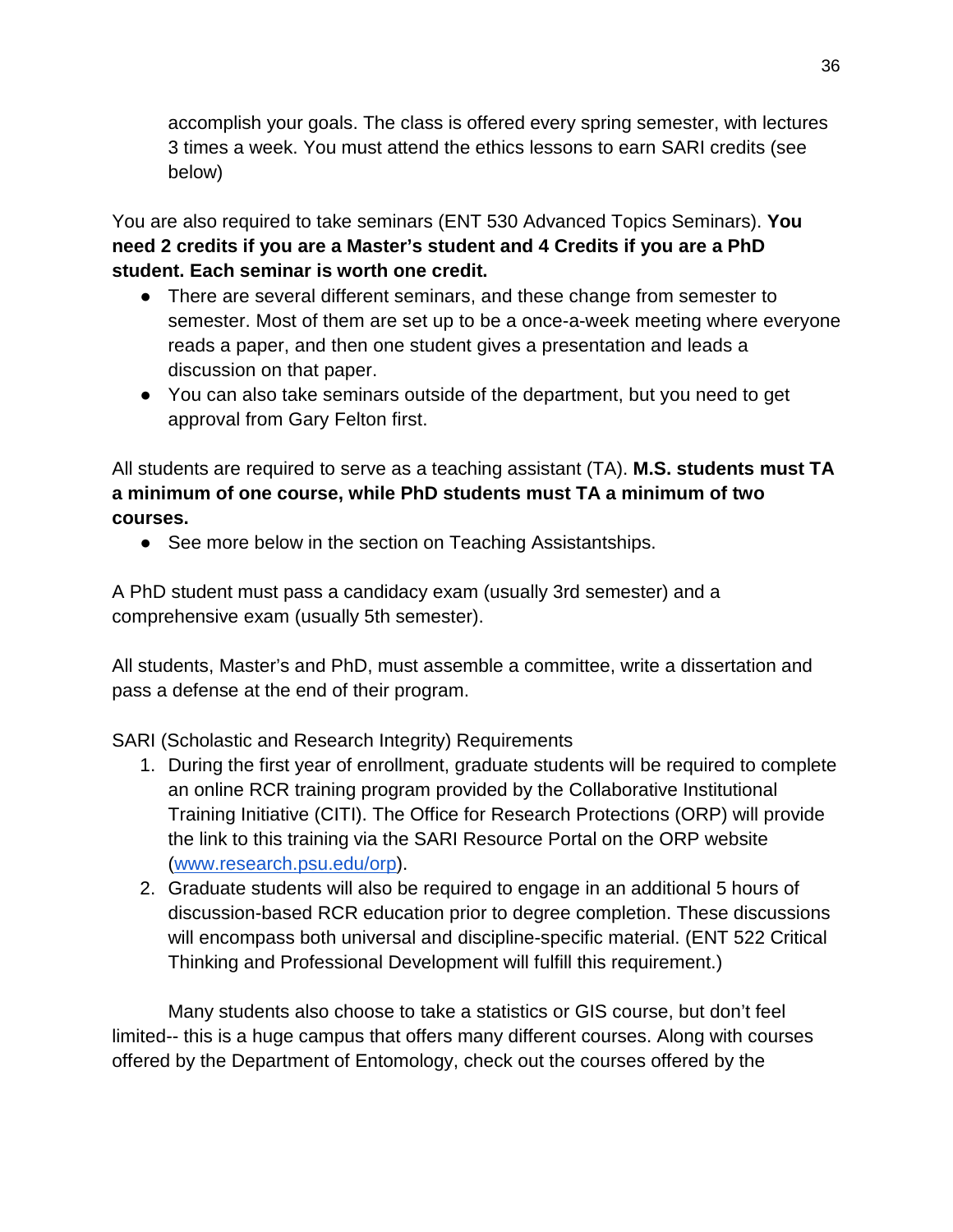Departments of Biology, Agriculture, Statistics, Bioethics, Botany, Forestry, etc.-- there are a lot of options.

# **Registering for Courses**

Every semester, graduate students **need to enroll in at least 9 credits.** This can be fulfilled by courses, research, and TA-ing. Failure to register by the first day of class can result in a \$250 late fee!

PhD students who have taken their comprehensives will sign up for dissertation credits. It is still possible to take courses at this point, but you are only allowed to take one 3-credit course a semester for credit. Otherwise, you can audit the class by registering for 601, which has a reduced tuition cost.

To register for courses, you need to use LionPATH:

- Once logged into LionPATH, click on "Class Search"
- Select the semester and subject you'd like to search for. You should also select "University Park" as the campus.
- You can click on classes you're interested in to view a description.
- Once you've chosen, hit "Select Class" and then "Next."
- The course should be added to your shopping cart.
- When you're done adding classes to your cart, click on "Shopping Cart," click the checkboxes, and hit "Enroll."

To register for research, TA or dissertation credits, you will need to contact the administrative assistant in the main office.

# **Seminar Classes**

Seminars will usually have class discussions where you need to present a paper and lead a discussion. Here are some helpful tips:

- If you have the option to pick a paper, don't just pick a paper that you are interested in-- think about the members of your discussion group and what they study. Pick a paper that others in the class will find interesting and have things to say about.
- Start your discussion with a short overview of the paper and brief background about concepts or terms that those outside the field need to know to understand the paper
- Ask open-ended questions to stimulate conversation and debate (i.e. "How do the author's discoveries change their field? Are their findings relevant?").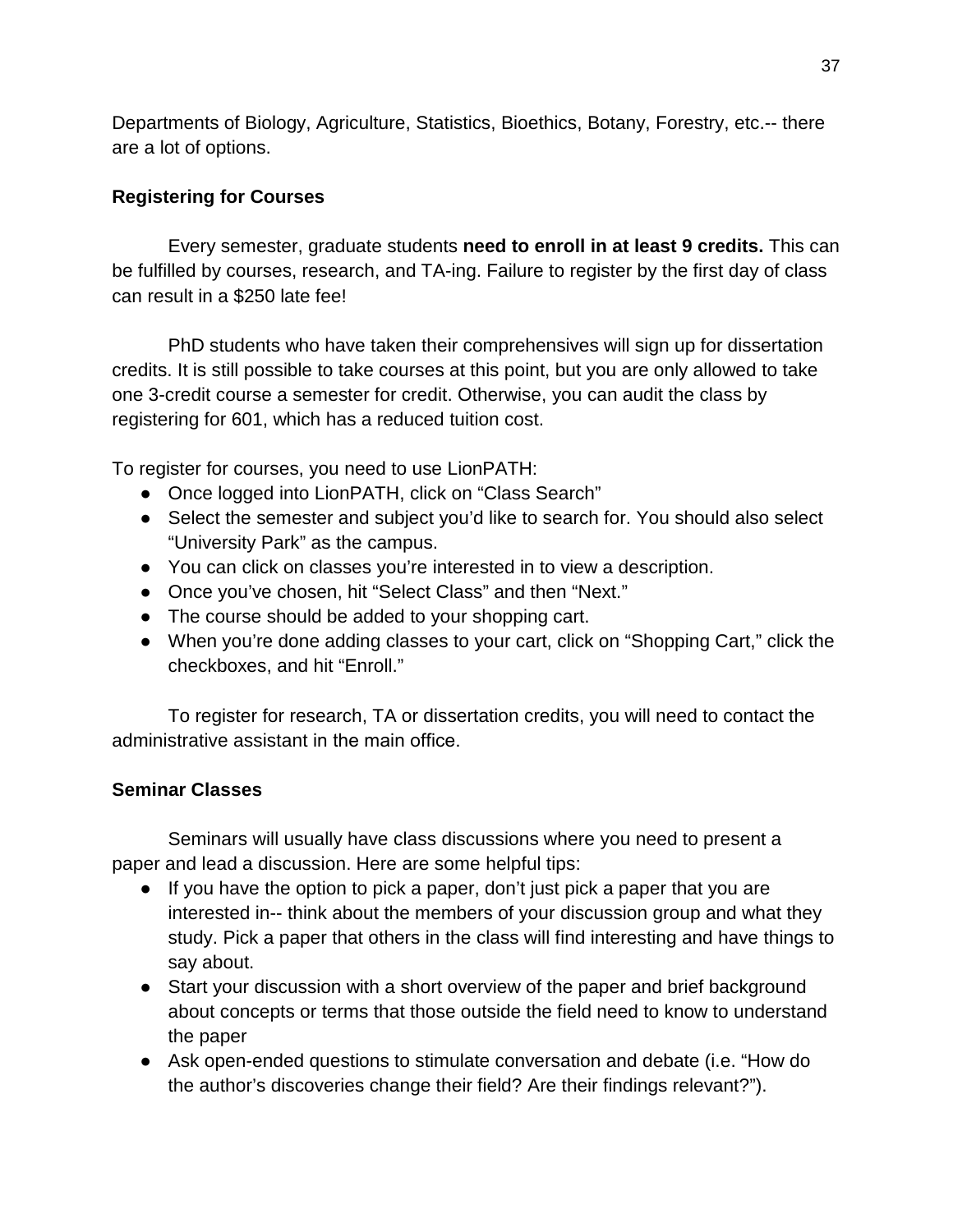- $\circ$  Ask questions about the methods ("Do you think the authors took the right approach? Do you think there was more they could have done?")
- Point out things you found surprising or confusing in the paper, and ask if there was anything that others found surprising or confusing.
- Ask others if they agree with the findings of the paper. Was there more that the researchers could have done?

The goal is to get other people to talk. You don't want to be sitting at the front of the class talking to yourself the entire time-- you want a dialogue, not a monologue.

#### **Teaching Assistantships and Apprenticeships**

#### **Overview**

All students must TA a class during their time at Penn State. Master's students have to TA at least one credit, while PhD students have to TA at least 2 credits. Different classes count for different credits. A section of ENT 313 and a section of a track course together comprise one teaching credit.

You will get your TA assignments ahead of time from the administrative assistant. After you get your assignment, contact the professor teaching the class at least a month before the start of the semester to ask what your duties will be.

The **teaching budget** will cover the costs of materials you need for teaching the class, including photocopies. Ask the professor teaching the course for access to the budget code.

If you are interested in getting credit for your TA assignment (this is important if you are working towards teaching certification), contact the main office prior to the semester which you will be a TA and request to be signed up for TA credits (ENT 602).

#### Teaching Apprenticeships

You are not required to do an apprenticeship before you TA a class, and not everyone will be assigned a teaching apprenticeship. Teaching apprenticeships are usually reserved as training for those who have either never TA-ed a class before, or have never taken or TA-ed an entomology class before. Teaching apprenticeships are not worth any credits.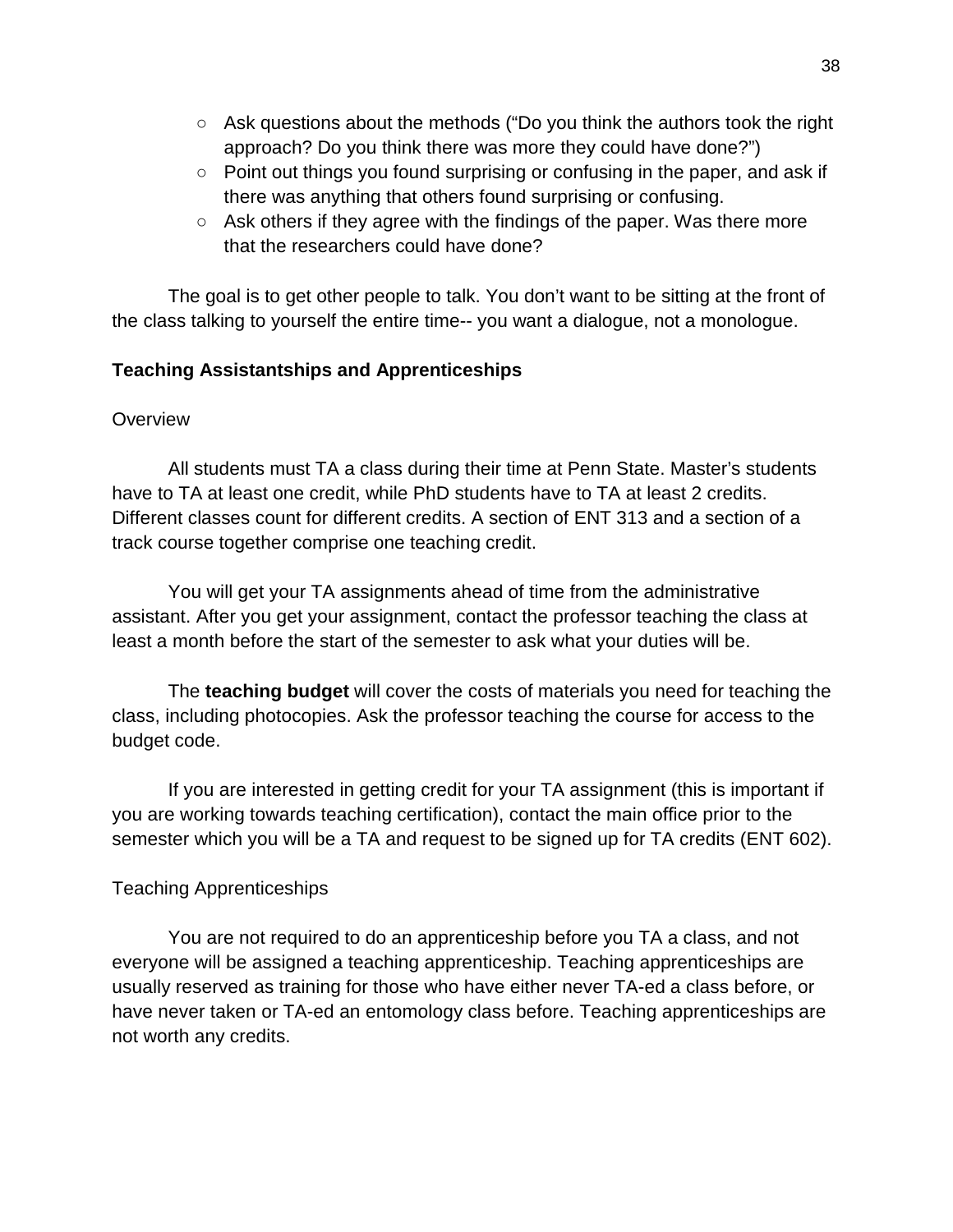Rules for TAs:

- Treat your students with respect.
- Do not date your students. At the very least, wait until after the semester is over. If someone you are dating or living with is in the class you are TA-ing, speak to the professor beforehand to make sure this is alright.
	- Do not friend your students on Facebook until after the semester. Avoid bias and friendships/relationships.
- Don't gossip or say bad things about your students in public, especially while you are on campus. You never know who might be listening.
- Grade ethics and grading:
	- Do not grade in public places.
	- Before grading, cover the names of all of the students with post it notes so you don't look at the names while grading.
	- When grading, don't use a standard color like blue or black, and don't use a standard pencil- use colored pencils or different colors of ink. You want your written comments to stand out from the student's writing. Also, you don't want students to be able to reproduce or change what you wrote.
- If there is a case of plagiarism, report it to the professor immediately.

Tips for TA-ing

- Be flexible. Lesson plans don't always go the way you expect; sometimes some activities take a little longer, or a bit shorter. Have backup plans.
- Don't just do the bare minimum of work-- volunteer to give a lecture or teach a class by yourself. You can put this on your CV as experience.
- As with everything, the more you put into it, the more you will get out of it. Always reflect on your teaching and figure out ways to improve.

Overview of the Classes You Can TA

Full Semester Classes (Each counts for one TA credit)

- ENT 202
	- This class is an introductory class to the world of entomology, geared towards undergraduate students of all majors. There are typically 100+ students and up to 5 TAs. There is no lab portion-- only a lecture. This class is offered in the spring and in the fall, and each section is taught by Jared Ali or Kelli Hoover. Duties of TA-ing this class include attending every lecture and grading. The main project is "Bugs in the News", where students have to find a news article about insects and write an essay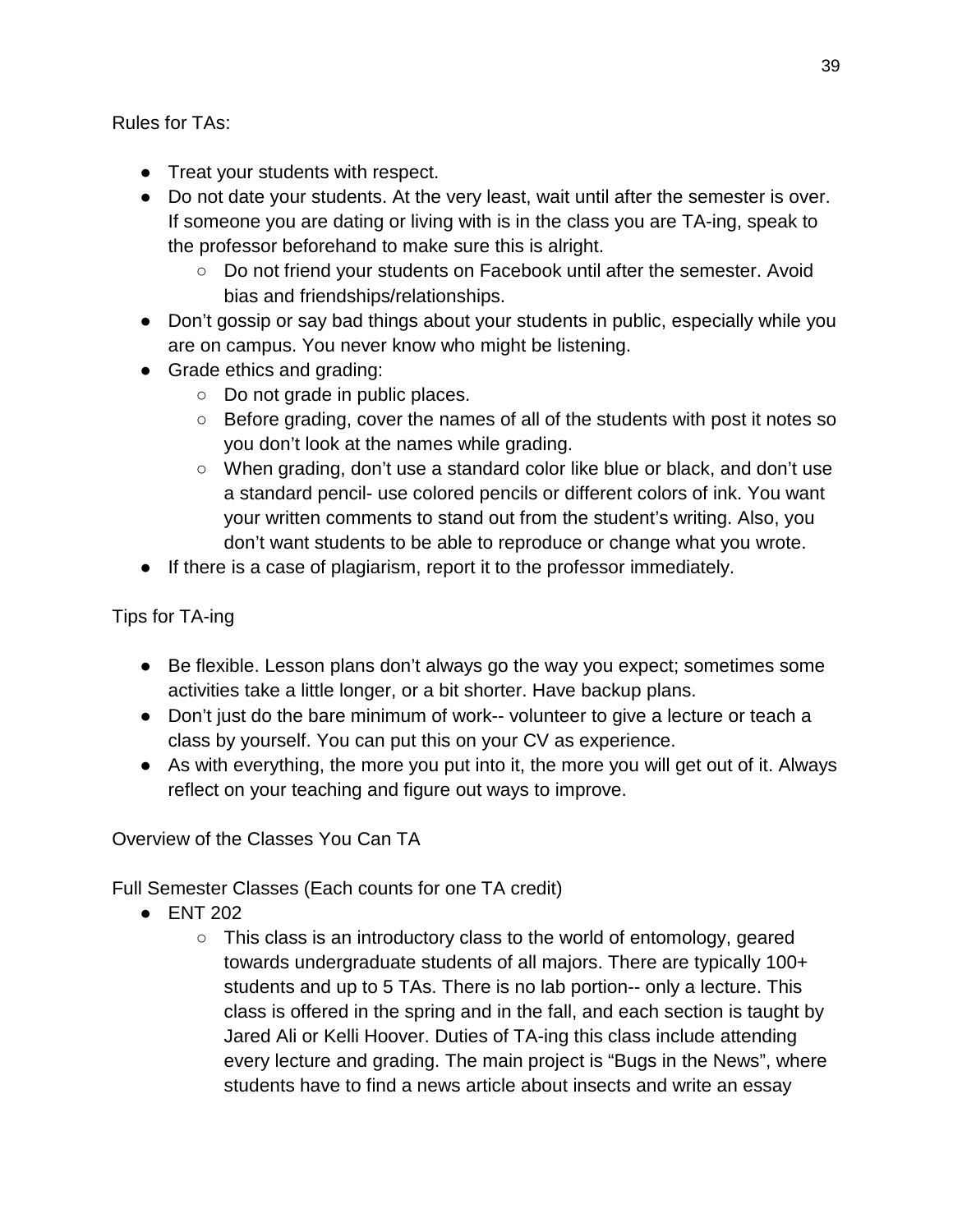summarizing the paper and offering a critique, discussing the paper's importance and relevance. This assignment is broken into several smaller portions (finding the article, first draft, final draft), and you will have to grade each of those portions.

- ENT 222: Honey Bees and Humans
	- This is a lecture-based course that fulfills a general education requirement so it is geared towards undergraduates who either are from non-science backgrounds or have yet to pick a major. The class includes approximately 70 students. Typically, this class has two TAs whose duties are to grade the Question of the Day, help with grading of exams, hold office hours, and conduct review sessions for all quizzes and exams. The professors who teach this course are Harland Patch and Christina Grozinger.
- ENT 432
	- This class is taught by Andrew Deans. Since this is a required class for all entomology graduate students, you will probably already have taken the class. There are usually 12-16 students, and you will be the sole TA. Although this class is geared towards graduate students, there are usually a few interested undergraduates as well.
	- Duties of this class include attending every lecture and managing the laboratory portion, where you will set up the lab for the day, supervise students and help them identify the distinguishing characteristics of each family. It helps to review the defining characteristics of each family ahead of time so that you can help students better. You will also set-up, administer and grade laboratory practicals. There is one field trip where you will be spending the weekend with the class at the Powdermill Nature Reserve to collect insects. This field trip is usually during the first weekend of September.
	- The main project of the semester is assembling an insect collection, which the students do outside of lab for the most part. Students will borrow equipment from the Frost to build their collections, as part of your TA duties you will have to keep track of equipment loans and make sure that students return equipment by the end of the semester. There is an equipment sign-out sheet for this purpose, and Andy can show you where the collecting supplies are.
	- This class is one of the most intensive and involved classes to TA, so be prepared and stay organized. It is also one of the most fun and rewarding classes to TA, because you are helping to train the future entomologists in our department!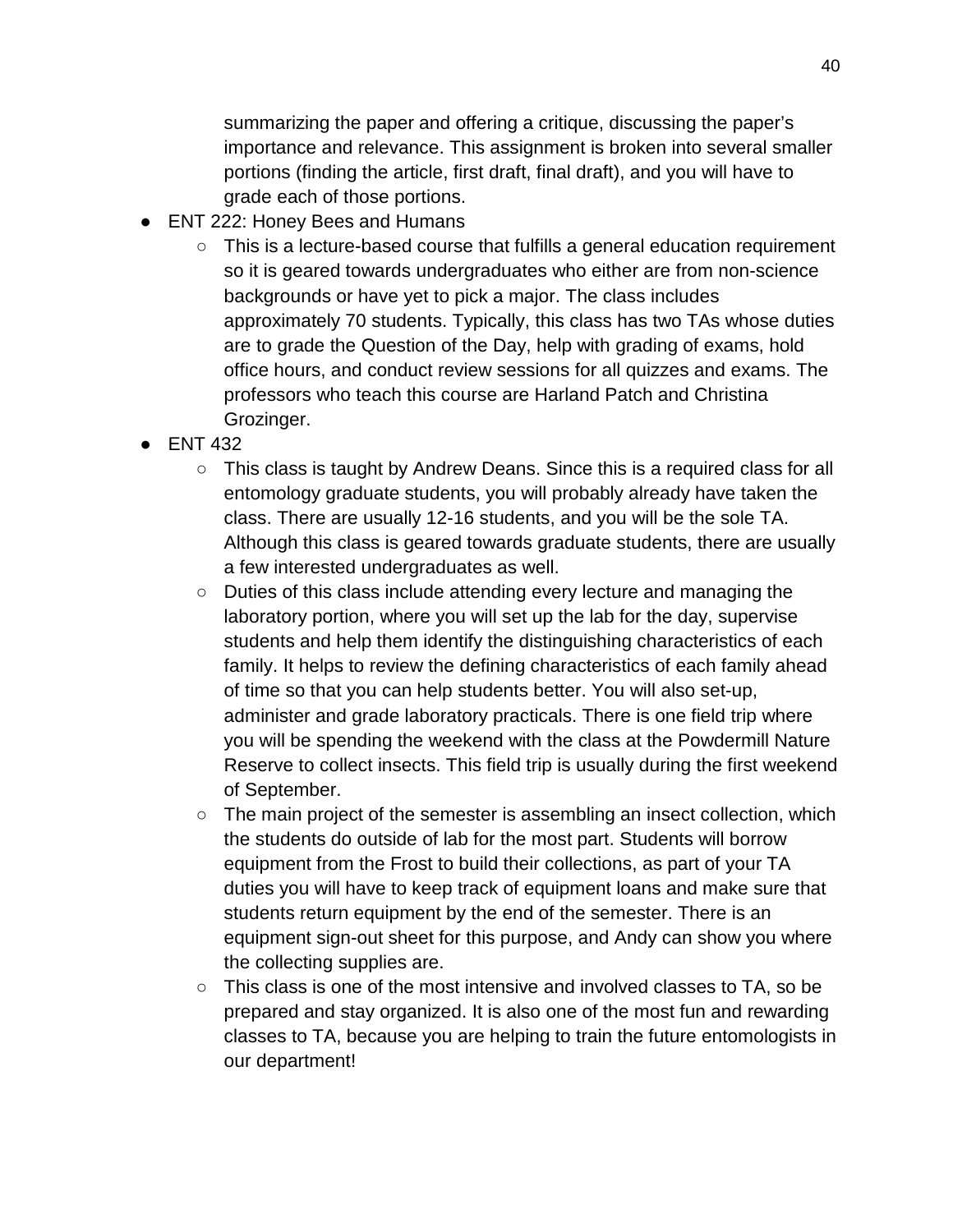- ENT 457 (AGECO 457) Principles of Integrated Pest Management
	- This class cross listed in Entomology and Agroecosystems, and is taught by Beth Gugino (Plant Pathology department) and Edwin Rajotte (Entomology department). The class is TA-ed by one or two graduate students from either entomology or plant pathology (PPEM). The class is geared towards upper-level undergraduates and graduate students. It is a capstone course in plant science, meaning that students should be able to assemble knowledge from other, previous courses as well as IPM to understand and solve complex IPM problems. In addition to lectures, there are several field trips, group discussions and a semester-long project that is addressed by a student team. There is a semester-long project that requires students to analyze and make recommendations for a real IPM situation. This includes extensively interviewing stakeholders, visiting sites and reporting by creating a video and term paper. The role of the TA is to manage 5-7 quizzes, evaluate field trip reports and help correct exams and project reports. TAs are usually engaged before the semester begins to help in logistical planning, etc. In addition, the TA is encouraged to give a lecture and participate in final grade decisions.
- ENT 518 Natural History
	- $\circ$  This is a five-day lecture and field course taught in August at the Sieg Center in Lamar. The instructors are Julie Urban, Shelby Fleischer, and Ruud Schilder. The purpose of the course is to teach students about insect collection techniques, natural history of Pennsylvania, agricultural systems, integrated pest management and aquatic systems. Students will learn insect identification and assemble their own insect collections.
	- There is a senior and a junior TA, and the only way to be selected to TA this course is if you are chosen by the senior TA. You get 1 TA credit for each time you TA the course, so you have to TA the class twice, once as a junior TA and once as a senior TA, to fulfill your departmental requirements. There is a lot of preparatory work in the weeks before the course, and while the course is running you are expected to be there for all four nights and five days. Be ready for anything, because this is not a traditional TA position.

#### Half Semester Classes

These classes are only 6 weeks long and count for half of a TA credit, so you will need to apprentice another 6-week class to count for a full credit of teaching.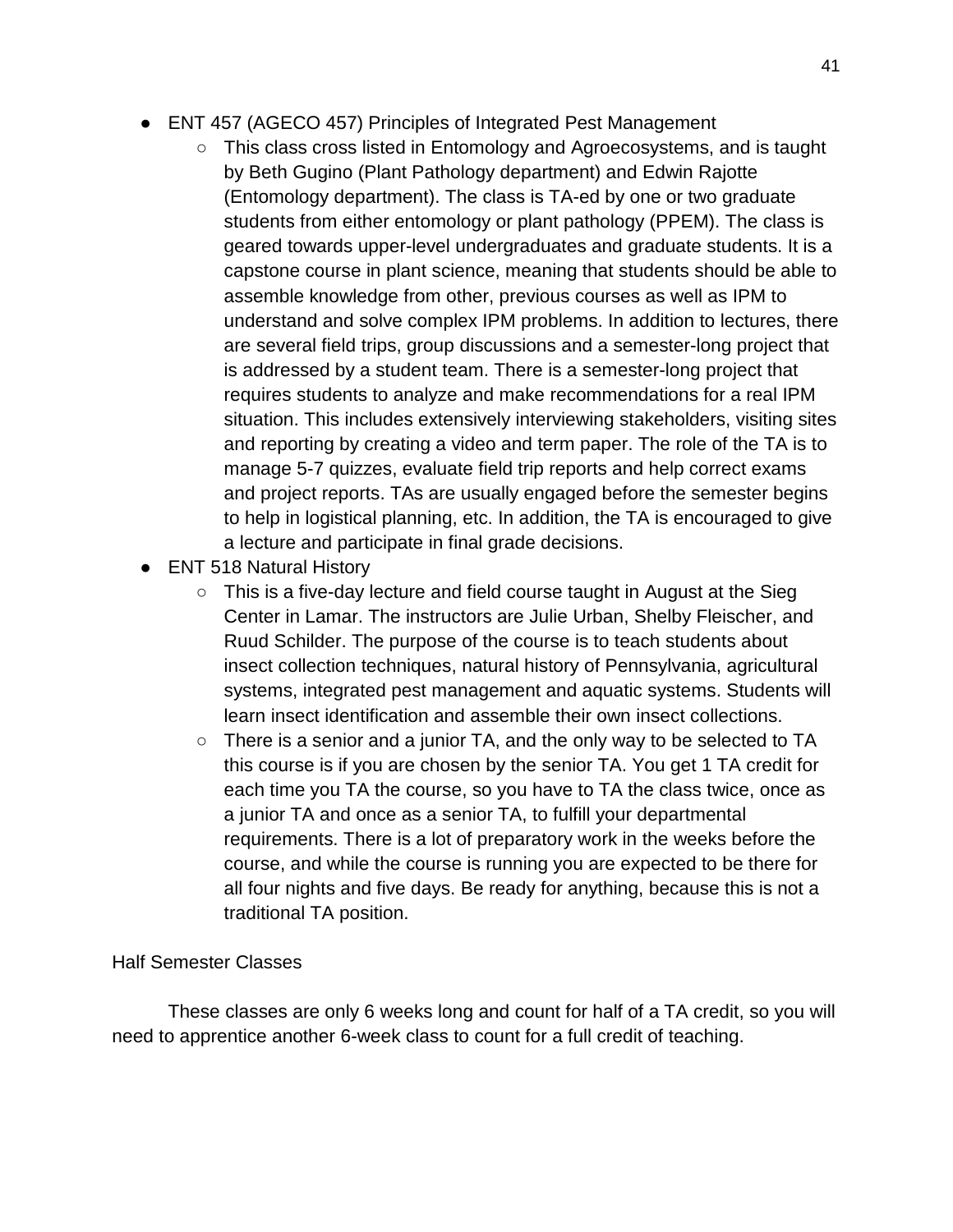- ENT 313
	- This class is taught by Tanya Renner. The class is geared towards undergraduates who major in agriculture, though there can be a mix of undergraduates from different departments. The class includes up to 24 students. You will TA this class with other TAs, usually a mix of apprentice TAs and one or two experienced TAs. You only need to attend the labs, not the lectures, but you and the other TAs will be managing the lab.
- ENT 314 Management of Insect Pests of Ornamentals
	- $\circ$  This class is a lab that meets once a week and usually has 10-20 students (the afternoon section is usually bigger). Each section has just one TA, but the instructor is there most of the time. Charles Mason has been leading the course for the last two years and has made a lot of changes to it.
	- An average class day will start with a short lecture, then students will break into groups to work on a worksheet related to the day's lecture. The TA presents the lecture and helps answer questions for the students as they do their worksheets. Along with the worksheets, there are a handful of quizzes and an end-of-class group project which the TA grades. The best thing for the TA to do for each class is familiarize himself/herself with the worksheet and think of any key questions the students may have.
- ENT 316: Field Crops Entomology
	- This is geared towards students working with or interested in agronomic crops (corn, soybean, small grains, hay, forages). Students are usually majors within the Plant Science Department, but some may also have a minor in Entomology. Typically, two graduate students will work together to instruct this class. Class meets weekly for two hours during the second half of the semester. John Tooker has supervised it for a number of years but gives the TAs independence and does not attend every class. TAs are free to revise included material, redesign presentations, or try new activities as they see fit. Typically, each week focuses on common pests or other insects found in a particular crop, starts with an informative presentation, then finishes with activities to help cement the information learned. There is a weekly quiz on last week's info, as well as a worksheet during the activities. There is a debate on a controversial topic in agronomy (usually GMO usage). The semester concludes with a group presentation on developing an IPM plan for a real-world pest problem a grower might face.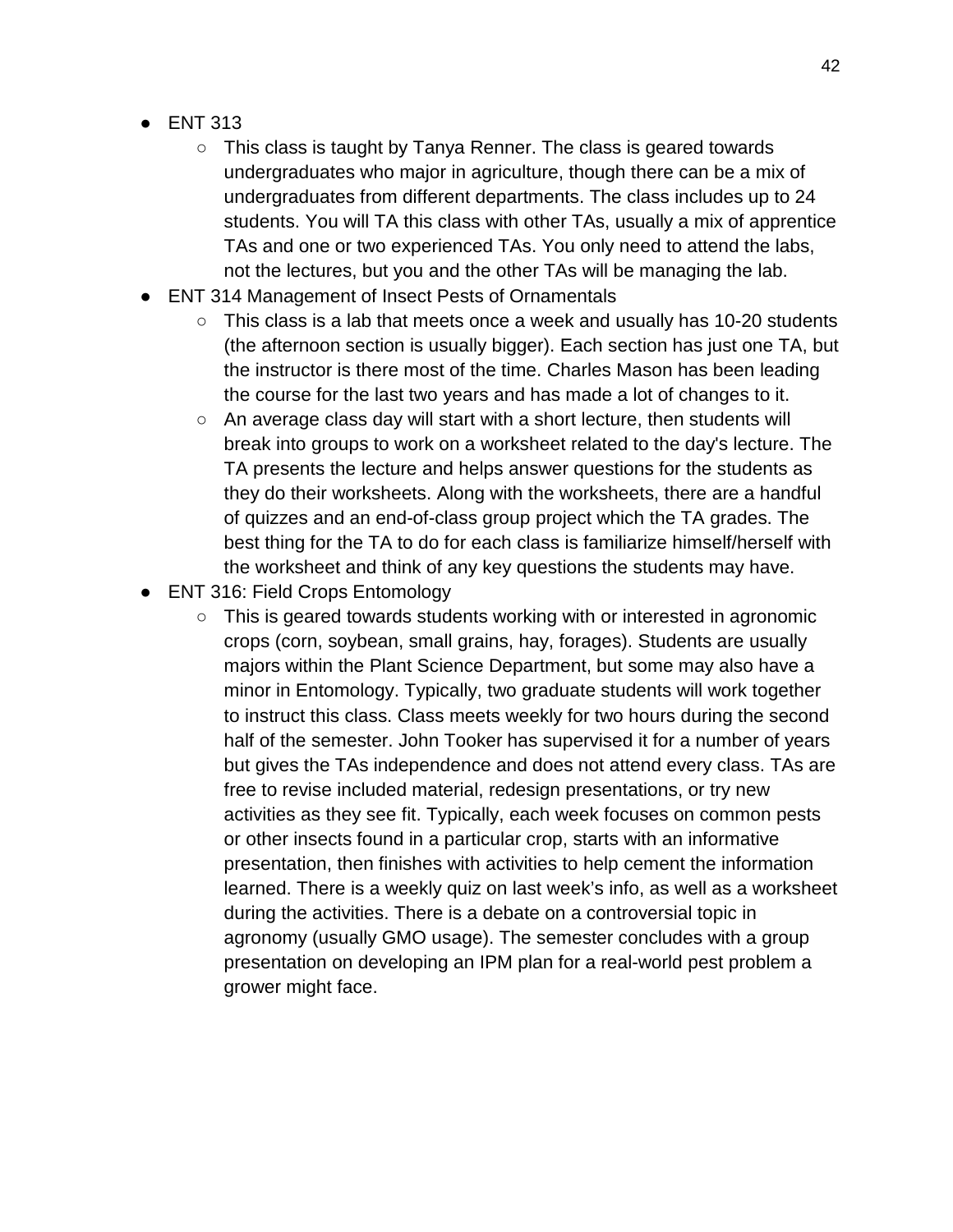### **Teaching Certification Courses**

The Graduate School Teaching Certificate

For those who are interested in teaching and would like more experience and professional development in this area, Penn State offers the option to earn the Graduate School Teaching Certificate. There are five requirements, which involve taking the [Schreyer Institute New Instructor Orientation,](http://www.schreyerinstitute.psu.edu/Events/NIO/) TA-ing two courses (two semesters of SUBJ 602 Supervised Experience in College Teaching), taking either the [Schreyer](http://www.schreyerinstitute.psu.edu/Events/CCT/)  [Institute Penn State Course in College Teaching](http://www.schreyerinstitute.psu.edu/Events/CCT/) or HI ED 546 College Teaching, and creating a website with a statement of your teaching philosophy and a PowerPoint presentation you designed. More information about this can be found at: <http://gradschool.psu.edu/current-students/tacert/> The checklist for requirements for the certification can be found here: <http://gradschool.psu.edu/current-students/tacert/teaching-certificate-checklist/>

The Graduate Student Online Teaching Certificate (GOTC)

This is a free, non-credit course open to all graduate students for the purpose of learning how to teach courses online. This is a different and separate certification from the Graduate School Teaching Certificate. The course is open every Fall. More information is available here:<https://sites.psu.edu/2016gotc/>

#### Other resources for teaching

Collins, A., & Halverson, R. (2009). *Rethinking education in the age of technology: The digital revolution and schooling in America*. Teachers College Press. 176pp.

### **Research and Data Management**

#### **Getting Started**

When getting started in your lab, ask your advisor if there are any important papers or resources in your field that you should be sure to know.

Here are some good resources all entomology students should check out:

- *Insects: An Outline of Entomology* by P. J. Gullan and P. S. Cranston
- *Principles of Insect Morphology* by R. E. Snodgrass
- *A General Textbook of Entomology* by A. D. Imms
- *The Insects: Structure and Function* by R. F. Chapman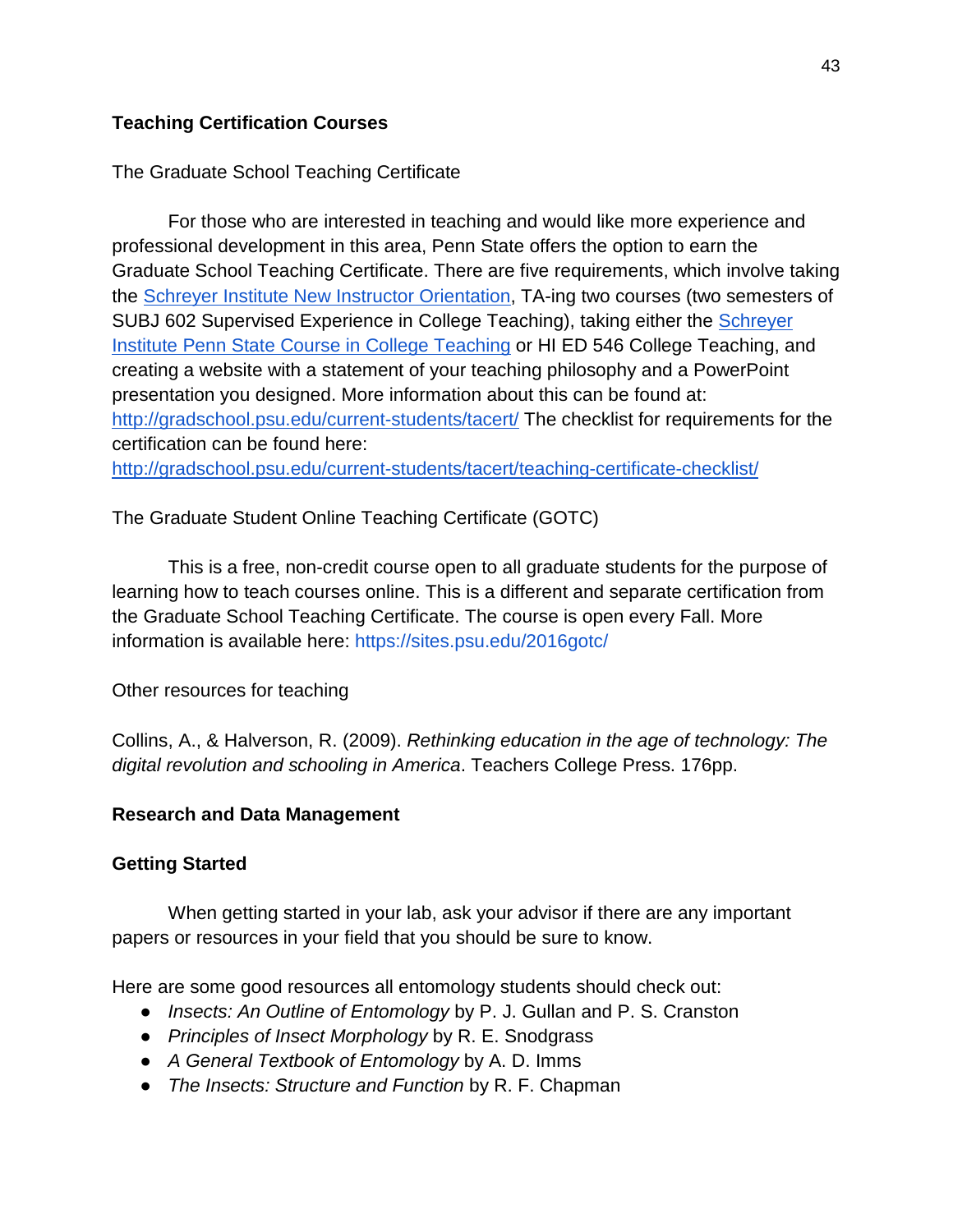● *An Introduction to the study of insects* by D.J. Borror, D.M. Delong, and C.A. **Triplehorn** 

# **Reading Broadly**

It's crucial to keep up-to-date with the literature in your field. With so many journals specialized for so many fields, this can be difficult to do. Ask your advisor for journal suggestions and be sure to keep up with the journals that your advisor and members of your lab publish in-- you will likely be submitting publications to the same journals in the future.

Below are some suggestions for good journals all entomologists should browse through:

- Published Weekly:
	- Nature
	- Science
	- Proceedings of the National Academy of Sciences (PNAS)
- Published Monthly:
	- PLoS ONE
	- Evolution
- Entomological Society of America Publications: There are several different journals. Some of these are published monthly, while others may be published only once or a few times a year.
- One way to keep up-to-date with new publications is by using Google Scholar alerts. You can create "alerts" for specific keywords, and any time an article containing that keyword becomes available on Google scholar, you will get an email message telling you about it. If you have a Gmail account, then log in, go to google scholar, and click "Alerts" at the top of the screen.
	- Another good program that works in a similar way is PubCrawler.

# **Reference Managers**

With all of this reading, you will have a lot of journal articles to save and keep track of. We recommend using a reference manager to do this. You can pay for one, but there are also several free options to choose from. Reference managers are great for organizing your articles, and can also be linked into writing platforms such as Microsoft Word to insert citations and automatically generate reference/works cited sections.

Here are some suggestions:

- Zotero
- Mendeley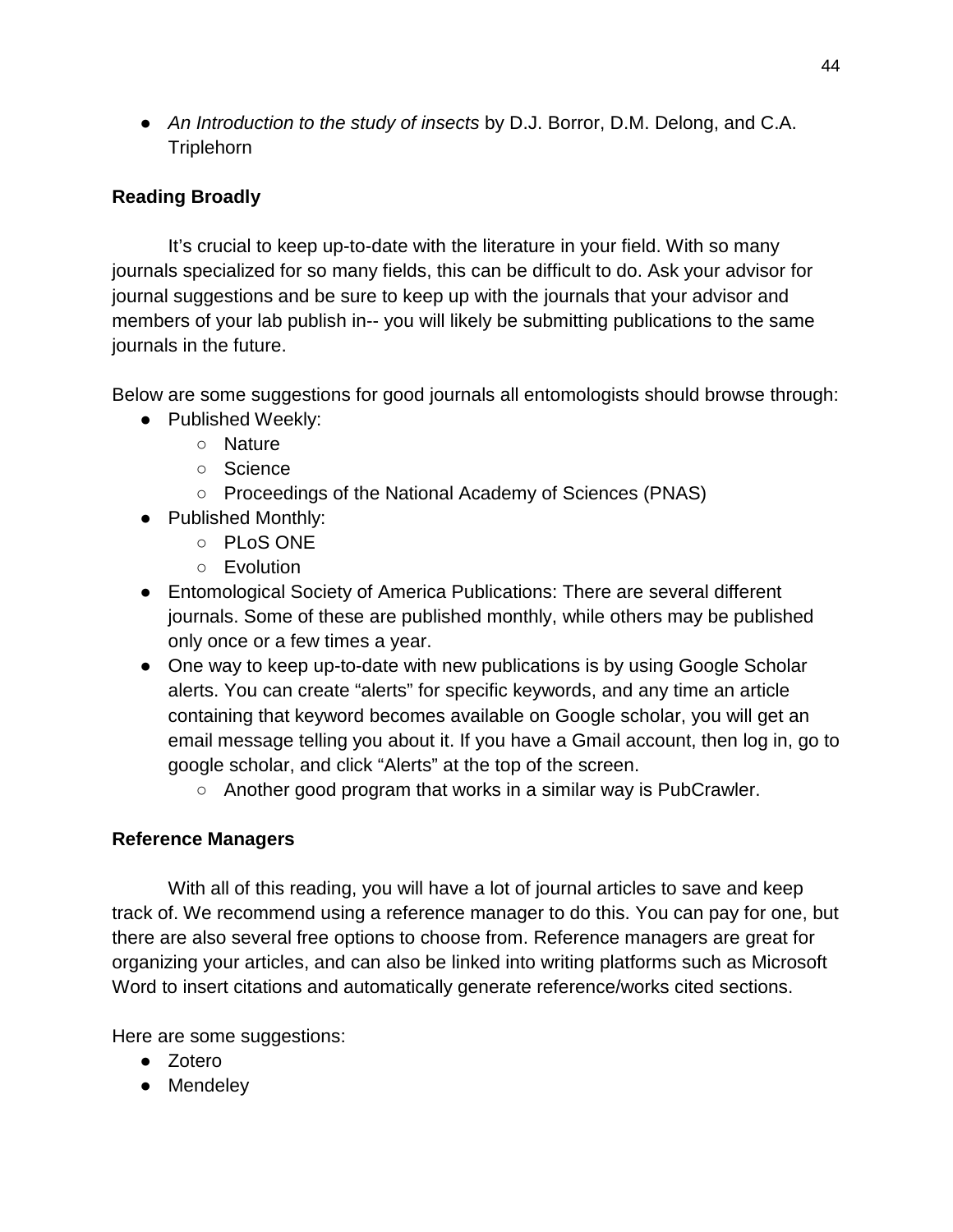● Endnote

OneNote and Evernote are also great resources for organizing your notes on papers.

## **Tips and Strategies for Reading and Keeping Up with the Literature**

Even though reading and keeping up with the literature is such a crucial part of doing science, it can often be forgotten in the wake of everything else we have to do.

Here are some key strategies for keeping up with the literature:

- **Build reading papers into your schedule.** Set apart a certain amount of time a day (do one hour of reading a day or read one paper a day), or devote one afternoon a week to going through the literature.
- **Instead of staying in your lab, go to the library** and spend a certain amount of time looking at different journals. This is a good way to avoid distractions.
- **Talk to your advisor.** Tell your advisor what papers you are reading and ask what your advisor is reading. This is a great way to find out about important papers.
- **Divide and conquer.** You can start a journal club within your lab or ask your advisor to incorporate discussion of papers into weekly lab meetings. If everyone reads one paper and discusses it, then you can all learn something and stay up to date. There is too much literature for one scientist to read, so work together!
- **Subscribe to paper alerts** from sources like Google Scholar and PubCrawler, as well as publication alerts from journals that are relevant to your field or that you intend to publish in.
- **Find a reference manager you like** and use it to keep track of papers and notes.
- **Read outside of your field.** Discoveries are often made at the intersection of different fields-- don't be afraid to read something not directly related to your research.
- **Don't be afraid to re-read papers.** Every time you read a paper, something new will stand out to you.

### **Keeping a lab notebook effectively**

● When keeping a lab notebook, keep in mind that others will be reading it too. It's not just for you-- it's for other people who want to see what you did and replicate your work.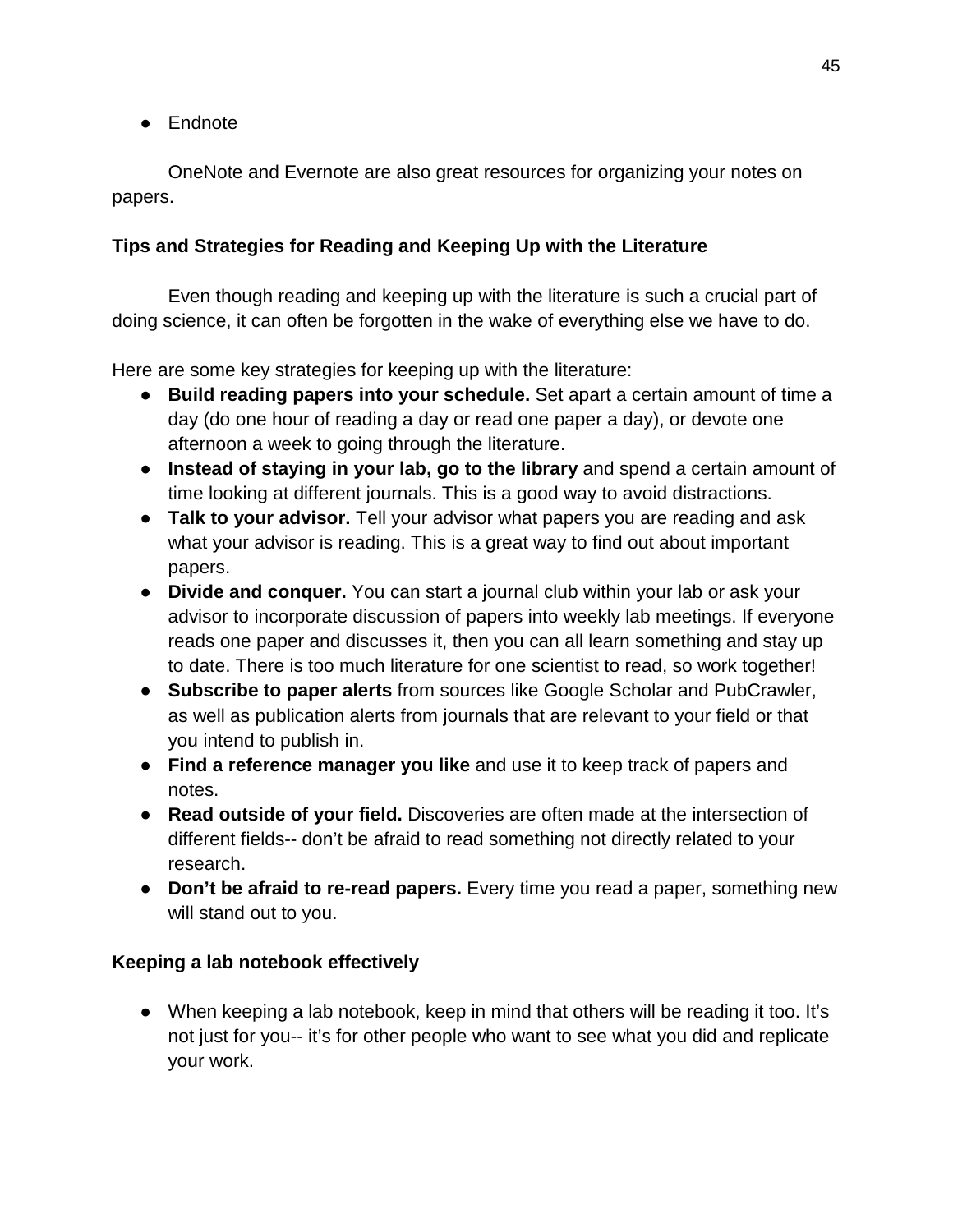- Keep different lab notebooks for different projects or different types of projects (ex: one for molecular work, one for morphological/specimen work, etc.) Print out the protocols or procedures that you follow for the experiment and tape them into your lab notebook.
	- If you create your own protocols and procedures, you can publish them on figshare and cite them in your publications
- Get into the habit of writing everything down on the same day that you did it.
	- $\circ$  If you like typing your notes instead of writing them, then print out the notes and tape them into your lab notebook.
	- Also tape in any important datasheets, results, pictures, etc.
- It's helpful to have a "table of contents" in the front of the notebook with page numbers for easy reference.
- Anytime you finish a lab notebook, scan it into a pdf (there are free book scanners in the library) and keep an electronic backup with your other data in case anything happens to the original notebook.

# **Managing Files on the computer**

- As with your lab notebook, keep in mind that others will be reading your files too. They are not just for you-- they are for other people who want to see what you did and replicate your work.
- In any spreadsheet file you make, be sure to dedicate one sheet to explaining what's in the file (i.e. what is on each sheet in the file, what you did, how the file is organized, dates, any abbreviations that are used, color coding, etc.). Name this sheet "READ\_ME" so people who look back at your project will read that first and understand what the file contains.
- When saving data files, be sure to include the date and the name/type/subject of the project.
- BACK UP EVERYTHING!
	- Back up your work regularly, on all of the types of data backup that you use.
	- Penn State Box is offered to all Penn State students, and functions like Dropbox. Every student is given 1 free terabyte of data.
	- Back up your data in multiple places. Use both online backup resources (Google Drive, Dropbox, Penn State Box, etc.) and external hard drives to back up your data. If you back up to multiple external hard drives, make sure they are kept in different places; if something were to happen (fire, flood) you don't want to lose them all.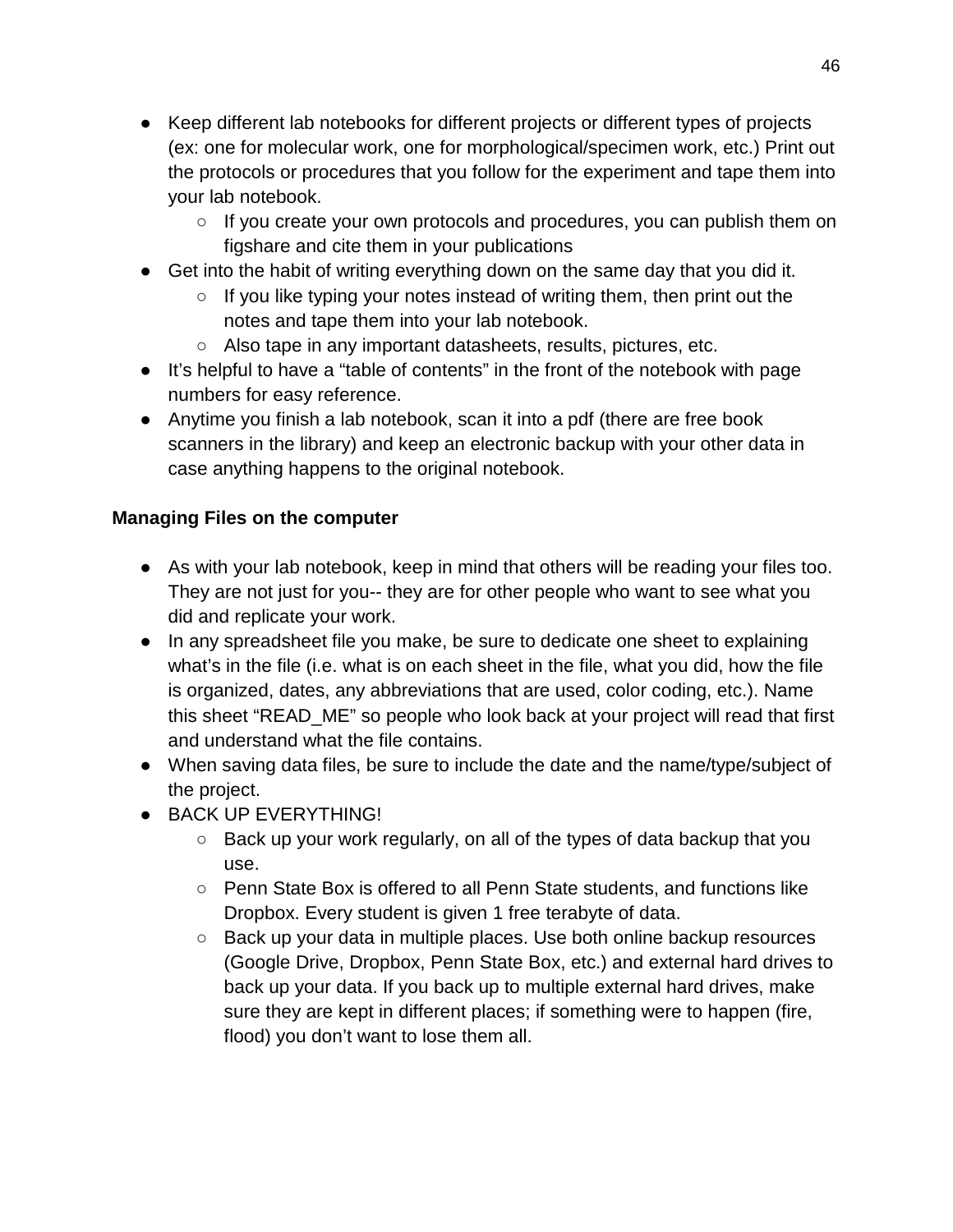### **Collecting Insects and Handling/Storing Specimens**

- Talk to your advisor about what permits and permission you need to do your research.
	- Here is a useful blog post written by Andy Deans about permitting and where you can collect insects in Pennsylvania: <http://sites.psu.edu/frost/2017/05/17/collecting-insects-in-pennsylvania/>
- All specimens you capture must be stored and labeled properly. You will learn about proper insect handling/storage techniques in ENT 432, and you can always contact Andy Deans for help [\(adeans@psu.edu\)](mailto:adeans@psu.edu).
- **Don't throw your bycatch away**. This is a tremendous waste of insects that other researchers can use. Ask others in the department if they can use the samples, or consider donating them to the Frost Museum so the students in ENT 432 can use them.
- Deposit all of your voucher specimens at the Frost Entomological Museum when you are done with them-- don't just leave them lying around where they can be damaged or lost. Again, contact Andy Deans for help [\(adeans@psu.edu\)](mailto:adeans@psu.edu).

## **Plan ahead and make good habits now -- actually set aside time to do this. Don't make data organization an afterthought!**

### **Laboratory Safety**

Anyone working in a laboratory at Penn State is required to take laboratory safety training, which is available online at the Penn State Environmental Health and Safety (EHS) website, [http://ehs.psu.edu/.](http://ehs.psu.edu/)

New students need to take the University Park Laboratory Safety (Initial), which consists of an online portion and a half-hour review session. This is a one-time requirement. You can access it at http://ehs.psu.edu/: click on training on the right-hand side of the page, log in, click on Courses> Laboratory Safety and Laboratory Hazard Communication, and select the University Park Laboratory Safety (Initial).

After taking the initial training, you need to take the laboratory safety refresher once a year. You can access it at [http://ehs.psu.edu/:](http://ehs.psu.edu/) click on training on the right-hand side of the page, log in, click on Courses> Laboratory Safety and Laboratory Hazard Communication, and select the Laboratory Safety Refresher.

After each safety course, you will receive a certificate-- make copies and then add a copy to the laboratory safety binder kept in your lab. All laboratories have a binder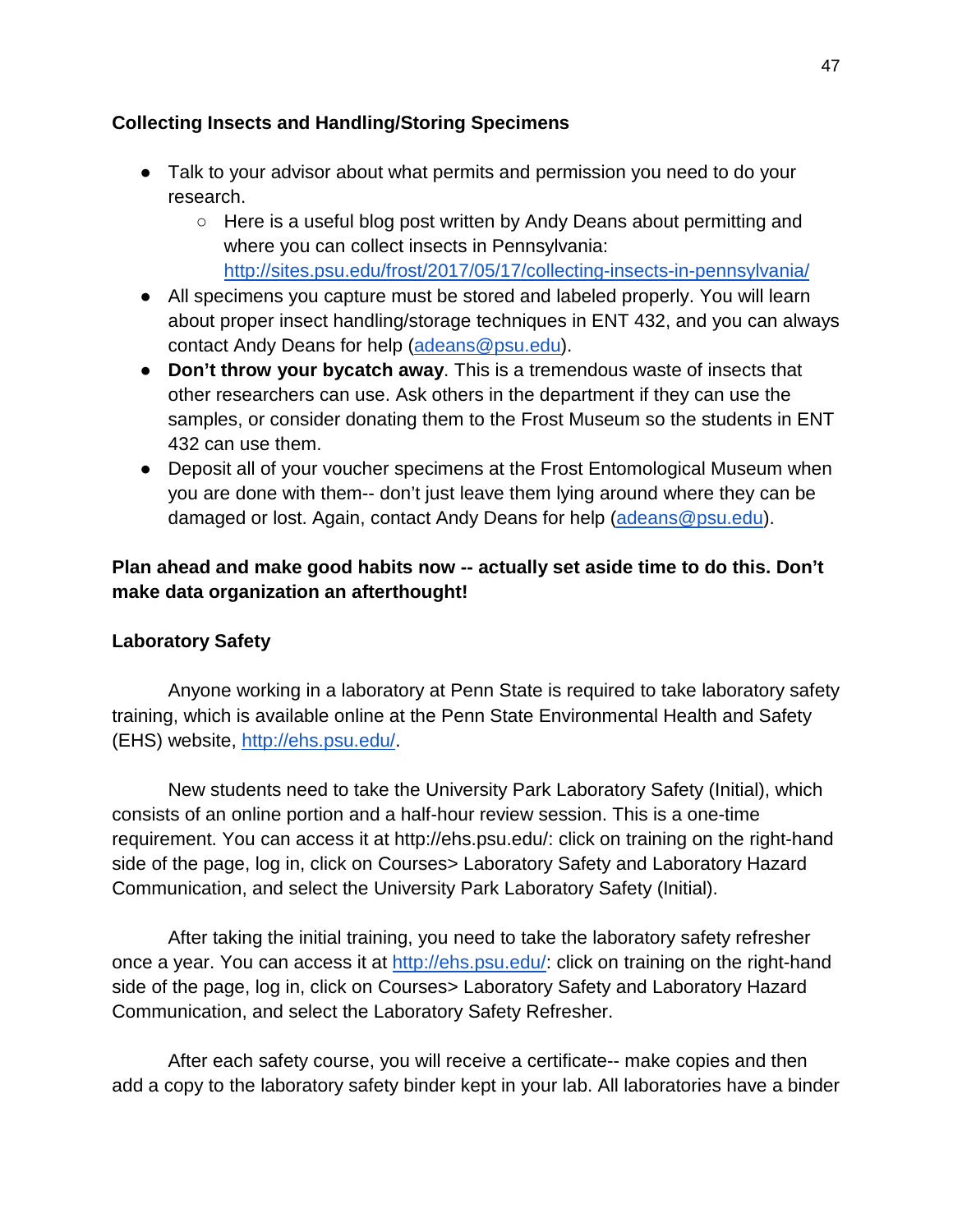with laboratory safety protocols and MSDS (Material Safety Data Sheets) for each chemical substance used in the laboratory.

You may have to take additional safety courses depending on the kind of work you do (i.e. bloodborne pathogen training, pesticide application, etc.) or the kind of equipment you work with (i.e. if you work with the confocal laser scanning microscope, you must take the laser safety training). Your advisor and the equipment technicians can give you more information about what safety training is required.

For graduate students working at the research farm(s) in any capacity, there's an additional training called the "Annual Ag Safety Training for Summer Workers". Any undergrads employed by you/your lab need this too. It occurs in June on campus in the Meats Lab for ~3 hours:<http://agsci.psu.edu/safety/safety>

Be aware that EHS does laboratory inspections every January.

## **In the event of an emergency:**

- Call 911 for Fire or Accident
- Call Environmental Health and Safety (EHS) 1-865-6391 for lab safety, radiation safety, chemical and bio safety (e.g. chemical spill/clean up)
- Call the Physical Plant Service Deck (Opp) 1-814-865-4731 or University Police 1-814-863-1111 for building or utility problem.

All these numbers are posted on the door of each lab. Please report emergency and lab safety issues immediately to get help.

Our departmental safety officer is Dave Love; you can contact him at [dwl2@psu.edu](mailto:dwl2@psu.edu) or 1-814-863-2875.

# **Ordering Laboratory Supplies**

The main ways of ordering supplies are through Ebuy or through the use of purchasing cards (PCards). Different labs have different policies about who can order materials. Speak to your advisor to find out what your lab's policy is.

### **Ebuy**

Penn State's Ebuy is an online ordering site that can be found here [http://purchasing.psu.edu/ebuy.](http://purchasing.psu.edu/ebuy) Ask your advisor or whoever is in charge of each account for the account information and access.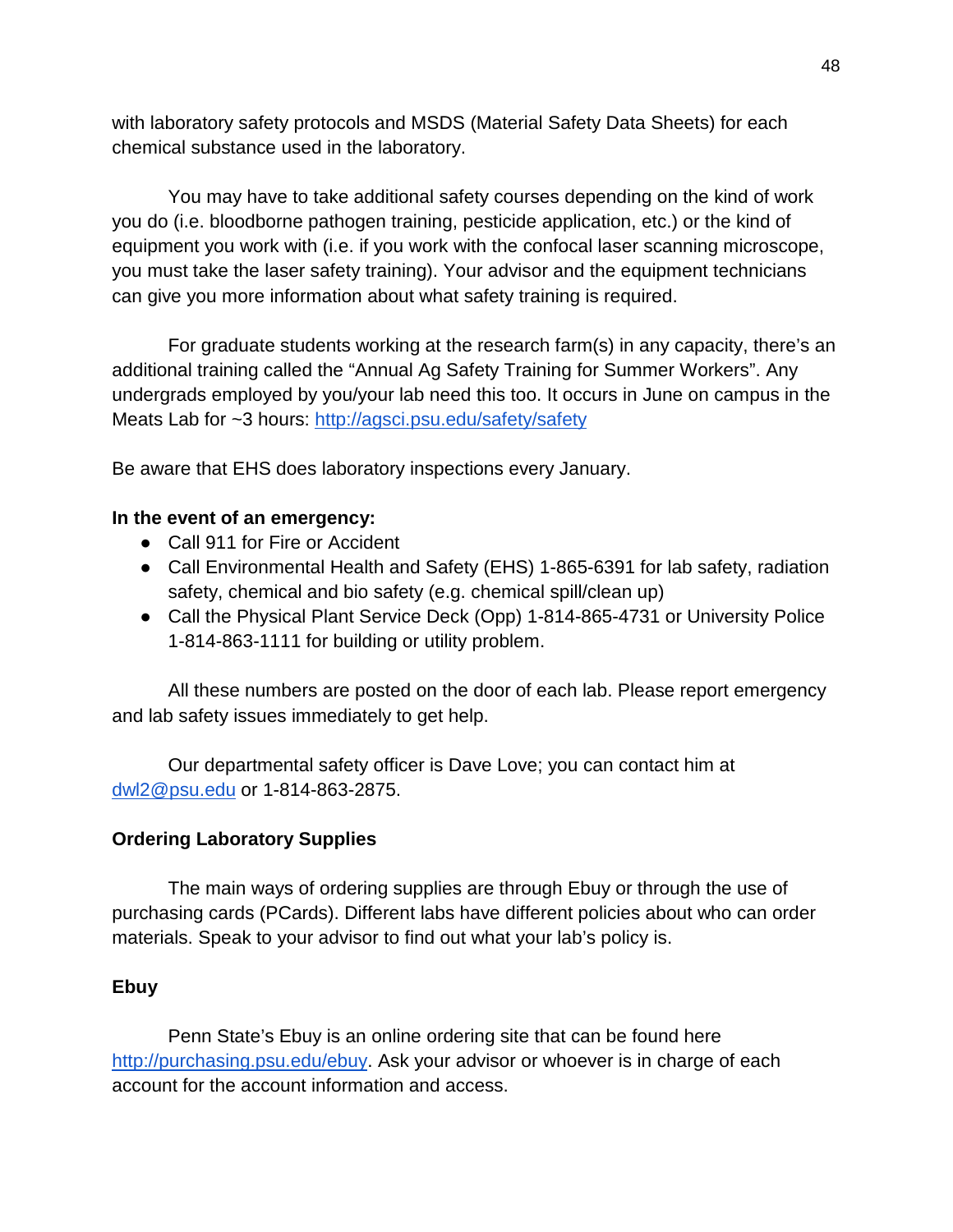How to Order Supplies Through Ebuy

- 1. Go to Ebuy and log in.
- 2. Select the account you want to charge your purchase to. Ask your advisor or whoever is in charge of the account for access.
- 3. Click through, and you will end up on the Ebuy homepage. Now you can search through the Ebuy catalogue using the search bar.
- 4. If you're ordering something that isn't from the catalogue, then go to "noncatalogue". A new window will pop up.
	- a. Enter in the supplier you are ordering from. It should appear in the scrolldown menu.
	- b. Then enter in the catalogue number for the item, the item description, the price per item, and the quantity of item you are ordering. You will also have to select what kind of item you are ordering from the scroll down menu.
	- c. Note: You cannot order catalogue and non-catalogue items in the same order. You will have to order separately in this case. You will also have to place separate orders if you are ordering non-catalogue items from different shippers.
- 5. When you're ready, hit check out, then go to summary.
	- a. Under summary, go to account string and hit edit.
	- b. A new window will pop up. Under Dept. free space, put in the account you want this to be charged to, like "please charge to teaching account for  $ENT \_$

How to Order Ethanol on Ebuy

Since this is a product that is regulated by the PLCB (PA Liquor Control Board), it needs to be ordered in a very specific way.

# 1.) Login to Ebuy

2.) From the main ordering screen, click on the VWR vendor icon to take you to a punch-out through the website.

3.) On the left-hand side of the screen, click on the link that says "Custom Catalogs." 4.) In the center of the screen, click on the green link that says "VWR On-Campus Stockroom."

5.) Select your ethanol and entering the quantity on the right-hand side.

6.) Once done entering your quantity, click "Add to Basket" on the bottom of the screen.

7.) Click the checkout button (it is a very small wire basket near the upper right-hand side of the screen) and complete your order.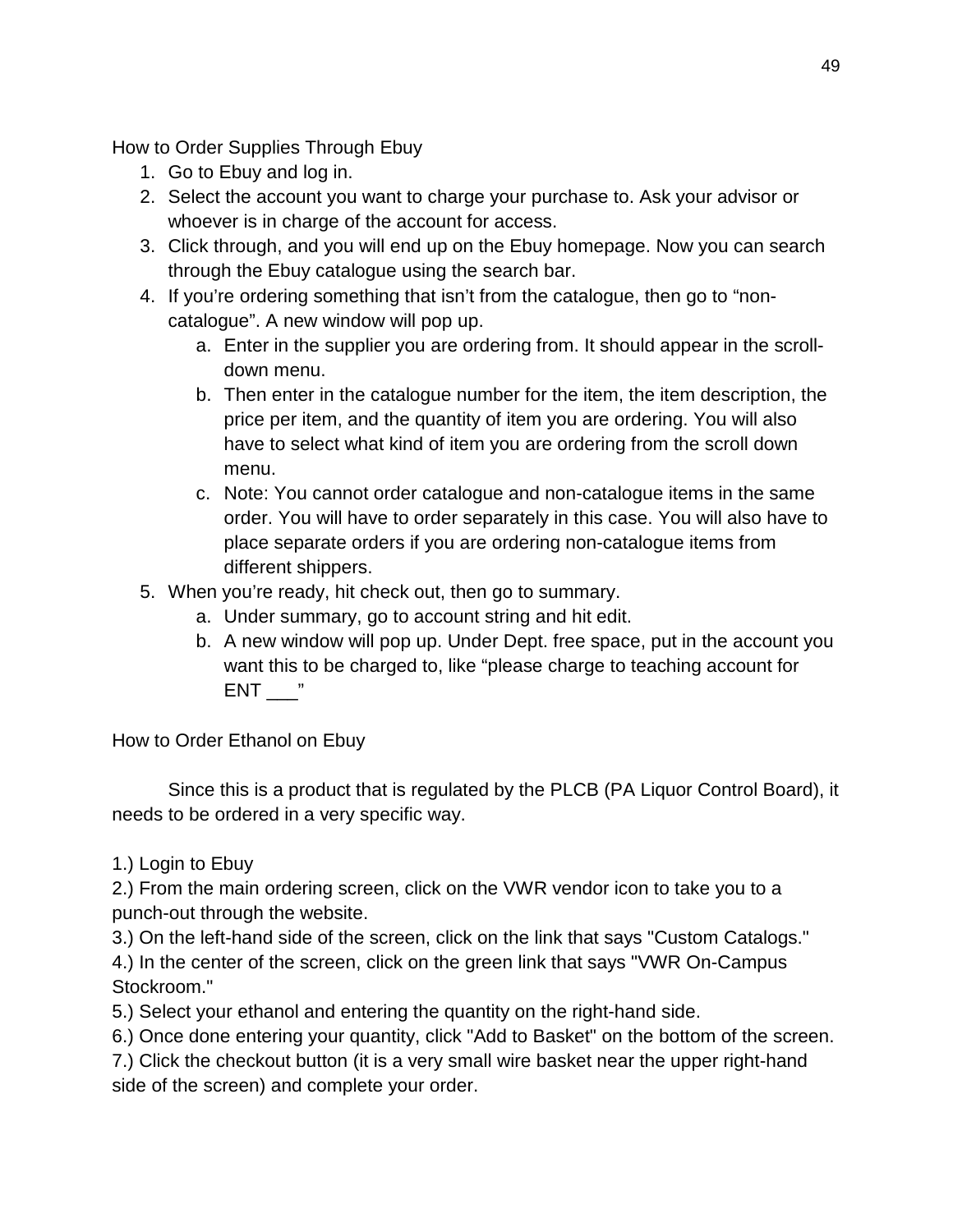8.) Proceed to finish your order through Ebuy.

#### **Purchasing Cards** [\(http://purchasing.psu.edu/purchasing-card\)](http://purchasing.psu.edu/purchasing-card)

Depending on the lab you are in, your advisor may allow you to use a purchasing card or PCard, which can be used at local stores and online. When using a PCard, the purchase must be tax-free.

All PCards must be reconciled within 30 days of purchasing. If you are using the PCard to cover travel related costs, then the PCard must be resolved within 60 days after you return from travel. If you don't reconcile your PCard purchases, you risk having the card cancelled or taken away. Ask the Entomology Department office for the most up-to-date forms.

#### **PCard Beginners Guide**

After passing the Purchasing Card Training for Good/Services and Travel online [\(http://purchasing.psu.edu/purchasing-card\)](http://purchasing.psu.edu/purchasing-card) your request for a Purchasing Card will be submitted through the department. The turnaround time for cards is typically 4 weeks. There are currently two systems used for reconciling PCard Charges; Concur (Travel/Group Meal System) and IBIS (Goods and Services). The PCard Support Form is used in processing Goods and Services Charges while the Employee Travel Reimbursement (CONUS (in county travel) or OCONUS (outside of Continental US Travel)) and Group Meal Forms are used in Concur.

#### **Tax**

Penn State is a tax-exempt University; when purchasing, please indicate that to vendors. We do have a Tax Exempt Letter and Exemption Certificate (PA, FL, RI & TN). Our Federal ID # is 24-6000376. If a charge to the PCard has tax assessed we will be returning the backup to you requesting the PCard Holder have the taxed amount credited to the card. Charges with tax will not be reconciled unless the tax is taken off. Once a credit for the taxed amount is requested you will need to submit an additional PCard Support Form to have on file for the credited amount.

#### **Statements**

You will receive monthly statements from PNC Bank that you are required to keep (signed & dated) the current year/month plus 12 months. With each statement you receive it is encouraged that you check for fraudulent charges to the card. If you find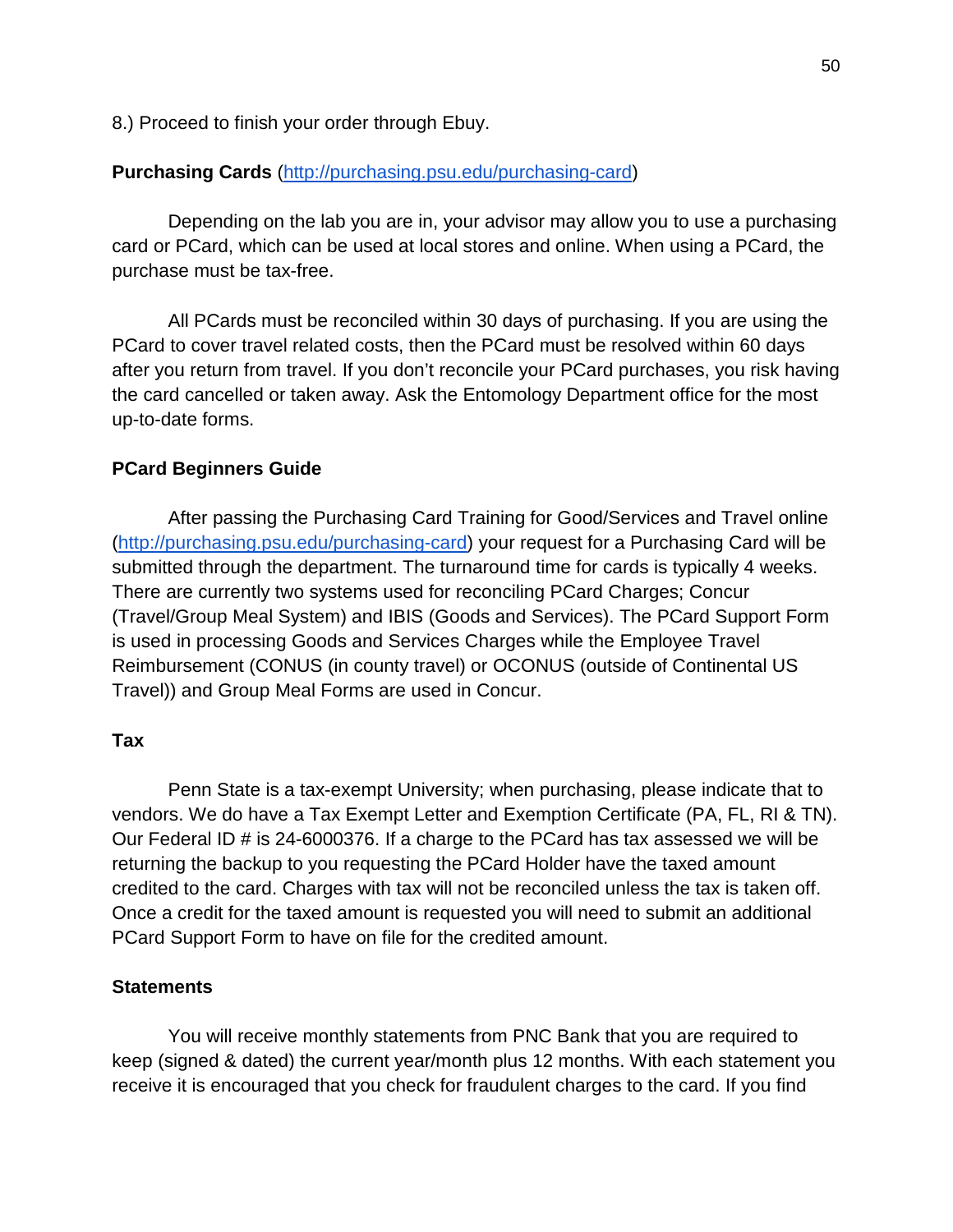you have fraudulent charge, flip over your statement and follow the directions for disputing unlawful charges

## **PCard Tutorial**

Please follow the provided link to the Purchasing Card Online Tutorial: <http://purchasing.psu.edu/getting-card>

You will want to take the tutorials for both Goods and Services and Travel. Please notify Lesley Heller-Guenther with your confirmation of the completion of tutorials email.

## **Submitting Your PCard Support Form**

### **Keep in mind when submitting:**

- Receipts must be *detailed* (showing date of purchase, vendor name, breakdown of what was purchased, last 4-digits of PCard)
- Backup should be submitted to our office as quickly as possible following the purchase, PCard Charges should be submitted within 30 days of the transaction date.
- Receipts must be *signed and dated* by the cardholder
- You must have the following sections filled in: *Vendor Name, Detailed Description, Detailed Purpose, Budget, Fund, Amount, Cost Center, Sub-Object.* (if you are unsure of Budget/Fund information please ask)
- If you work across departments or even colleges you should always submit your PCard Backup to the department that your PCard was issued through (in this case Entomology!).
- The individual transaction limit for goods and services is \$2,000.00, daily limit of \$7,000.00 and Cycle (30 day) limit of \$10,000.00. Travel limits are only different for the individual transaction which is \$3,000.00.
- You are not permitted to split charges in order to circumnavigate transaction limits. If a transaction is over the limit you can reach out to the Colleges Financial Officer, to temporarily have your limit raised. Another option is to work with our departmental Financial Assistant, Sherri Taylor, slt24@psu.edu, to do a Purchase Order.
- Be sure to print your (cardholder) name, sign and date the Support Form.
- If a vendor cannot issue you an itemized receipt you will need to fill out a Lost or Unobtainable Receipt Form that must be signed by you, the Principal Investigator, Department Head and Financial Officer. Lost Receipt Forms should be submitted to me along with the PCard Support, Group Meal or Travel Form associated with the charge.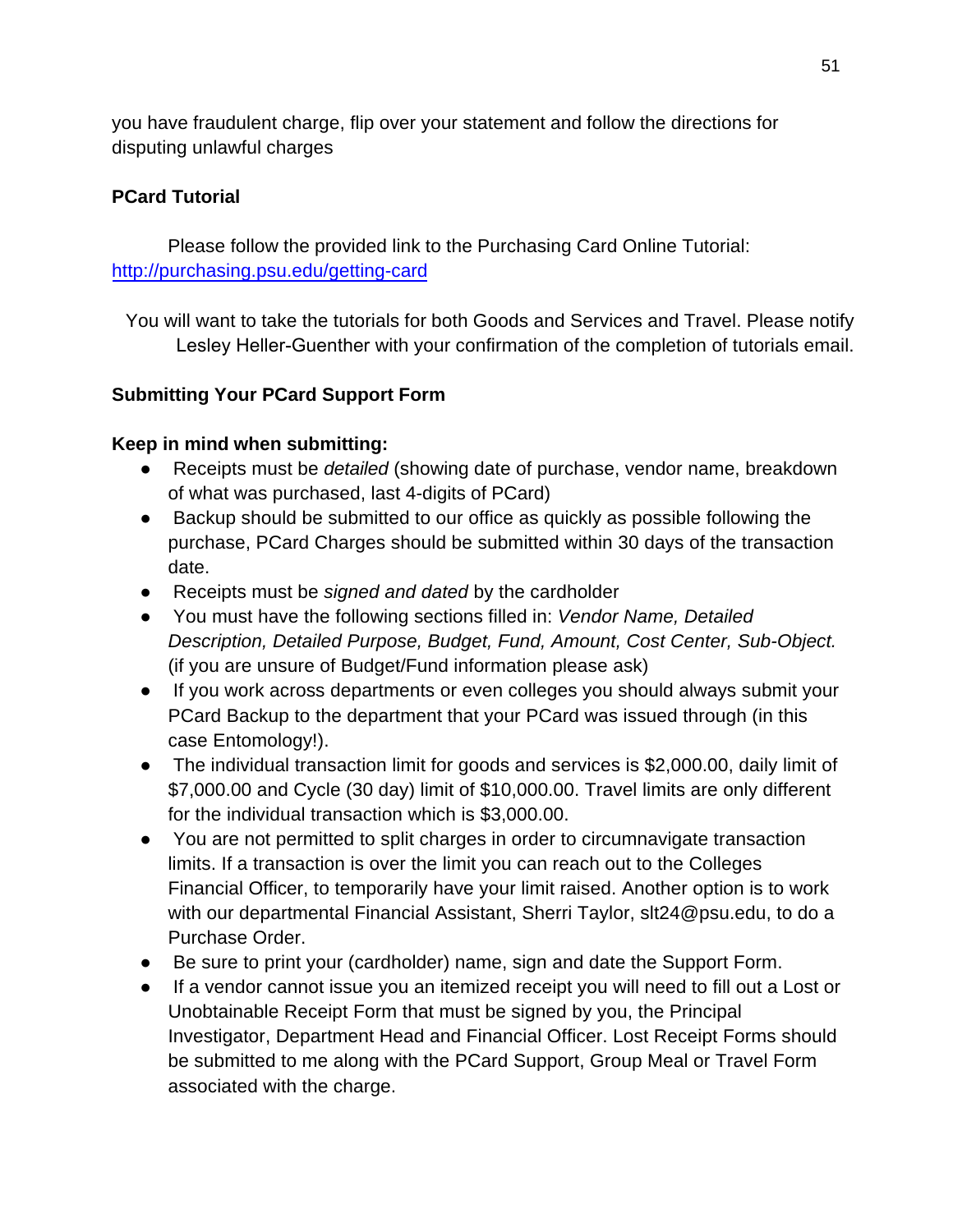- If you have lost your receipt and have made every effort to obtain a new one from the vendor, you will need to complete a Lost or Unobtainable Receipt Form (following the above instructions). *We understand that there are instances where an actual receipt/detailed receipt can't be obtained, in such a case we usually won't dock you for use of the Lost Receipt Form.*
- If you have more than 2 lost receipt forms with a Fiscal Year (July 1<sup>st</sup> through June 30<sup>th</sup>) you are subject to loss of PCard use indefinitely.

# **When filling in the "Detailed Purpose" section, follow the '***The 5 W's***' guideline**

- **Who** *(who is using the goods purchased?)*
- **What** *(detail what was purchased)*
- **Where** *(where is it used?)*
- **When** *(how long/when will use begin)*
- **Why** *(how will this benefit the University/Research Project?)*

*\*Please contact your administrative unit for up-to-date forms*

## Using the PCard on Amazon.com

The University now requires that employees create a verified user account through the University's Amazon business account. You cannot set up an Amazon tax-free account by yourself. Go to the Department of Entomology office for help.

# **Grants, Awards and Grant Writing**

# **Finding Grants and Awards**

There are many different grants and awards that you can apply for:

- Sigma Xi (done as part of ENT 522 Critical Thinking and Professional Development):<https://www.sigmaxi.org/programs/grants-in-aid>
- Penn State Department of Entomology Awards: <http://ento.psu.edu/graduateprograms/funding/departmental-awards>
- Penn State College of Agricultural Sciences Awards: <http://agsci.psu.edu/research/resources/funding>
- Northeastern SARE Graduate Student grant: [http://www.nesare.org/Grants/Get](http://www.nesare.org/Grants/Get-a-Grant/Graduate-Student-Grant)[a-Grant/Graduate-Student-Grant](http://www.nesare.org/Grants/Get-a-Grant/Graduate-Student-Grant)
- Pollinator Advocate and North American Pollinator Protection Campaign (NAPPC) awards:<http://pollinator.org/awards>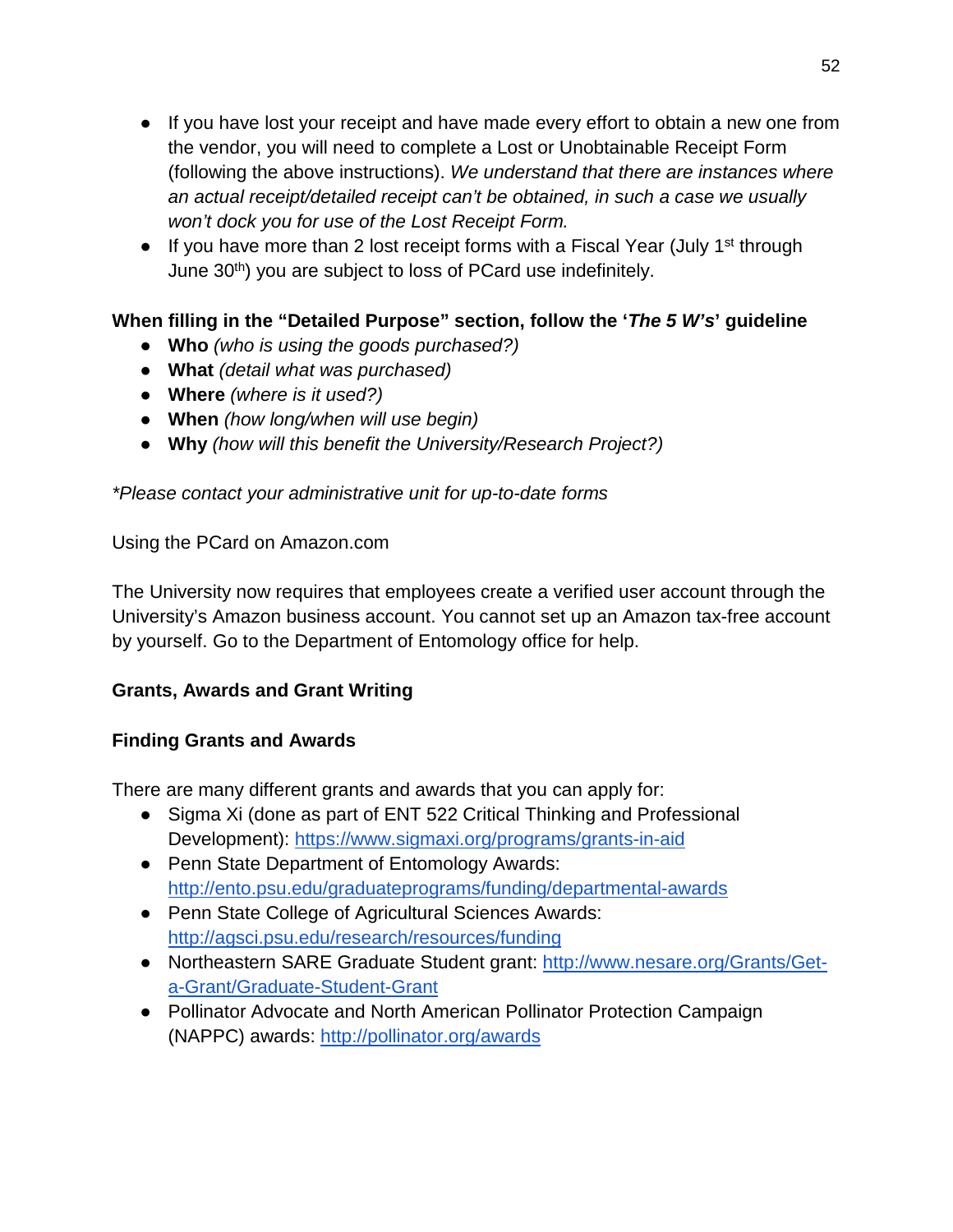- American Association of University Women (AAUW) offers fellowships and grants to women: [https://www.aauw.org/what-we-do/educational-funding-and](https://www.aauw.org/what-we-do/educational-funding-and-awards/american-fellowships/)[awards/american-fellowships/](https://www.aauw.org/what-we-do/educational-funding-and-awards/american-fellowships/)
- National Science Foundation Graduate Research Fellowship Program (NSF GRFP):<https://www.nsfgrfp.org/>
	- There is also a class called AEE 597 NSF-GRFP Fellowship Preparation that helps graduate students apply for this grant. It is offered every fall.
	- $\circ$  NSF also has a Graduate Research Internship Program (GRIP), which offers internships in federal agencies to NSF GRFP fellows. You can find out more here:<https://www.nsf.gov/grip>
	- You can search through other NSF funding opportunities here: <https://www.nsf.gov/funding/index.jsp>
- The Sparrho Early Career Research prize, which grants PhDs and postdocs in any field up to \$650 USD to travel to a conference and present your work. The submission deadline is the last day of every month, and award winners have their research featured in the Huffington Post. Detail[s](http://grants.sparrho.com/index.html) [here.](http://grants.sparrho.com/index.html)
- There are also travel awards and grants offered through ESA and other professional societies-- check out their websites for more information.
- If you are traveling to a conference, you can often volunteer at the conference to have your registration fees reduced or waived entirely. You need to sign up to volunteer ahead of time-- check the conference website to see if this opportunity is offered.

# **Writing and Preparing Grant Applications**

When preparing a grant, read all of the instructions carefully! There are often hundreds of applications for each grant, and one of the ways reviewers sort through these applications is by discarding any that did not follow the guidelines.

The best help for writing grants is to look at grants that have successfully gotten funded. Ask people in your lab and in the department about what grants they have applied for and won; they will be able to give good advice on how to write a successful grant. Also check the website for the grant you are applying for. Grant organizations often post examples of grants that have been funded in former years.

You can sometimes find examples of successful grant applications on figshare [\(https://figshare.com/\)](https://figshare.com/). Likewise, if you have gotten any grants funded, you can publish your grant application on figshare. This is a great way to help future applicants, as well as putting your work in a format that can be cited.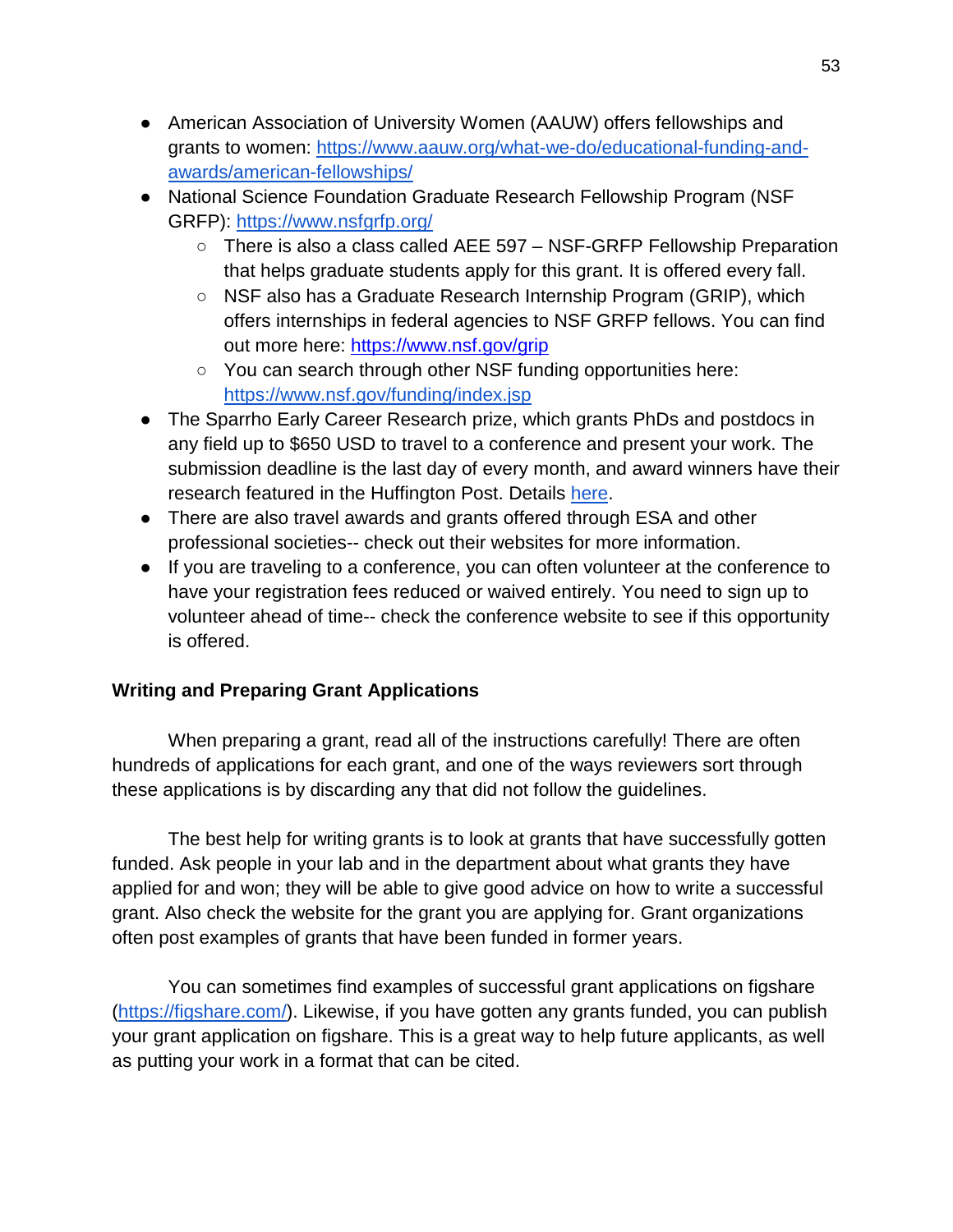NSF grants often want a list of broader impacts. Penn State has a helpful website [\(http://broaderimpacts.psu.edu/\)](http://broaderimpacts.psu.edu/) that provides an overview of NSF's Broader Impacts requirements, lists resources available in the college and elsewhere to assist faculty with designing Broader Impacts, and gives some examples of successful Broader Impacts.

### **Penn State Office of Grants and Contracts (OGC)**

When applying for large grants on the state or national level, you need to work with the Penn State Office of Grants and Contracts (OGC). **You will need to meet with them at least a month ahead of time, so plan accordingly!** The OGC can get very busy, so you need to be proactive about emailing them and following up to ensure your grant is prepared in time for the deadline. If your grant is successfully funded, there is a lot of paperwork to fill out before you can access money so be patient.

If you give the OGC sufficient time, they will make complicated paperwork very simple for you. Thus, it is more than worthwhile to be kind to them and make their jobs easy. You can find out more about the office and grant funding process here: [http://agsci.psu.edu/grants.](http://agsci.psu.edu/grants)

## **Outreach**

Aim to do at least one outreach event a semester-- this comprises an important section on your CV. Keep track of all of the outreach you do and put it in your CV.

# **Tips for Outreach**

- When teaching and interacting with the public, don't just do what everyone else does. Kids tend to hear the same things over and over again, but what they want to hear is something new. Tell them about new discoveries you've made or learned about. Tell them stories about your research and about unexpected findings. What captures people's attention is the unexpected, not the predictable.
- When communicating with the public, simplify but don't dumb down. People can understand complex methods and concepts; what they lose interest in is jargon, acronyms and excessive detail.
- Make sure your language and outreach are appropriate for the age group you are interacting with. Modify your outreach based on the age of the people you are talking to, whether they are elementary school students or adults.
- When you do outreach, ask a friend to take pictures of you interacting with the public, especially with children. This is very useful for professional development; some organizations look specifically for K-12 outreach.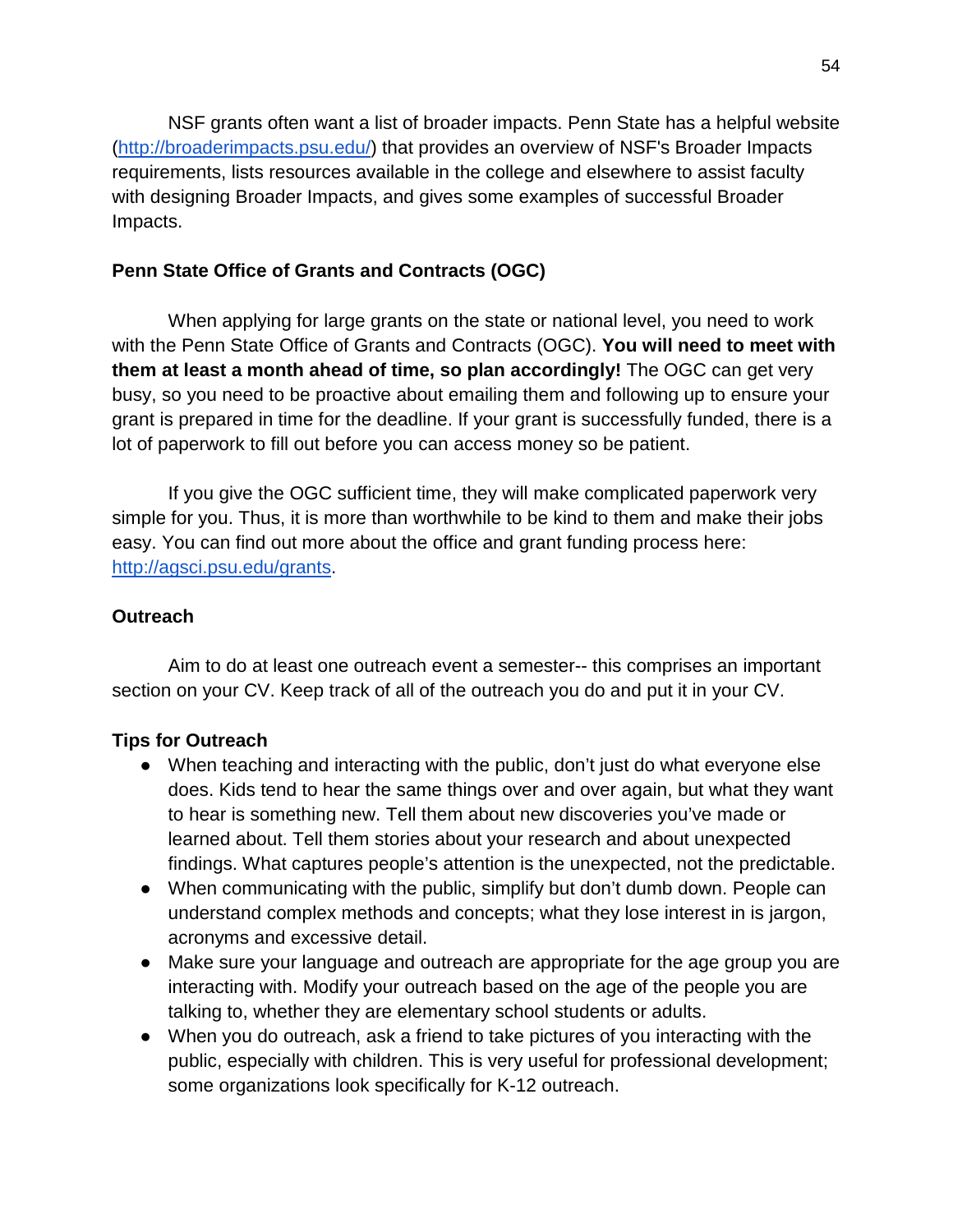- Be aware that things don't always go the way you plan-- sometimes people might interpret things in a way you don't expect. Remember that when you do research, your actions don't just represent yourself but also the department. Be careful of what you say, especially if you are being interviewed or filmed.
- Be flexible. Have contingency plans and backup plans. Always reflect on your outreach and figure out ways to improve and what you could have done better.

Again, don't be afraid to go above and beyond what is expected of you. Design your own outreach activities, and try new things. The more you put into outreach, the more you will get out of it. Eberly College of Science offers a great class on improving your outreach and communication skills (SC 497) that provides lots of guidance and some funding to design a targeted outreach lesson.

If you want to get more involved with departmental outreach, consider joining the great Insect Fair Committee, Bug Camp Committee, or EGSA Outreach committee. Our department gets several requests from schools, camps, parks and more throughout the year, so there are many opportunities to do outreach!

### **Training and Supervising Undergraduate Assistants**

Depending on your lab and funding, you may be able to hire and train undergraduate assistants to help you in your research. This is great for your professional development, as well as for theirs.

#### How to Pay/Support your Undergraduate Assistants

If you have funding for this in your lab already, great! If you are writing a grant to fund your research, consider budgeting for student assistants. This can be a big portion of project costs but well worth it. Don't forget to consider fringe and other associated costs when budgeting for student labor. The Office of Grants and Contracts can help with this if you're unsure.

Not all undergraduate assistants are paid; some undergraduate assistants will do work in exchange or course credits, and others may volunteer in exchange for research experience and a recommendation letter.

There are also grants and scholarships that your students can apply to for support. Some examples include:

● The Apes Valentes Undergraduate Research Award for research in pollinator biology and health. Successful candidates will receive an award of up to \$4500 to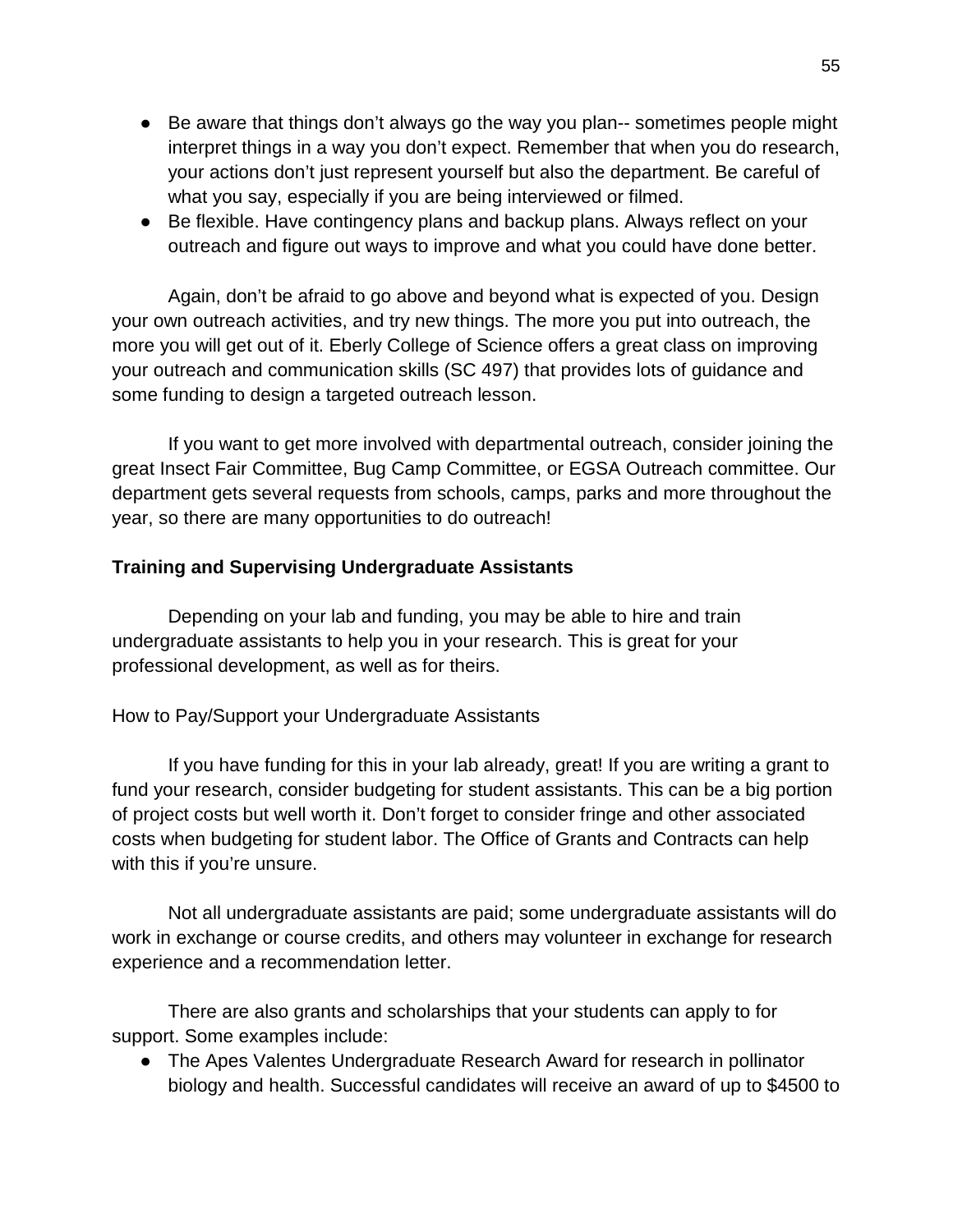be applied to wages and other project costs. Check out more here: [http://ento.psu.edu/pollinators/publications/apes-valentes-undergraduate](http://ento.psu.edu/pollinators/publications/apes-valentes-undergraduate-research-award)[research-award](http://ento.psu.edu/pollinators/publications/apes-valentes-undergraduate-research-award)

- Sigma Xi, which is open to both graduate and undergraduate students: <https://www.sigmaxi.org/programs/grants-in-aid>
- The Science Ambassador Scholarship is full tuition scholarship for women in STEM, funded by Cards Against Humanity! Find out more at: [http://www.scienceambassadorscholarship.org](http://www.scienceambassadorscholarship.org/)

#### How to Find Assistants

If your assistant will be paid, you need to go to the Entomology department office to get the forms to create the job and have it posted on the Penn State Job listing board [\(https://psu.jobs/\)](https://psu.jobs/). This is where applicants can apply for the job and upload their resumes, CVs and cover letters as well.

To find undergraduate assistants, never underestimate word of mouth. Talk to others and tell them you are looking for someone. Ask professors other graduate students if they know of any good undergraduates who are passionate about research and looking for experience. You can also ask students in the classes you TA if they are looking for a position.

You can also advertise a position by putting up fliers around campus, such as the cork boards in ASI, Mueller, MSC, The Forest resources building, the Library, Schreyer Honors College. Think of the types of applicants you want to hire, then think of where they would spend time and put fliers there. Having rip-away tabs on the bottom of the flier with your labs contact information is a good idea.

#### How to interview assistants

You can log into the Penn State job site [\(https://psu.jobs/\)](https://psu.jobs/) to sort through applicants and look through their cover letters and resumes. If you have a lot of applicants, ignore those who did not submit a cover letter or resume (you have no way of gauging their abilities and interest without these things!). If prior entomology experience is essential, look for that but don't be afraid to hire students from outside relevant fields.

Evaluate who you think is the best fit for the position, then contact them and invite them in for an interview. During the interview, ask them what experience they have, what their goals in the future are, why they are passionate about the job and what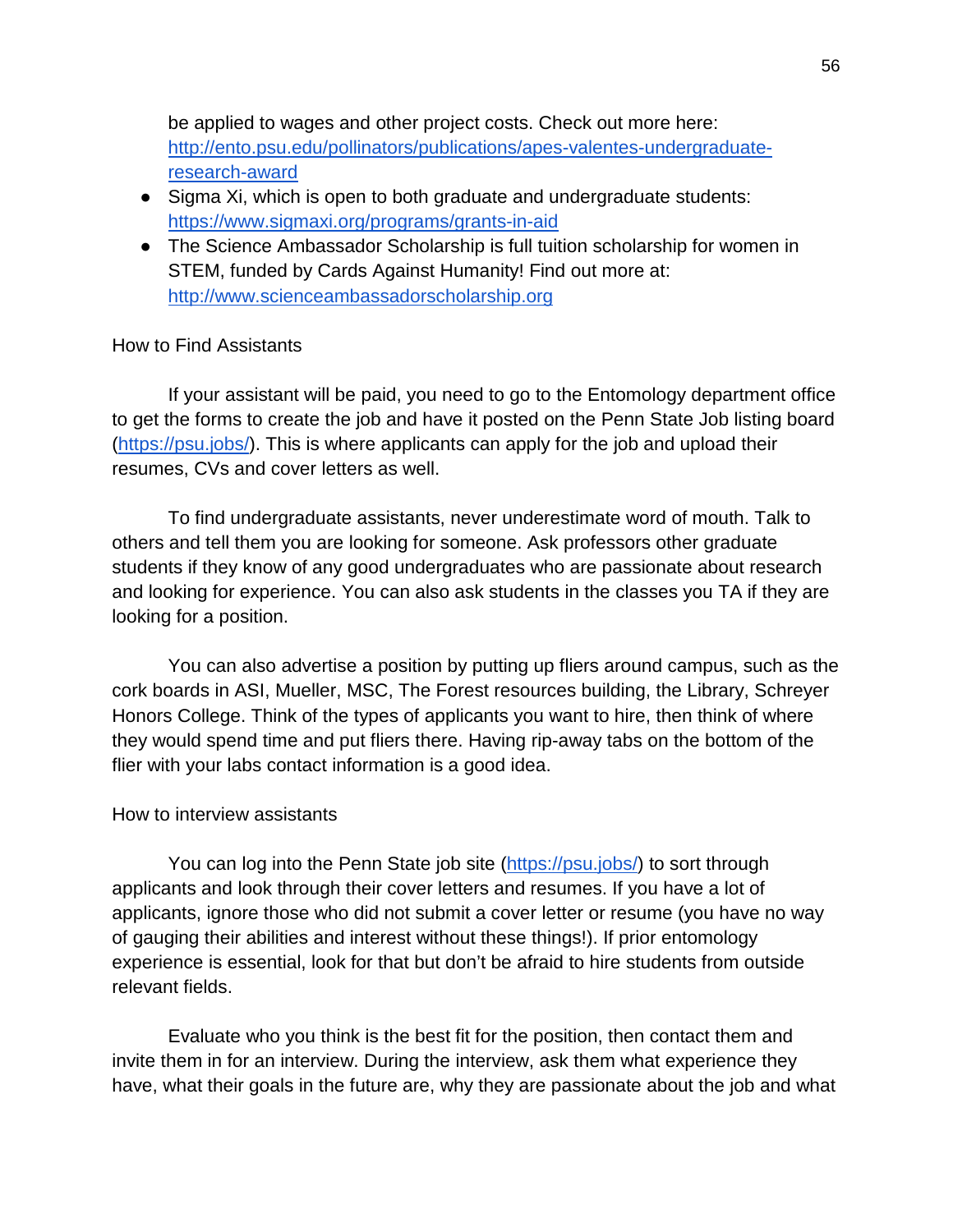they hope to get out of it, and anything else relevant to their ability to do a good job in your lab. You should also explain to them the type of work that they will be doing and what will be expected of them.

If they will be doing molecular work or other work that is intensive and detailoriented, you may want to invite them in for a day and do extractions/PCR/etc. with them to see if they are capable of doing that kind of work.

After you choose an assistant, you will need to do the follow things.

- Get the appropriate paperwork from the Entomology department office for hiring and paying your assistant. Also ask about closing the job listing on the Penn State Jobs site.
- The assistant will need to take the safety course if they will be working in the lab, which can be accessed here:<http://ehs.psu.edu/>
- All students (graduate or undergraduate) working at the research farm(s) in any capacity also need additional training called the "Annual Ag Safety Training for Summer Workers". It occurs in June in the Meats Lab on campus for ~3 hours. <http://agsci.psu.edu/safety/safety>

Tips for Supervising and Training Undergraduate Assistants

- Have a plan for how you will train your students on a task and check their work. Stick to it. You'll be grateful later!
- Don't trust immediately that they will do something correctly. Even great students can make mistakes.
	- Create an atmosphere where students are comfortable sharing their mistakes and will let you know immediately if any problems occur. Mistakes are much easier to fix early on-- you do not want to be in the last stages of data collection or analysis before you find out about them.
- Communication is key:
	- You have to be on the same page as your assistant.
		- Having a written protocol for them to reference is helpful. You should also have a system for how they/you will record what they did. It should adhere to the same standards as your own lab notebook since they are contributing to your research.
		- You may want to write up a code of conduct or statement of mutual expectations for your assistants so that everyone is clear on what is expected of them.
	- You and your advisor should also be on the same page. You should work out the following questions ahead of time: What tasks should you do vs.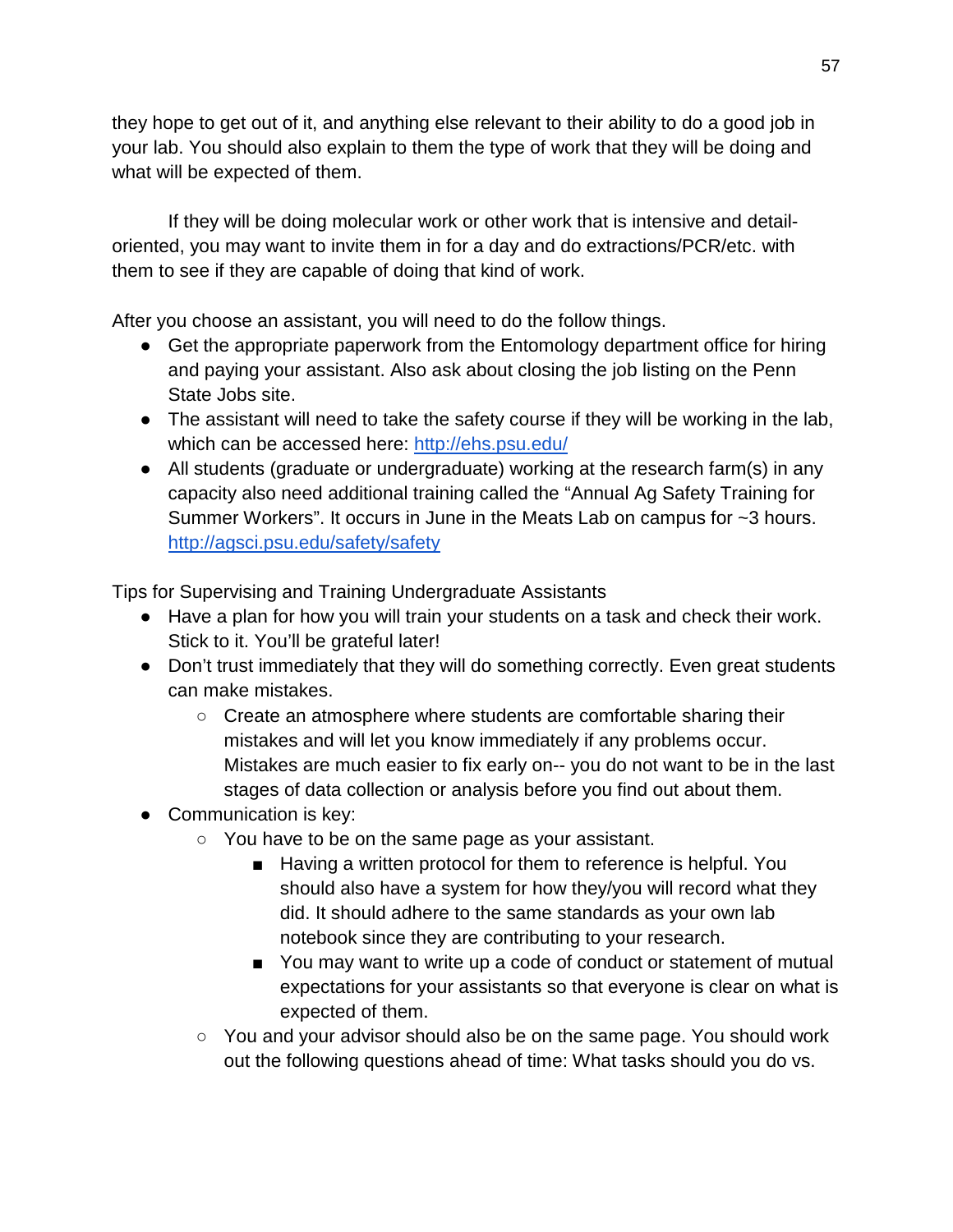what can they help with? Who will sign their time cards? Who do they report to if they have an issue?

- Have projects for them to work on, and give them credit for their work. Thank them in the acknowledgements sections of your papers and presentations for any projects they helped out on. If they did a substantial amount of work on a project, you should make them a co-author.
- Write recommendation letters and give them opportunities to learn new things, increase their own skill sets, and advance their own careers. You are there to help your assistant develop themselves professionally; they are not just there to help you.

#### How to Fire Unhelpful assistants

You should be having daily conversations with your undergraduate assistant about your expectations and giving them feedback on what they are doing right or what still needs to be done. If there is a problem, talk to your advisor before you do anything else, then schedule meetings with both your advisor and the assistant to tell them what needs to be done and what improvements or changes they need to make. You need to be clear about what your expectations are and whether or not they are being met, as well as what steps need to be taken in order to fix the situation.

Make sure to document these conversations, either through emails or meeting notes. You can even email a synopsis of what you talked about back to the assistant. This creates a record and a second form of communication the assistant may retain better. You will need documentation to fire someone.

If you've been clear about expectations and they are not meeting them, you can use this as explanation if you need to fire them. Some labs have a written document for what is expected while at work and will have undergraduates sign off on it. This gives you a metric for deciding if they're meeting expectations or not. It is very hard to say they haven't met expectations if you haven't outlined them, so make sure you are clear from the very beginning when you first hire them.

#### **Writing and Publishing Manuscripts**

There are many different outlets for your work to be published in. Your advisor and other members of your lab will be able to give you the best advice on what journals to publish in. Generally, you don't want to publish all of your papers in the same journal.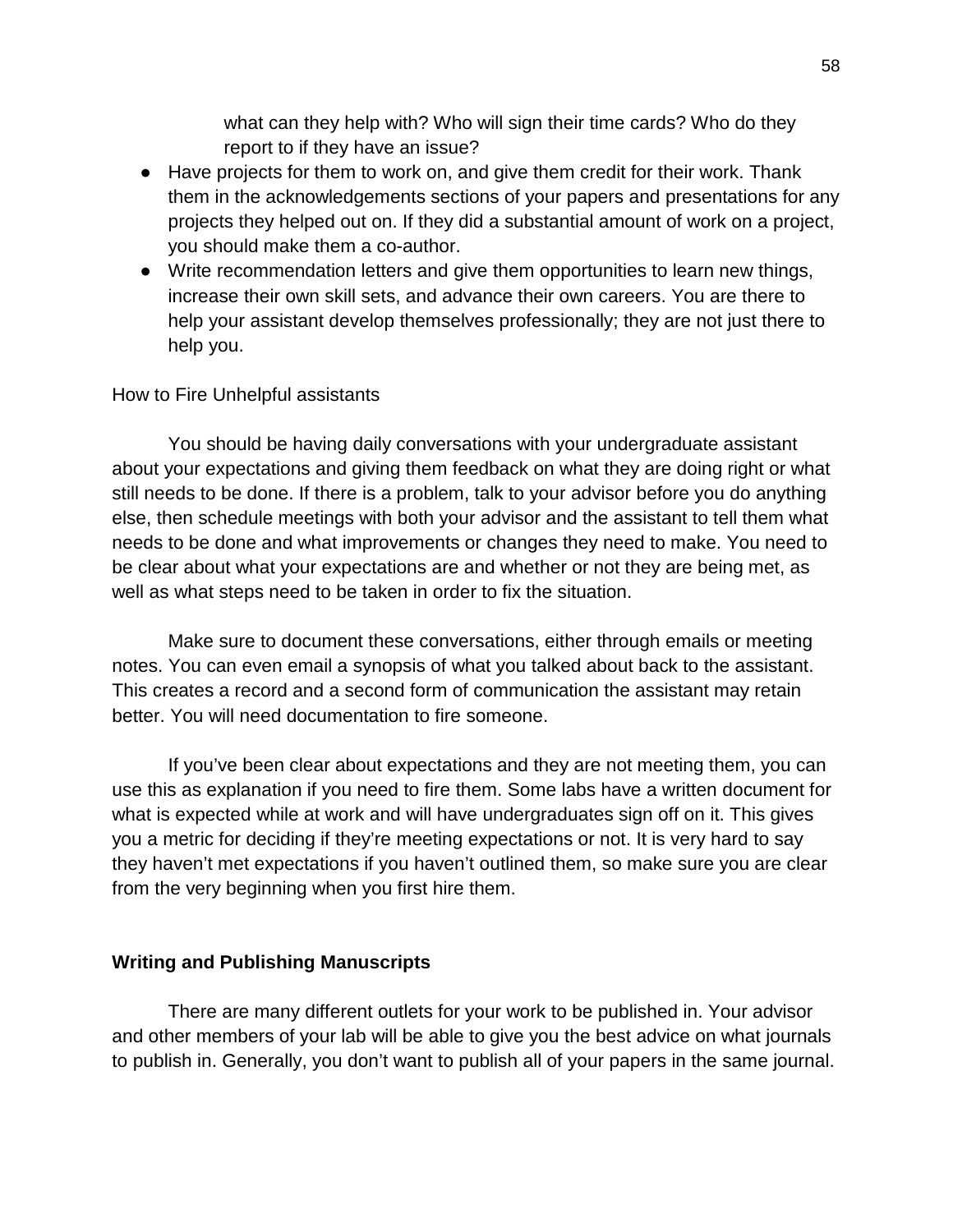Try to publish in a few different journals to show that your research has a broad scope and applications.

Different publications have different impact factors, and higher impact factors look good. Be aware of the impact factors of the journals you publish in, and try to publish one or more of your papers in a journal with a higher impact factor as a testament to the quality of your research.

# **General Tips for Writing Manuscripts**

The only way to finish grad school is by writing. Here are some useful tips and strategies for writing to help you on your way:

- Write regularly. Try to set aside one hour every day for writing.
- Create a separate document for each of your projects/chapters/future manuscripts. As you read relevant papers and do your research, you can add your notes and findings directly into that document. Then, when you finally sit down to write the manuscript, you will find that you already have a lot of material to draw upon.
- You can start writing the methods sections of your paper while you are doing your methods. Don't be afraid to start writing early!
- Don't get lazy with citations. When you cite sources, you show how well-read you are and how well you know your sources, so always cite reputable sources, and don't plagiarize!
- Always give yourself enough time to write the manuscript so you do it properly. When you rush, the quality of your paper suffers and you are more likely to make mistakes, such as accidentally plagiarizing or not citing a source.
- Finally, try different strategies for writing. Some people write better in the mornings, while others are more productive at night. Some write each section in order, while others work on multiple sections at once. One method is not better than another-- the best method is what works best for you, and the only way to figure this out is by trying different strategies and seeing what works.

A useful resource for academic writing and productivity is *How to Write a Lot*, by Paul J. Silvia.

### **General Tips for Editing Manuscripts**

When editing your paper, check the following things:

• Do the sentences flow? Do they make sense?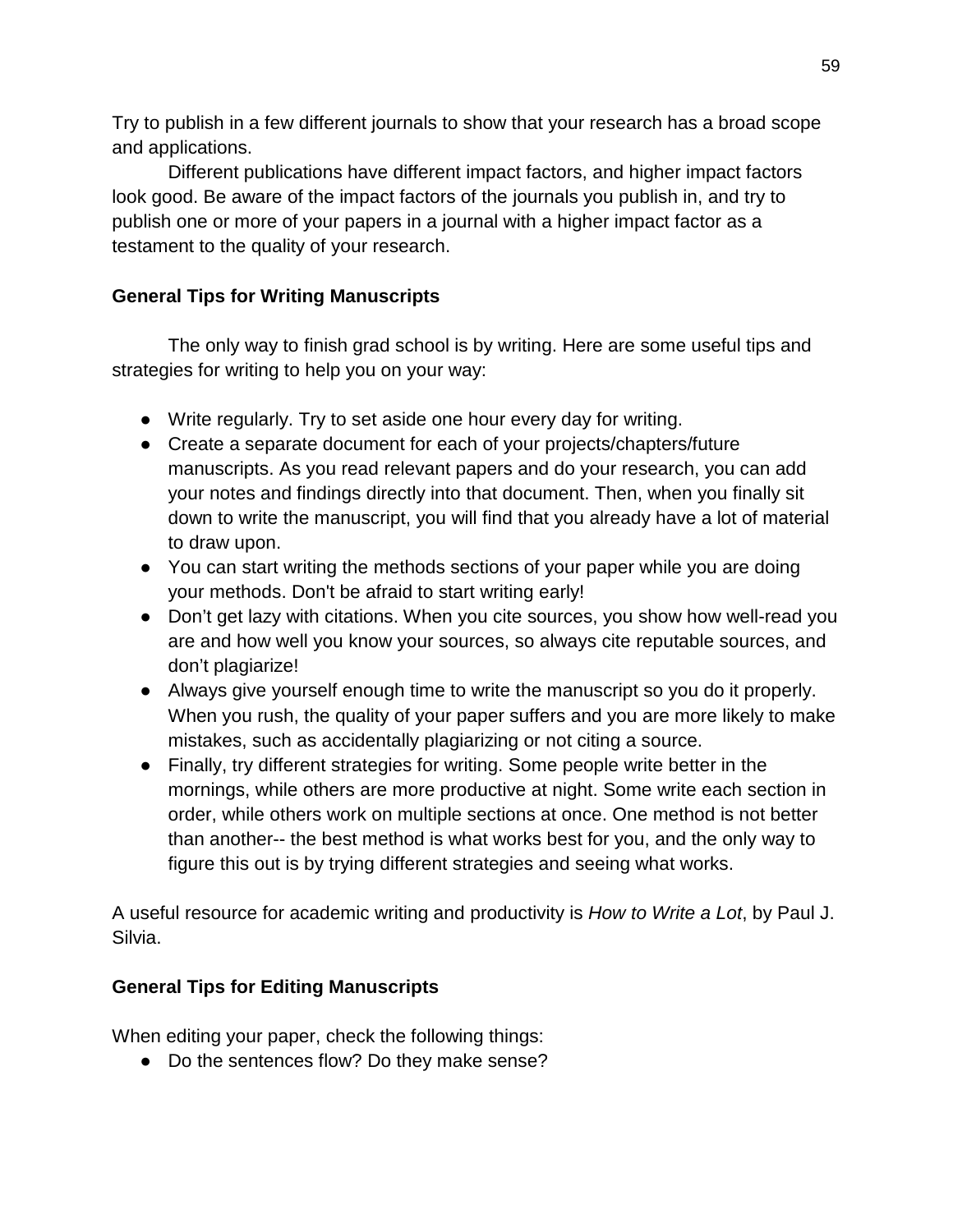- Is the writing clear and concise? Or is it overly wordy and full of jargon? What can you simplify?
- Is there anything unnecessary in the text? Are there things you should take out or add in?
- Are the figure numbers correct?
- Are all the sources in the paper also in the references list?
- Look at your paper with a critical eye. Remember all of the things that you looked at and criticized about your candidacy paper? Look at the same things in your own paper and make sure that you don't make any of the same mistakes.
- Is the grammar correct? Are the tenses consistent? Check subject-verb agreement, look for run-on sentences. Read your paper out loud to help you find these things.
- Data is plural-- i.e. "these data", "the data are", etc.
- If you are not a native English speaker, it might help to have a native English speaker look it over.
- Ask someone with a different research specialty to look over your manuscript- this can give you a better idea of how understandable your writing is to a general scientific audience. You can ask others in your lab or in the department. Journal club will also help you review your manuscripts.

## **Submitting Manuscripts and Preparing Cover Letters**

Some journals require a cover letter when you submit a manuscript. Here is a typical letter you can use a model:

Dear (insert name of journal editor),

Attached is our manuscript "(insert title of manuscript)" by (insert names of authors). This manuscript is being submitted for publication as a research article in the (insert name of journal).

We confirm that this manuscript has not been published elsewhere and is not under consideration by another journal. All authors have approved the manuscript and agree with its submission to the (insert name of journal).

Thank you for your consideration!

Sincerely, (your name)

### **A Note on Open-Access Publications**

Open-access publications are those that are available for free to anyone who wants to read them. Papers that are not published with an open access option generally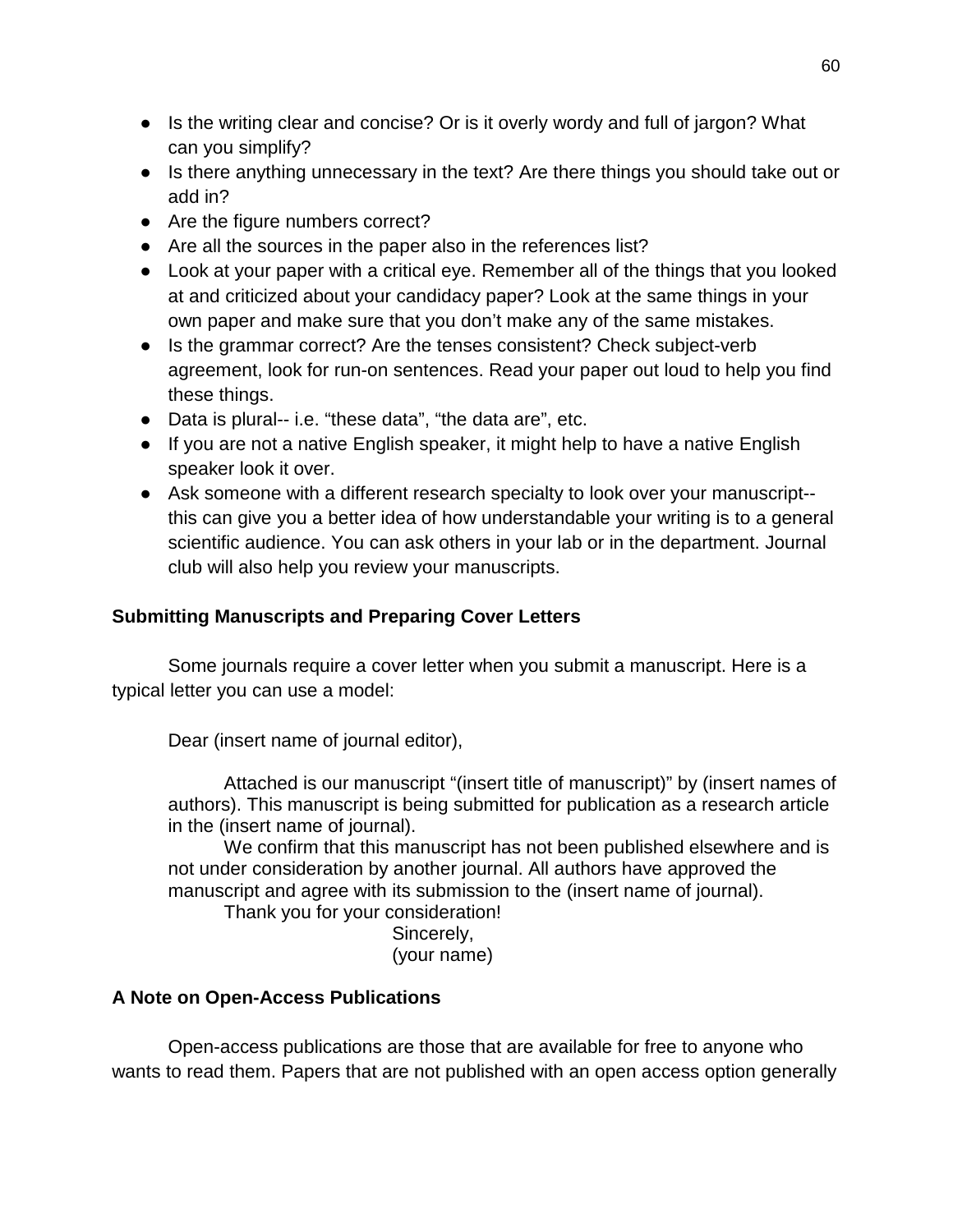require either a subscription to read them, though papers can also be purchased individually or rented for a short period of time for a fee.

Different people will have different opinions about whether you should publish your papers open access or not. Not all journals will offer the option to publish openaccess. While it does cost more to publish papers open-access, it ensures that all of the data you are generating is communicated, and that the science you are doing is open to everyone. Talk to your advisor about the best option for you and your research.

### **Publishing Your Protocols and Raw Data**

Websites such as figshare [\(https://figshare.com/\)](https://figshare.com/) and ScholarSphere [\(https://scholarsphere.psu.edu/\)](https://scholarsphere.psu.edu/) are great resources for scientists to communicate their work with other researchers. It's free to make an account on these websites, and you can publish materials related to your research for free. When you publish something on figshare or ScholarSphere, you get a DOI, which allows you to cite products of your research that normally wouldn't be made available, such as protocols or raw data. The data on these websites are not peer-reviewed, but it is still a useful resource for helping other researchers while also getting credit for your work.

ScholarSphere is a research repository service created and offered by the University Libraries and Information Technology Services that allows Penn State faculty, staff and students to share and manage their research with a worldwide audience. For more information, or if you have questions about ScholarSphere, please email [scholarsphere@psu.edu.](mailto:scholarsphere@psu.edu) A member of the ScholarSphere service team will respond to your message.

#### **Other Types of Writing: Blog Posts, Press Releases, etc.**

Not everything you write has to be a journal article. If you are interested and enjoy writing, there are a lot of opportunities for generating scientific content, from blog posts and press releases to book reviews and magazine articles. There are several great reasons to do this:

- You can help inform the public and make sure that voters are knowledgeable about important issues. Besides, what is the value of a scientific discovery if no one knows about it?
- Grants often want an outreach component, and maintaining a blog or writing for non-scientists is a form of outreach.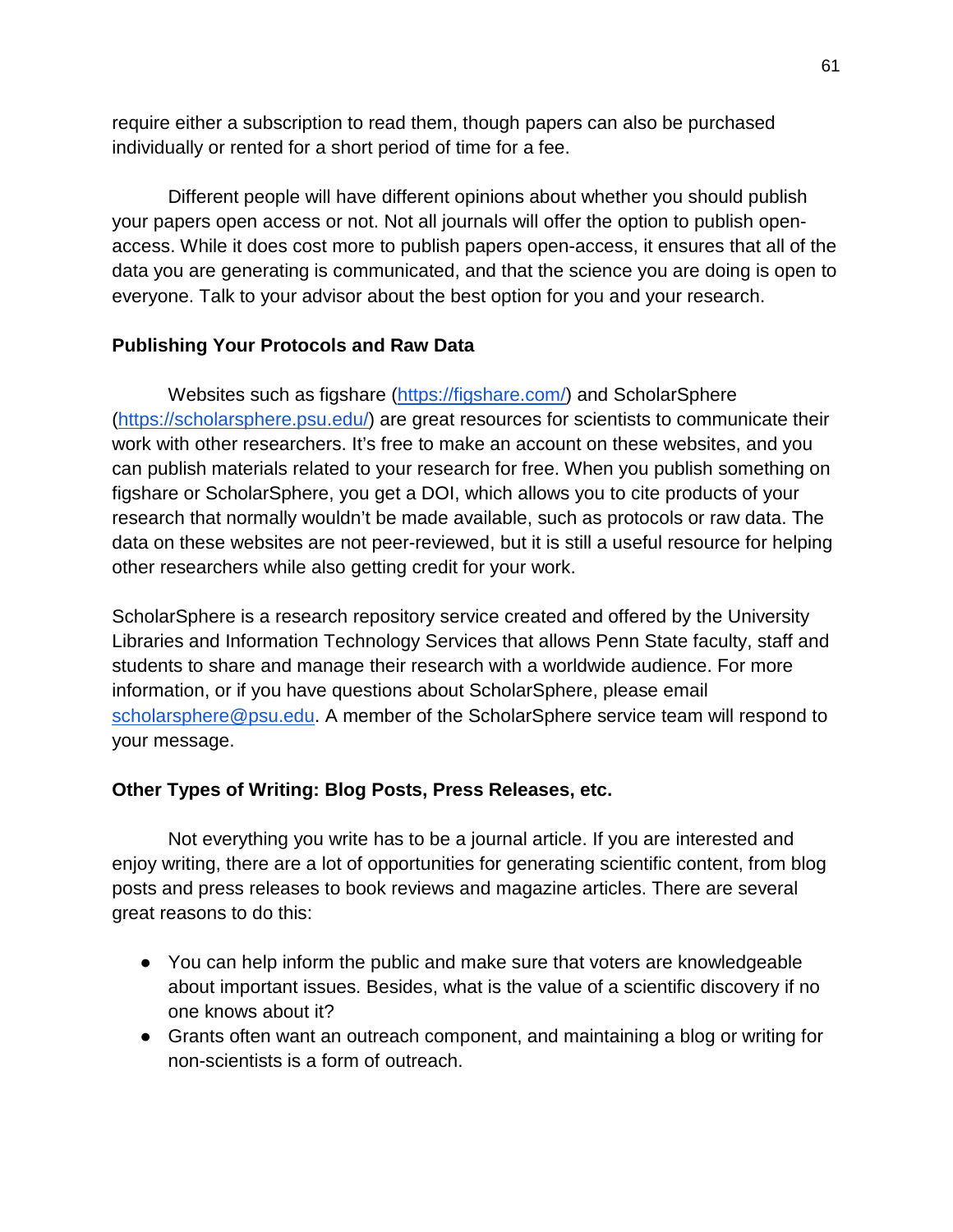● It's a great way to gain experience, build up your skillset and CV, and get your name out there!

Tips for Writing for the General Public:

- Simplify but don't dumb down. People can understand complex methods and ideas; what they lose interest in is jargon, acronyms and excessive detail
- Start with something surprising that captures the reader's attention, such as an unexpected finding or something that didn't go the way it was planned. People are drawn to the unexpected.
- Aim for brevity and omit unnecessary words; don't use several words when you can use one, and don't use a complex word when you can use a simple one.

#### Blogs

Blogs are typically short and informal pieces of writing, but there is a lot of flexibility and freedom with this medium. Some blog posts are just a picture and a few sentences, while others are more like articles. The only way to get better at writing blogs is to write lots of blogs, so practice and see what works best for you.

All blogs need good pictures and a title that captures attention and invokes curiosity. People tend to click on blogs for the pictures and title, but then only read the first few sentences. Your writing needs to be interesting and engaging so people will want to read to the end. Concerning citations: you can add a list of references at the end, but it's better to just add a hyperlink to whatever source you refer to.

You don't need your own website to blog; you can rely on other blogs that are already established. Some examples in the department include the Penn State Entomology website and the Frost Curator's blog, but many labs and student organizations have their own websites and blogs.

#### Press Releases

Press releases inform the public about ongoing research or announce the publication of a new study. You will learn how to write press releases in the Professional Development class required by the department. Press releases are often written by professional writers who are not members of the laboratory, but there is no reason you can't write your own press releases for your own research. This is useful for spreading awareness of your own research. It's also good to write your own because if someone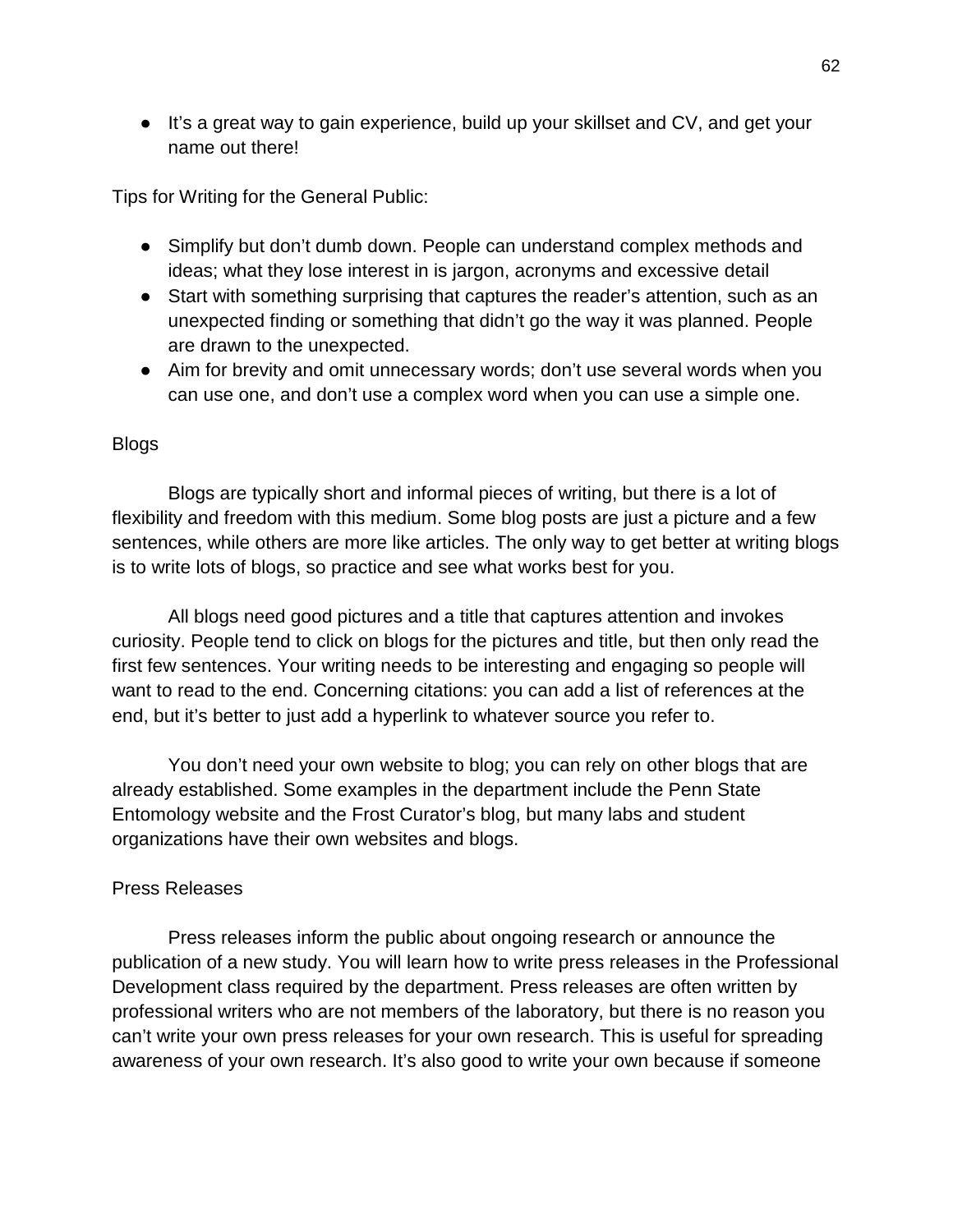else writes a press release for you, you risk having your research or findings misrepresented or misreported.

As with blog posts, you want to have an eye-catching title and a good picture. If your press release is announcing a new publication, you should include where the study was done, where it was published, who the lead authors are, and how it was funded (you can put the grant numbers and a citation for the published paper at the bottom of the press release). Read other press releases to see how they are done, and then practice!

### **Professional Societies**

Professional societies are great resources for students. Many professional societies have yearly conferences, which are great for meeting other experts in your field, finding research collaborators, and making important contacts for finding post-docs and jobs later. Many professional societies also offer their own grants and awards, as well as workshops, career resources, and listservs you can contact.

You will need to become a member before you can participate in a professional society. Be sure to choose the student membership option, as this is much cheaper and you will often be paying for membership out of your own pocket.

The largest professional society for entomologists in the United States is the Entomological Society of America (ESA; not to be confused with the Ecological Society of America, which has the same abbreviation). Many people in the department are members of ESA and attend the yearly conference. There are many other professional organizations on the local, statewide, regional, national or international scale. Your advisor can give insight on which ones may be best for you to join.

There are also several professional organizations on campus:

- Graduate and Professional Student Organization (GPSA)
- Penn State Alumni Association (with chapters all over, this is an important jobfinding resource)
- Graduate Women in Science (men can join too!)
- And of course, EGSA!

# **Presenting at Conferences and Giving Professional Talks**

Aim to attend and present at one conference a year, at least. Your advisor can recommend good conferences to go to and present at. The largest meeting for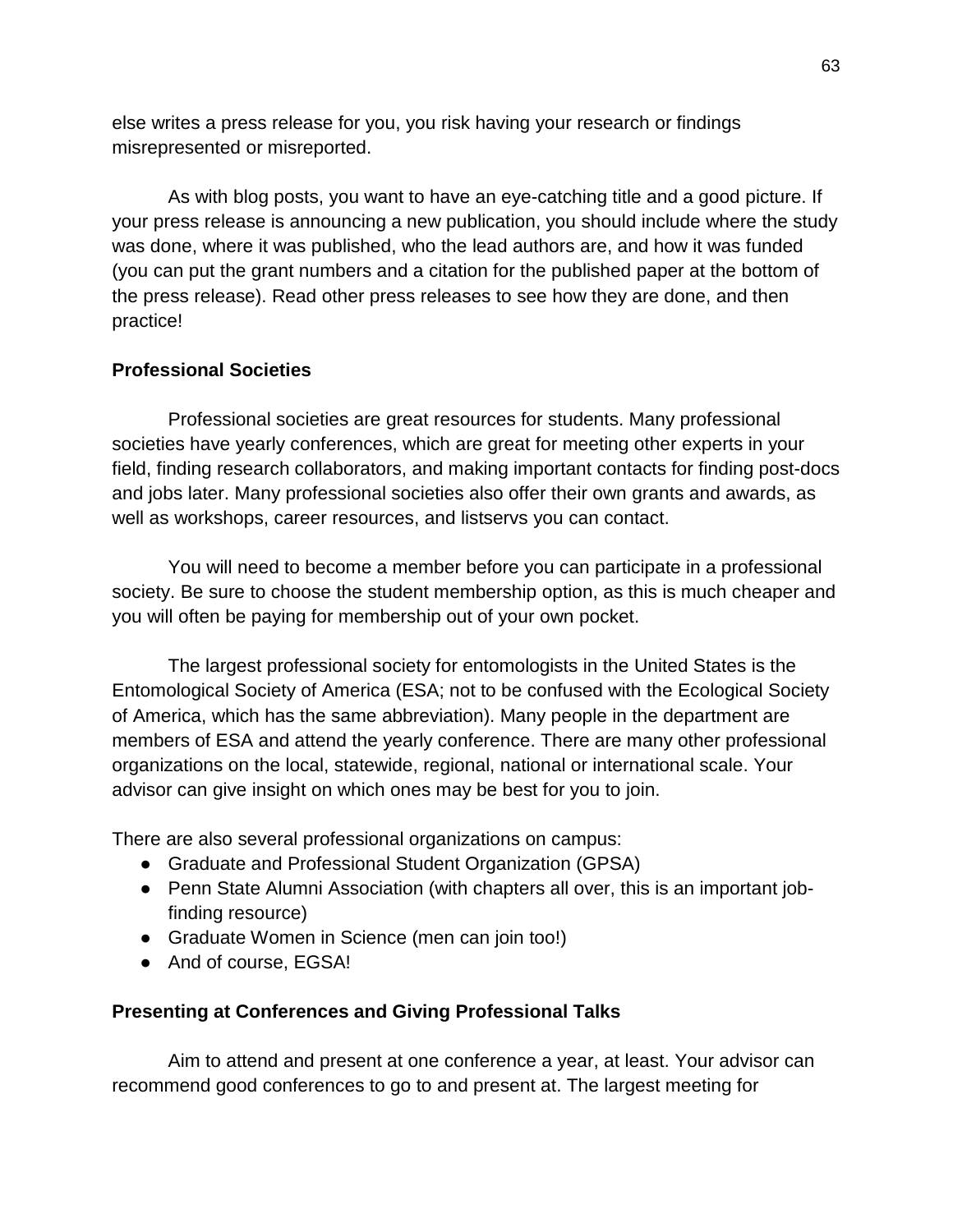entomologists in North America is the annual Entomological Society of America (ESA) meeting. Every four years, instead of an annual ESA meeting there is a conference for the International Congress of Entomology (ICE).

Before going to a conference, prepare!

- Check the program for interesting talks you want to attend. Make a schedule ahead of time; it will be very busy once you get there.
- Contact people that you would like to talk to at the conference a few weeks ahead of time. Invite them to see your talk, or schedule a time to meet them for coffee and ask them questions.
- Print business cards, and either write or put stickers on them with the time and location of your presentation.
- Make sure your resume/CV is updated. Update your LinkedIn, ResearchGate and any other online accounts of your research and academic work.
- Print copies of your resume/CV to hand out. If you are looking into different types of positions, then you may want to have a different resume/CV printed out for each type.

There may be grants or awards you can apply for ahead of time to cover the costs of registration or traveling. You may also be able to volunteer in order to cover some of the costs, but you need to sign up to volunteer ahead of time. Check the websites of the conference and the professional society hosting the conference for more information.

When attending a conference, dress nicely! It shows that you are serious about what you are doing. Aim for business casual but when in doubt, it's better to look too formal than not formal enough.

- Pick an outfit that you're comfortable in. You want to be relaxed while giving a talk, not distracted by how your shoes are digging into the sides of your feet or how your sleeves do not cooperate with the way you move your arms.
- Pack an extra outfit just in case. You don't want to be stuck if you spill something on your only nice shirt.
- Make sure your shoes are comfortable and worn-in!

# **Tips for Giving an Oral Presentation**

● Make sure you have a good understanding of the papers you cite-- they may be in the audience. Likewise, never insult authors or make derogatory comments about papers.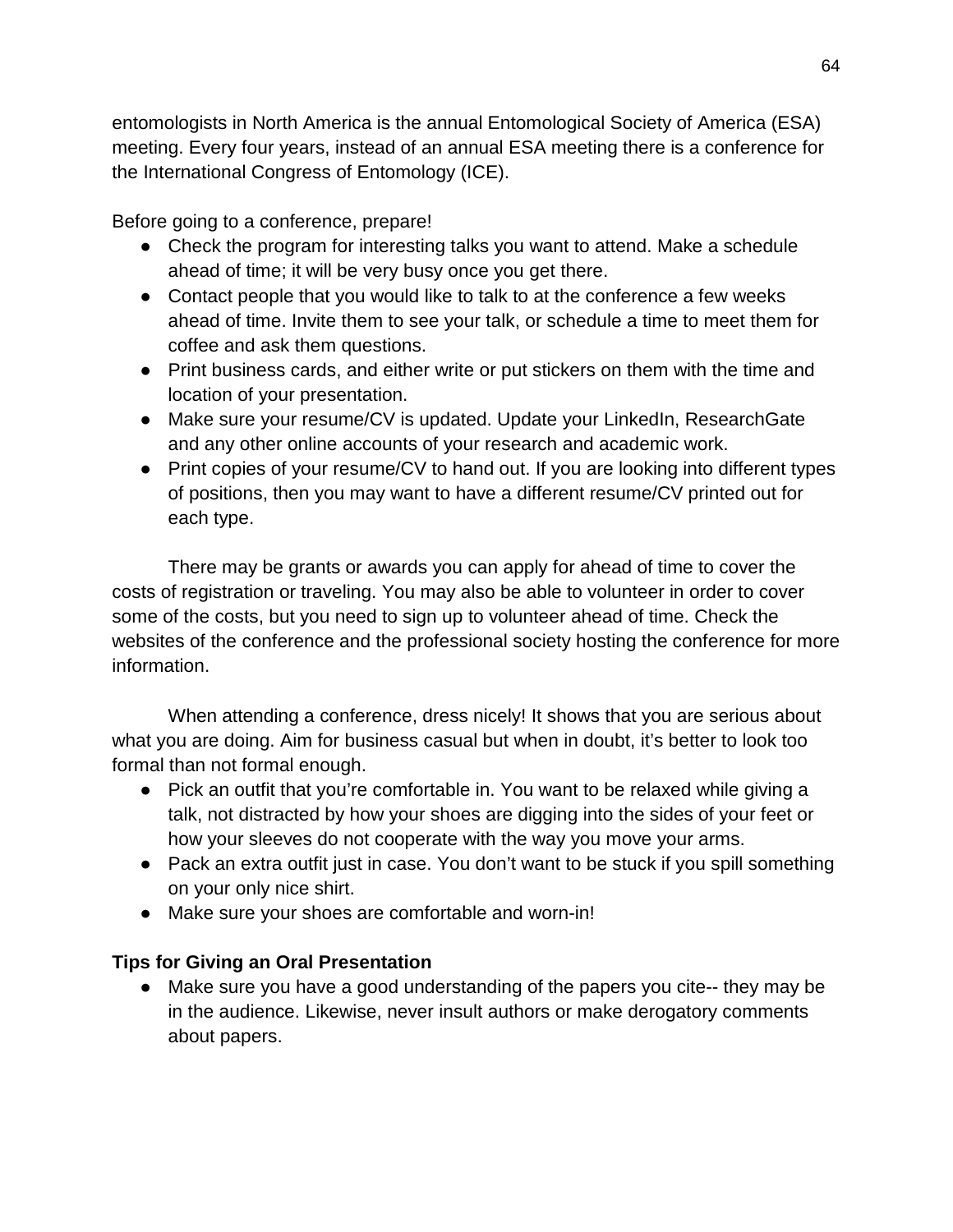- Anticipate what kinds of questions you may be asked and plan how to answer them. Even if you don't get asked, it is good practice and will increase your knowledge of your field.
- Practice your talk with your lab members or others in the department.
- Keep a timer next to you while presenting so you have an idea if you are going too quickly or slowly.
- Video-record yourself giving your talk, and then playback to see how you do. It may be a bit uncomfortable watching yourself, but ultimately you will be able to see the things you do wrong or don't like, and if you are aware of them, you will be able to fix them.
- At conferences like ESA, there will be a moderator who will introduce you, then time your talk. They may hold up a sign or otherwise catch your attention to indicate how much time you have left (i.e., holding up a "3 minutes left" sign, etc.). They will stop you if you run over time.
- When you get up to the podium to give your talk, take a moment to adjust the microphone and make sure your audience can hear you.
- Look at the audience when you speak, not your slides.
- Speak slowly and clearly.
- Avoid speaking with an upward inflection (i.e. when your voice goes up at the end of a sentence). This makes it sound as if you are asking a question instead of making a statement ("These are the results." versus "These are the results?") This can make you sound less confident about your work, and if you don't sound confident, people are less likely to take you or your work seriously. When you practice speaking, make sure that your voice does not go up at the end of each sentence.
- Laser pointers are useful tools when used the right way. DO use one to point out important parts of pictures or complex diagrams. Otherwise, DO NOT use one unless you really need it-- it can be very distracting to your audience. DO NOT point to features that your audience can clearly see for themselves, like figure labels or text. If something is unclear, it's usually better to redesign the slide or figure, or even use arrows or an animation to illustrate your point. Also, NEVER point a laser at cameras or members of the audience.
- Be aware that while you are talking, people might take pictures of your slides. If you do not want this, then you can start your talk by saying "no photography please" or put this message on a slide at the beginning of your talk.
- After you give your talk, don't leave the room immediately after. Wait until the end of the session, or at least until the next break because you might be approached by other students and professors who are interested in your work and have questions or want to collaborate. You may even be offered a job or postdoc position!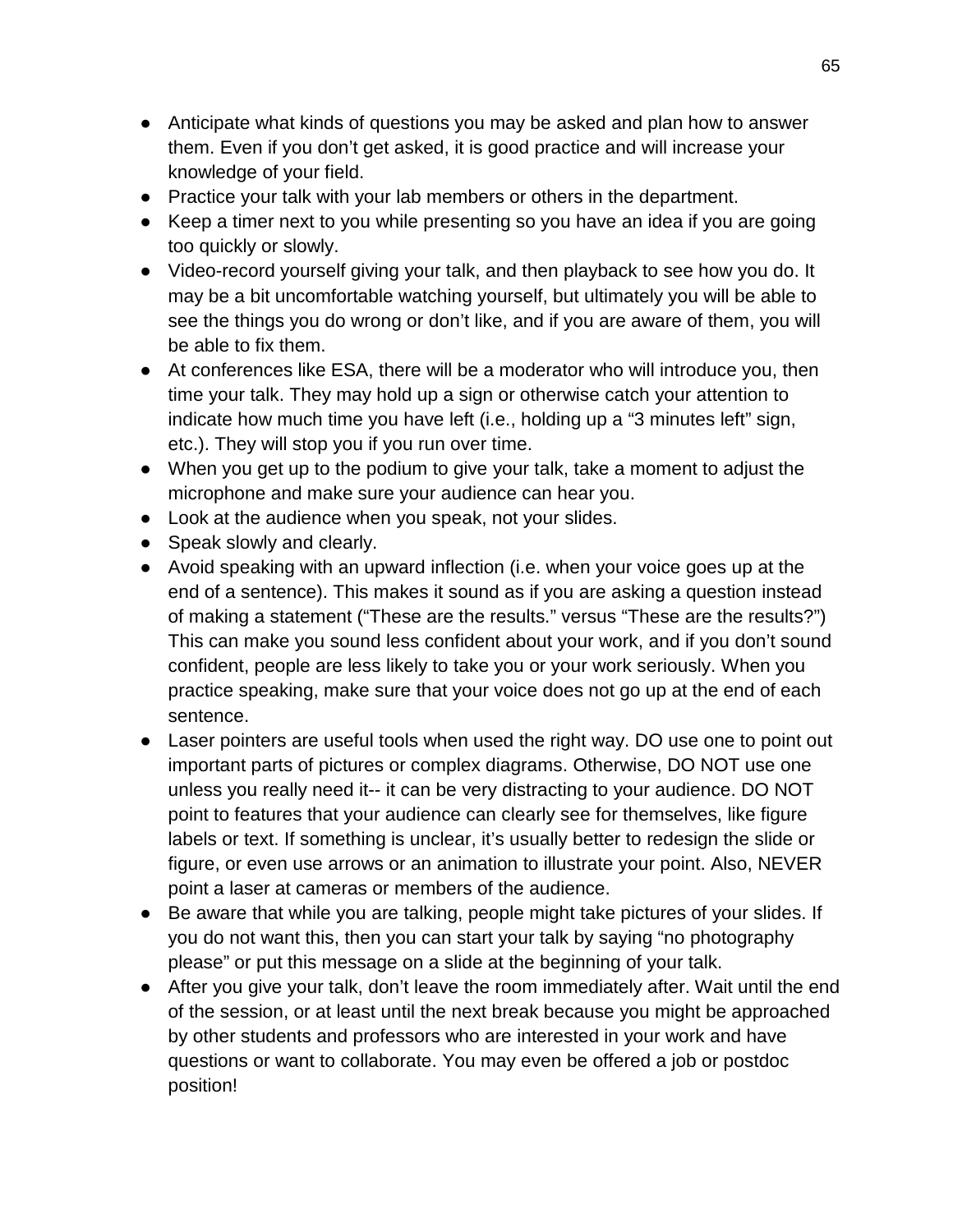## **Designing Slides for Presentations: Tips and Tricks**

- Be aware of colorblindness-- don't use red on green or red on blue. If you are colorblind, it may be useful to have someone who is not colorblind check your slides.
- Don't fill your slides with text. Large blocks of text are boring-- use pictures instead! You want your slides to be visually appealing.
- Make sure all text is spelled right.
- If you are using video or animations, be prepared in case they don't work. Unless you really need it, it might be better to leave it out.
- If your slide contains information or graphics from a paper, put a citation in the lower right-hand corner of the slide.
- If you use pictures that you didn't take, be aware of copyrights. Don't steal pictures!
	- There are repositories of free images you can use:
		- <https://unsplash.com/>
		- <https://phil.cdc.gov/phil/home.asp>
		- You can also search for pictures without copyright restrictions on Google or on Flickr by adjusting the search settings.

Tips for Poster Design

- Minimize the text on your poster-- use visuals and graphics instead.
- Make sure your text is legible.
- You can print postcard sized versions of your poster and put them in a pocket underneath your poster so that people who are interested can take a copy with them.

# **Networking**

**This is not optional-- you must know how to network.** As a scientist, this can help you make collaborations that can advance your research, whether you are looking for an undergraduate assistant, help with learning or troubleshooting a protocol, or something else. As a student, this is a great way to find out about student awards and funding sources, labs that are looking for graduate students, and more. As an early career professional, networking will be your most important tool for finding postdocs, jobs, and other opportunities. Through networking, you will be able to find out about positions that haven't been advertised or will be opening up in the near future, and by making a personal connection with the people who know about them or the hiring process, you will have an advantage over other candidates.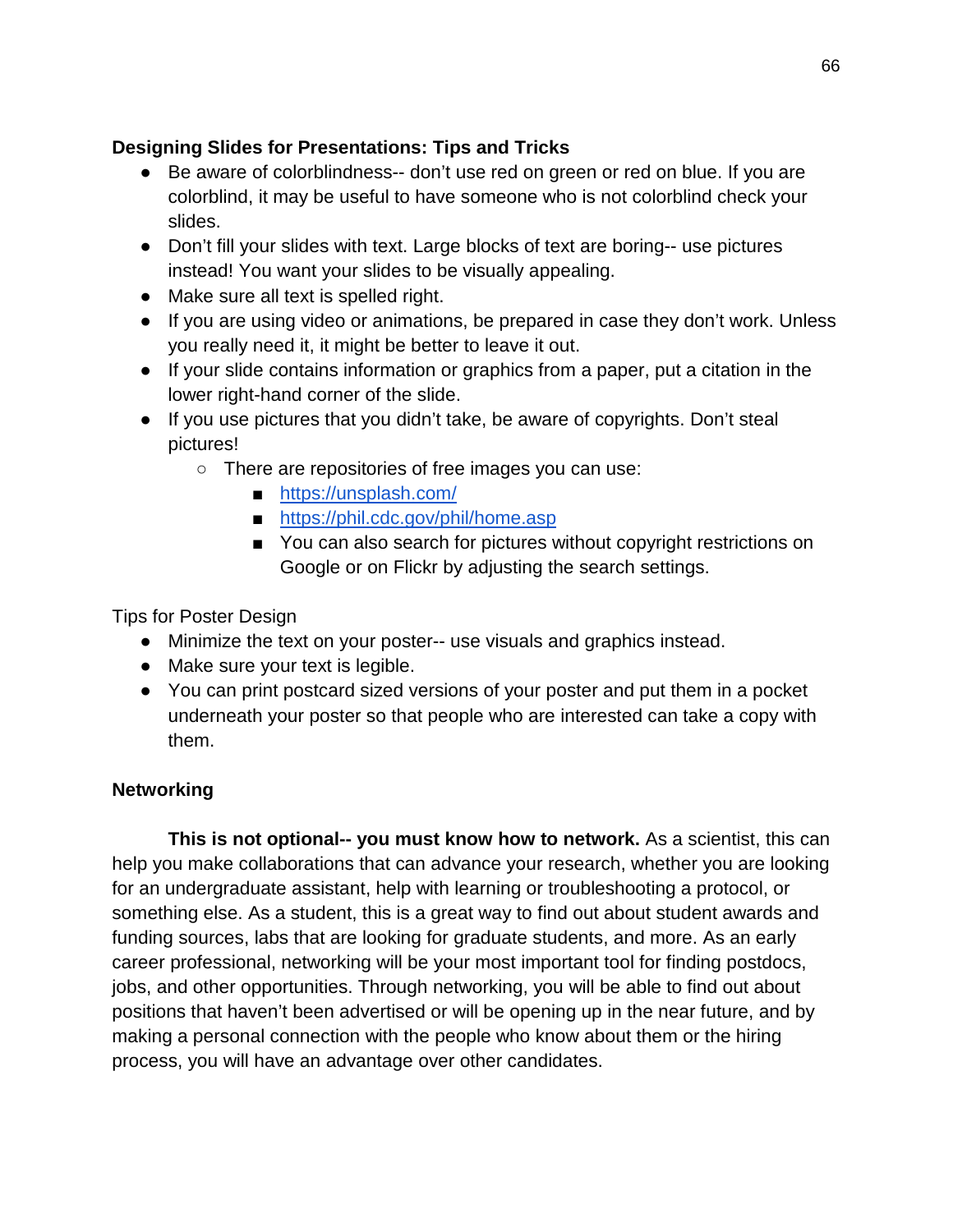Here are some tips:

- Talk to everyone! You never know who might have a connection or who might be able to help you.
- Always be polite. Don't insult people or speak poorly of others behind their backs-- word gets around and this can come back to cause problems for you later.
- The more you practice, the better you will get. You can start by challenging yourself to talk to at least one person you don't know during a coffee break.
- Networking isn't just for conferences. Go to departmental seminars and have breakfast/lunch with seminar speakers. They remember you!
- Network with alumni! Universities, departments, Greek societies and other student organizations maintain lists of alumni you can contact and network with.
	- Find out about the Penn State Department of Entomology Alumni here: <http://ento.psu.edu/alumni>
	- Penn State LionLink is open to all Penn State students and alumni: [https://directory.alumni.psu.edu/s/1218/16/interior.aspx?sid=1218&gid=4&](https://directory.alumni.psu.edu/s/1218/16/interior.aspx?sid=1218&gid=4&pgid=3340) [pgid=3340](https://directory.alumni.psu.edu/s/1218/16/interior.aspx?sid=1218&gid=4&pgid=3340)
	- Don't forget any other schools, universities or organizations you were involved with before you came to Penn State!
- It is good practice to send thank you notes to those who help you. Keep a pack of cards and stamps in your desk so you don't have an excuse not to write one. At the very least, send a thank you email.
- Networking isn't just about you. As you make connections and speak to different people, you will invariably find others who are looking for help. **Pay it forward and help others by telling them what you know or by introducing them to people you think they should talk to**. Not only is this the right thing to do, but people will also be more inclined to help you in return.

For more about networking, a good resource is *Networking for Nerds: Find, Access and Land Hidden Game-Changing Career Opportunities Everywhere*, by Alaina G. Levine.

# **Business Cards**

Business cards are great for networking and establishing connections. If you're presenting at a conference, you can also add stickers or write in the time and room of your presentation on your cards too.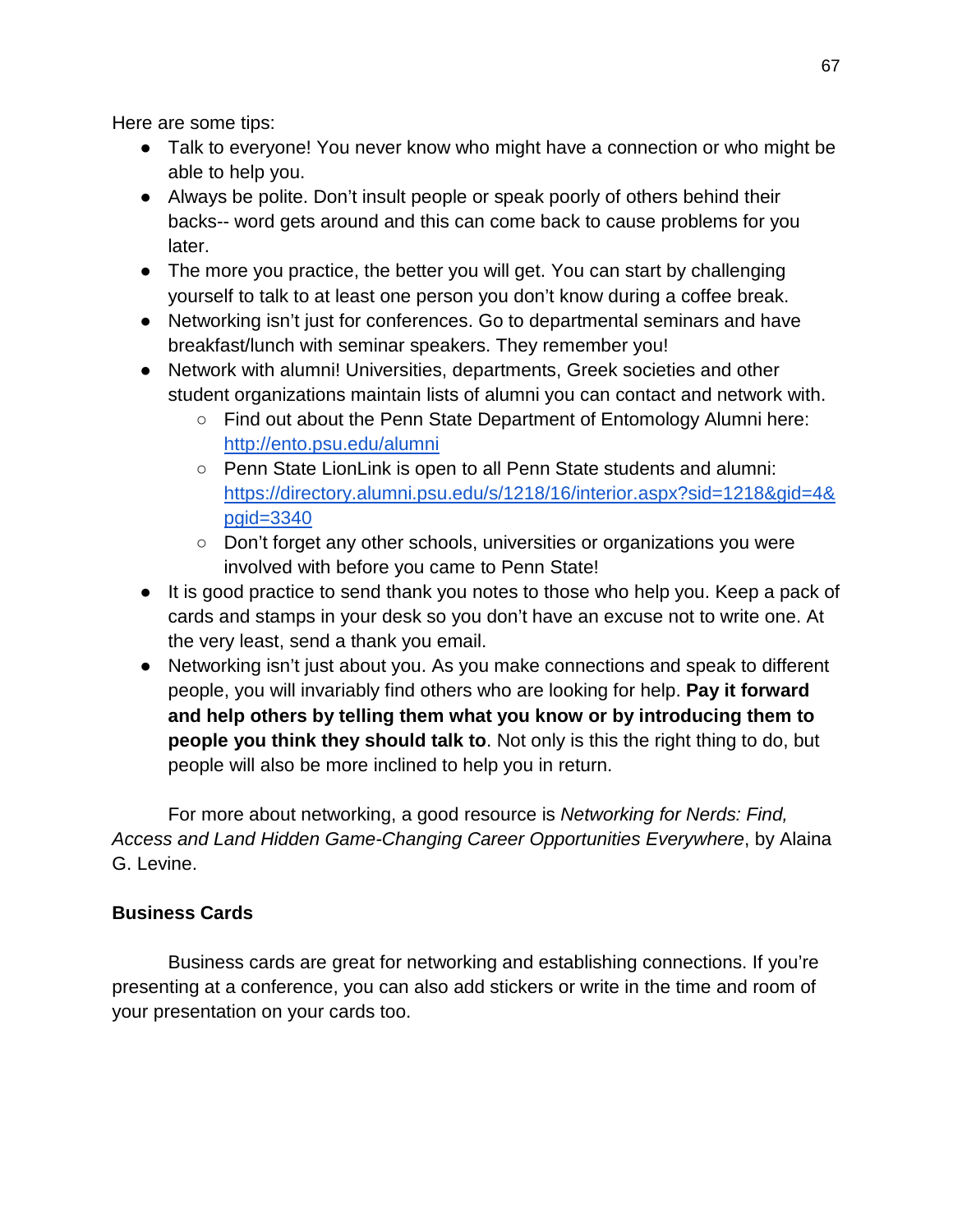You can have business cards printed at Penn State, but these don't give you as many options with design as other service. If a Penn State budget is paying for the business cards then you must use Penn State printing.

Some other resources for printing business cards are:

- Vista print-- very cheap
- Moo.com -- not as cheap, but there are more design options
- Another cheap option is to print your own cards with perforated sheets. You can buy these at Staples, Walmart, or online.

# **Maintaining an Online Presence**

It is highly recommended to create accounts on these websites:

- ResearchGate
	- $\circ$  This is similar to LinkedIn as it creates a network of followers and tracks your presentations, manuscripts, and other contributions. It also creates a score based on your contributions and activity on the website.
- Google and Google Scholar
	- Anything you publish will end up on Google Scholar at one point or another. If you have a Gmail account, you can create and edit a profile on Google Scholar, which makes it easier to find all of your publications and contact information.
- Orcid ID
	- An Orcid ID is free and gives you a unique digital identification number you can add to your publications, grants and more to distinguish your work from others. It's especially useful if there are other researchers who share your name. Find out more at [https://orcid.org/.](https://orcid.org/)
- LinkedIn
	- This website is instrumental for building a network for your job search, especially if you are looking for jobs outside of academia. Make sure you fill out your profile and have a professional photo of yourself.
- Skype
	- Many researchers use Skype to contact each other, especially important for international collaborators.

Many researchers also have public accounts on the following social media platforms. If a lot of important researchers in your field use them, then you should consider making an account to keep up with important news in your field. (If you have a personal account on these platforms already, you may want to create separate personal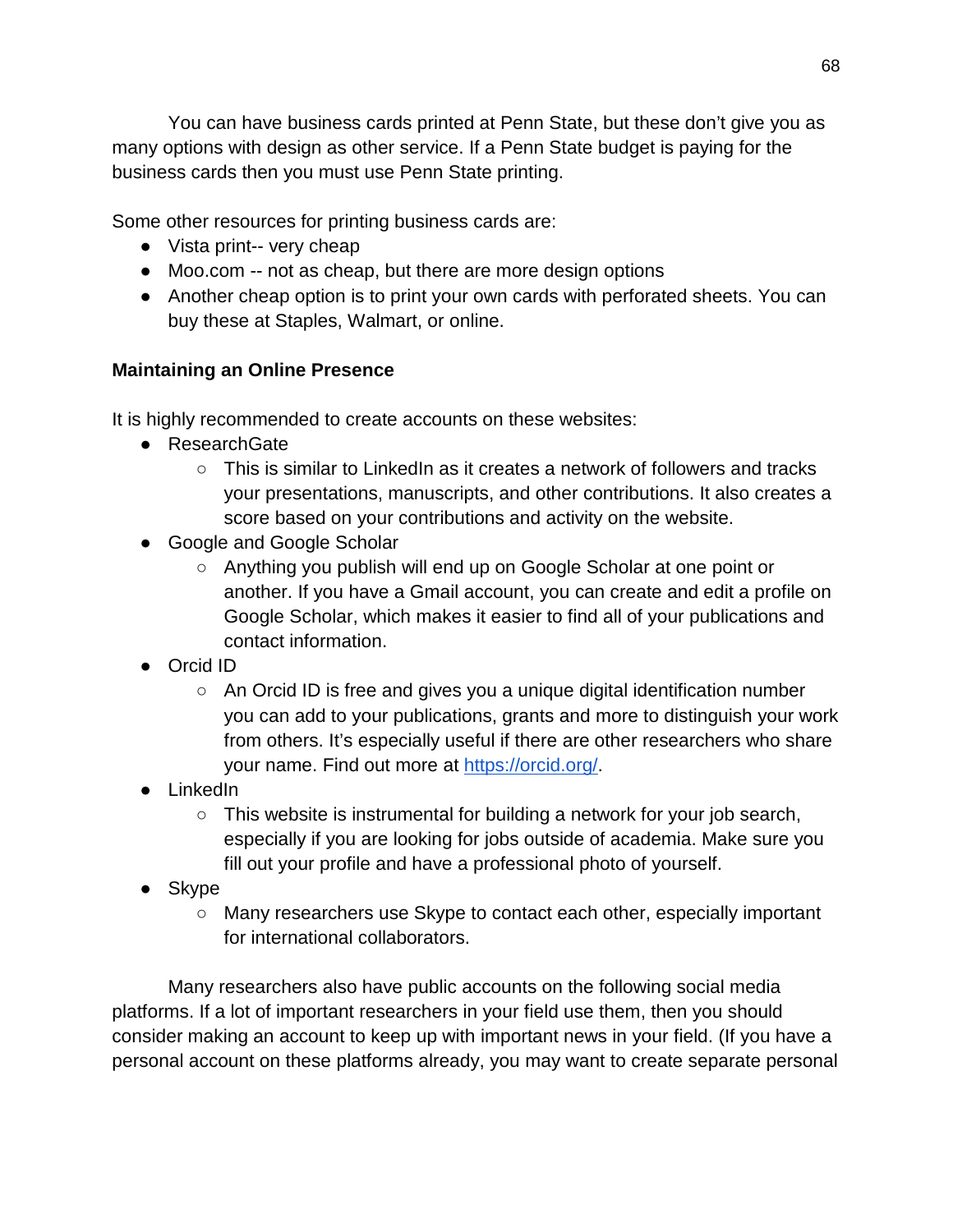and professional accounts, and make sure the personal one is private from the public eye.)

- Twitter
- Facebook
- Instagram

You can also create your own personal website. Penn State offers free WordPress sites for students here:<https://sites.psu.edu/>

### **Media Attention and Talking to the Press**

It can be thrilling to be contacted by members of the press who are interested in talking to you or writing about your research. There are many potential benefits of doing this: speaking to the press is a form of public outreach that can help spread awareness of a particular problem and combat misinformation. Positive press attention is also great for your research and your reputation, and can be highlighted in resumes, cover letters, and even grant applications. It's also gratifying to know that others care about the type of work you are doing.

Many scientists are hesitant to speak with the press because they are afraid their work will be misinterpreted and contribute to the spread of misinformation. If you are uncomfortable speaking to the press, you can always say no. However, with proper preparation and work ahead of time, you can minimize the risk of being misinterpreted, and even help to combat misinformation and change negative opinions about your area of research.

First, discuss the opportunity with your advisor. They may have previous experience with the news source, and can offer specifics about your research they think you should emphasize. For example, when working with biological control, care needs to be taken that media outlets do not sensationalize the effects which currently may be unknown.

Next, do some background research on the media outlet that contacted you; what are their goals, and who are their audience? This can help you figure out what they are interested in and help you predict what kinds of questions they will ask you. You can also just ask the person who contacted you what kinds of questions they might ask, what kind of story/piece they are working on, and what they want to know.

Before doing an interview, decide what kind of message you want to deliver. Try to be positive and hopeful-- the news is full of hopeless stories to the point that people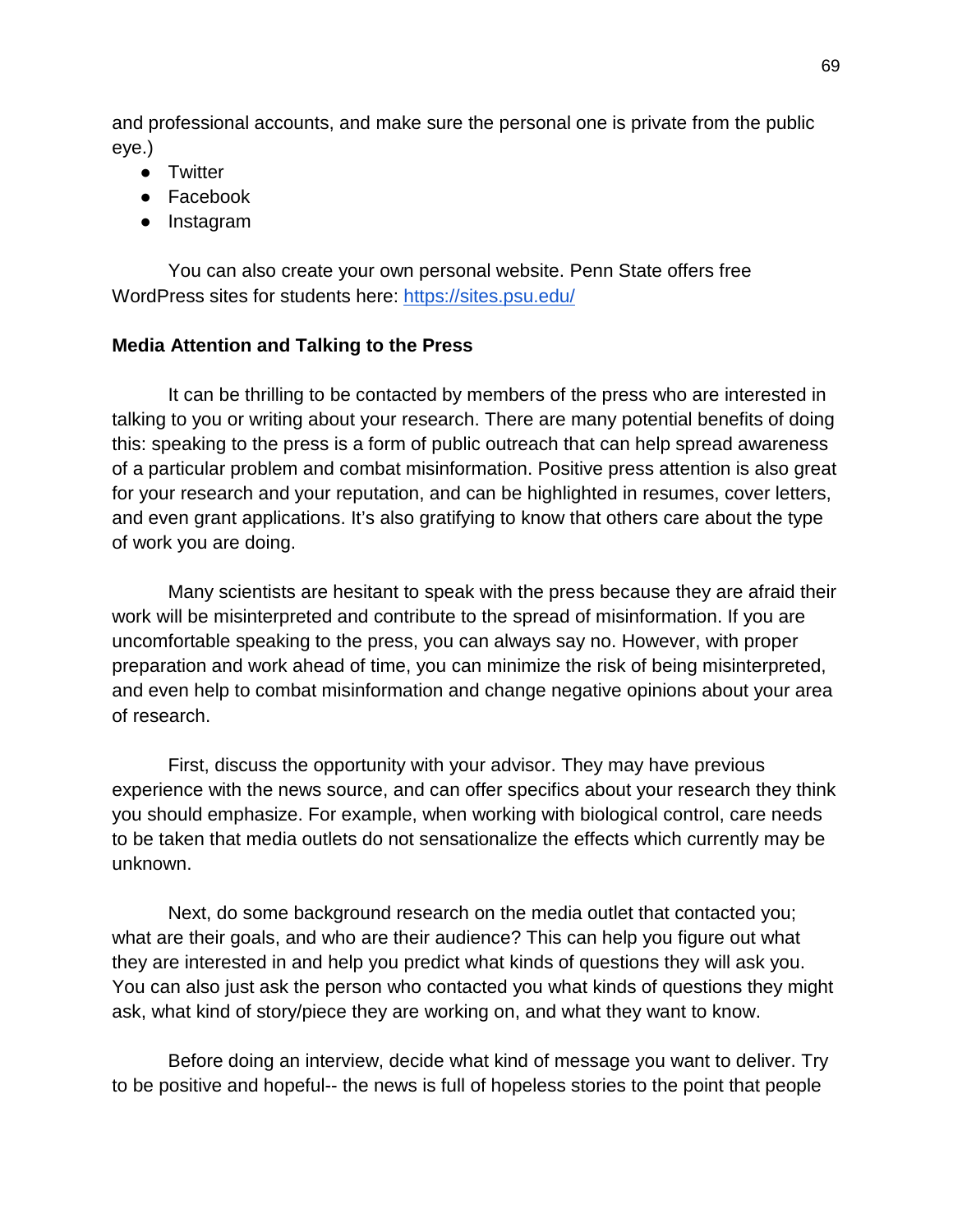stop listening because they feel there is nothing they can do about it. Don't contribute to pre-existing negativity; instead, show people that while there may be a problem, there are also solutions and scientists working hard to make a difference.

During the interview, aim to be as clear and concise as possible. Simplify but don't dumb down; people understand complex methods and ideas, but they lose interest in jargon, acronyms and excessive detail. Speak slowly and clearly.

If you are asked a question that you don't know the answer to, it's fine to say that you don't know or that there isn't enough known about the topic yet to form a conclusion. Do not say things that are not true or that you aren't sure of. Also, don't complain or say negative things about others. If there are questions you are not comfortable asking, then say so-- you can always decline to comment.

After being interviewed, keep an eye out for the final piece. If the message the journalist sends in their final piece is not the one you wanted to send, it can be very frustrating. Use it as a learning opportunity and be aware of these incorrect assumptions so you can work to combat them next time. Otherwise, don't linger on it-- it happens, and news comes and goes in the blink of an eye. The media keeps looking to the future, and so should you-- this is the only way to make progress and fix past mistakes.

However, if the journalist gets something completely wrong or misquotes you, do contact the journalist or media outlet and correct them.

#### **Travel**

Penn State's CONCUR service is used to book airfare and process employee reimbursement. While traveling, save all of your receipts! To get reimbursement for travel, you need to fill out a CONUS form for domestic travel or an OCONUS form for international travel, then turn it into Lesley Heller-Guenther in the Department of Entomology Office. You can contact the office for the most up-to-date forms.

You can find out more about travel and reimbursement here: [http://ers.psu.e](http://ers.psu.edu/)du/

#### **Concur/Employee Reimbursement System (ERS) Guide**

Penn State's Employee Reimbursement System, otherwise known as ERS, is located at [www.ers.psu.edu.](http://www.ers.psu.edu/) In ERS you can book flights, rental vehicles and lodging. If you are a Purchasing Card Holder your card can be directly linked to your profile for more convenient booking. In the Entomology Department, Lesley Heller-Guenther primarily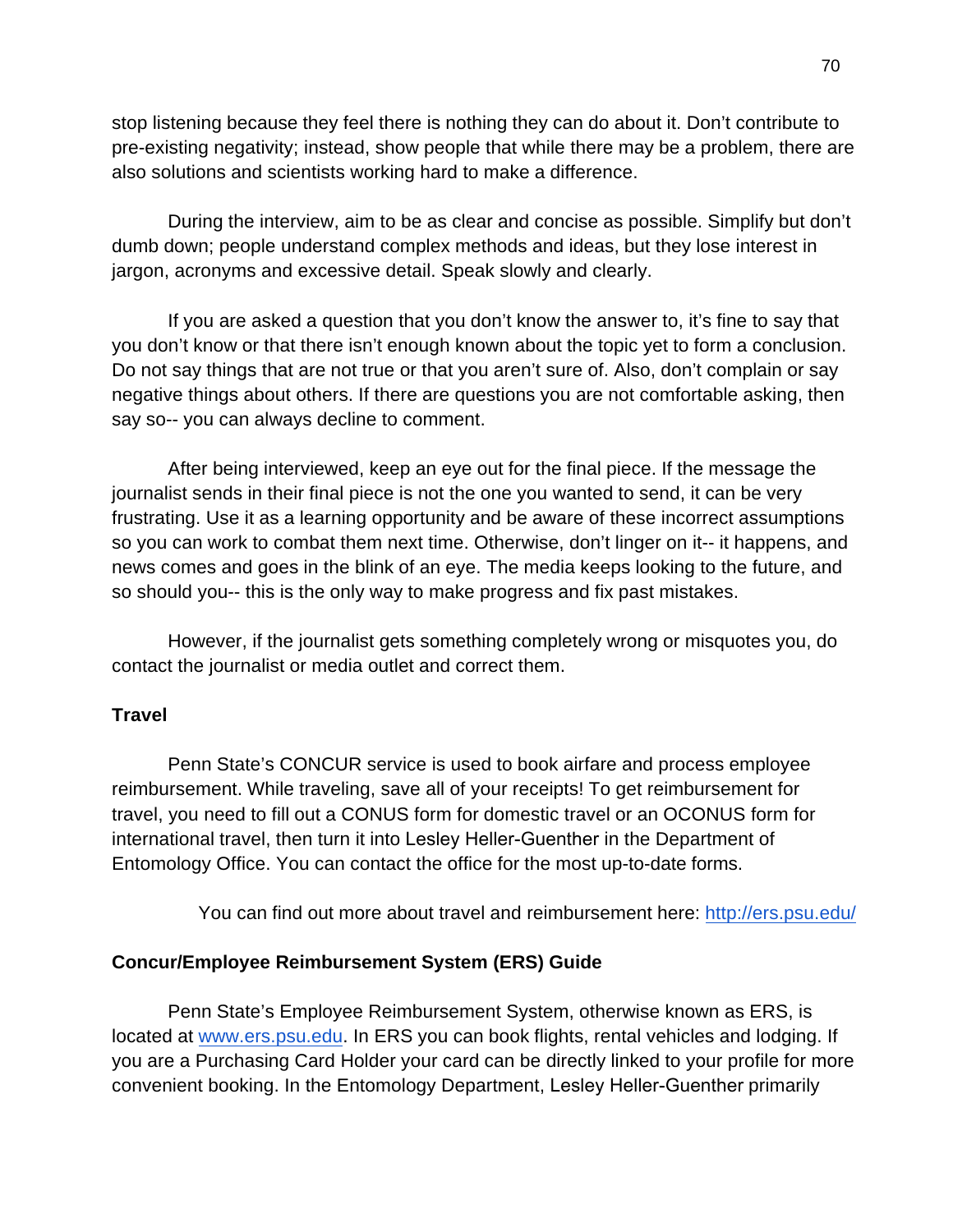processes reports in this system. In order for her to process reports you must first log into the ERS System and make her an Expense Delegate. There are four types of reports that are filed in ERS: CONUS Employee Travel Reimbursements, OCONUS Employee Travel Reimbursements, Group Meal Expenses and Non-Employee Travel Reimbursements.

#### CONUS Employee Travel

These are your In-Country Employee Travel Reports. In any travel report we require that you indicate mode of transportation, lodging (if overnight) and meals. You must indicate what *Budget* and *Fund* is to be charged as well as offer a *detailed description* of *travel* and fill in *itinerary* information. Current Personal Vehicle Mileage Rate is 53.5 cents per mile.

#### OCONUS Employee Travel

These are your Outside of the United States Travel Reports. You are required to obtain approval through the Travel Safety Network (TSN) network *prior* to travel[:](https://tsn.psu.edu/) [https://tsn.psu.edu](https://tsn.psu.edu/) . When filing your report, we require that you provide the TSN Approval Documentation. You must indicate what *Budget* and *Fund* is to be charged as well as offer a *detailed description* of *travel* and fill in *itinerary* information.

#### Group Meal

Group Meals in ERS should be processed within 60 days of the transaction date. Budget and Fund must be on form as well as signatures of the Purchaser and Budget Administrator. An itemized receipt (what was purchased) and credit card receipt must both be signed by the purchaser and supplied in addition to the Group Meal Form. One day trips where meals are being claimed require a One Day Travel- Meal Reimbursement Report.

#### Airfare

Airfare being charged to Federal Funds must be booked through the Concur System. If you can find less expensive flights outside of Penn State's System you are required to supply a flight comparison from Concur showing that the flight you found was less expensive.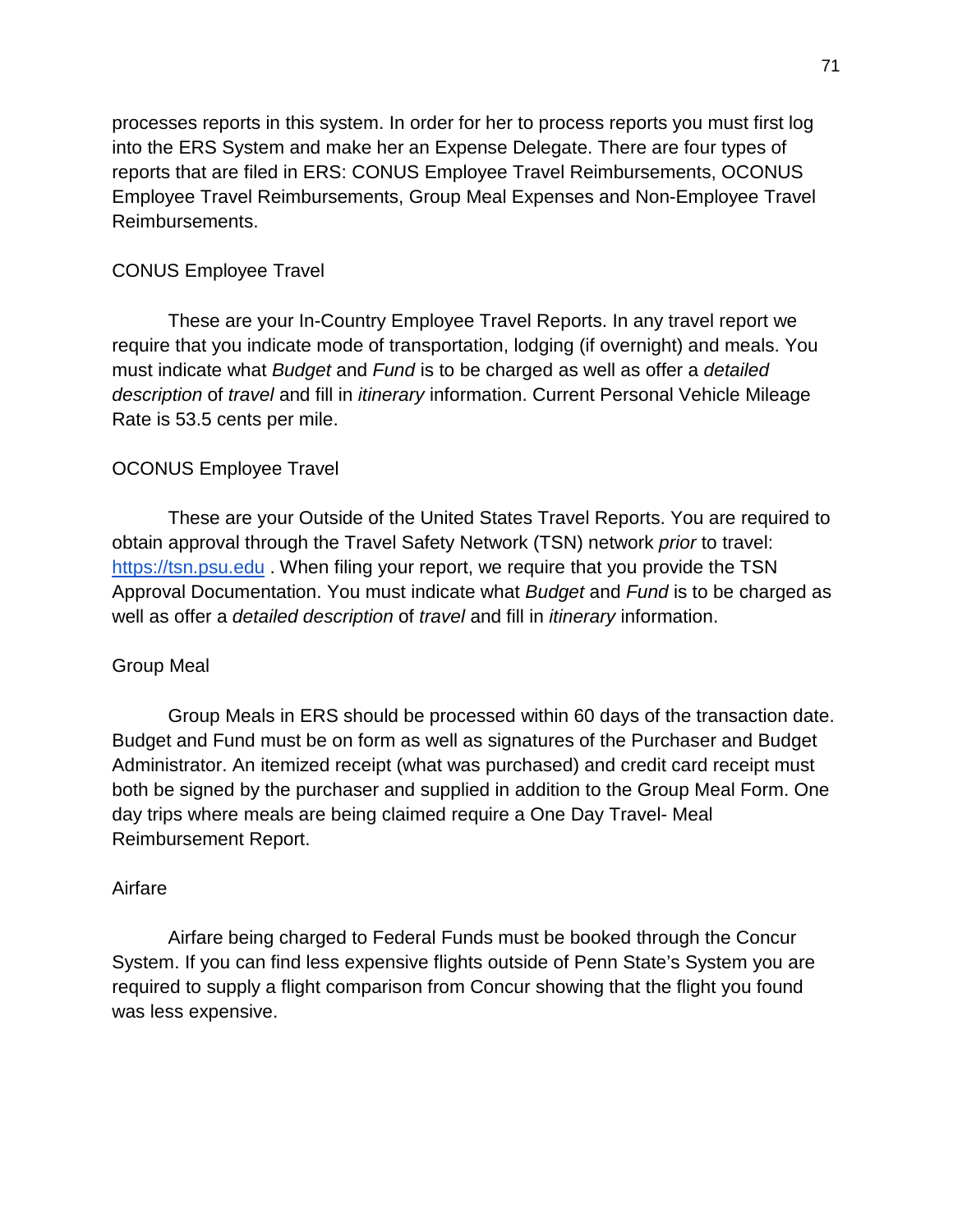### Purchasing Card Charges in ERS

Purchasing Card Charges processed through ERS must be reconciled within 60 days: airfare, hotel, restaurant, rental car, etc. Any PCard Charges relating to your trip are to be reconciled once your trip is concluded.

## How to Assign Delegators in ERS/Concur

Delegates can be assigned to create expense reports in ERS for employees. You must do this so that the administration staff in the department of entomology can help you file expense reports related to traveling. The traveler (employee) should designate their own delegates using the following steps:

- Go to [www.ers.psu.edu](http://www.ers.psu.edu/) and login (select "Login", top of the page in the yellow bar)
- Select "Profile", then "Profile settings"
- In the drop-down list on the left, under "Expense Setting", select "Expense Delegates"
- Click on the "Add Delegate" button and type in the search field. As you type information in the field, names will pop up. Select the name you would like to be your delegate and it will appear in the window.
- You should add: Lesley Heller-Guenther and Erika Stover.
- Click in the "Can Prepare" box ("Can View" will automatically fill in). You can also choose for this delegate to receive copies of the emails you receive from ERS.
- Select "Save" before you exit the window to finish the process.

Note: The employee (you) must add in the delegates. Someone who needs to act as a delegate is not able to initiate the process of becoming a delegate. Only after the delegation has been made by the employee can the delegate act on their behalf.

Helpful Tips:

- A delegate only creates your reports; you are responsible for logging back into ERS and approving your expense reports. ERS will notify you when your delegate has completed the report and is ready for your review.
- When filing a travel report, we always want to know about your lodging, meals and mode of transportation.
- Fill out your Itinerary (located on the travel form) as often as you can. If your itinerary won't fit in the space provided please create an attachment.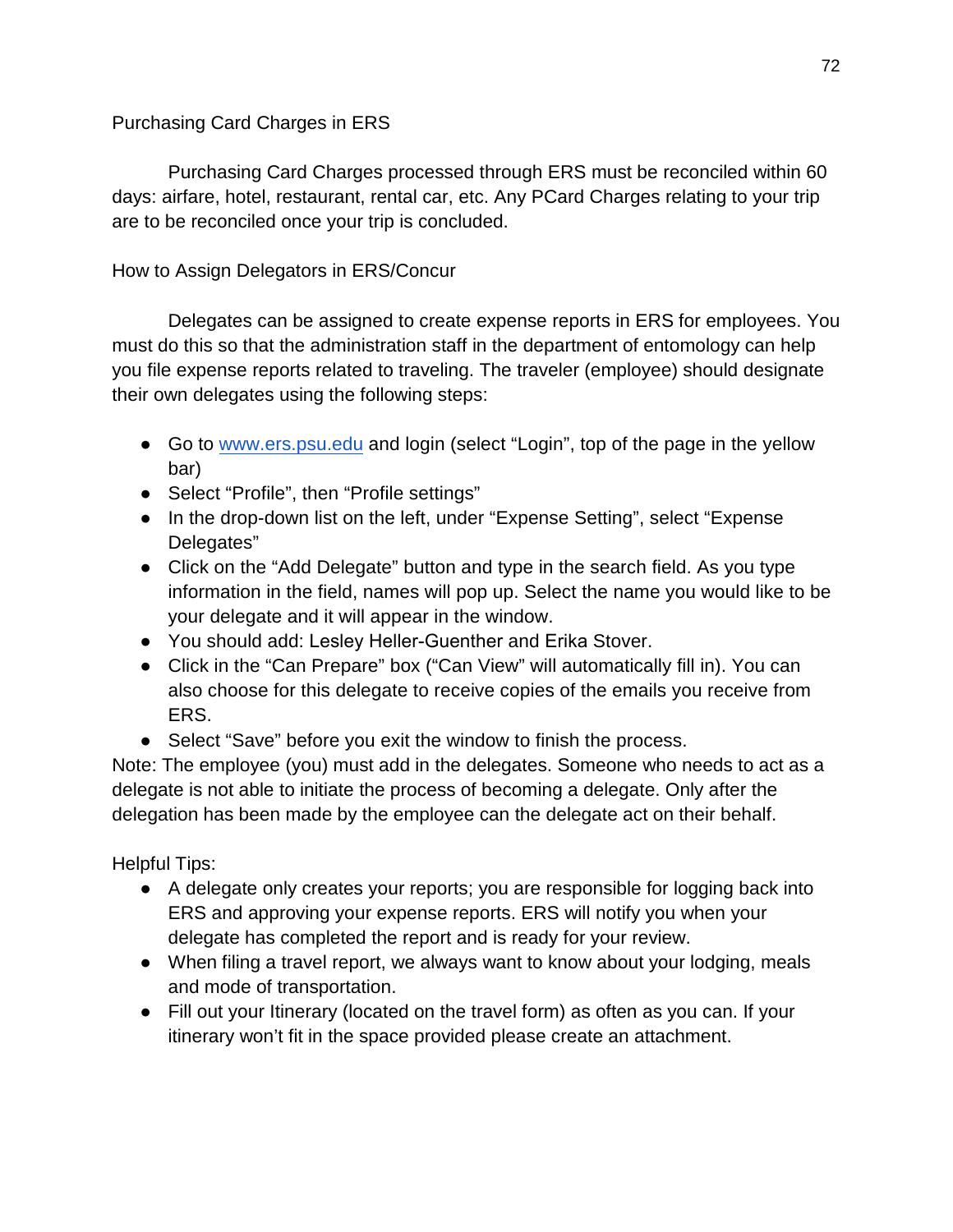- You will notice that there are expenses on the travel forms that don't require receipts. If you accumulate receipts for expenses while traveling submit them with your expense report, a little extra information never hurt anyone!
- Travel Reimbursements in ERS must be reconciled within 60 days of the return date, if reports aren't submitted Penn State reserves the right to not reimburse out of pocket expenses. If filing a travel exceeds 60 days you must write a memo explaining why.
- The Purchasing Card can be used to pay for lodging for quests of the University or employees. Employees may use the Purchasing Card for lodging if the cardholder has activated the travel option on their card, has passed the travel portion of the Purchasing Card quiz and has signed the cardholder agreement. Employees using the Purchasing Card to pay for lodging are under the same restrictions as apply to a standard purchase order. An itemized breakdown is necessary on all charges. The University will not accept charges for alcoholic beverages. Extra charges such as room service, telephone, in-room mini-bar, movies, valet, and porter must be paid at the time of service by the individual occupying the room.
- While conference registrations can be reimbursed or paid for using a P-card, personal memberships in professional organizations are not allowed.
	- In order for University funds to cover personal membership, you must write a memo and show proof of how it benefits the University (such as savings, or what registration costs would be with and without membership) for approval from Ag Admin.
	- Memberships cannot be purchased with the Penn State Purchasing Card; instead, you will need an SRFC (Special Request for Check). For more information, please read HR12; Professional Organization Memberships.

# **Traveling Internationally**

**As of July 1, 2016, all Penn State students, faculty, staff and other affiliated academics traveling to international destinations are required to record their travel with the Travel Safety Network. Approval is required in order to file your travel reimbursement; if that approval is not obtained, you won't receive a reimbursement for personal expenses accrued during travel and any Purchasing Card Expenses will be paid back to the University by the traveler.** 

If you are traveling abroad for school-related reasons (research, attending a conference, etc.), you must take an Emergency preparedness workshop offered by the Penn State Travel Safety Network (TSN). The class is in-person and it is an hour long.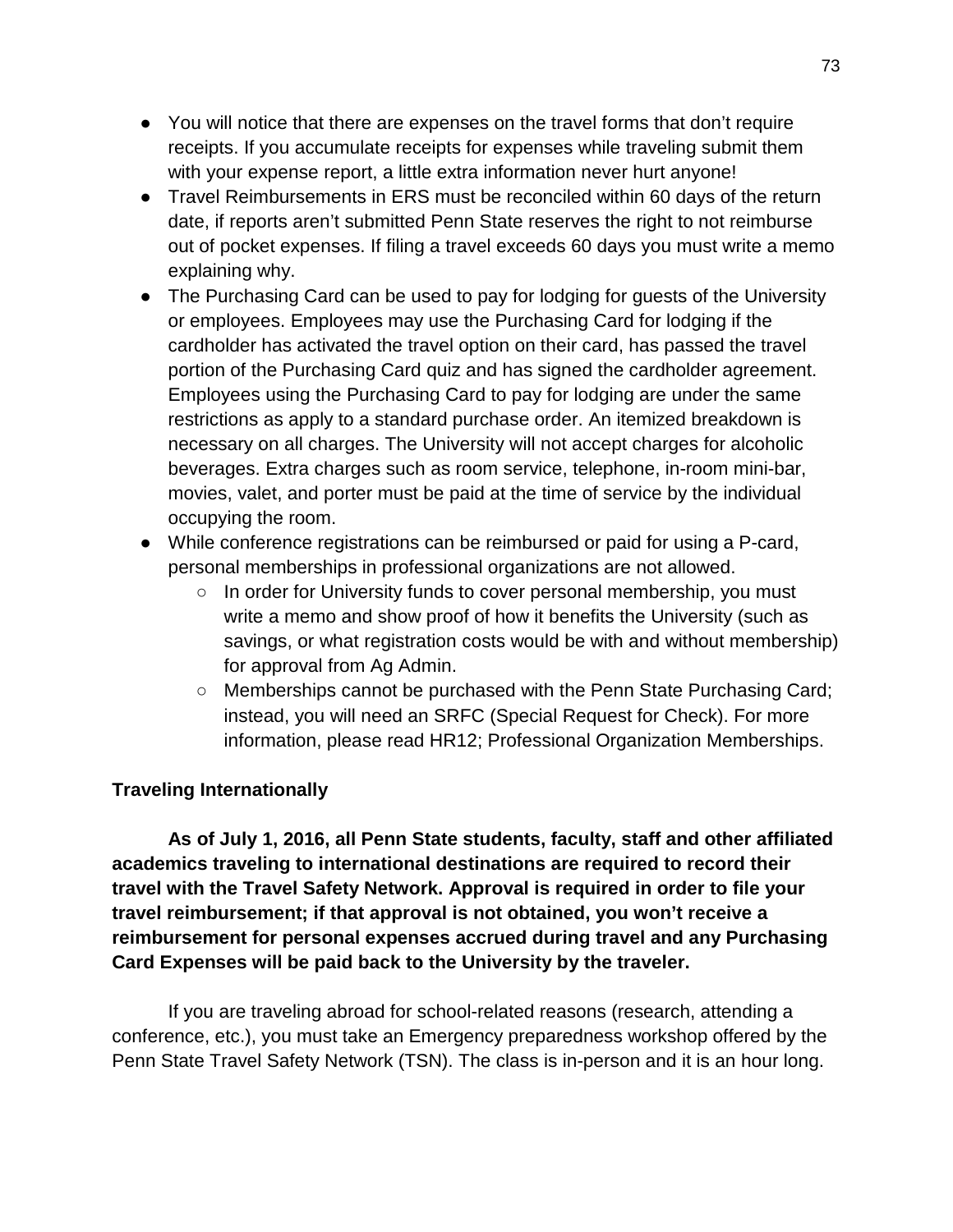You will be provided information about travel insurance, important documents to bring and make copies of, exchanging money, etc.

# Access the forms here:<https://tsn.psu.edu/>

The university automatically will provide you with traveler's insurance with blanket coverage. You do not have to pay anything extra for it. Coverage includes medical referrals, sickness and accident coverage, coordination of emergency medical evacuation and repatriation, as well as evacuation for political reasons or natural disasters.

Since insurance changes every year, you will have to attend the class to learn what insurance you will be covered under and where to print out the insurance cards.

When traveling abroad, you should always bring the following documents with you:

- Passport
- Driver's license
- Visa and Green Card forms (for international students studying in the United States)
- Insurance card
- Airline tickets and reservations
- Student ID

It is a good idea to make color copies of these documents as back-ups in case they get stolen or lost while you are traveling.

Other important things to do before you leave:

- Know what the emergency number (i.e. what the equivalent of 911 is) in the country you are visiting
- Know where the nearest Embassy is. Get their address and phone number.
- Look up what languages are spoken in the country you are visiting. If you don't know the language, then look up how to say common words and phrases. Some suggestions are "please", "thank you", "yes", "no", "where is…?", etc.
- Take a look at the geography and weather. Will it be rainy? Hot? Freezing? Check and be sure to pack appropriate clothing.
	- Also, be aware of altitude-- if you are not used to higher altitudes, you should take it easy your first day and give yourself time to acclimate.
- Have money exchanged into the local currency of the country you are visiting. You can exchange money at most banks or at currency exchange stations set up in airports and other travel-heavy areas.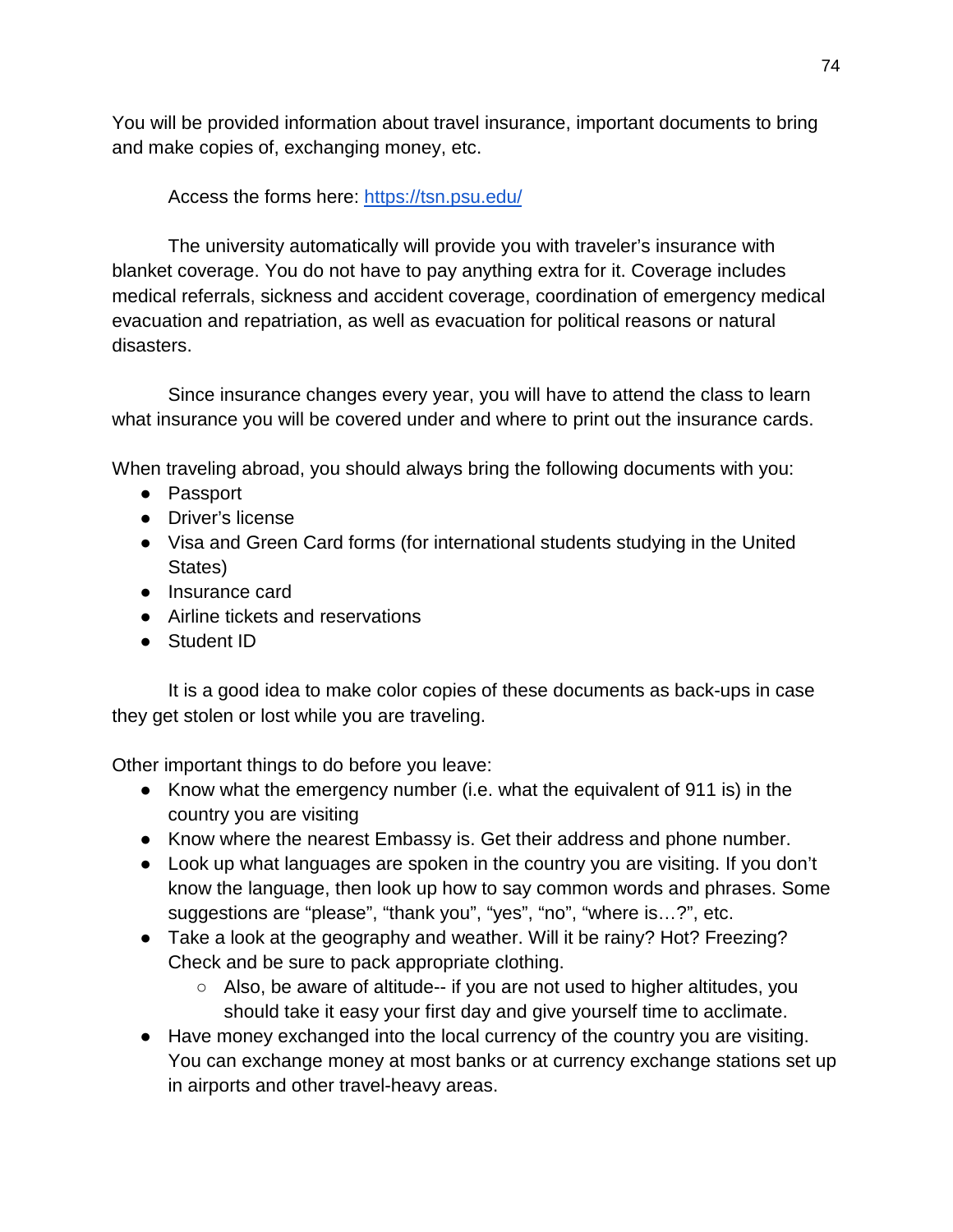- If you have a credit card or debit card, call your card's company ahead of time and do two things:
	- First, tell them that you will be traveling internationally. This is important because if they are not aware that you are traveling, they may assume that your card was stolen and freeze your account.
	- Second, ask if your card is accepted in the country you are visiting and if there are additional fees (like conversion or foreign transaction fees) for using your card abroad.

# **Safety**

- The number one crime that travelers abroad experience is theft. Always keep track of your personal belongings and make sure your bags are closed. Avoid sketchy situations or strange people.
	- The way pick-pocketers work is by distraction. One person may talk to you or ask you to hold something while their accomplice steals from you unnoticed. Be aware of your surroundings.
- Be aware of your surroundings: print out maps, know your routes and have alternate routes. If you walk around looking like a tourist, you will make an easy target for pickpockets.
- Be careful where you discuss your personal plans and who you discuss them with. Don't tell people if you are staying alone because you don't know who else may be listening.
- Travel in groups with possible. Stay with your group, and make sure everyone in your group is accounted for.
- If you are threatened by an armed or dangerous person, it is best not to resist. Do not elevate the situation. Wait for the right moment, then get away as quickly as possible.
- Seek a safe haven if you are threatened. Go anywhere with security, such as hotels, stores, markets, churches, airports. Go where there are other people.

Basically, use common sense and don't put yourself in bad situations.

If there is a problem, you can always call the Penn State University Park Police at 1-814-863-1111.

Global Safety Office: 1-814-863-8788, emergencyprep@psu.edu[,](https://global.psu.edu/info/academics-research/global-operations-support/traveling-university-purposes/emergency) [global.psu.edu/emergencyprep](https://global.psu.edu/info/academics-research/global-operations-support/traveling-university-purposes/emergency)

Traveling abroad resources from Penn State: [http://controller.psu.edu/risk](http://controller.psu.edu/risk-management/traveling-abroad-resources-faculty-and-staff)[management/traveling-abroad-resources-faculty-and-staff](http://controller.psu.edu/risk-management/traveling-abroad-resources-faculty-and-staff)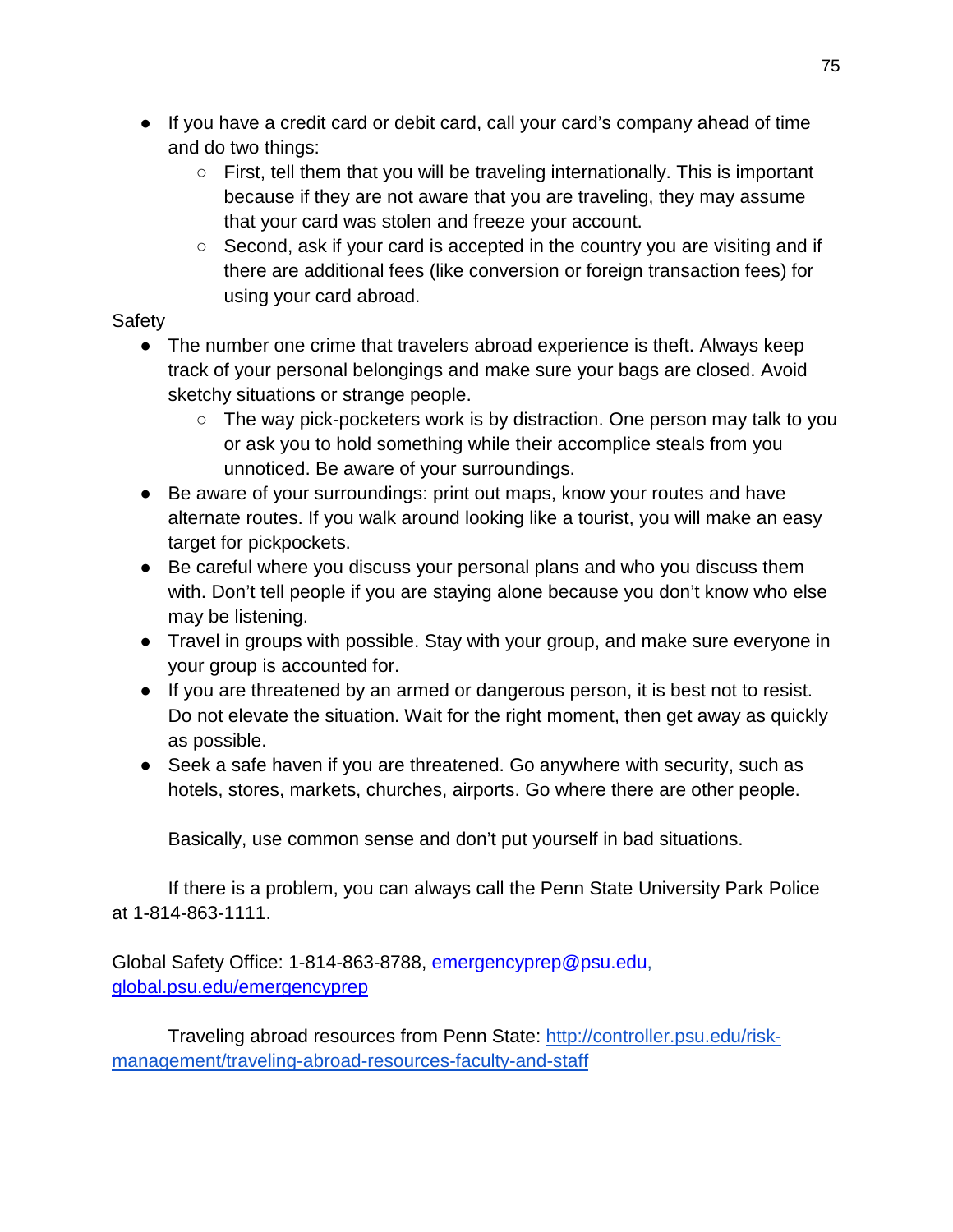American citizens can also enroll in the Smart Traveler Enrollment Program (STEP). This is a service that will send you information and updates about what is happening in the country you are visiting.

### **Candidacy**

The candidacy exam is required for all doctoral students. You should aim to take your candidacy in your 3rd semester.

The test has both an oral component and a written component. You will be asked to critique a paper and then give an oral presentation of your critique.

The candidacy committee consists of three faculty members and two student members. At your candidacy, there will be all three faculty members, your advisor, and one or both of the student representatives.

A general overview of the test and information about the content can be found on the departmental website here: [http://ento.psu.edu/graduateprograms/handbook/degree-information/degree](http://ento.psu.edu/graduateprograms/handbook/degree-information/degree-requirements/phd/examination-content-and-requirements)[requirements/phd/examination-content-and-requirements](http://ento.psu.edu/graduateprograms/handbook/degree-information/degree-requirements/phd/examination-content-and-requirements)

#### **Overview**

First, you must email Erika Stover and let her know that you want to take the candidacy and work out the dates for the test.

About 3 weeks before the test, you will receive an email from the candidacy committee that outlines the test and gives you due dates for each component of the test. You will have one week to send the candidacy committee three peer-reviewed articles from the scientific literature for you to critique. You should pick these papers with your advisor's approval and input. When selecting papers, keep in mind what you could say or critique about each paper. Don't just pick 3 papers haphazardly-- this will not go well for you.

Tips for selecting your paper:

- You must pick a paper that is peer reviewed.
- You cannot pick a paper that is a commentary or opinion piece, and you are not allowed to pick a review paper.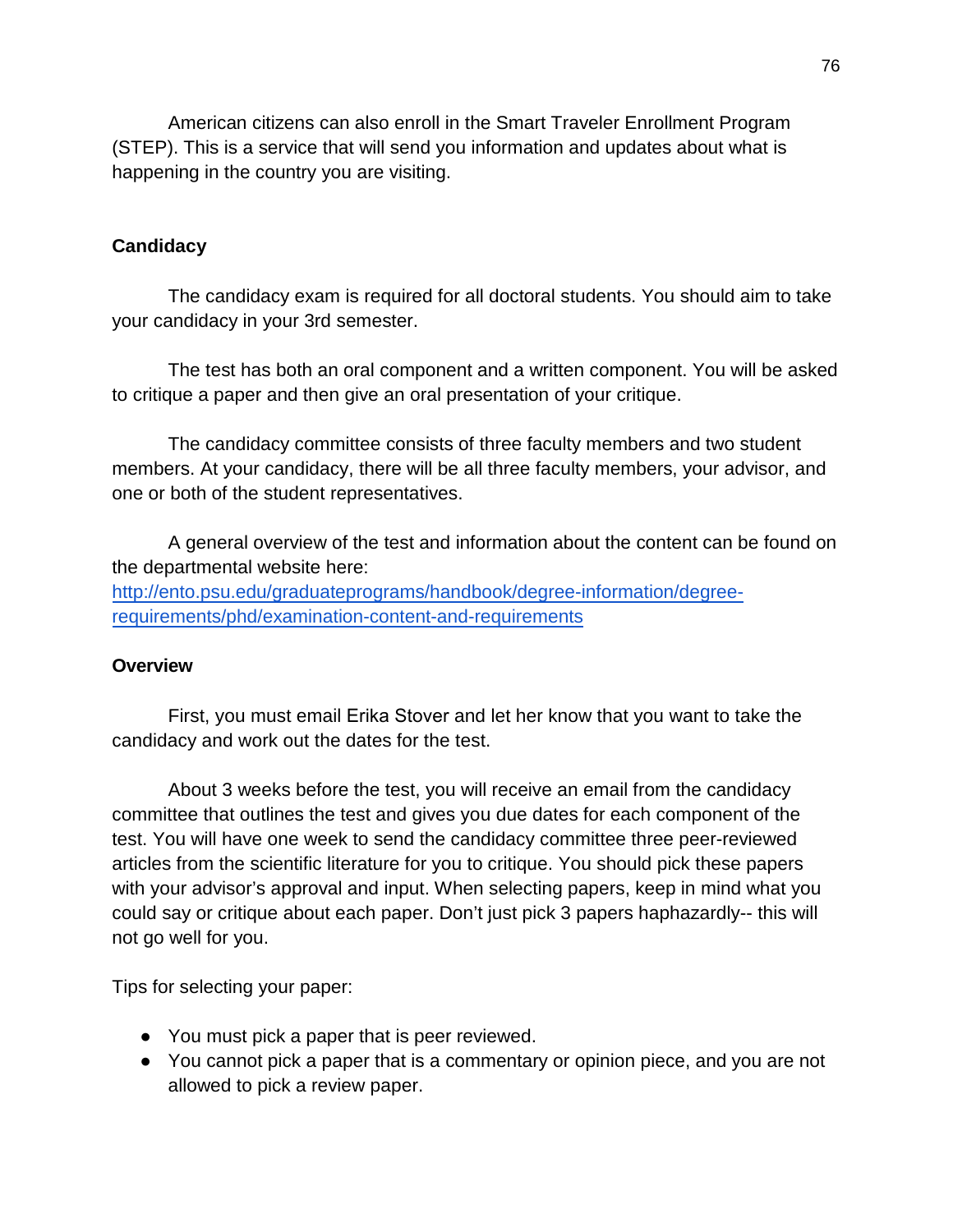- Pick a paper that is relevant to your field.
- Don't just pick a paper because it is really bad. It's better to pick a paper from a high-quality journal and explore its limits.

After you send the 3 papers to the candidacy committee, they will take a few days to go through them and select one paper for you to criticize. You will then have a week to write a critique of the paper.

Tips for the critique:

- Remember that a critique is not just a summary of everything bad about the paper. You want to point out what the authors do well, along with what the authors could have improved on.
- Is the writing good? Is the writing grammatically correct or full of errors? Do the authors use too much jargon or is their writing clear?
- You can go through each section and explore if it is well written and cohesive- do the parts relate to each other? Does the abstract give a good overview of what is in the paper? Does the introduction give adequate background? Are the methods vague or well explained? Do their conclusions and interpretation of the results make sense?
- Do the authors cite appropriate sources? Do the sources they cite actually include the information they cite the study for? Did the authors misinterpret the studies they cited? Were there sources the authors should have cited but didn't?
- Are there any glaring problems in the experimental design? Could they have set up their experiment in a better way?
- Were their methods and statistics appropriate?
- How are the stats? Do the stats make sense? Could they have used different stats? Do they use stats to manipulate their data in any way?
- What could the authors have done better? Is there a better method they could/should have used instead?
- What could the authors do to expand or continue their study? What should the authors look at next?
- How does the paper fit in with other studies in the field? What makes their paper stand out? What makes it important? Has their experiment been done before?
- How do the authors' findings change things in their field?
- Were there other ways that the authors could have interpreted their results?

In your critique, make sure you support your arguments and cite relevant papers.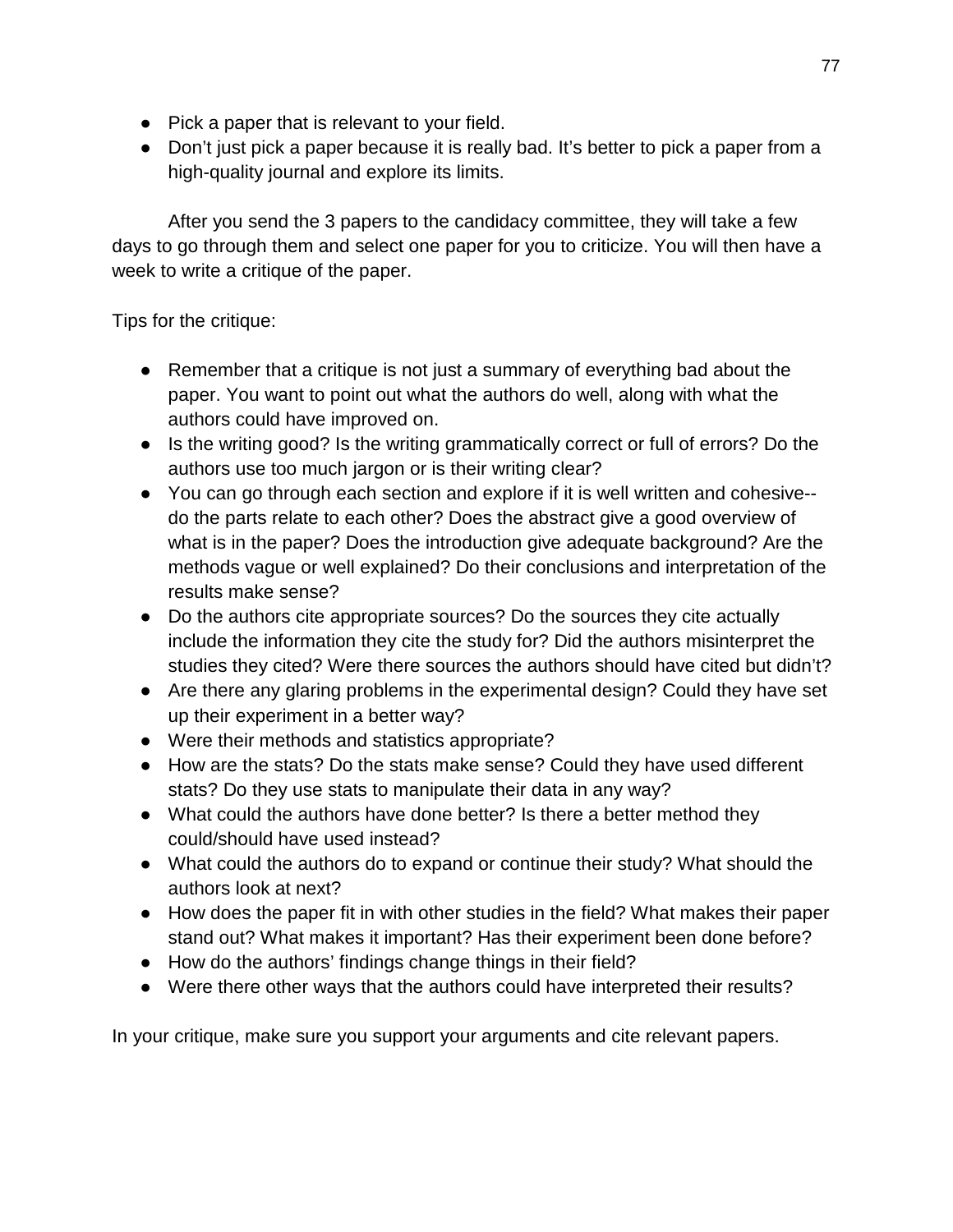After that, you will have one week to prepare a presentation of your critique. (You will not receive comments on your written critique before your oral presentation.) At your oral examination, you will go through the presentation and also be asked questions by the candidacy committee. They will test the scope of your knowledge as well as your critical thinking skills, and see that you are fit to continue in your doctoral studies. They may recommend that you take more classes in a specific area if they feel that your knowledge or experience is lacking.

You will be asked questions to:

- Test your critical thinking skills
- Test your general knowledge of entomology
- Test your knowledge of your specialized field
- Test your ability to design an experiment and use the scientific method
- See if you are fit to continue in the doctoral program, or if you need to take more classes and build up your knowledge

# **The Next Step after Candidacy: Forming Your Committee**

After you pass your candidacy, celebrate! You did it!

Then, you should focus on finding committee members who will be able to help you and give you good input on your projects. **You are required to have at least two committee members from the Department of Entomology and at least one from another department. You must have a minimum of 4 faculty members with graduate faculty status on your committee**

Ask your advisor who she/he thinks you should put on your committee, and let him/her know who you were thinking of asking. He/she can tell you who would be good and who might not be good to ask. You want to make sure you have members who get along well and don't hate each other (it will make your life easier in the long run). Additionally, consider how they can be a resource to you when choosing. If you need expertise in a certain area that your advisor lacks, find a member to fill that knowledge gap.

**Ideally, you are supposed to get your committee together within 30 days of passing your candidacy.** You should also focus on finishing up all of your required courses. Ideally, you should have this done before you take your comprehensives.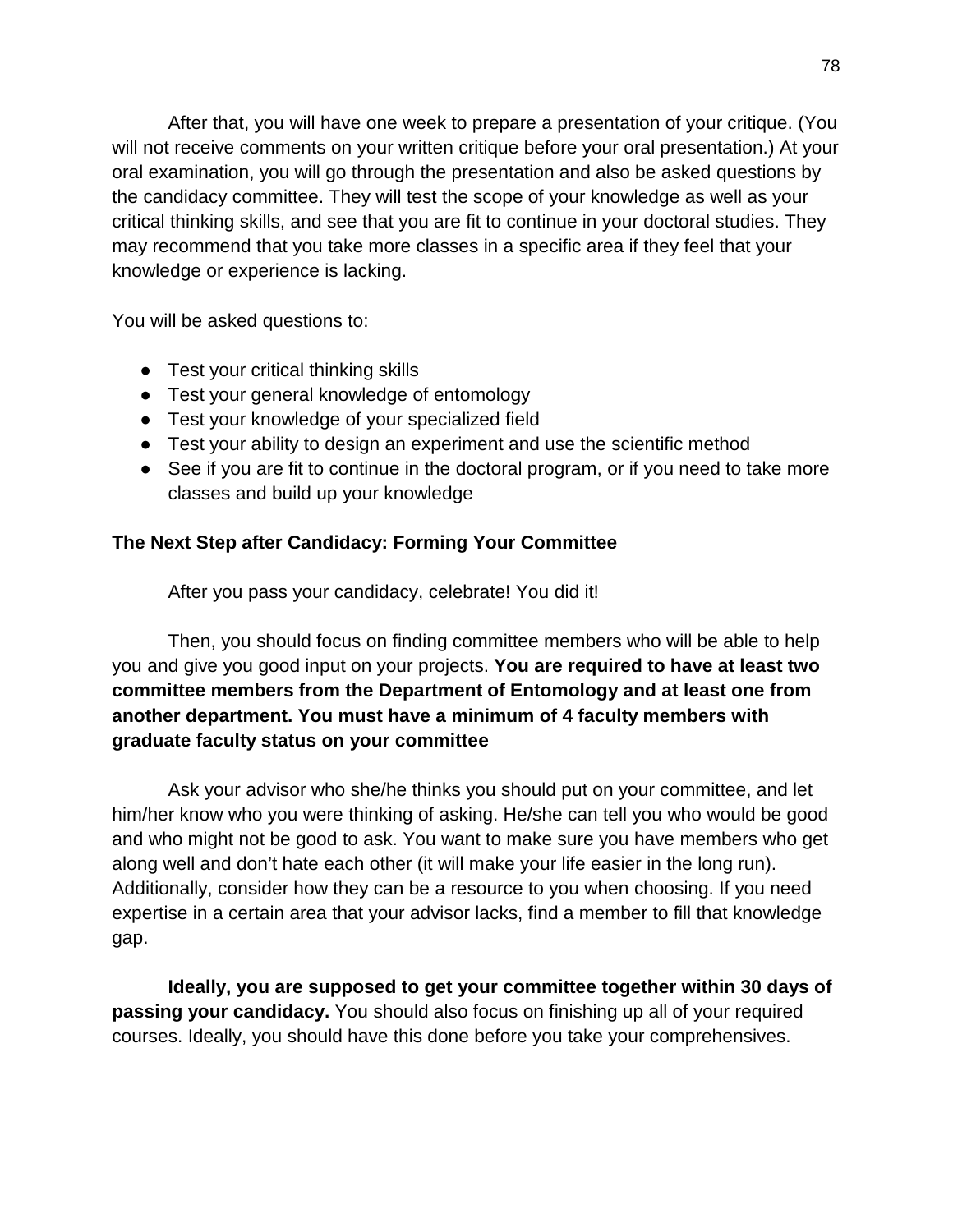# **Comprehensives (aka "comps")**

You should aim to take your comps in the 5th semester.

If anyone in your lab has done their comps already, or if your advisor/committee members have any other students who have done comps before, ask if you can see their proposals. Also talk to other students outside your lab. Talk to people!

You are required to give your proposal to your committee at least 2 weeks prior to your comprehensive exam. You are also required to let Erika Stover know 2 weeks before the exam to schedule your exam. She needs to process paperwork and get it back from the Graduate School so it can be official.

Around 2-3 months before you take your comprehensive exam, have an individual meeting with each of your committee members and ask them:

- 1. What do you expect to see in the written proposal? What format should I follow for the written proposal?
- 2. What types of questions should I expect to be asked during my comprehensive exam?
- 3. What should I study to prepare for my comprehensive exam? How should I prepare for my comprehensive exam?

# **A few guidelines for the written proposal:**

A comprehensive proposal should have an introduction that gives an overview of all of the chapters of your dissertation and explains how they connect (about a page), and then one or two pages for each chapter describing what the project is and what work you have done already. (Each chapter of your dissertation will usually be a separate publication.) You can also put in a timeline/schedule of when you plan to have things done and a transcript showing that you have fulfilled the department requirements.

Typically, the finished proposal ends up being around 20 pages, but it can be shorter or longer. If you have figures or a manuscript finished for one of the chapters, you can put those in.

#### **What your committee members will ask:**

• The purpose of the comprehensive test is to show that you have a comprehensive understanding of everything in your field. You don't need to know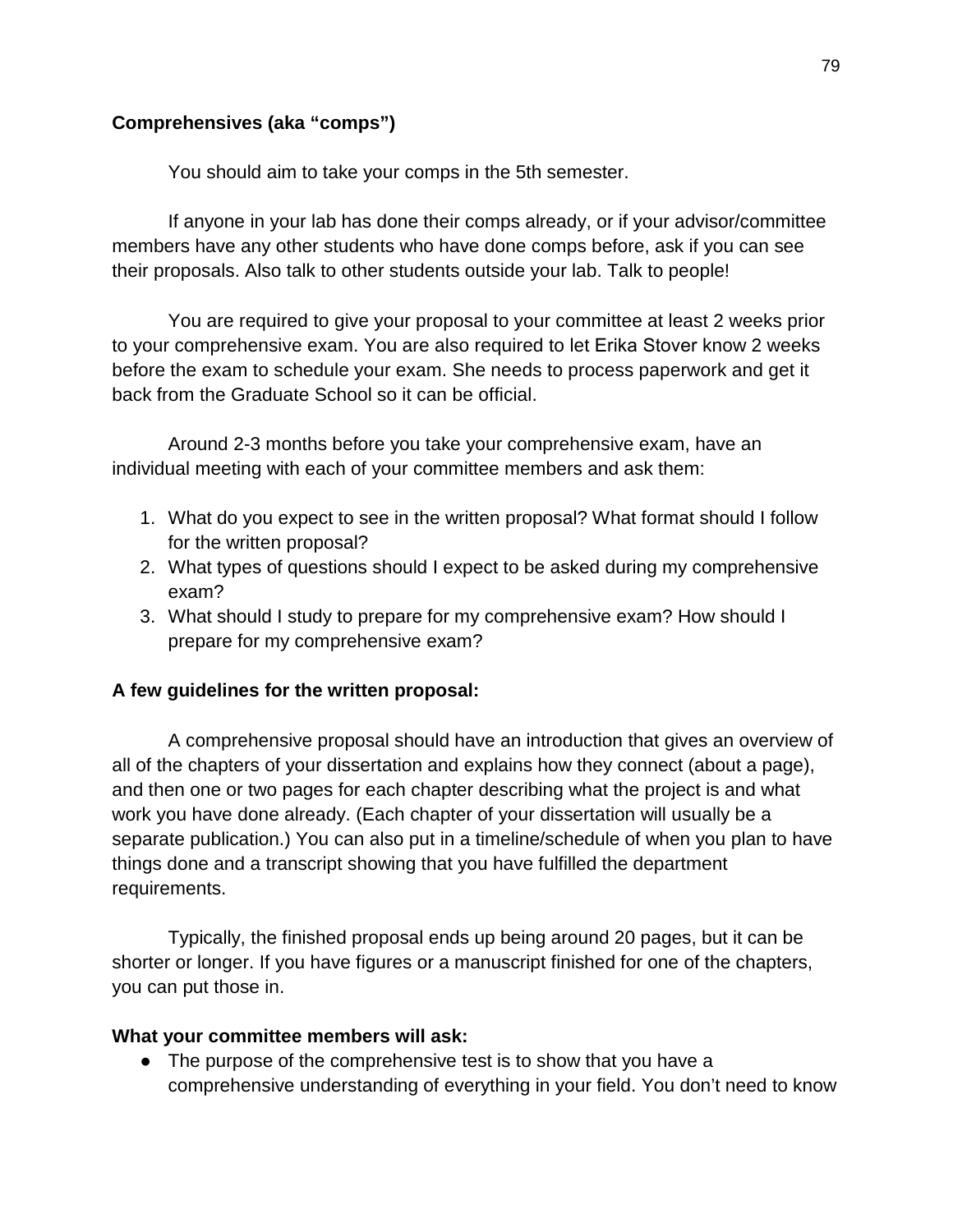everything in detail, but you should at least be aware of important people and experiments, and demonstrate that you have an intellectual curiosity in what you are studying.

- You should make a presentation, but understand that you might not get through all of the slides. Each slide will act as a springboard for questions, and your committee members will all build off of each other's questions
- Your committee members will ask questions to see if you understand the concepts behind what you wrote in your proposal, as well as if you understand the methods.
- Your committee members may also test your skills as a scientist by asking you to design a hypothetical experiment or asking you how you would test something.

# **General Comprehensive Exam Study Guide**

- Notes from the classes you have taken relevant to both your field and the field of entomology, especially ENT 432!
- Important terms in your field
- Important lab groups in your field and what they are working on
- Important people working in your field today
- Historical questions on both your field and the field of Entomology
- Early days of research in your field
- Important figures and people in the group?
- Important experiments
- Evolution and phylogeny of the insects you study
- Important species? Where are they native? What is their life history?
- Phylogeny and evolution of your group?
- Debates that have dominated your field
- Know your methodologies inside and out
	- Limitations of each method
	- Assumptions of each method
- Other questions you may be asked:
	- What kind of career are you interested in? Where do you see yourself in five years?
	- What research do other people in our department work on?

# **After Comps:**

If you pass your comps, then congratulations! You have passed the last major milestone before your dissertation. Your main focus now should be research and writing your dissertation chapters.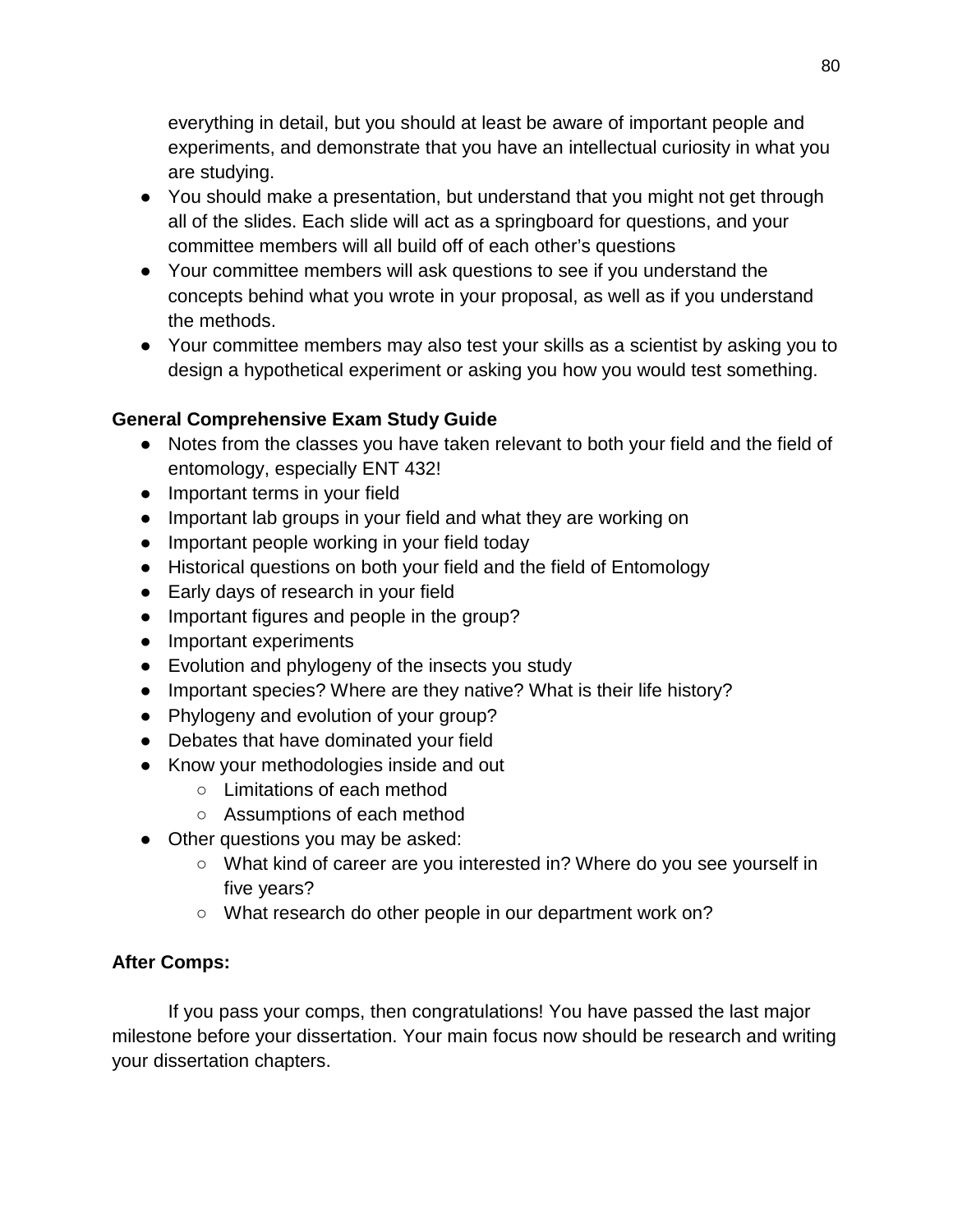If you do not pass your comps, your committee will work with you to identify the areas that you need improvement in and decide if there are any classes that you should take. When you are ready and your committee approves, you can reschedule and take your comprehensives again.

Some people go through a "post-comps slump" where they lose motivation and feel burned out in the weeks following their comps. This is completely normal. Don't feel guilty about not being as productive during this time-- give yourself some time to recover from your comps before you launch yourself into your next big project.

Once you pass your comprehensives, you should be completely done with your required courses. After your comps, you will sign up for dissertation credits. Each semester, you are allowed to take 1 3-credit course as credit or you can audit the class by registering for 601, which has reduced tuition cost.

### **The Defense**

The defense is the last step of your program and consists of a public presentation of your research, followed by an oral examination with your committee members. At your defense, you get to show what research you have been doing during your time at Penn State, along with the relevance of your work and how all the chapters of your dissertation connect.

As with your candidacy and comprehensives, you need to show that you have a solid and comprehensive understanding of your work as well as your field. Reminding yourself of important concepts and vocabulary is important, as well as reminding yourself of the reasons behind your methodology. You probably won't have time to talk about everything in your written dissertation and this is fine; having a cohesive research story is more important than cramming in every detail. Be sure to leave a little time at the end for questions.

The silver-lining of the defense is that you have already done 90% of the hard work; now you only need to demonstrate your knowledge and understanding.

Here are some helpful resources:

- Here are the graduate school templates for your dissertation. Choose whichever one suits your operating system. [http://www.sas.psu.edu/penn-state-thesis](http://www.sas.psu.edu/penn-state-thesis-template/)[template/](http://www.sas.psu.edu/penn-state-thesis-template/)
- This page has resources about deadline and dissertation pitfalls: <http://gradschool.psu.edu/current-students/etd/>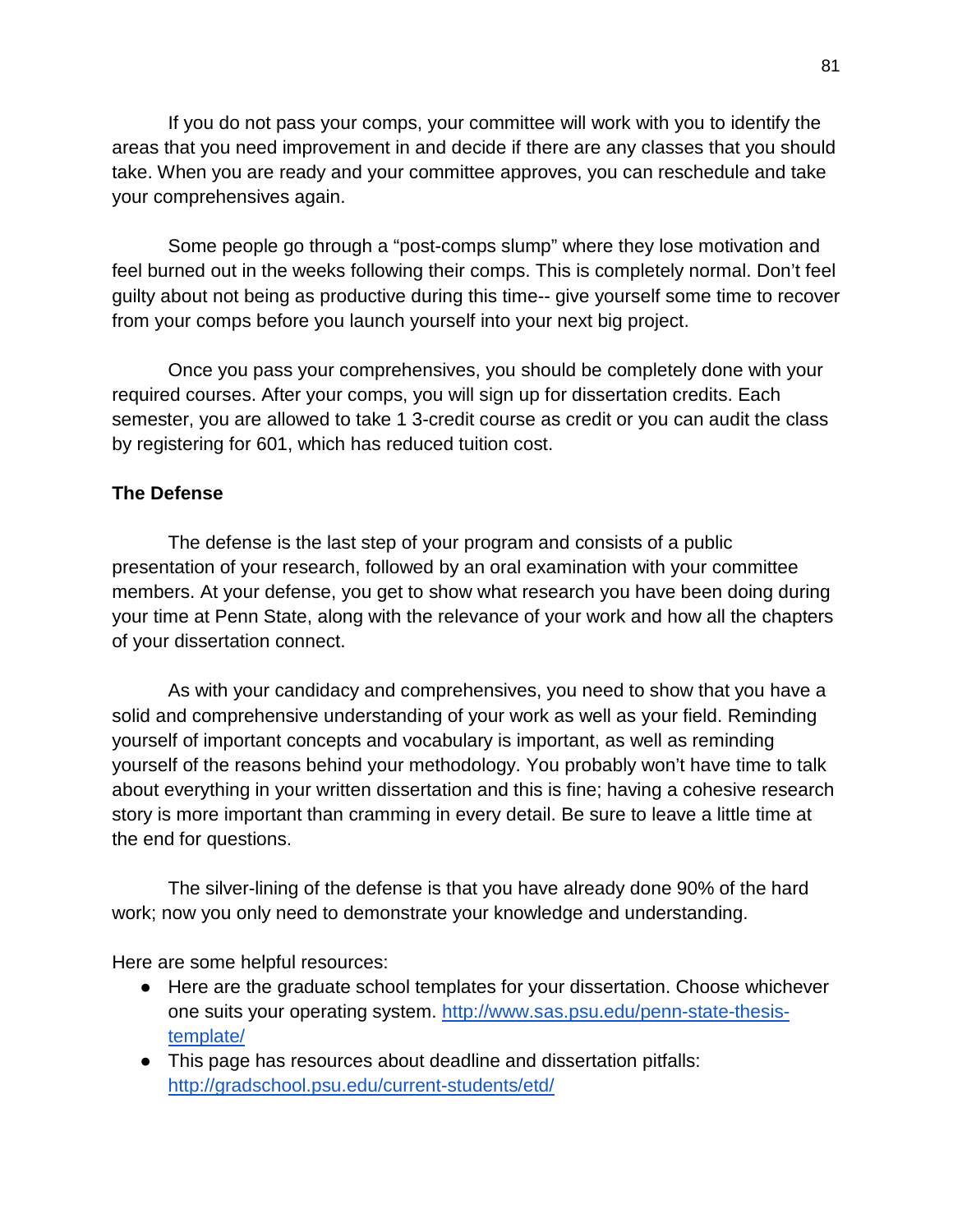## **Part 3: Life After Penn State: Preparing for What Comes Next**

# **Master's students: Continuing onto a PhD**

Some generally good advice is not to do a PhD if you are unsure about it. If you have no idea what kind of career you want and whether you need a PhD to do it, it might be a good idea to take a year or two off and explore other options to see if research is something you want to do.

If you've decided that you want to continue onto a PhD, you should start thinking about what kinds of research you are interested in and then look for programs with faculty members who do the kind of research you want to do. Often you will not be admitted to a PhD program unless you have already identified a faculty member who is willing to serve as your advisor.

To find potential advisors, start your search online. Many faculty have their own lab websites independent of departmental websites. You can also meet faculty at conferences: go to their talks or invite them to see yours! Ask faculty members about their research and see if they have positions open in their lab. Start contacting and building relationships with potential advisors as far ahead of time as you can, and keep following up with them.

When selecting an advisor, you want to make sure that your research interests align. Also keep in mind that you want to pick someone who will help you in your professional development. Ask others in the lab about their program and the lab environment, and see what they enjoy or what they don't. You will likely be there for 4 years or more, so don't take this decision lightly.

# **Contacting Professors Online**

The first rule is this: don't send the same email to everyone! When you copy and paste the same email and send it, you look more like a spammer than an actual interested student, and no one will want to read your email. You can use the same general framework for each email, but change it for each department and professor, and make sure you put the correct professor's name on each email!

Generally, your email should have 3 main components or sections:

● An introduction of who you are and what you are contacting the professor for (about a paragraph long)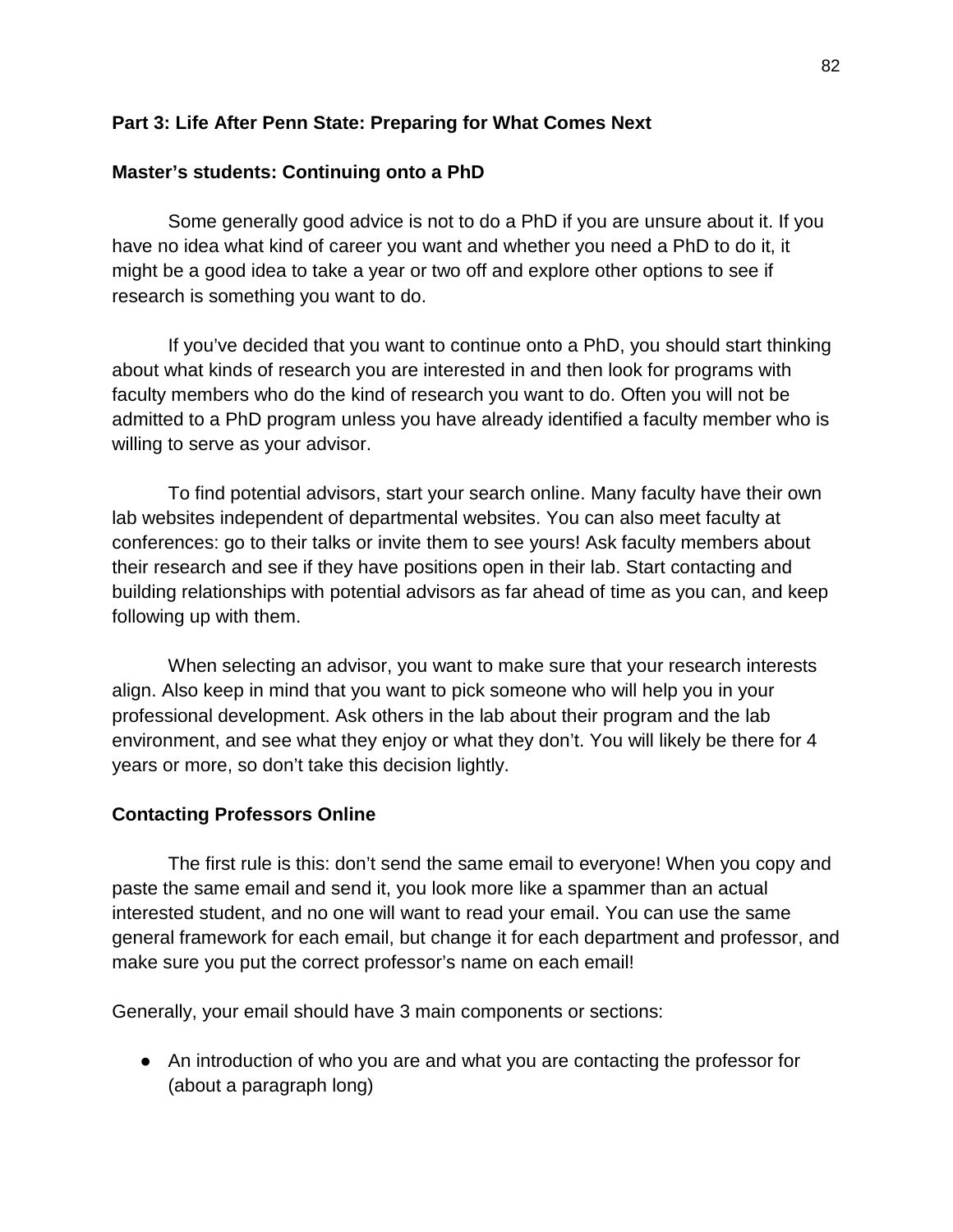- A concise summary of your research, and how it relates to what kind of work you want to do in the future (no more than 1 paragraph long)
- Ann explanation of why you want to work with that professor and why you would be a good fit for their lab (1-2 paragraphs)

You should attach a copy of your CV to your email. If you are comfortable with your GPA and grades, you can also attach an unofficial copy of your transcript. Here are some example emails to help you:

### **Example #1**

Dear Professor XXXXXXXXX,

My name is XXXXXXXXX, and I am interested in applying to the entomology program at Penn State University for this coming fall. Last spring, I graduated from the University of XXXXXXXXX, with a B.S. in Biology with a concentration in Ecology. My GPA upon graduation was XXX, and I have spent the past fall working on furthering my undergraduate honors thesis at the XXXXXXXXX Museum of Natural History under XXXXXXXXX.

I am interested in population dynamics and ecology of insects, especially that of invasive species and control factors. I have spent the last two and a half years working on my undergraduate honors thesis looking at the parasitic Hymenoptera community around the invasive winter moth in XXXXXXXXX, and also spent last summer working in XXXXXXXXX's lab with graduate student XXXXXXXXX, working with the predatory community surrounding corn pest species. My career goal is to be a Forest Service Entomologist or Extension Entomologist.

After looking at the extension website and reading some of your literature, I think that working with you will be a good fit to both my previous experience and interest in invasive species and population ecology. Over the summer I read "XXXXXXXXX" as a preparation for a project I was going to help XXXXXXXXX, with, and was interested to learn about the XXXXXXXXX, as an invasive species in XXXXXXXXX, and how it is being dealt with as this would provide a basis for a potential project with the extension, and further to apply this to other invasives I will work with in my career.

I was curious if you were taking on a graduate student for next fall, and if so, if you would like to meet with me. I can meet any date after XXXXXXXXX, as I live near campus and will be starting a job in XXXXXXXXX's lab. I have attached my Curriculum Vitae.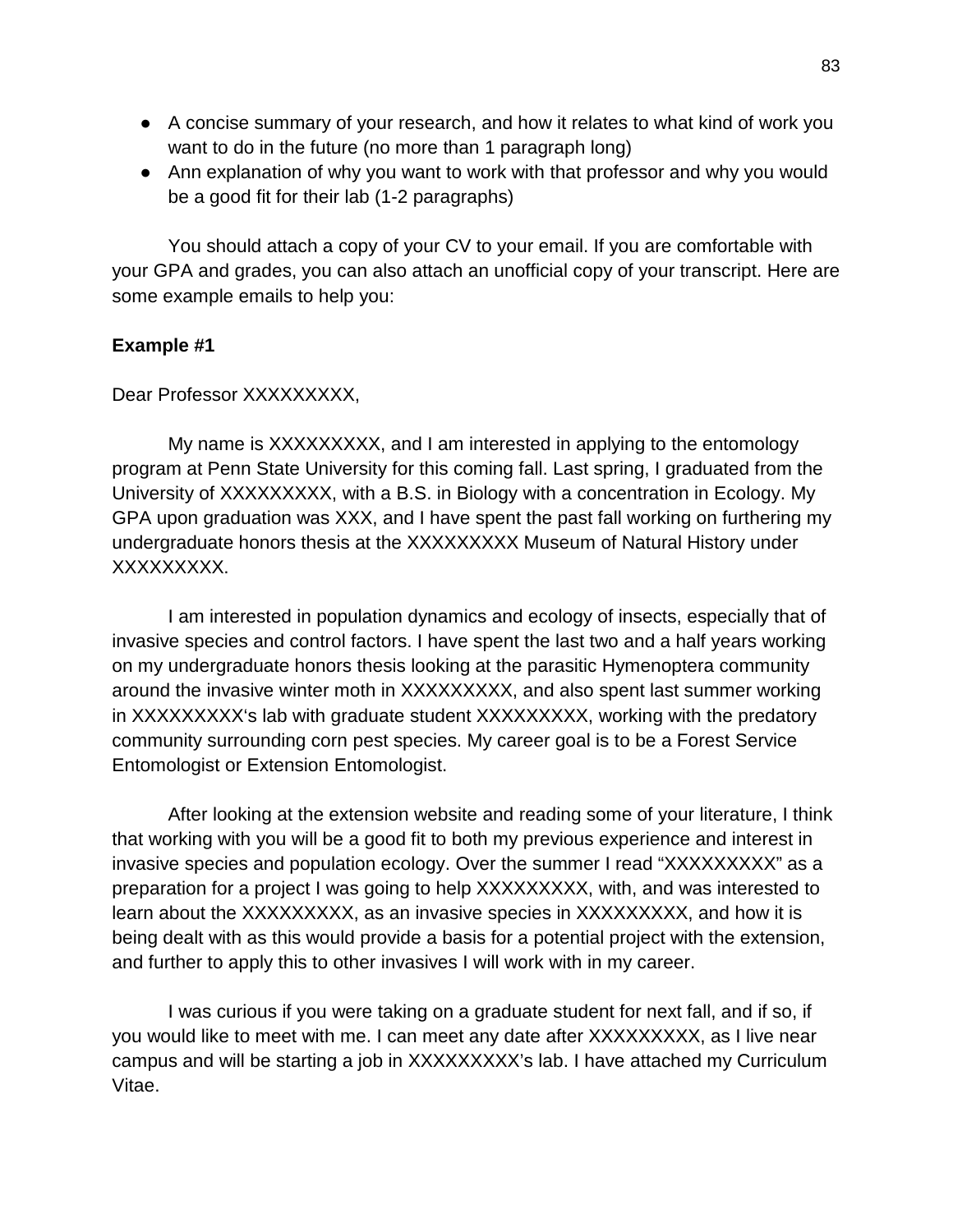Sincerely, XXXXXXXXX

### **Example #2**

Hello Professor XXXXXXXXX,

I am a Master's student at XXXXXXXXX University in XXXXXXXXX. I am currently looking to pursue a PhD in Entomology. and would be interested in attending Penn State. Are you taking in any new graduate students for Fall 2014? I have attached a copy of my C.V. and my unofficial transcript below.

My current research deals with the ecology of salt marshes in the XXXXXXXXX marshlands. For the past few years I have been doing a taxonomic study, collecting samples in the field and identifying all insects to the family level to determine the arthropod community composition and food web structure. My research is part of a larger project looking at the passage of heavy metal pollutants through marshland food web systems, and the possible use of XXXXXXXXX as an indicator species. As part of my sampling efforts, I designed and built floating pitfall traps to capture arthropods on the water's surface. I am currently working to publish my research.

Through my research, I have gained an appreciation for insect diversity and taxonomic work. I was also fortunate enough to go behind-the-scenes at the XXXXXXXXX Museum of Natural History and see their insect collections on an offcampus field trip. It was fascinating to see the decades of work that had accumulatedthere was one entire room just devoted to gall wasps donated by a single enthusiast. From that trip, I learned that so much work goes into such a collection, but also that so much more work needs to be done- there were many donated specimens that needed to be cleaned up and catalogued. The curator pulled out a folded-up newspaper for us that was full of hundreds of dried-up beetles. They were still being kept in the newspaper they had been donated in simply because no one had the time to take care of them properly.

I have kept up with your blogs on your lab website and on the XXXXXXXXX, website over the last few months, and always find your entries interesting (one of my favorites was the poem on insect genera). I know that you have had opportunities for graduate students in the past, and I would like to ask if there are currently any opportunities for graduate students in your lab or at the XXXXXXXXX.

Thank you for your time!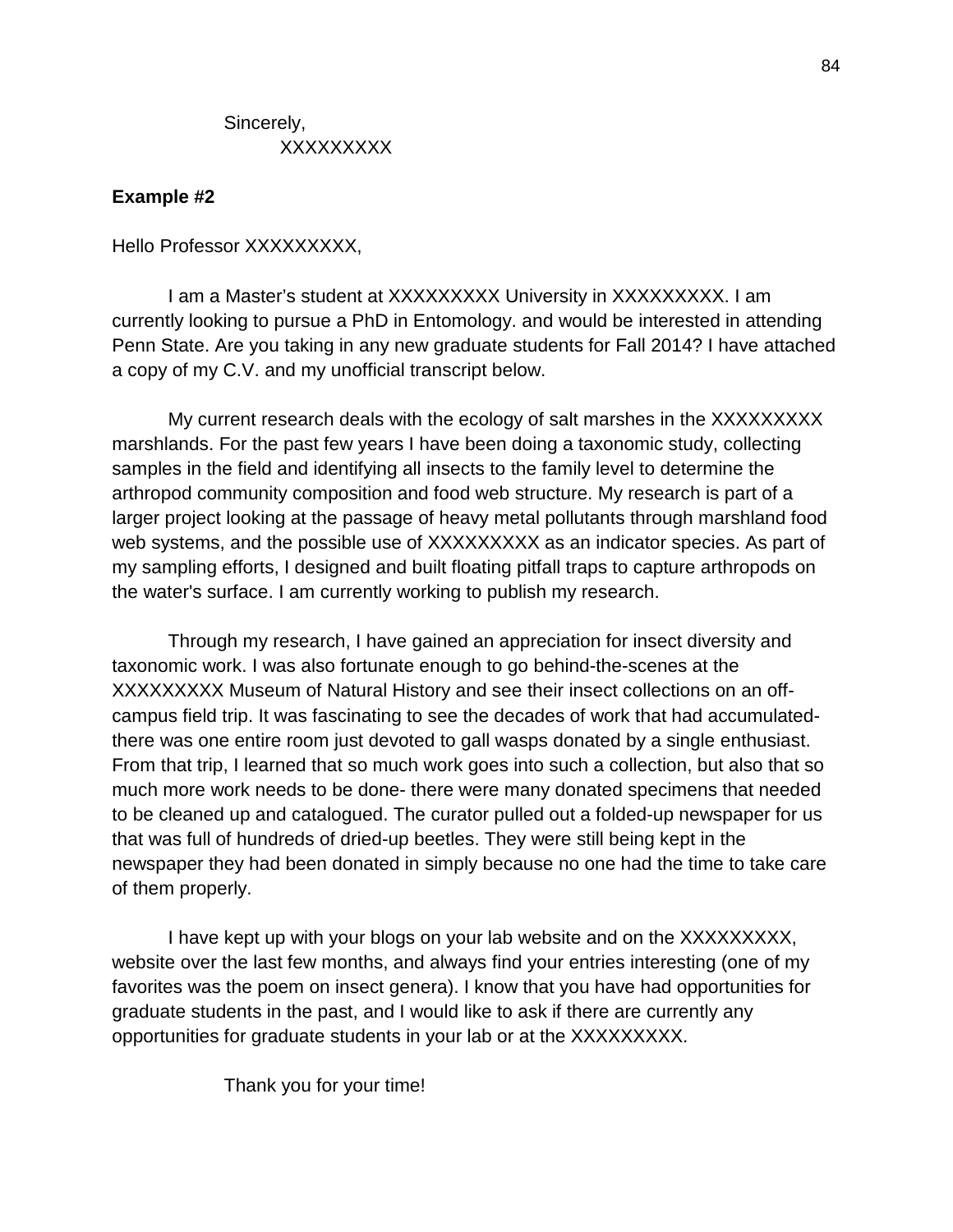### **Where to Pursue Your Degrees**

Some people stay at the same university for their undergraduate and Master's work, or their Master's and PhD work. Some do their undergraduate, Master's and PhD work at all different universities. Some people skip the Master's entirely and go straight from undergrad to PhD, either at the same university or a different one. There is nothing wrong with any of these options.

However, it is generally not recommended to do your undergraduate, Master's and PhD degrees all at the same university. Doing this can make you look sheltered and inexperienced. It is better to expand your horizons and get a broader view of the field by doing your degrees at different universities. Go explore your field!

### **Applying to Programs**

Many PhD programs require the GRE (Graduate Record Examination; find out more at [http://www.ets.org/gre\)](http://www.ets.org/gre). You likely took this already if you're coming from a Master's program, but you may want to retake it if your scores were low. If GRE information is not available on the website of the program you are looking into, then you can contact the department office, students in the program or your potential advisors about what GRE scores you should aim for.

GRE scores are not the only thing that admissions committees look at; having that contact with a potential advisor before you apply is very important, and factors such as GPA, research experience and publications, as well as internship and work experience will all count in the decision. A low GRE score or low GPA will not necessarily derail your academic career.

International students may also have to take the TOEFL (Test of English as a Foreign Language; find out more at [www.ets.org/toefl\)](http://www.ets.org/toefl).

You will also need letters of recommendation (see section below) and a statement of purpose. A good statement of purpose will showcase why you are a good addition to the program you are applying for. Your statement should show your passion for science and research, and discuss how you are qualified (research experience, paper publications, conference presentations, leadership experience, programs you have created, people you have trained, etc.). You should also discuss who you are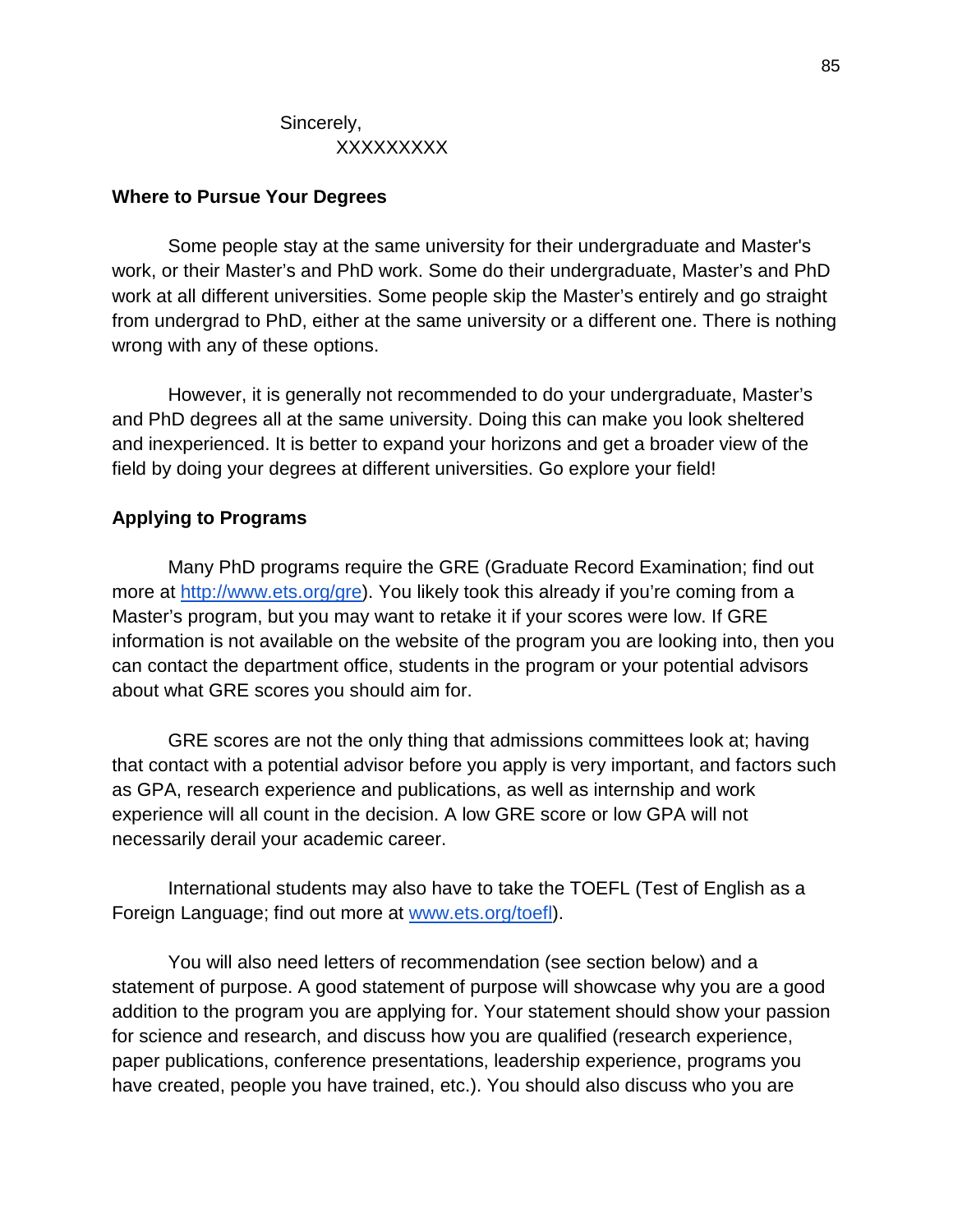interested in working with in the program (i.e. your potential advisor) and what kind of research you want to do.

# **PhD Students: Transitioning to a Postdoc**

A postdoc is typically thought of as training for those continuing onto an academic career and becoming a professor. However, a postdoc is not just for academic careers; if you're interested in doing any kind of research, a postdoc can be a great way to develop your own projects and demonstrate independence in research. If you are looking to get experience in a different research area or transition into a different career (i.e. industry, science policy, etc.) a postdoc could be a valuable opportunity to help you get the skills and training you need to transition to the career you want.

Don't just do a postdoc because you don't know what else to do. You really need to sit down and decide where you see yourself in five years and what you want to be doing. A postdoc position is a big time investment (1-2 years or longer) that might be better spent starting your career instead of delaying it. Figure out if you need postdoctoral experience for the career you want to pursue, and be sure to use your postdoc time to get additional training towards that career. A postdoc is a stepping stone, not a final destination.

Finally, don't feel pressured to work as a postdoc just because your professors want you to. If a postdoc position wouldn't benefit you for the career you want to pursue, then don't delay your career unnecessarily. You are not a failure if you decide that you don't want to continue onto a postdoc or pursue an academic career.

# **Tips for Finding Postdocs**

If you want to do a postdoc, you should know what kind of research you want to do and what kind of career you are interested in. Remember that a postdoc is a means to an end, and not the end itself. Start your search for postdocs at least a year before graduating; this will give you ample time to explore different options, build a relationship with potential advisors and apply for grants and fellowships.

Universities are not the only places for postdocs; you can also find postdocs in government labs, museums, and private companies. if you are interested in working in industry, see if the companies you want to work with offer post-doctoral positions. This is a great way to get experience with the company, and if there are job openings, companies will usually hire from their pool of postdocs.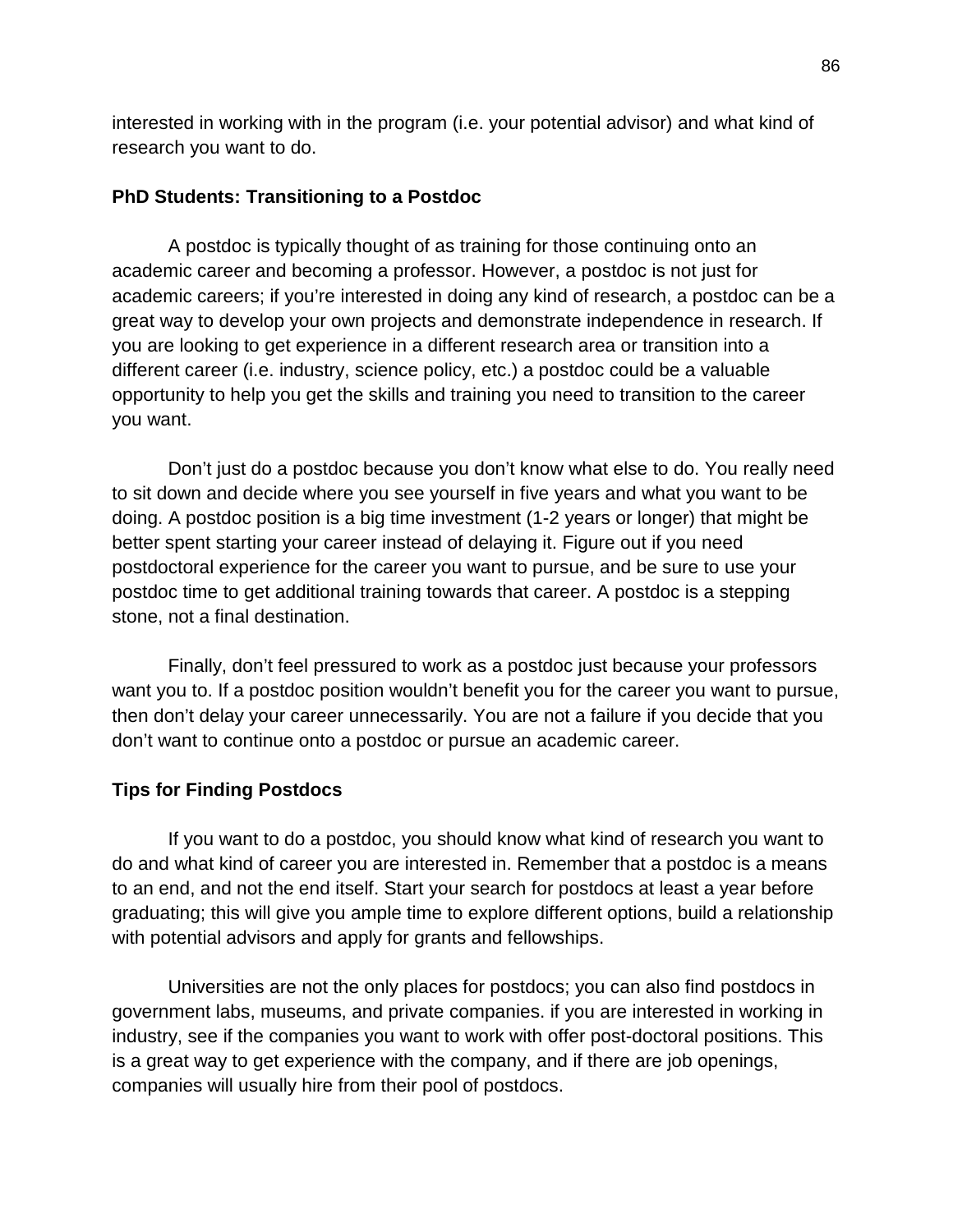As with finding a Master's or PhD program, you should research programs and departments online and see if their interests and goals match your own. Join listservs for professional organizations-- postdocs and other opportunities are often announced through emails here.

A great way to find postdocs or meet with potential advisors is at conferences. Attend their talks, and if you are presenting invite them to come and hear you talk about your research. Also, don't forget to talk to people in your department. You are surrounded by people who have experience and are willing to help!

# **Tips for Funding Your Postdoc**

You should start applying for funding from the end of your dissertation to your early postdoc years. Keep in mind that the process of applying for a fellowship can take 2-6 months. There are both research and non-research science fellowships, as well as training grants for industry, teaching, science policy and more. Funding opportunities are offered by industries, universities, professional organizations, foundations and more.

Here are some resources for finding postdocs, fellowships, and internships and funding:

- Science Careers page on the AAAS website (AAAS offers fellowships such as the AAAS S&T fellowship)
- National Postdoc Association curated list
- Universities such as UC Berkley, UPenn, UNC, and Duke have extensive lists of fellowships. Many universities also have an office of postdoctoral affairs that will help you find funding opportunities and prepare applications.
	- Penn State Office of Postdoctoral Affairs:

<https://www.research.psu.edu/opa>

- National Science Foundation
- National Institutes for Health (NIH)
- Helen Hay Whitney Foundation supports postdocs in biomedical sciences: <http://hhwf.org/research-fellowship/>
- SciVal Funding: a database that is free for PSU students to access
- Profellow.com
- The Graduate Women in Science (GWIS) National Fellowships Program: [http://www.gwis.org/?page=fellowship\\_program](http://www.gwis.org/?page=fellowship_program)
- Life Sciences Research Foundation (LSRF): <http://www.lsrf.org/home>
- There are international fellowships you can apply for too, such as:
	- Marie Sklodowska-Curie European Fellowship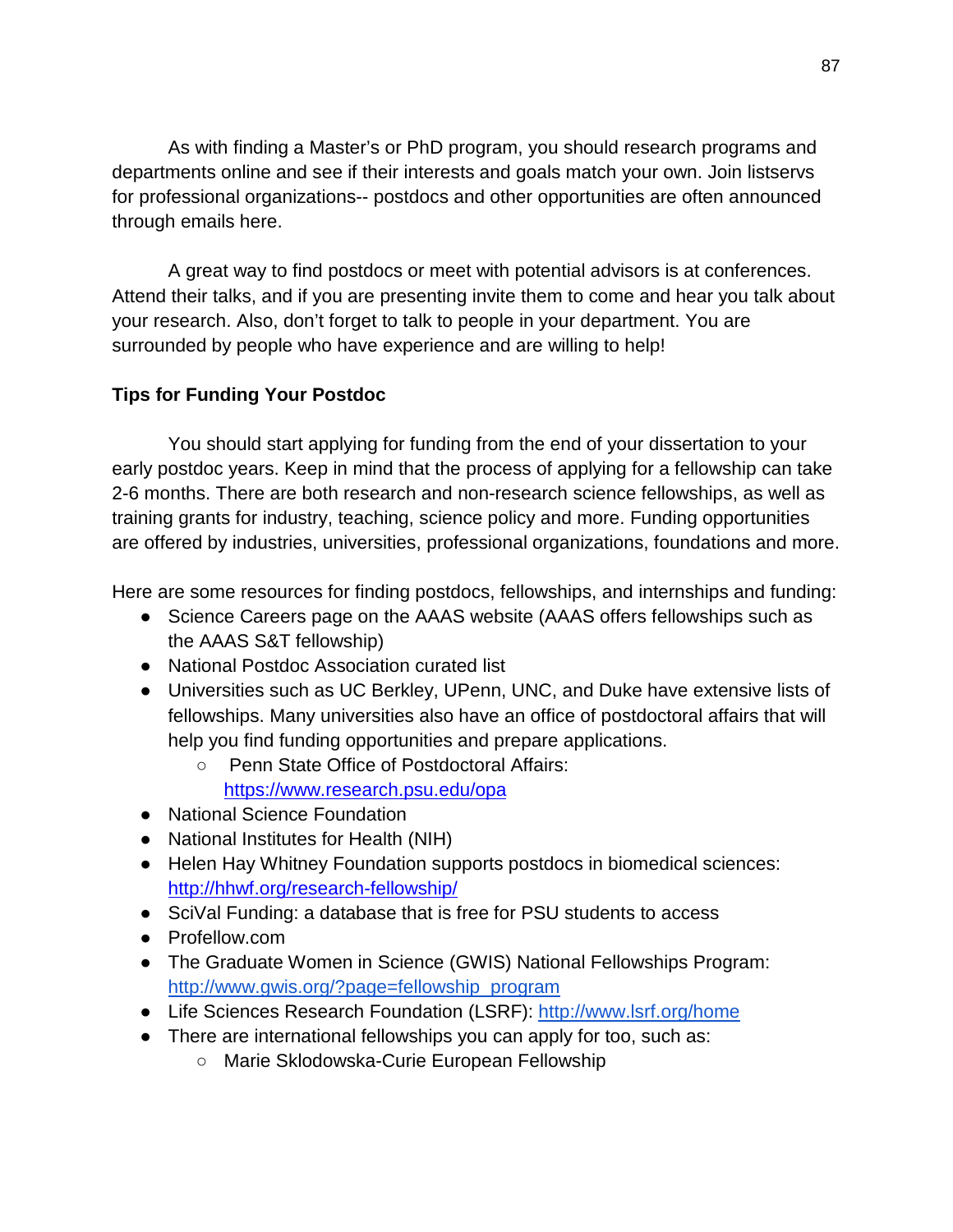- Humboldt Research Fellowship: [https://www.humboldt](https://www.humboldt-foundation.de/web/pub_progsearch.main?p_lang=en&p_forschungsaufenthalt_id=1&p_promotions_jahr=2016&p_karrierestufe_id=1&p_nation=USA&p_button_search=Search&p_detail_text_id=771)[foundation.de/web/pub\\_progsearch.main?p\\_lang=en&p\\_forschungsaufent](https://www.humboldt-foundation.de/web/pub_progsearch.main?p_lang=en&p_forschungsaufenthalt_id=1&p_promotions_jahr=2016&p_karrierestufe_id=1&p_nation=USA&p_button_search=Search&p_detail_text_id=771) halt id=1&p\_promotions\_jahr=2016&p\_karrierestufe\_id=1&p\_nation=USA [&p\\_button\\_search=Search&p\\_detail\\_text\\_id=771](https://www.humboldt-foundation.de/web/pub_progsearch.main?p_lang=en&p_forschungsaufenthalt_id=1&p_promotions_jahr=2016&p_karrierestufe_id=1&p_nation=USA&p_button_search=Search&p_detail_text_id=771)
- Japan Society for the Promotion of Science (JSPS) Fellowships for research in Japan: <https://www.jsps.go.jp/english/e-fellow/>
- Human Frontier Science Program (HFSP): <http://www.hfsp.org/>
- Company of Biologists journals each offer Travelling Fellowships: <http://www.biologists.com/travelling-fellowships/>
- EMBO Long-Term Fellowships: [http://www.embo.org/funding](http://www.embo.org/funding-awards/fellowships/long-term-fellowships)[awards/fellowships/long-term-fellowships](http://www.embo.org/funding-awards/fellowships/long-term-fellowships)
- Industries: some companies will offer fellowships
- USA Jobs Pathways: offers internships or student level entry into government positions
- Ask around and look at professional societies, meetings, conferences, journals, universities, foundations, etc. Network!

When applying for grants, you will need a strong CV. One factor that matters is how many publications you have; the more, the better. Something else that matters but isn't often thought of is how successful and established your advisors and collaborators are. Funding committees want to make sure that the research in the proposal can actually be accomplished. If your postdoctoral advisor and collaborators have successfully secure grants and funding, established their own labs and have access to different facilities and resources, it will make it easier for you to get grants.

For more about postdocs and for more help, you can contact or visit the Penn State Office of Postdoctoral Affairs at<https://www.research.psu.edu/opa>

# **Tips for Finding Jobs**

Figure out what kinds of jobs you are interested in, and start looking at the job market to see what types of jobs are posted. Read job postings to see what kinds of skills and experience is necessary. You should try to do this at least a year before you start applying to jobs. It's better to start sooner because if you look at a job posting and see that there are skills or experience that you don't have, you will have more time to get those skills or experiences.

If there is a specific kind of job you are interested in, find out what keywords are associated with that job. One way to do this is to save job applications, combine them into one document file, then use it to generate a word cloud and see what words come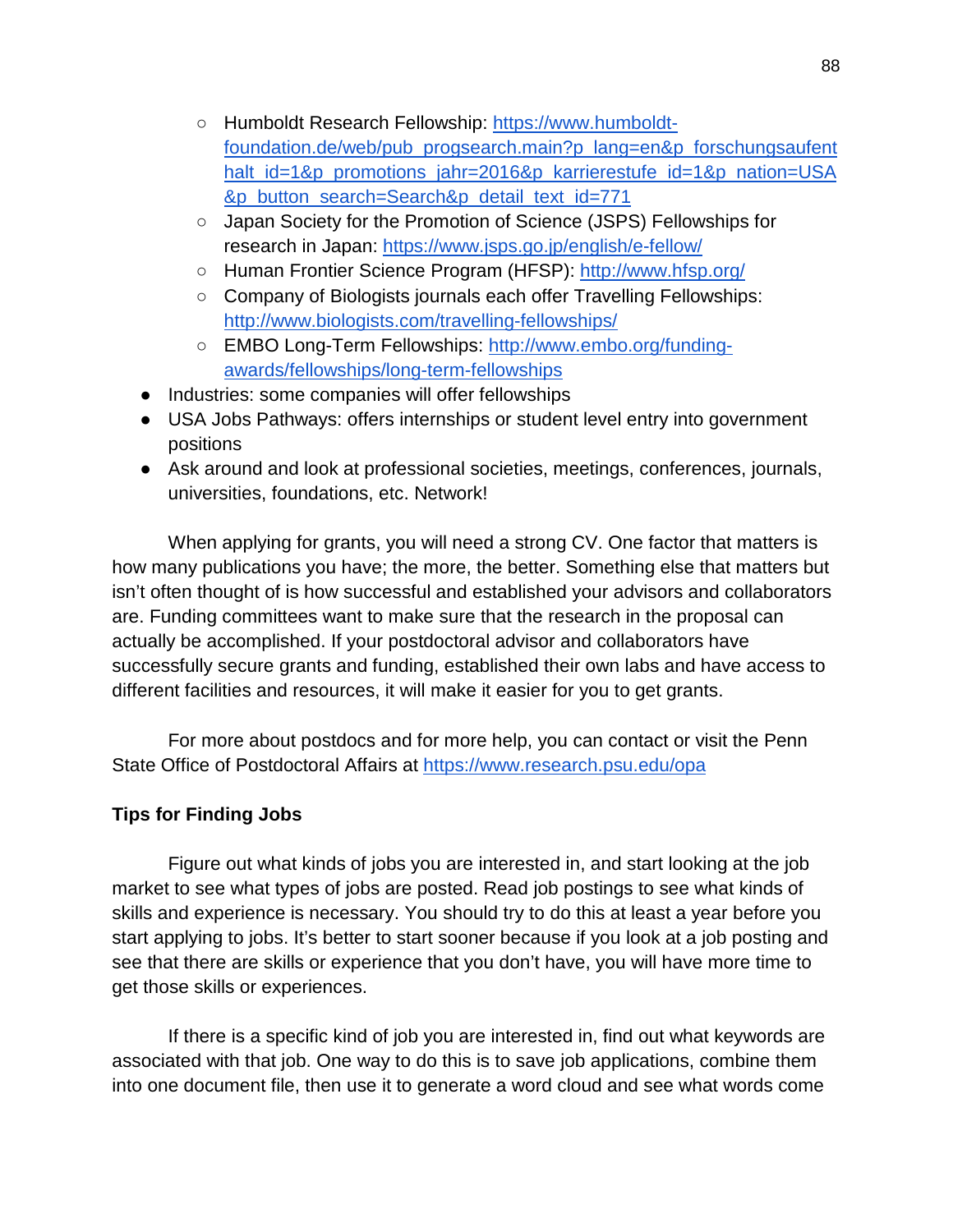up the most. Then, use those words to search for jobs. Make sure those words are also in your application materials (CV, resume, cover letters, etc.), as well as on your LinkedIn and other online or social media profiles. This will make it easier for people to search for you to fill positions.

There are tons of websites for searching for jobs based on type of job and locations. You can sign up for alerts when jobs you are interested in are posted. There are many different search engines and job websites-- figure out what kind of career you are interested in, and see where those jobs are posted.

Some examples of job-finding websites are:

- USAJobs
- O\*Net Online at<https://www.onetonline.org/>
- NatureJobs at<https://www.nature.com/naturejobs/science/>
- HigherEdJobs at<https://www.higheredjobs.com/>
- Chronicle of Higher Education ChronicleVitae at [https://chroniclevitae.com/job\\_search/new?cid=UCHETOPNAV](https://chroniclevitae.com/job_search/new?cid=UCHETOPNAV)
- And more general ones like SimplyHired, Monster, Indeed.com, LinkedIn, Craigslist, etc.

If you are a member of any professional societies, you should check out their websites for career resources and job postings. For example, the Entomological Society of America posts jobs at [https://www.entsoc.org/listjobs.](https://www.entsoc.org/listjobs) You can also create an account and add your CV and information to the ESA resume database at [https://www.entsoc.org/listresumes.](https://www.entsoc.org/listresumes)

Check out what social media and websites people in your field tend to use. For example, many entomologists use Twitter or Facebook and may post jobs there. Make accounts on websites that people in your field tend to use so you can follow them and keep up-to-date.

# **Networking and Informational Interviews**

The majority of jobs are found through networking (check out the section above on networking for more information). However, even though the point of networking is to find jobs, you should NEVER ask someone for a job. This may seem counterintuitive, but asking someone for a job can make you appear desperate, and can make the person you ask feel awkward or uncomfortable. Instead, tell them that you are coming to the end of your program and will be on the job market soon, and ask them if they are aware of any opportunities in the field. This is a good way to let people know your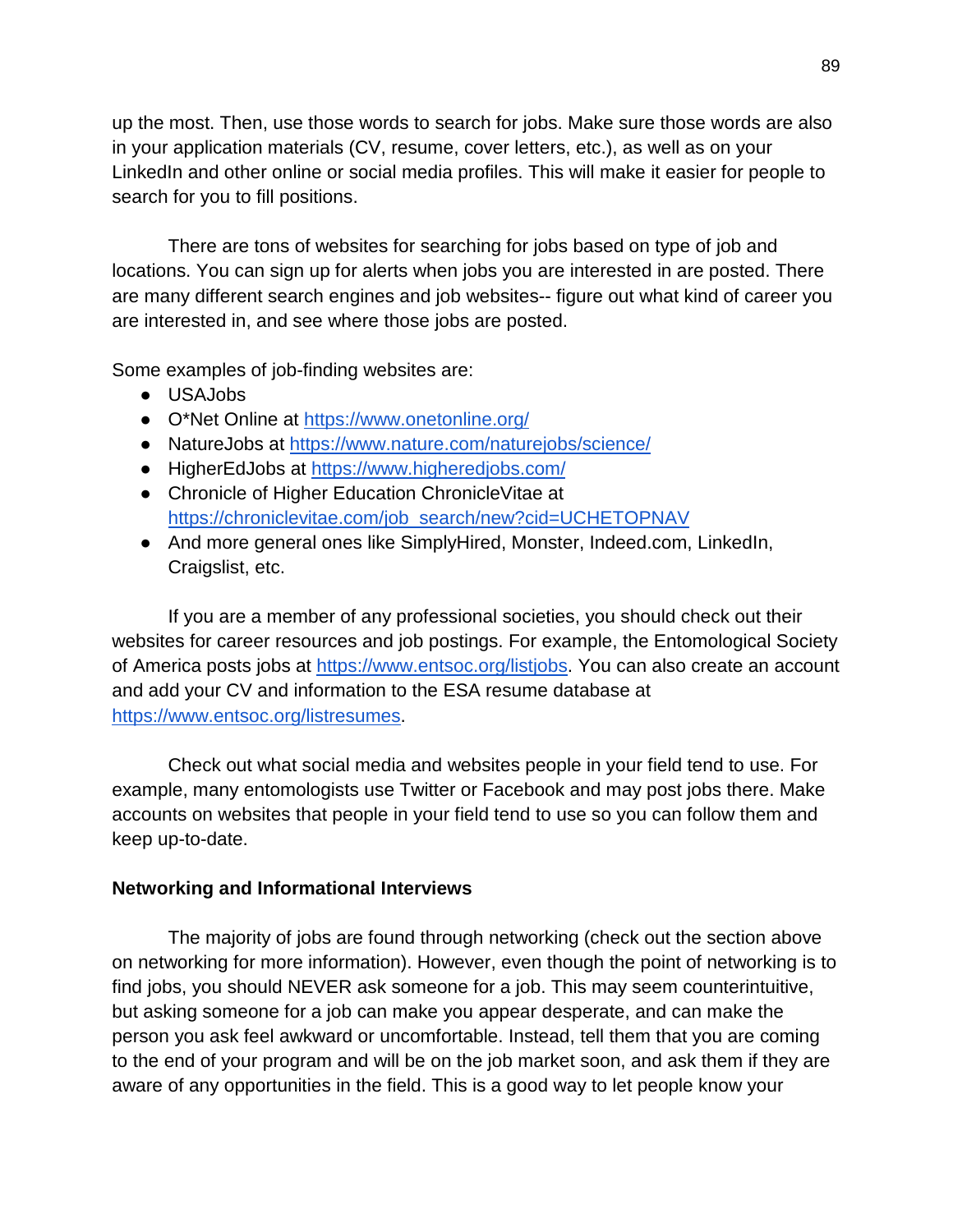situation and give them an opportunity to help, without putting pressure on them to find you a job.

You can contact people who have the types of jobs you want and conduct informational interviews. Send them an email saying that you are interested in X kinds of jobs, and ask if they have any time to chat about their job. Most people will be happy to talk, whether it be in person, on the phone or through email. If they agree, then come up with a few questions to ask, such as:

- How did you start doing this kind of work?
- What do you like/dislike about your job?
- How do you see the future of the field?
- What can people who are interested in getting this kind of job do to prepare themselves?
- Are there any professional organizations or networking events I should join or attend?
- Is there someone I should talk to about careers in this field? Would you be willing to introduce me to them (in person or through email?)

Try not to overwhelm the person or ask too many questions the first time you speak with them. Be polite, thank them for taking the time to talk, and ask if you can contact them again if you have any more questions.

# **Tips for Using LinkedIn**

LinkedIn is like a professional Facebook for building your career. This is an essential tool, especially if you are looking for jobs outside of academia. There are many articles written on how to use your LinkedIn effectively, but below are a few basic tips:

- Write a profile summary. Think of this as the written version of your "elevator pitch"-- say who you are, what you do and what types of work or careers you are interested in.
- Make sure to add your education, experience, past employers and any other important details to your main profile page. Be specific-- try to include statistics or numbers of what you have done (for example, "saved farmers X amount of money by doing Y" or "hired and trained X number of student workers in Y").
- Have a professional picture of yourself.
- See if there are groups for professional societies and join them. You can also join any alumni groups for your graduate and undergraduate institutions, as well as your high school. All professional groups have a job section where members post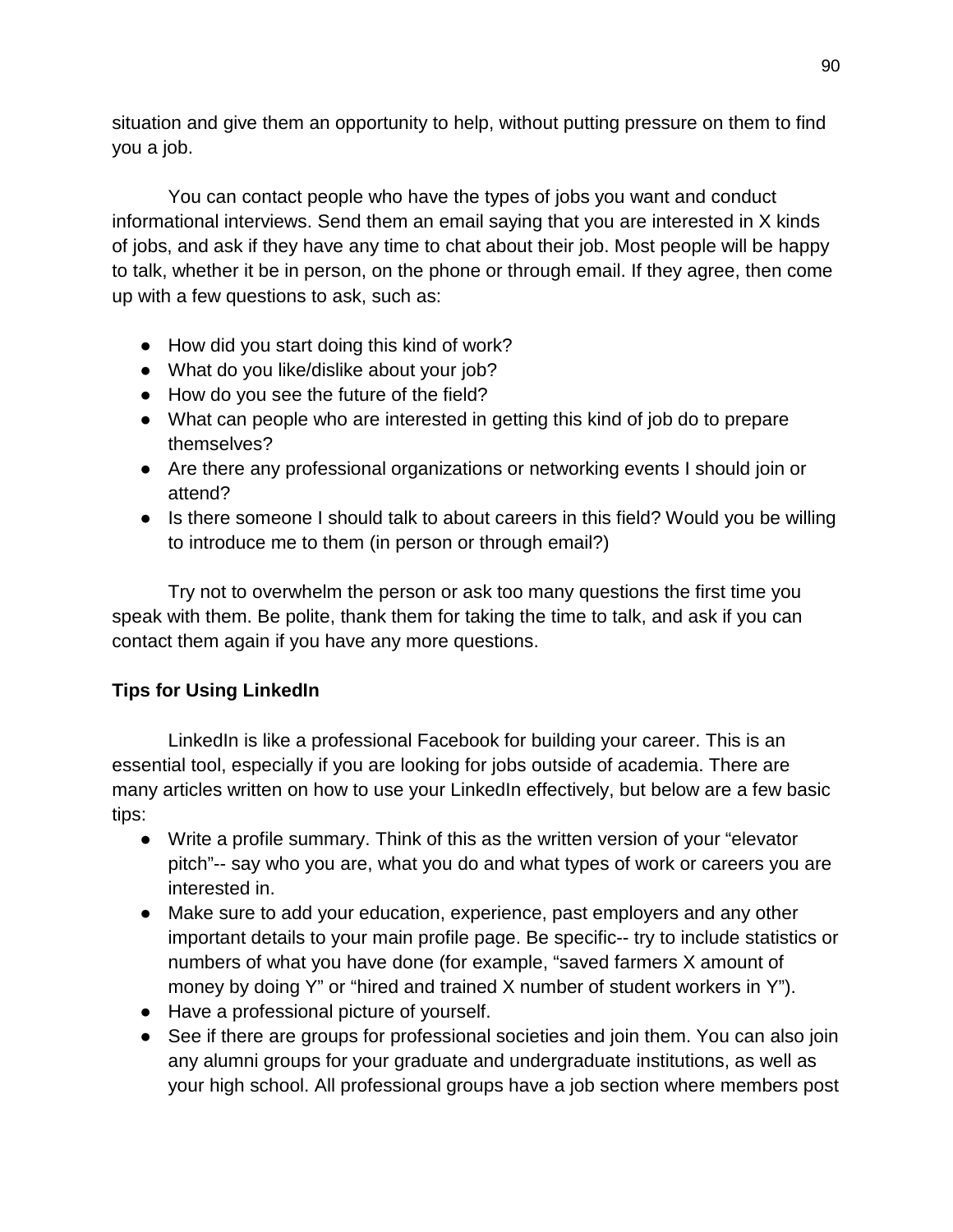if they are hiring or not. If you are looking for jobs in a specific area, you may want to join any groups for that area as well. Penn State has multiple Alumni chapters for different cities and regions--check them out!

- Find companies or institutions you are interested in working for and follow them. You will then see any updates or jobs on your Newsfeed.
- Be active-- keep your LinkedIn up-to-date. You can also post any accomplishments or updates of what you are doing on your Newsfeed, such as when you have a paper published or when you attend a professional conference.
- Check out LinkedIn's job-finding feature.
- LinkedIn also has a career advice feature where it will put you in touch with people in different fields who are willing to give you advice or talk with you about different careers.

# **Tips for Applying to Jobs**

Just because you don't have all of the experience or skills they are asking for in the job listing doesn't mean that you shouldn't apply. You should apply anyway; you never know specifically what the hiring officers are going to focus on. There is always time to learn things later, and they will train you on the job as well.

One way to stand out from other applicants is to contact employees within the company or department that you are applying to. Invite them to connect with you by sending a short email with a few sentences explaining that you are interested in a specific position and would like to know more about that position. Ask them if they have time to chat or Skype with you, and be ready with questions. Current employees can often give you insight about what you should include on your resume or CV, and they may even be able to tell you what kind of person they are looking to hire, or what the hiring managers like or don't like in an application.

# **Curriculum Vitae (CVs) and Resumes**

Depending on the type of job you are applying to, you will need either a curriculum vitae (CV) or a resume. CVs are commonly used in academia, whereas resumes are commonly used outside of it.

A CV is a list of everything you have ever done in your life as an academic. It usually has the following sections:

- Name and contact info at the top
- Education
- Publications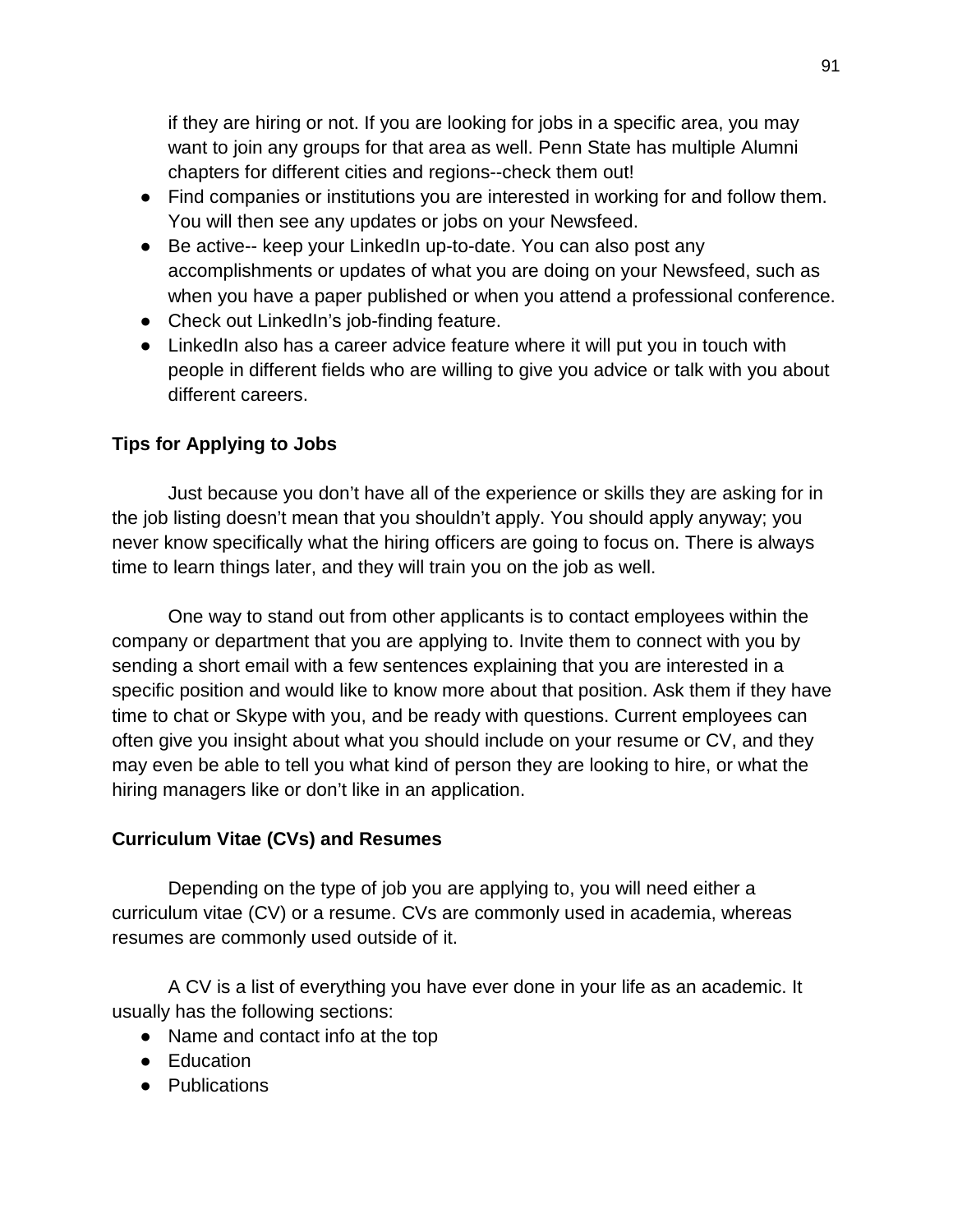- Research Presentations
- Outreach Experience
- Honors and Awards
- Mentorship and Leadership Experience
- Grants
- Teaching Experience
- List of Relevant Courses

Whereas your CV is a list of everything you have ever done, a resume is meant to show that you have specific experience for a specific job. Resumes are usually only a page long, though there are exceptions (for example, when applying for a government position through USAjobs.com, resumes are usually longer and more detailed).

You should tailor your resume to each job you are applying for. Look through a job application, see what specific skills and experience they want from applicants, and then make sure you include those on your resume. Also figure out what keywords are important, and be sure to include those in your application materials. Don't just send the same resume to different people-- it looks lazy and unprofessional.

It helps to have a master file listing all of your experiences and skills. Then, when preparing your resume for a specific job, you can go through the master file and choose what is relevant.

It also helps to look at other people's CVs and resumes, especially if they hold a position similar to what you are applying for.

When sending your CV or resume, always be sure to send it as a pdf so that the formatting doesn't change if opened in other programs or on other systems.

#### **Letters of Recommendation**

Pick people who will make you look good-- they should have a good reputation and be able to speak about your strengths and what makes you good for the program/position you are applying for. Give your letter writers at least two weeks ahead of time to prepare their letters of recommendation (longer is better). Send reminders so they do not forget.

The way to get a good recommendation letter is to make it easy for your letter writers. Tell them what they need to include in the letter, send them your C.V. and make notes of specific events, accomplishments or qualities you want them to mention.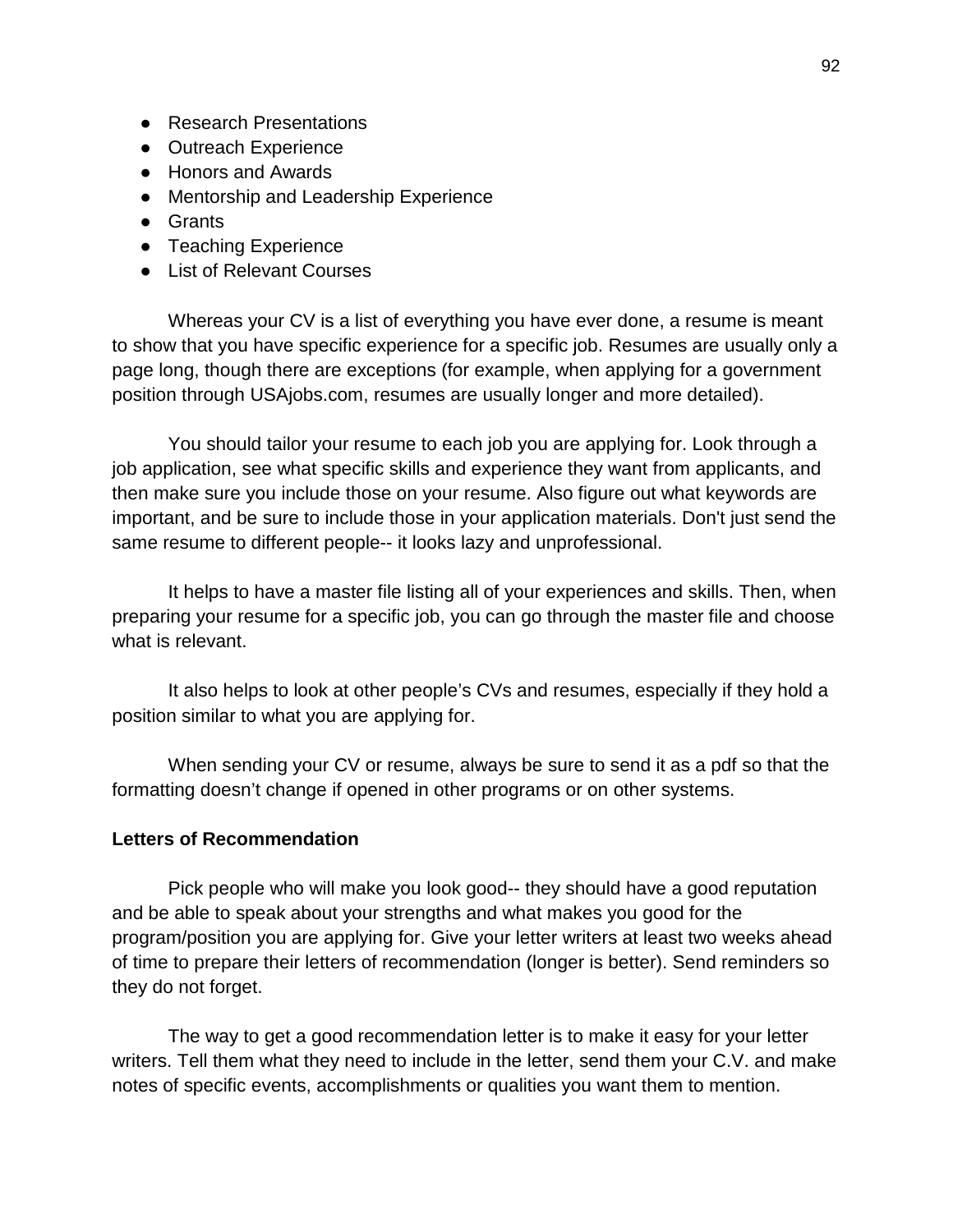#### **Cover Letters**

When applying for a job, you should always write a cover letter. Let's repeat that. **When applying for a job, you should always write a cover letter.** 

A good cover letter will show your passion and convince the hiring manager why you are a good fit for the position. Don't use the same cover letter for multiple jobs- each cover letter should be tailored to each specific company and its needs. Look through the job listing carefully to figure out what skills or experiences they are looking for in a candidate, then write about how you have these skills and experiences. If you don't have the exact skills or experiences requested, then write about the ones you do have. Emphasize how these other skills and experiences relate to the job you're applying for, and how they make you a qualified and competitive candidate.

Numbers and statistics showing your productivity and accomplishments are great on resumes and in cover letters. Here are some examples:

- "Hired and trained six undergraduates in scientific research"
- "Presented research at a national conference in front of X number of people"
- "Saved X amount of money by doing"
- "Managed a project that saved farmers X amount of money"
- "Reduced crop loss by X percent" or "Increased yields by X percent"

Don't list everything that you've ever done; that's what your CV or resume is for. Instead, use the cover letter as a chance to highlight some important things you've done that relate to the job you are applying for. Your cover letter is meant to complement your CV and/or resume.

Something else important to keep in mind is how you stand out from other candidates applying for the position. What makes you unique? What do you have that other candidates don't? How can this help the organization/company you are applying to? How could your unique skills help you do your job better, and accomplish things that no other candidate is capable of? Know what differences set you apart from the rest of the applicants, and use them to your advantage to convince the hiring managers that you are the ideal person for the job.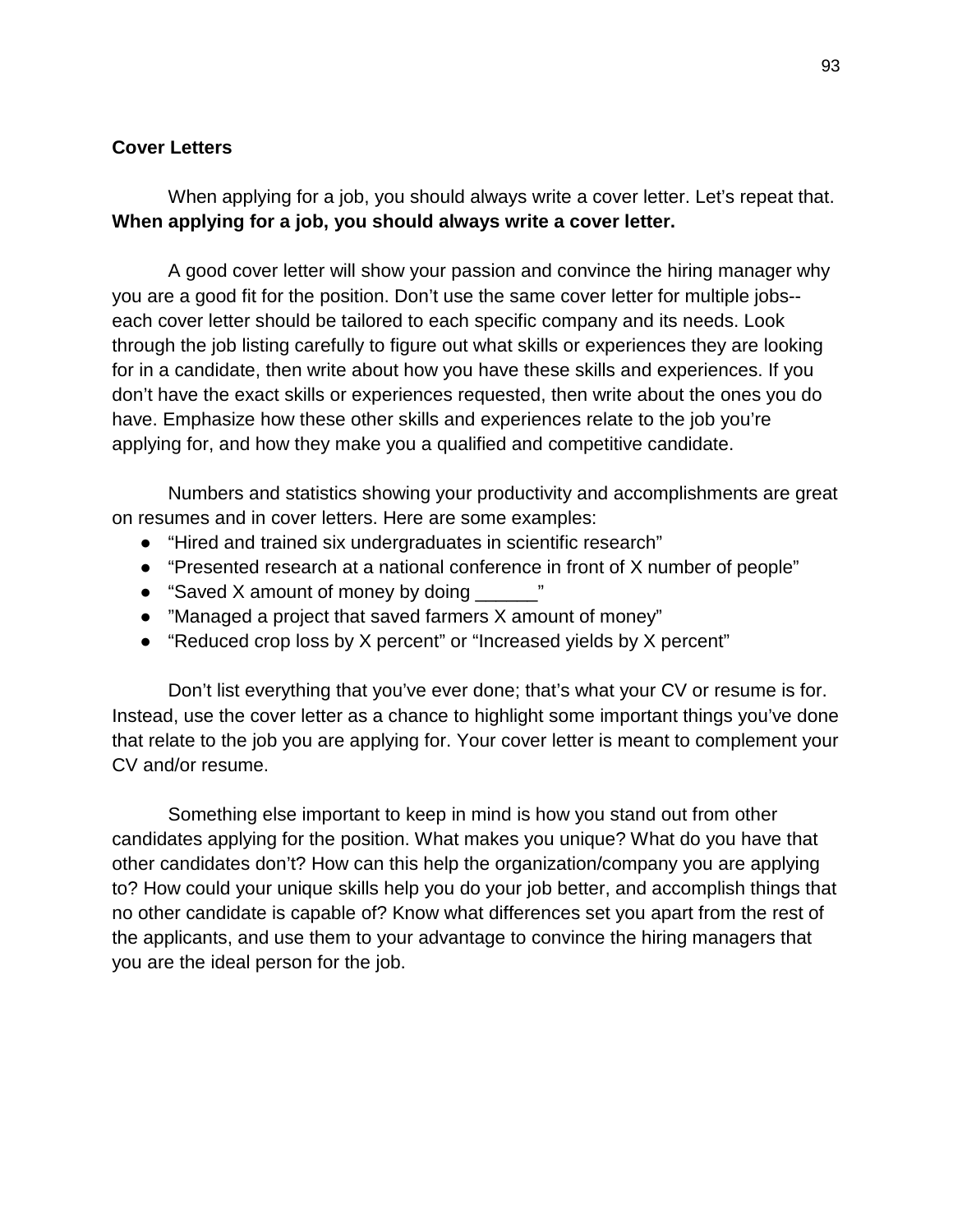#### **Hearing Back**

If they are interested in your application, they will invite you for an interview. The interview may be in person, over the phone, or through a video-chat online service such as Skype or Zoom.

If they are not interested in you, you will usually get an email or phone call saying so. If you want, you can contact them and ask for feedback on what you could do to improve your application next time. Some will give you feedback, but others may not. Some have a policy against giving feedback because of liability concerns.

What if you don't hear back? It is usually polite to wait three weeks after the deadline, the send a follow-up email or phone call. Some companies may not contact applicants unless they are interested in interviewing them. Check the original job application to

#### **Preparing for Interviews**

Prepare ahead of time and do some background research on the position you are applying to and the employer (organization, university, business, etc.). If you know who you are interviewing with, do background research on them and try to anticipate what kind of candidate they are looking for and what kinds of questions they will ask.

At the beginning of your interview, you will usually be asked to give a brief (1-5 minute) introduction. Along with introducing yourself, you can include why you are interested in the position, and why you are a good fit for the position and the employer. Basically, you want to answer the question: "why should we hire you?"

Your interviewers will then ask you a series of questions to evaluate whether you are good for the job or not. Look up potential interview questions online and prepare for how you will answer them. You can look up the most popular interview questions asked by interviewers at the places to are applying to at websites like Glassdoor and Quora.

#### **Some examples of questions you may be asked during interviews:**

- How do you see yourself fitting in with the company/lab/organization/etc.?
- What are your interests? What do you like the most about your current job? The least?
- I saw on your resume/CV that you did Equipment Can you tell us more about that?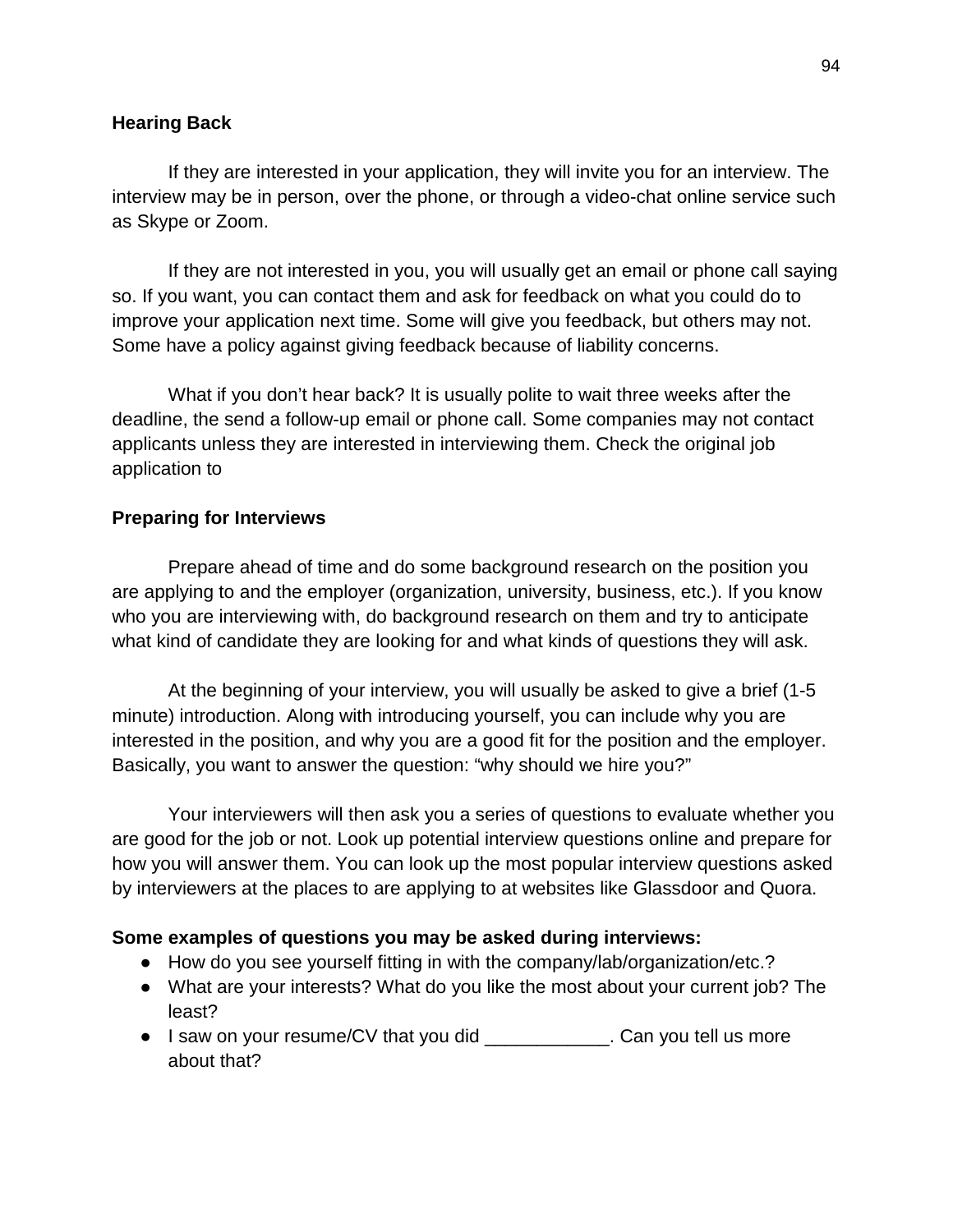- What's an example of \_\_\_\_\_\_\_\_\_\_\_\_ situation/problem you have worked on in the past?
- How would you handle situation/problem?

# **It is illegal for your interviewers to ask you questions about your**:

- Age
- Race or ethnicity
- Country of national origin or birth place
- Gender or Sexual orientation
- Religion
- Medical history, medical conditions or disabilities
- Marital status, family status or pregnancy

If you do get questions related to any of the topics above, you can choose whether or not to answer.

If you don't want to answer, you can say "I do not think that you are legally permitted to ask me that question, and I do not feel comfortable answering it" or just "I am not comfortable answering that question"

If you want to answer and have no problem with them knowing whatever details you want to provide, then by all means answer. It's your decision, but understand that if you give them that information, it may affect their decision whether to hire you or not.

**Note:** Although it is illegal for your interviewers to ask you about the topics above, it is not illegal for you to talk about them. Something important to note is that as soon as you offer up any information regarding the topics above, you have given them permission to ask you follow-up questions about it (for example, if you mention that you have kids, they are allowed to ask you how many, how old they are, etc.) Best advice: if you don't want to be asked about something, don't mention it.

# **The Huck Assessment**

The Huck Assessment is a practice behavioral interview that will tell you your strengths and weaknesses when it comes to interviewing. It is open and free for all graduate students. You can read more about the Huck Assessment at [https://wiki.vpr.psu.edu/display/HGSA/Graduate+Student+Assessment+System.](https://wiki.vpr.psu.edu/display/HGSA/Graduate+Student+Assessment+System) To sign up for the assessment, email huckassessment[@psu.edu](http://psu.edu/)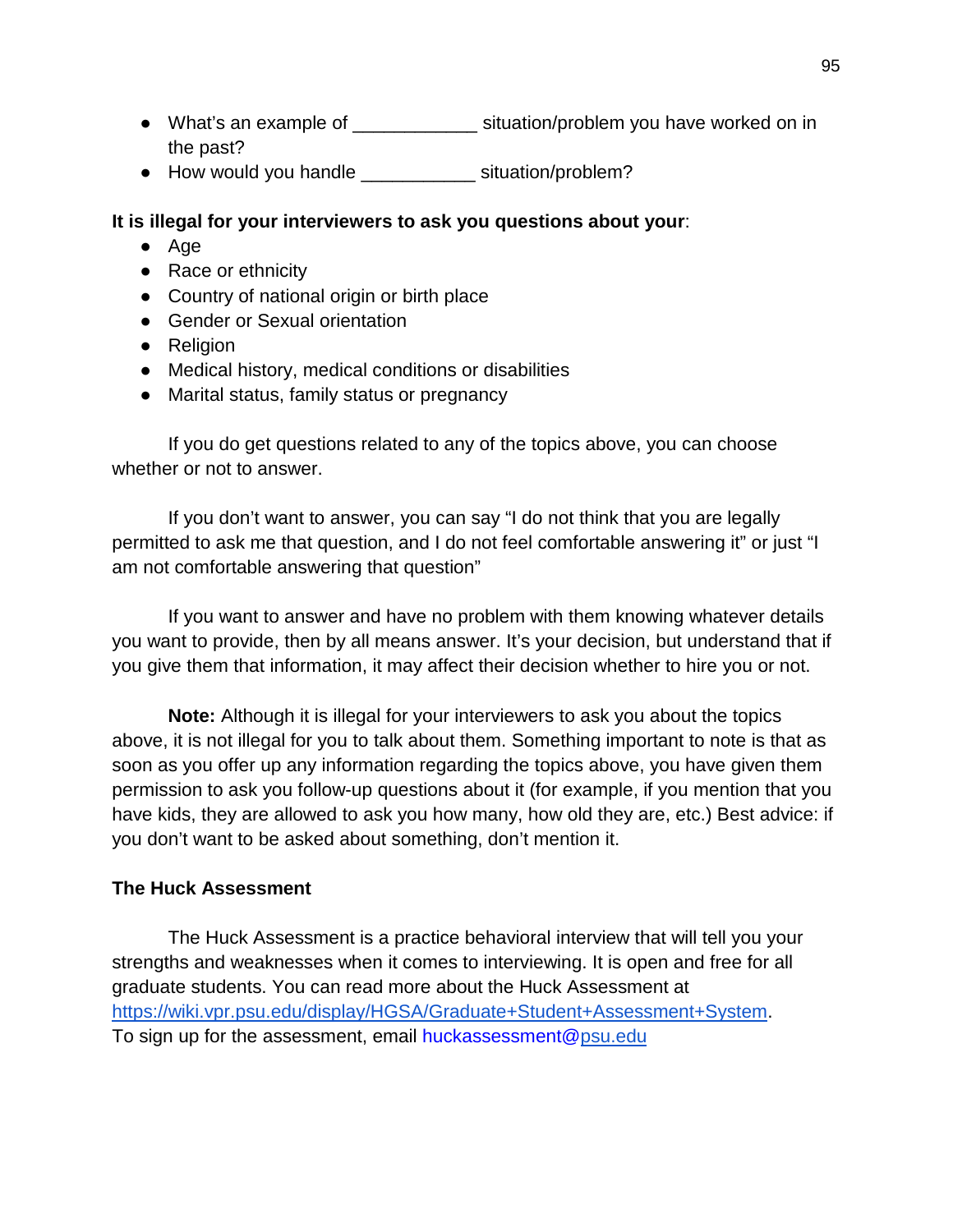#### **Job talks**

Your job talk should be tailored to the job that you are applying for, and the amount of time you spend discussing a component of the job should be equal to the amount of time you would be doing that component of the job. For example, if the job is 25% research and 75% teaching, then make sure that only 25% of your talk is about research and the rest of the talk is focused on your teaching.

When applying for academic or research positions, you will often need to give a presentation on your research and how you will continue it if you get the job. You will then often have meetings with others (potential co-workers, faculty, current students, the deans, and even stakeholders). Remember that these are important components of your interview, and you will be evaluated and judged based on how you act and what you say after your talk as well as during your talk. Treat everyone with respect.

If you are interviewing for a teaching-intensive position, you need to have a wellthought-out statement on your teaching philosophy. You will likely need to give two talks, one on teaching and one on research, but the teaching talk is more important. If you need any supplies for your research, try to tie them into your classes. Any equipment you request should be used for both teaching and research. Be sure to highlight how you will get undergraduate students involved in research and science. Also, highlight how you will promote diversity in your students.

If you are applying for an extension position or a job that includes an extension component, then highlight concrete examples of how you have engaged with the public. If you have no experience here, then give examples of how you could engage with the public if you got the job. Do research on the types of organizations or programs available in the area, or otherwise take the initiative and create your own opportunities to engage with the public. Keep in mind that the core of extension is communication, and that there are many ways you can do this; publications can often be turned into fact sheets for the public, as well as blog posts and podcasts. You can also use social media platforms like Twitter to communicate with the public. Think about ending your talk with a 5-10 minute example of a presentation that you would give to the public, stakeholders, etc. This is a good demonstration of basic communication skills, especially if you don't have a lot of that on your CV.

As with other interviews, you should prepare ahead of time and do some background research on the program you are applying to. See what facilities are there and if there are opportunities for you to become involved in pre-existing organizations or start your own programs. If you know who you are interviewing with, do background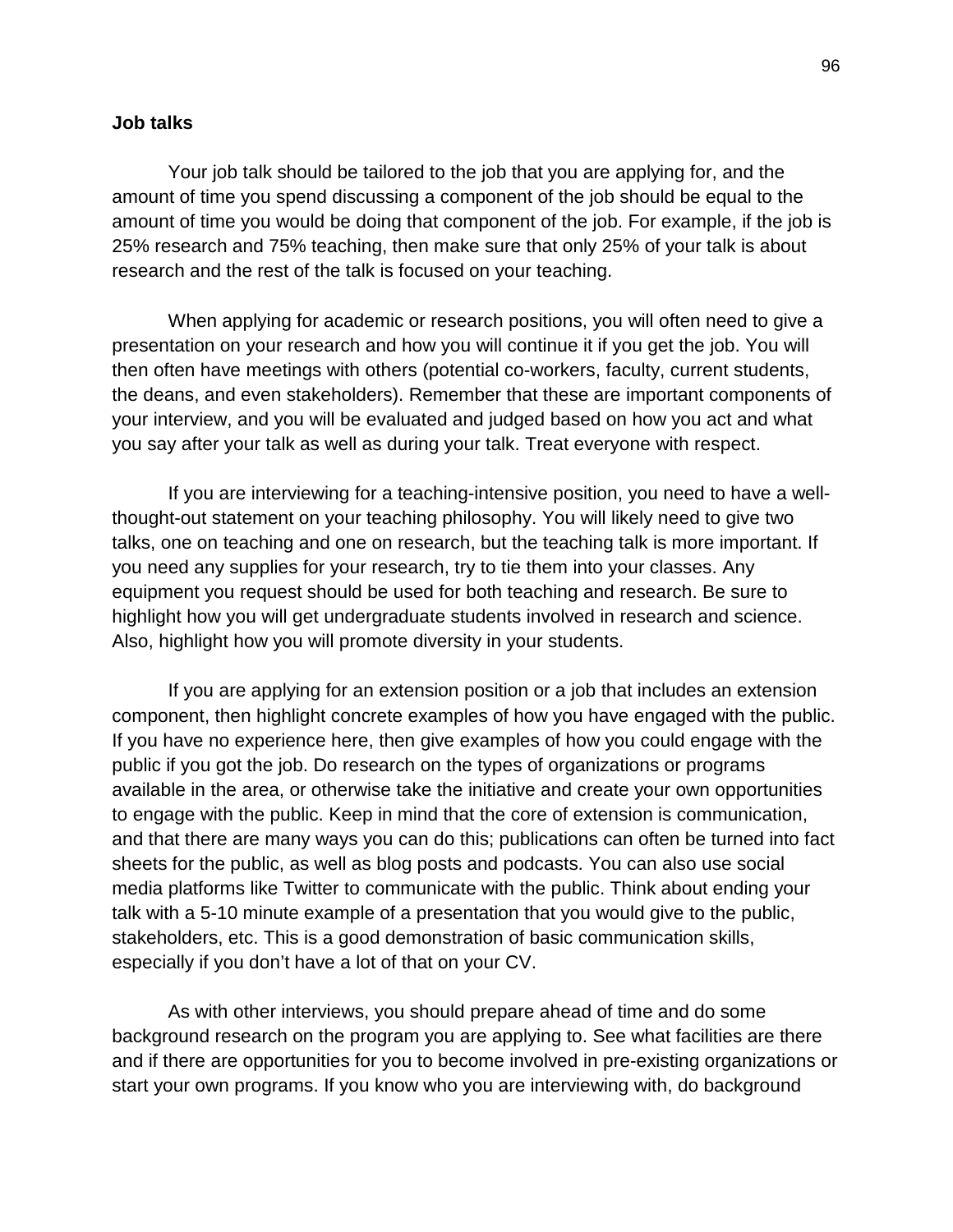research on them. Try to figure out what they want in a candidate. Go to job talks held by the department to see how they are done, and practice your own job talk with your advisor or members of your lab group for feedback.

#### **Salary Negotiation**

Research salaries ahead of time. You can use websites such as Glassdoor to see how much they typically offer for a given position. Salary negotiation doesn't just include salary, but also how many times you come up for promotion, healthcare, shares in company stock, vacation days, holidays and more. If they cannot match your salary expectations, you may be able to ask for more vacation days or a quicker review time before you come up for promotion instead. You should weigh the pros and cons of each, and negotiate on what matters to you.

Finally, make sure to get everything in writing!

#### **When You Get a Job**

You should save a copy of your specific job description and duties. Having a list of what is expected of you as an employee is useful for negotiation in case your supervisors try to add more duties or change the roles of your job later on. It's also a useful reference when preparing for performance reviews/tenure, asking for a promotion, or looking for other jobs (your job description is basically a list of your qualifications).

#### **Other Job Search Resources**

The Career Center at Penn State is a valuable resource in your job search. You can have up to ten free meetings with a career counselor every year. Before you can make an appointment, you will have to do a drop-in appointment.

Penn State also hosts Career Days during the fall and spring semesters where you can meet with employers. There are also many other job-related seminars across campus hosted by different professional societies-- join their listservs to hear about them!

Professional societies, both on and off campus, serve the sole purpose of helping you to develop professionally. Take advantage of conferences for networking and finding out about job opportunities or ways to improve your skills. For example, ESA has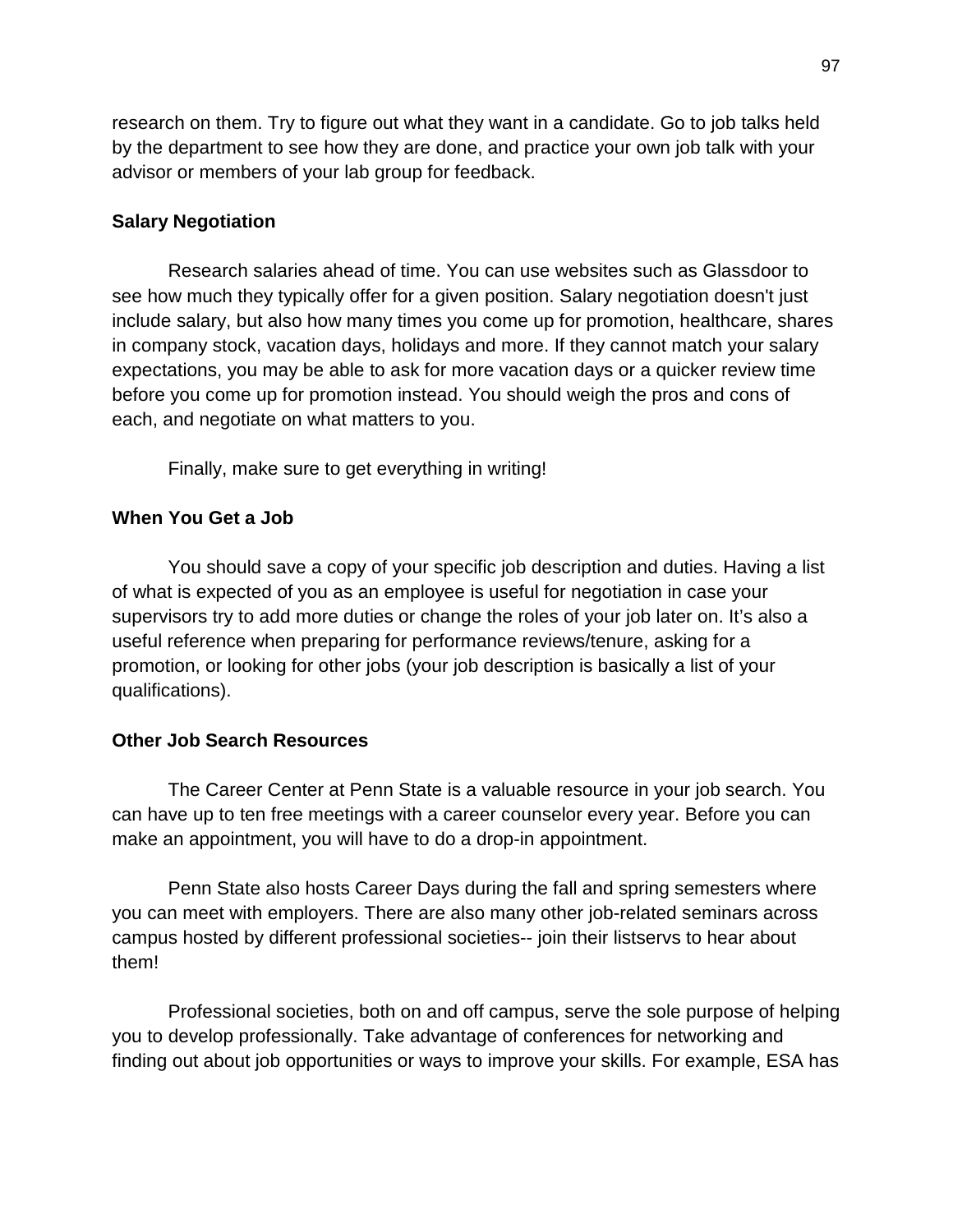a large archive of webinars related to careers: [http://www.entsoc.org/resources/esa](http://www.entsoc.org/resources/esa-webinar-archives)[webinar-archives.](http://www.entsoc.org/resources/esa-webinar-archives)

Here are some other useful books:

- *A PhD Is Not Enough!: A Guide to Survival in Science*, by Peter J. Feibelman
- *Networking for Nerds: Find, Access and Land Hidden Game-Changing Career Opportunities Everywhere*, by Alaina G. Levine
- *Getting What You Came For: The Smart Student's Guide to Earning an M.A. or a Ph.D.*, by Robert Peters
- *Next Gen PhD: A Guide to Career Paths in Science*, by Melanie V. Sinche
- *The Professor Is In: The Essential Guide To Turning Your Ph.D. Into a Job*, by Karen Kelsky

# **Leaving Penn State**

- Contact Erika Stover about important deadlines and paperwork to fill out.
- The Graduate School website [\(www.gradschool.psu.edu/index.cfm/current](http://www.gradschool.psu.edu/index.cfm/current-students/etd)[students/etd\)](http://www.gradschool.psu.edu/index.cfm/current-students/etd) has information on dissertation style guides and submission requirements, signatory pages, payment information, supporting materials and commencement.
- The Office of Theses and Dissertations has deadlines each semester for when you need to register by, etc. This list of deadlines will usually be emailed out at the beginning of each semester. **You must follow the deadlines that the Thesis Office; there are no exceptions. If you miss the deadlines, you will not graduate.**
	- Check out the website of the Graduate School here: <http://gradschool.psu.edu/current-students/etd/>
	- Or you can visit the Office of Theses and Dissertations at: 115 Kern Building, University Park, PA 16802. Phone: 1-814-865-5448
- Sign up for commencement
	- You don't have to walk but you can and should-- when else will you get the experience? Also, if you intend to become a professor in the future, you will probably want to wear your own doctoral robes when attending your students' graduations.
	- If you are planning to attend the commencement ceremony at University Park, you need to register on the commencement registration website [at](https://secure.gradsch.psu.edu/cosign/registrations/commencement/) [https://secure.gradsch.psu.edu/cosign/registrations/commencement/.](https://secure.gradsch.psu.edu/cosign/registrations/commencement/)
	- For questions about commencement (such as if you have graduated in a previous semester but want to attend a later commencement), you can email the Office of Theses and Dissertations at [gradthesis@psu.edu.](mailto:gradthesis@psu.edu)
	- Academic Dress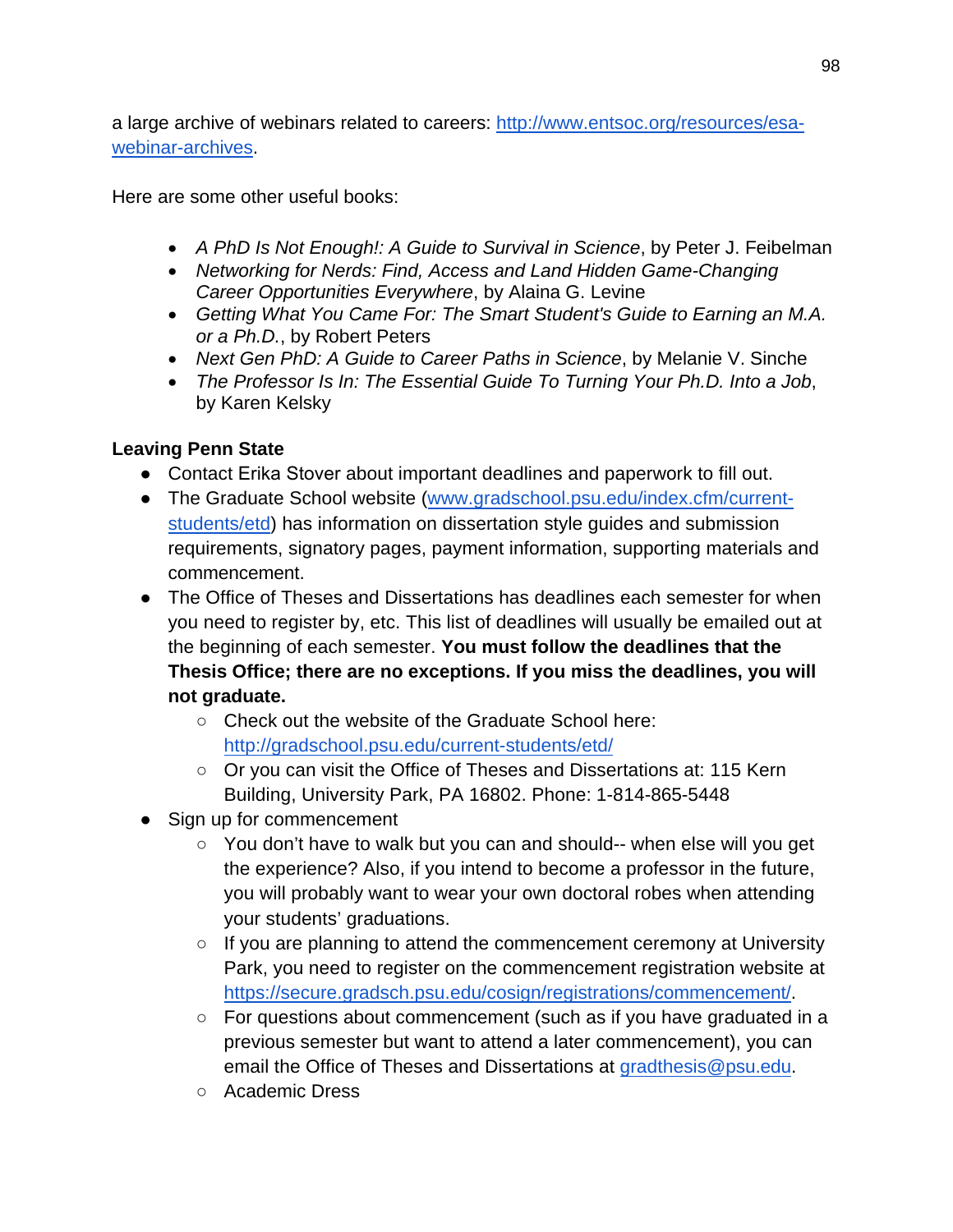- Academic regalia or the dress uniform of one of the U.S. Armed Forces is required in order to participate in graduation exercises. Advanced degree candidates wear the tassel of the cap on the left front edge. Doctoral candidates should carry their hoods over their left arms during the processional; master's candidates should wear the hoods over their shoulders (velvet toward chin).
- Caps and gowns may be ordered from the Penn State Bookstore. Rental cap and gown orders need to be placed six to eight weeks in advance to obtain proper hood color. If you need assistance, please contact the Penn State Bookstore at 1-814-863-0206.
- Please Note: Ornamentation representing honorary societies or nationalities is not approved attire for Penn State academic ceremonies. Thank you for your cooperation.
- Military Honor Cords: All graduating students who are military veterans, currently serving on active duty, in the reserve, or National Guard, or who will be granted a commission obtained through Penn State Reserve Officers Training Corps (ROTC) are eligible to receive a red, white and blue cord to wear with approved academic dress at commencement ceremonies. Those personnel who have already been granted priority registration status are automatically eligible for an honor cord and may visit or contact (814-863-0465) the Office of Veteran's Programs at 325 Boucke Building during normal business hours to receive it. ROTC personnel may pick up their honor cord from their ROTC representative/office. For those personnel who have not been granted priority registration, please visit the following website for instructions on required proof of service and where to submit the required documentation:

#### <http://equity.psu.edu/veterans/priorreghonorcord>

○ **Note from the Graduate School**: Degrees are officially conferred by the President during the commencement ceremony. In the case of doctoral candidates, diplomas are awarded on stage and candidates are hooded by their faculty advisors. In fairness to those students who have completed the requirements in accordance with the published deadlines, the Graduate School does not allow students who have not met those deadlines (including final submission of their theses/dissertations) or completed the degree requirements to participate in this prestigious and official ceremony. **It is extremely important that students are not misadvised regarding this practice.**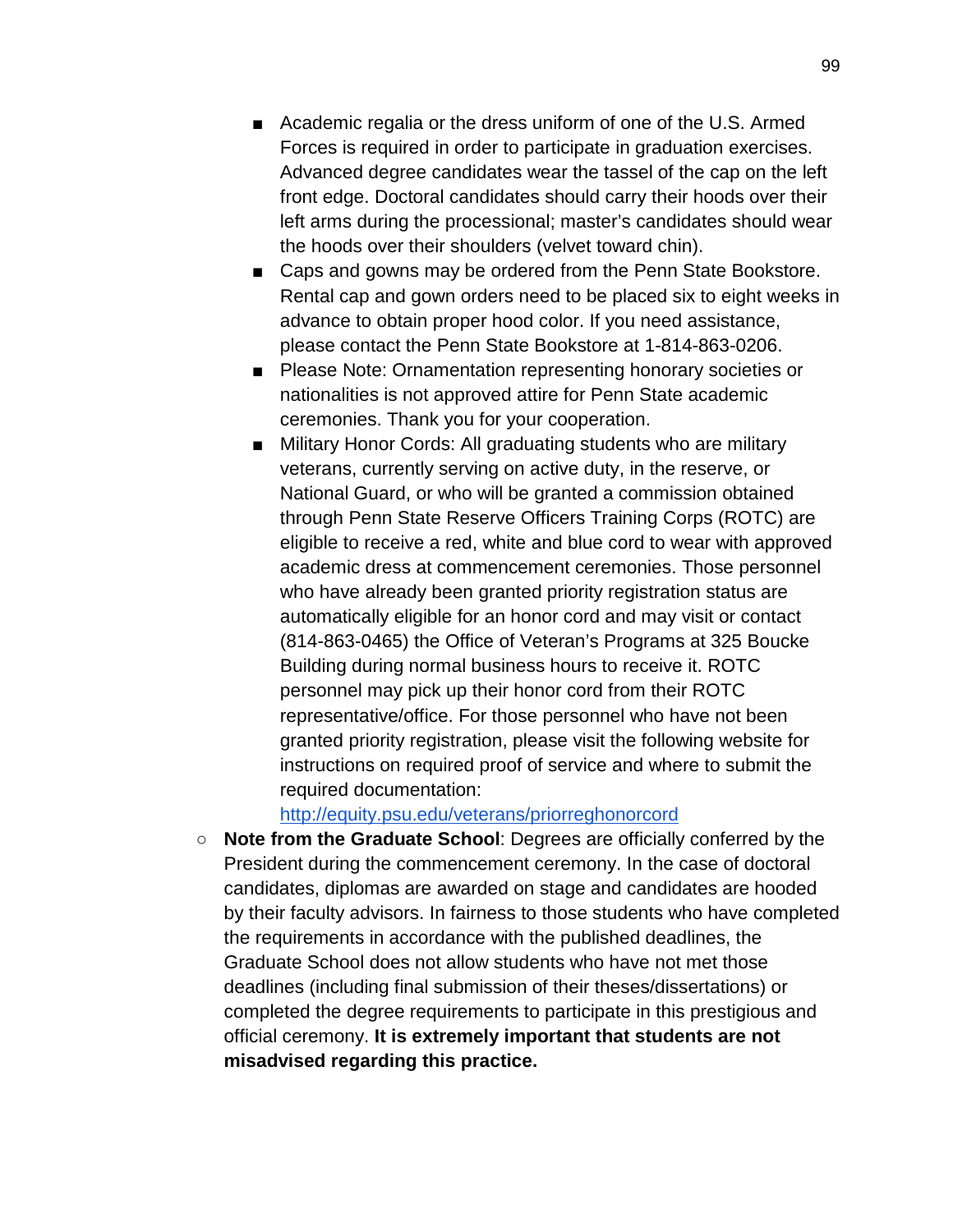- Data
	- $\circ$  You must give all of the data you generated to your advisor. You can make copies to keep, but original copies (like lab notebooks, etc.) must stay with your advisor.
	- If you borrowed specimens from museums, you must return them.
	- Deposit all of your voucher specimens at the Frost Entomological Museum when you are done with them-- don't just leave them lying around where they can be damaged or lost. Contact Andy Deans for help: [\(adeans@psu.edu\)](mailto:adeans@psu.edu).
	- Students are encouraged to deposit works such as research papers, projects and presentations on ScholarSphere. ScholarSphere is a research repository service offered by the University Libraries and Information Technology Services that allows Penn State faculty, staff and students to share and manage their research with a worldwide audience. For more information, or if you have questions about ScholarSphere, please email [scholarsphere@psu.edu.](mailto:scholarsphere@psu.edu) A member of the ScholarSphere service team will respond to your message.
- Make sure to return any and all library books you may have in your office/lab/home/car, your friend's office/lab/home/car, your advisor's office/lab/home/car, your undergraduate's office/lab/home/car and any other places that your library books may have ended up.
- Clear out your desk and workspaces. Return any borrowed equipment.
- Return your keys.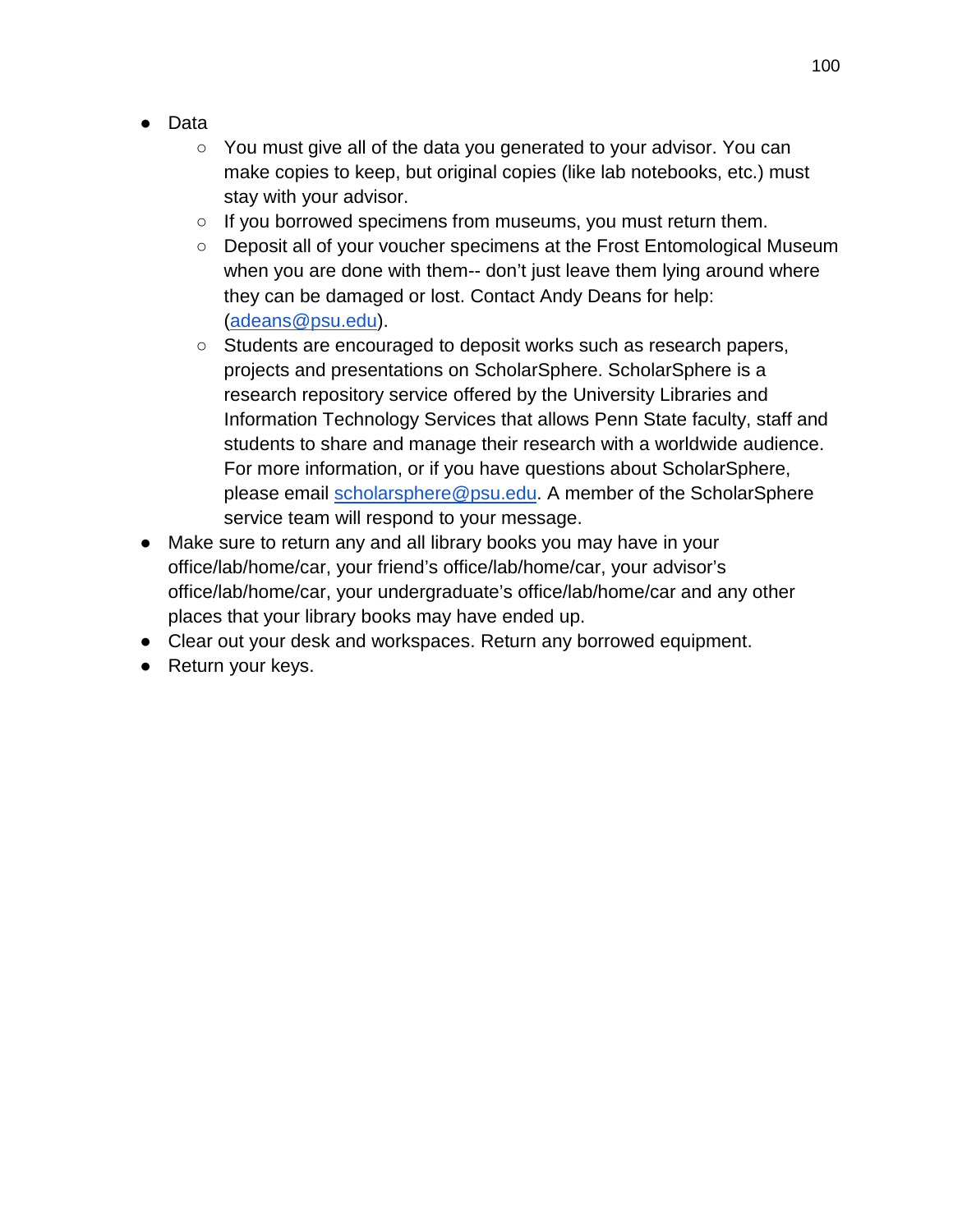# **Part 4: Living the Grad Student Life: Lifehacks for Grad School**

### **Dealing with Imposter Syndrome**

"Imposter syndrome" is the term for the feeling that everyone made a mistake in judging you, that you are not actually a good student or researcher or person, and that you don't actually deserve to be here. Everyone gets this feeling at one point or another. You are not alone.

If you feel this way, just remember this: if you are in the Entomology Department at Penn State, it means that you got into one of the best entomology programs in the United States. And **the reason** you got into one of the best entomology programs in the United States **is because you are good enough** to be in one of the best entomology programs in the United States.

It was not a mistake or an oversight. Don't doubt yourself.

Here are some tips for dealing with imposter syndrome:

- Don't blame yourself for things that are out of your control. Things go wrong in science all the time, whether a machine breaks or field conditions aren't right. It is not your fault.
- Don't try to live up to unrealistic expectations, whether they come from others or from yourself. Realize that you cannot do everything.
- Remember to take care of yourself. You are allowed to take breaks and do things that are not work.
- Take ownership of your successes. Understand that your project is **your** project, and your accomplishments are **yours**.
- Hang something in your work space that motivates you and makes you feel good about what you're doing. Whether it's a Post-it note, piece of artwork, or fun article, having a visual reminder that you're awesome and your work is awesome can help keep you going when grad school gets tough.
- Keep a file of positive things and compliments. Anytime someone sends you a nice note or email complimenting you for a job well done or thanking you for your assistance or expertise, keep it! Collect these things in a folder or a file in your desk. Anytime you feel like you aren't good enough, you now have a folder full of proof that you are meant to be where you are.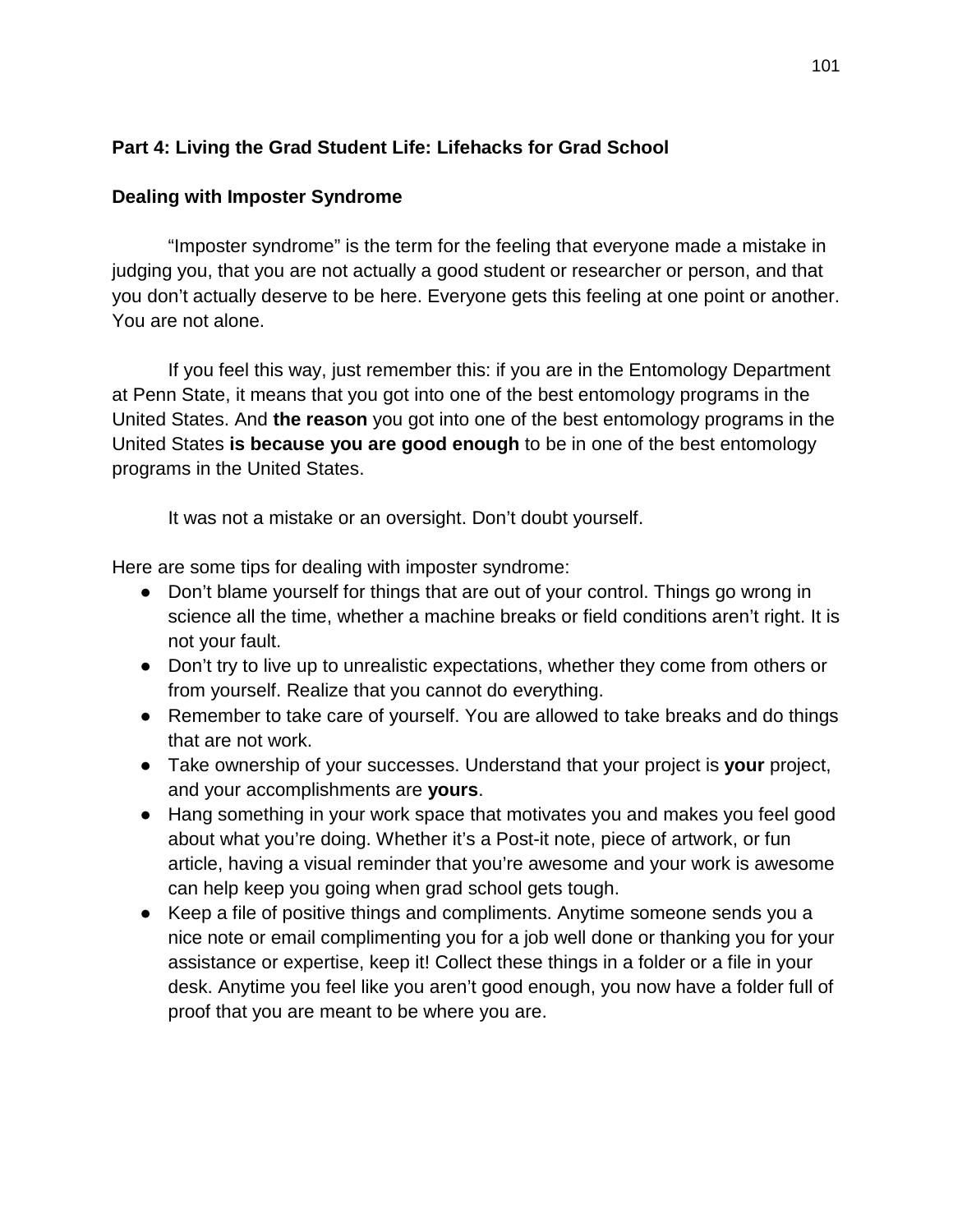# **Work-Life Balance, and What is Expected of Students in your Lab**

Talk to your advisor so you are clear on what work is expected of you (i.e. how many hours a week you are expect to spend on classwork, teaching, research, etc.; how many hours must be spent in the lab versus outside of it; how much outreach you should do; and more). Your lab may have a statement that outlines what is expected of you as a student-- if not, then you can always draft one with your advisor.

Typically, students are expected to work at least 40 hours per week, with at least half of that time focused on research. However, you should be aware that a successful career in science usually requires more than that. For future postdoc and other professional positions, your suitability will be judged based on your passion for research, your creativity, but most importantly, your *productivity*.

# **Time Management and Efficiency**

In graduate school, you want to make sure that you do well in your classes and make progress on your research, as well as network and build up skills that can translate to a career. It's a lot to accomplish, so how do you stay focused and work efficiently?

Ultimately, different strategies work for different people. The only way to figure out what works for you is to keep trying new techniques. Be aware that you change over time-- maybe something that used to be helpful doesn't work anymore, or something that you used to hate is actually quite useful now. Be open to exploring and trying new things, and giving old ones a second chance.

Here are some strategies for time management and efficiency to get started:

- Get a planner and make a schedule for yourself. Block out chunks of time to devote to different tasks. Don't forget to schedule breaks as well!
- Set daily goals of what you want to accomplish each day. If you have a lot, then prioritize. Break down large tasks into smaller, more manageable chunks.
- Get a calendar (paper, whiteboard or online) to keep track of important dates and deadlines. Set reminders for yourself on your phone or email account.
- Set timers so you don't spend too much time on one thing and neglect something else.
- Only check your email or phone at set times during the day-- it's easy to waste time on these that could be better spent on other activities.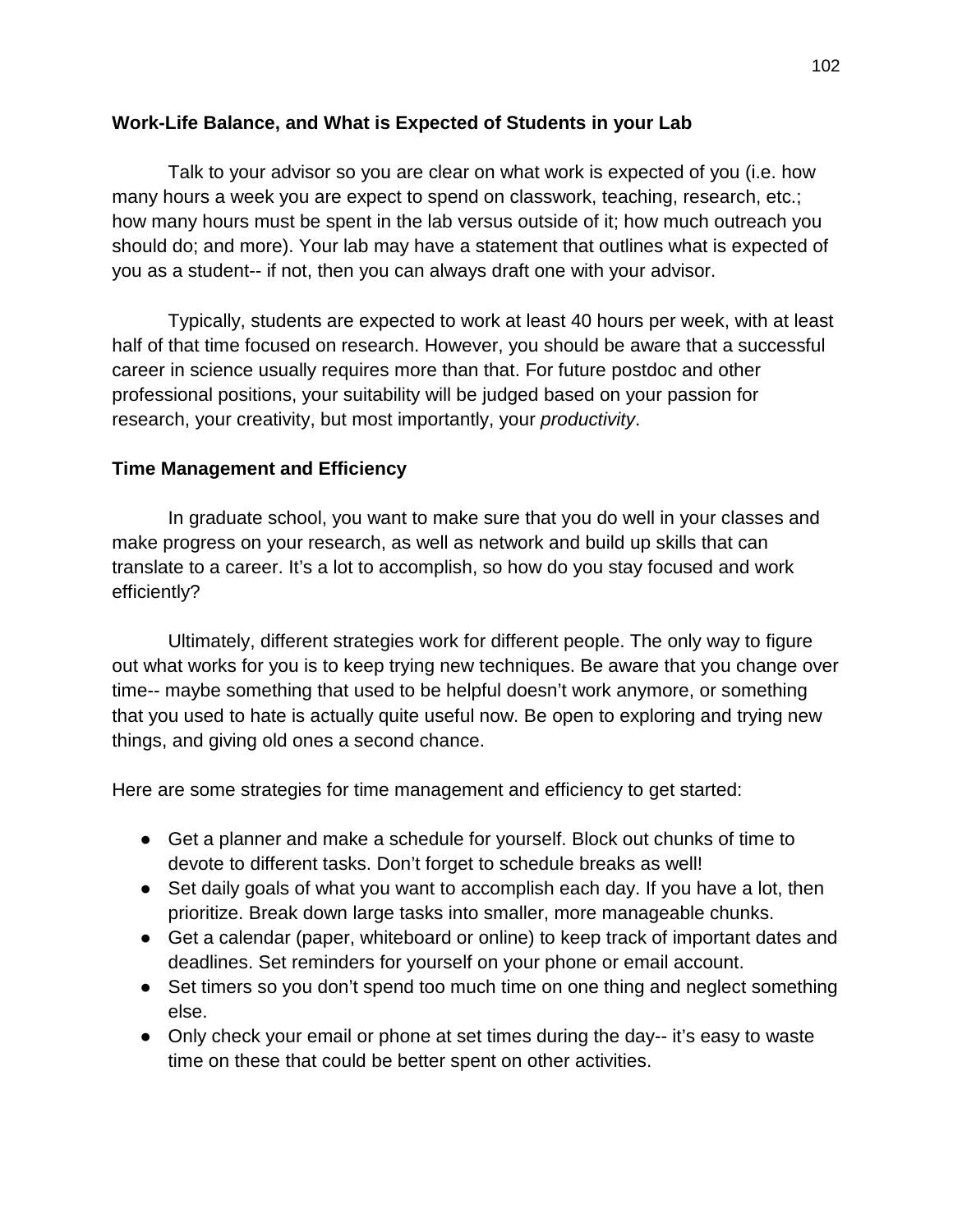- Keep a daily journal or log. Take a few minutes at the end of each day to write down what you did that day. This can help keep you accountable for the work you are doing, and is also a good measure of the progress you are making.
	- You should also keep track of any major accomplishments, or examples of the following: reacting well in a crisis situation; finishing a project or a major milestone in a project; learning something new that makes you better at your job; adding new responsibilities, job titles, new people you oversee; winning awards, etc. These are the sorts of things you may want to include in cover letters or mention during interviews, so it's helpful to have examples written down for later reference.
- Identify times of day or accompanying habits that work best for you to get certain tasks done, so you can use them to your advantage.
	- Examples: Do you write best in the morning? Is microscope/lab work easier if you've had less coffee that day?...etc.
- Try the Pomodoro technique -- set a timer and work on a task for 25-30 minutes, then take a 5-10 minute break. This is a good way to get things done that you don't like.
- Treat grad school like a full-time job, making sure to come into the lab at a set time and work in the lab the same hours every day.
- Keep Post-it notes and pens in strategic locations so you can write down any fleeting thoughts or reminders before you forget them.

Find out what works for you, then do it!

# **Stress Management**

It's easy to get overwhelmed in grad school, but don't feel guilty about taking time for yourself to relax. You can't get quality work done if you aren't taking care of yourself.

Here are some tips for dealing with stress:

- Relaxing baths (bonus if it's candlelit!)
- Exercise
- Go to social events and Happy Hours
- Meet people outside of your lab
- Hobbies-- yes, you are allowed to have them and spend time on them

# **Verbal Incidents: Bullying behavior or sexual harassment at work**

This is never appropriate and it is never your fault.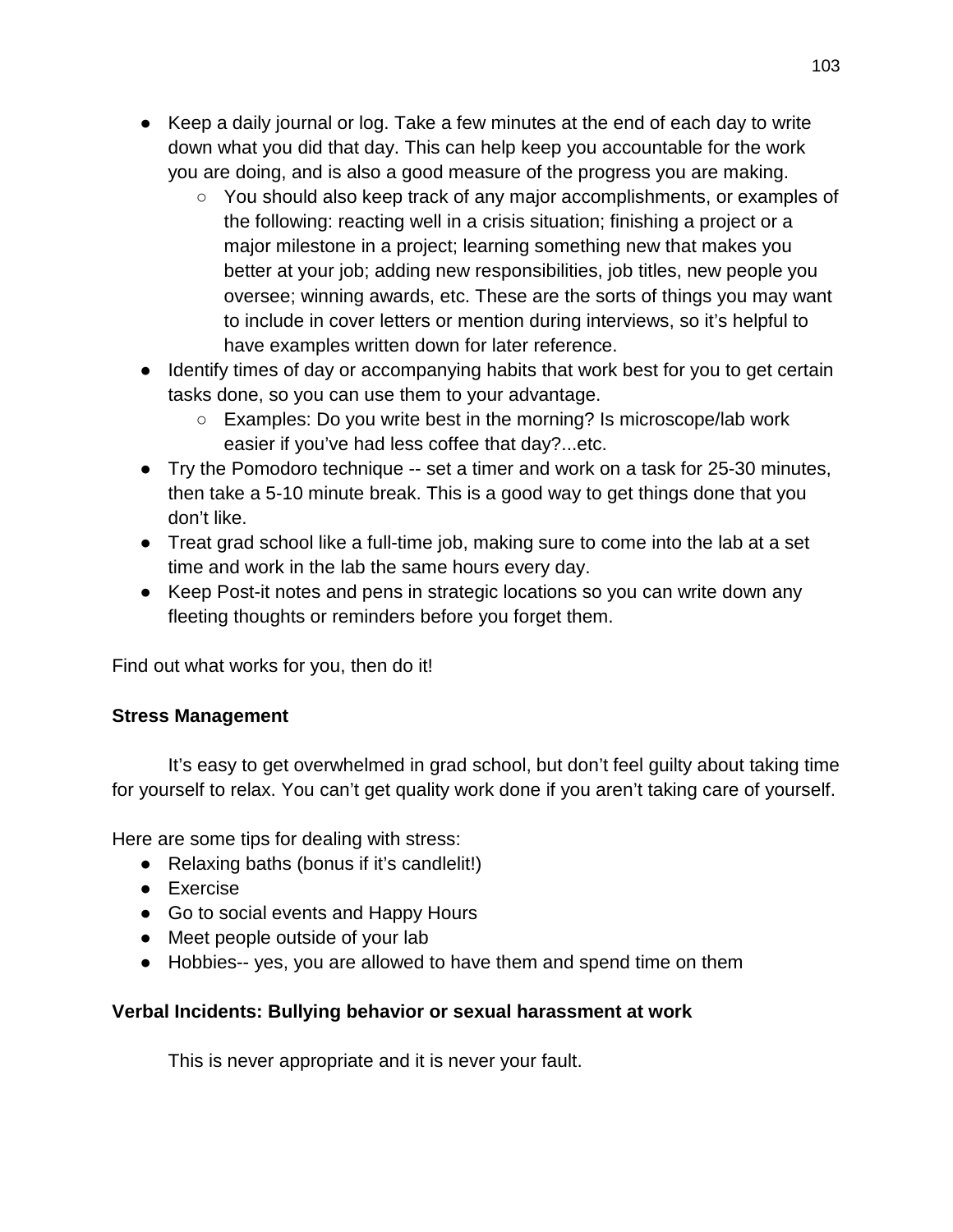Penn State has many resources for reporting sexual harassment and other forms of sexual misconduct\*\*:

- **To make a report to the University:**
	- Contact the University's Title IX Coordinator at **1-814-867-0099** or titleix@psu.edu
	- **To file an online report:** Visit the Office of Sexual Misconduct Preven[t](http://titleix.psu.edu/filing-a-report/)ion and Response's website at [http://titleix.psu.edu/filing-a](http://titleix.psu.edu/filing-a-report/)[report/](http://titleix.psu.edu/filing-a-report/) to file an online report
	- **To file an anonymous report:** The Penn State Hotline is available 24/7 at **1-800-560-1637** o[r](http://hotline.psu.edu/) [http://hotline.psu.edu.](http://hotline.psu.edu/) Both are anonymous and available 24/7
- **To file a complaint outside of the University:**
	- The Office for Civil Rights (Philadelphia Office) at **1-215-656-8541** or email OCR.Philadelphia@ed.gov
	- The Equal Employment Opportunity Commission (Philadelphia District Office) at **1-800-669-4000**
	- The Pennsylvania Human Relations Commission (Harrisburg Regional Office) at **1-717-787-9780**

**\*\* Additional information regarding information and resources available in relation to incidents of sexual harassment and/or misconduct (including a campus-specific list of victim support services and confidential reporting options) can be found a[t](http://titleix.psu.edu/) <http://titleix.psu.edu/>**

# **Student Misconduct**

● Contact the Office of Student Conduct at **1-814-863-0342** o[r](http://studentaffairs.psu.edu/conduct) <http://studentaffairs.psu.edu/conduct> or report a[t](https://pennstate.qualtrics.com/jfe/form/SV_8qYxyWYciWERPGl) [https://pennstate.qualtrics.com/jfe/form/SV\\_8qYxyWYciWERPGl](https://pennstate.qualtrics.com/jfe/form/SV_8qYxyWYciWERPGl)

Hazing by any student organization or individual is against Penn State's code of conduct, and also a violation of Pennsylvania law. To report instances of hazing within any student organization or group, including fraternities and sororities, contact the Penn State Hotline at 1-800-560-1637 o[r](http://hotline.psu.edu/) [http://hotline.psu.edu.](http://hotline.psu.edu/)

# **Physical and Sexual Abuse**

Sexual and physical abuse is never appropriate and it is never your fault.

Here are resources for reporting sexual assault and relationship violence: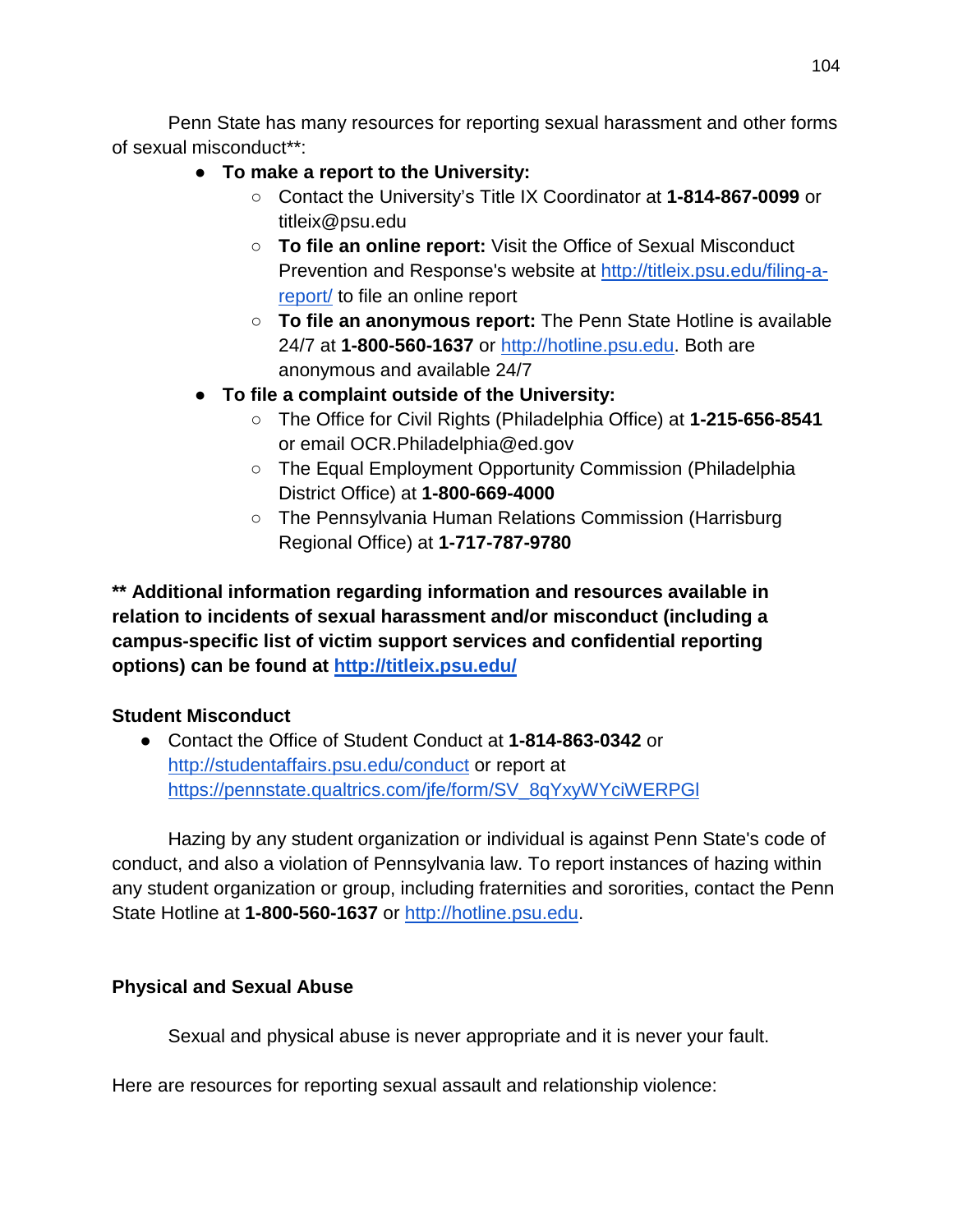- Center for Women Students: 1-814-863-2027
- Office of Sexual Misconduct, Prevention & Response: 1-814-867-0099
- Centre County Women's Resource Center: 24-hour Hotline at 1-814-234-5050, or 1-877-234-5050
- Penn State Affirmative Action Office:<http://www.psu.edu/dept/aaoffice/shrp.htm>
- Pennsylvania Coalition Against Rape: 1-888-772-7227
- National Sexual Assault Hotline (RAINN): 1-800-656-4673
- Domestic Violence Hotline: 1-800-799-7233

Here is the university's policy: Policy AD85 – Sexual and/or Gender-Based Harassment and Misconduct (Including Sexual Harassment, Sexual Assault, Dating Violence, Domestic Violence, Stalking, and Related Inappropriate Conduct)[:](https://guru.psu.edu/policies/AD85.html) <https://guru.psu.edu/policies/AD85.html>

# **Mental Health and Suicide**

Your mental health and safety are more important than work. Suicide is never the solution. You need to take care of yourself. You are worth it.

The Penn State Counseling and Psychological Services (CAPS) provides free short-term counseling. You can meet individually with a therapist or attend group sessions. Find out more here: [http://studentaffairs.psu.edu/counseling/.](http://studentaffairs.psu.edu/counseling/) CAPS Chat provides informal, drop-in consultation for students with counselors from Penn State Counseling & Psychological Services (CAPS). Sessions are free and no appointment is necessary. Students are seen on a first-come, first-served basis and meetings are no longer than 30 minutes. More information about CAPS Chat including times/locations can be found at the following link:

<http://studentaffairs.psu.edu/counseling/capschat.shtml>

# **If you are experiencing a mental health crisis:**

- Call Counseling and Psychological Services (CAPS) (Monday Friday, 8am to 5pm) at 1-814-863-0395
	- CAPS provides crisis intervention services during the hours of 8:00 a.m. to 5:00 p.m., Monday through Friday. Call or come to the CAPS office and MAKE IT CLEAR THAT YOU ARE IN CRISIS. Every effort will be made to respond as soon as possible. If you are in ongoing treatment at CAPS, you may ask to speak to your regular counselor or a crisis counselor.
- Call the 24/7 Penn State Crisis Line at 1-877-229-6400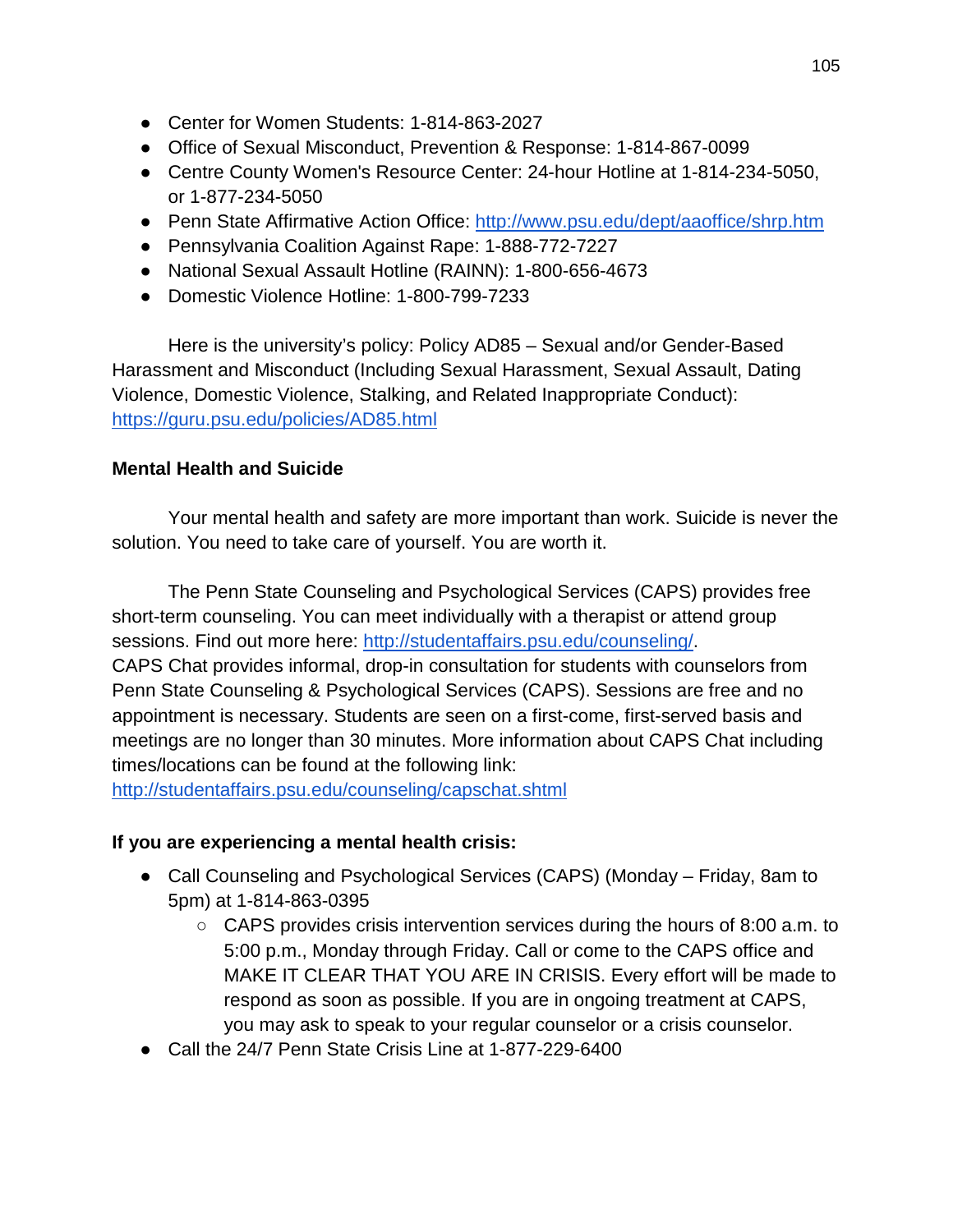- Staffed 24 hours a day by licensed counselors who can gather information, refer to appropriate resources and manage concerns for Penn State students.
- Text "Lions" to 741741 to reach a counselor at Crisis Text Line
	- This is a national crisis support line. Text with a trained crisis counselors 24 hours a day. Confidential and available in the US only.
- Go to the [Mount Nittany Medical Center](http://www.mountnittany.org/patient-tools/get-directions) Emergency Department (Address: 1800 E Park Ave, State College, PA 16803,) or call them at 1-814-234-6110
	- $\circ$  The ER provides immediate care for severe crises such as drug or alcohol overdoses or serious suicidal or homicidal thoughts or urgent problems with psychiatric medications. Students may call 911 for ambulance service to the hospital.
- Call the Penn State Police at 1-814-863-1111 or call 911.
- The Employee Assistance Program, Health Advocate, is available 24/7 to you and your eligible dependents by calling 1-866-799-2728

Suicide Resources

- The Pennsylvania Suicide Prevention hotline is 1-800-273-8255. You can also visit their homepage:<http://www.sprc.org/states/pennsylvania>
- American Foundation for Suicide Prevention:<https://afsp.org/>
	- There is a Central PA chapter that can be reached at 1-857-202-7063, by twitter (@AFSPCentralPA), online [\(http://www.afsp.org/centralpa\)](http://www.afsp.org/centralpa) or on Facebook [\(https://www.facebook.com/AFSPCentralPA/\)](https://www.facebook.com/AFSPCentralPA/) They also organize a Centre County Walk Out of Darkness for suicide awareness and prevention every year.
- Mount Nittany Medical Center Emergency Department (1-814-234-6110)
	- Located at 1800 East Park Ave., State College, the Emergency Department can provide immediate care. Students may call 911 for ambulance service to the hospital.

Finally, one former student put together a list of things that anyone who is suicidal should do:

- 1. Eat your favorite food.
- 2. Listen to your favorite song.
- 3. Exercise. Go for a walk or ride your bike.
- 4. Watch your favorite video, or read your favorite story.
- 5. Finally, wait for the sun to rise. More suicides take place at night, but people often feel different during the day than they do at night.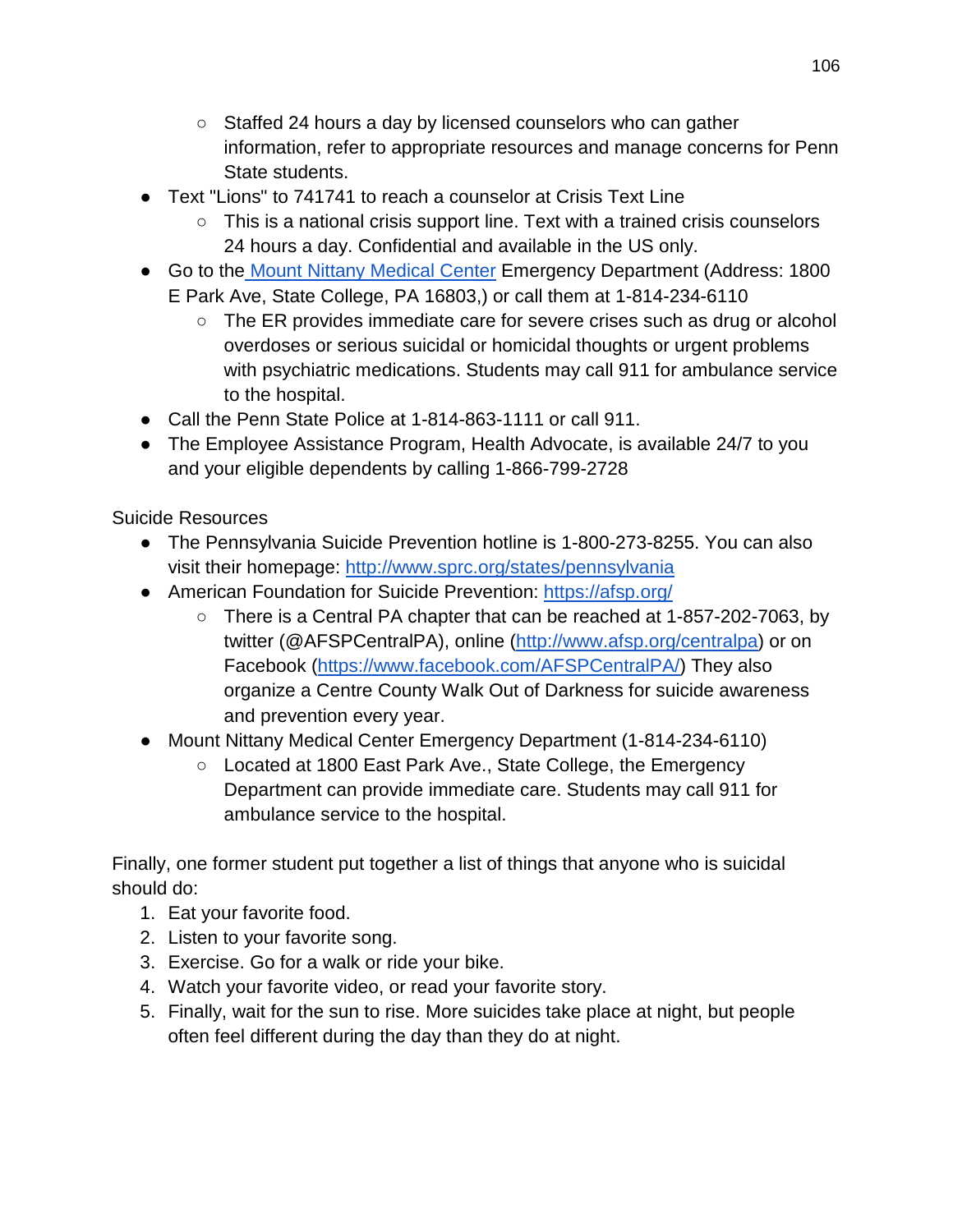### **Other Crisis Services**

- Psychiatric Medications:
	- $\circ$  If you are having a problem with a psychiatric medication, call the prescribing provider. If your problem is urgent or involves serious side effects, call or go to the Mount Nittany Medical Center Emergency Department (1-814-234-6110).
- Mount Nittany Medical Center Emergency Department (1-814-234-6110)
	- Located at 1800 East Park Ave., State College, the Emergency Department can provide immediate care for severe crises such as drug or alcohol overdoses or serious suicidal thoughts. Students may call 911 for ambulance service to the hospital.

# **Taking a Leave of Absence**

Penn State does not have an official policy in place for graduate students and post-docs, but there are guidelines in place, which can be found here: [http://gradschool.psu.edu/graduate-funding/infoga/paid-leaves/.](http://gradschool.psu.edu/graduate-funding/infoga/paid-leaves/)

If you need to take a leave of absence, you should speak to your advisor and get the appropriate forms from the administrative assistants. You can also find out more from the Absence Management within the Office of Human Resources, which takes care of all employee leaves of absence, including FMLA, medical, maternity, military, personal, work-related illness or injury\*, etc.

# **Contact Information:**

Absence Management Team 405 James M. Elliott Building 120 South Burrowes Street State College, PA 16801 Phone: 1-814-865-1782 Fax: 1-814-863-6227 E-mail: absence@psu.edu

# **Recognizing when graduate school is not the right path for you**

There is no shame in leaving the program. It is not "quitting" or "failing". Whatever the reason, there is nothing wrong with realizing that graduate school is not the best path for you at the time. You can always come back to graduate school later if that is what you want to do.